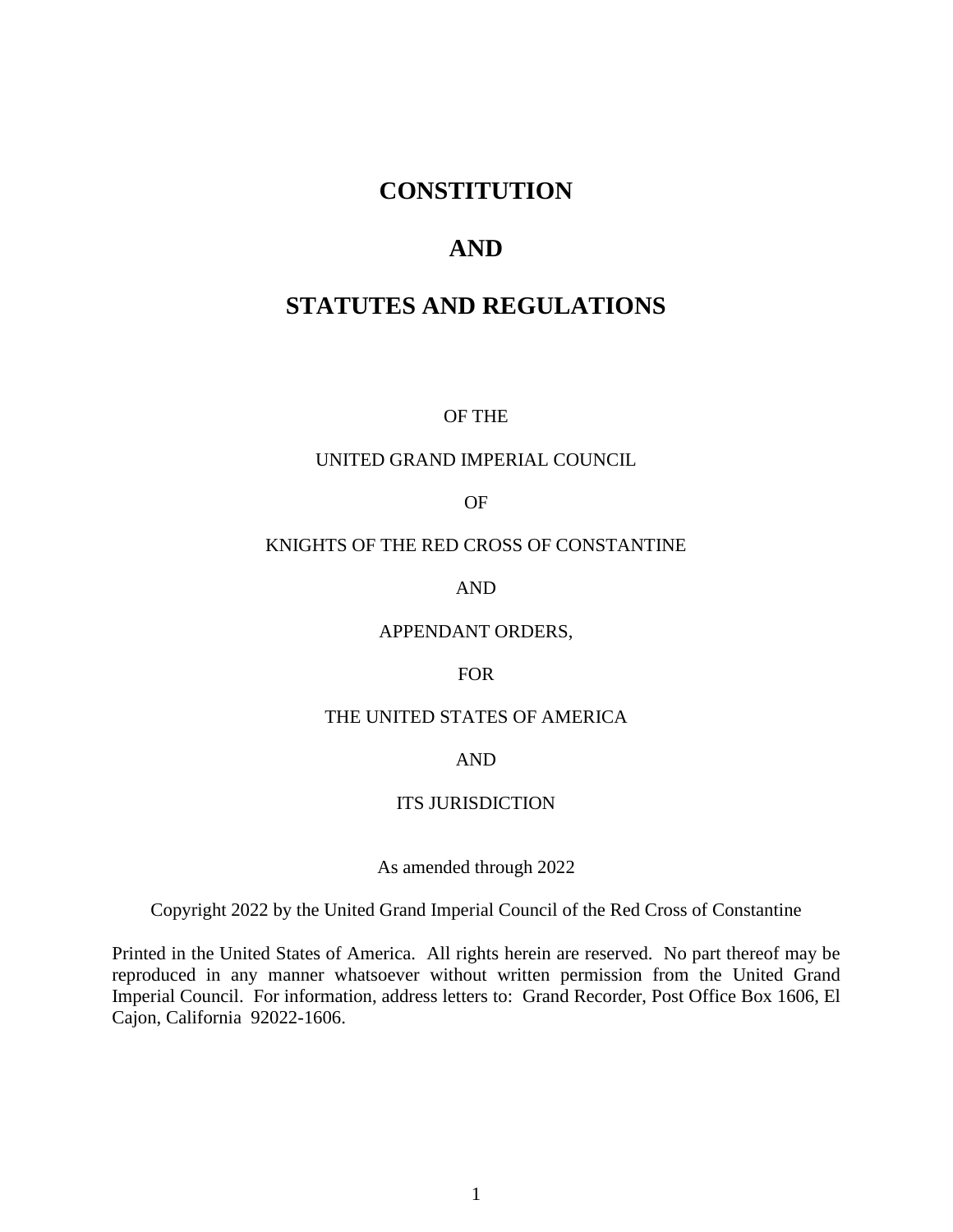#### **TABLE OF CONTENTS**

Constitution of the Grand Imperial Council (§10.000 et seq.)

Statutes and Regulations of the Grand Imperial Council

Part 1. Defined Terms (§100.010 et seq.)

Part 2. Purposes and Inherent Rights (§200.010 et seq.)

Part 3. Law (§300.010 et seq.)

Part 4. Grand Imperial Council

Chapter 1. Powers (§401.010 et seq.)

Chapter 2. Orders, Degrees, Dignities and Ritual (§402.010 et seq.)

Chapter 3. Membership and Assemblies (§403.000 et seq.)

Chapter 4. Grand Imperial Council Officers

*Article 1 - Selection of the Grand Imperial Council Officers (*§404.100 et seq.)

*Article 2 - Duties of the Grand Imperial Council Officers (*§404.210 et seq.)

*Article 3 - Other Provisions Applicable to the Grand Imperial Council Officers (*§404.310 et seq.)

Chapter 5. Intendants General (§405.010 et seq.)

Chapter 6. Grand Imperial Council Committees (§406.000 et seq.)

Chapter 7. Financial Matters (§407.010 et seq.)

Chapter 8. Discipline (§408.010 et seq.)

Chapter 9. Sister Jurisdictions (§409.010 et seq.)

Chapter 10. Regalia, Jewels and Protocols (§410.010 et seq.)

Part 5. Imperial College of Viceroys

Part 6. Imperial Senate of Sovereigns

Part 7. Patriarchal Council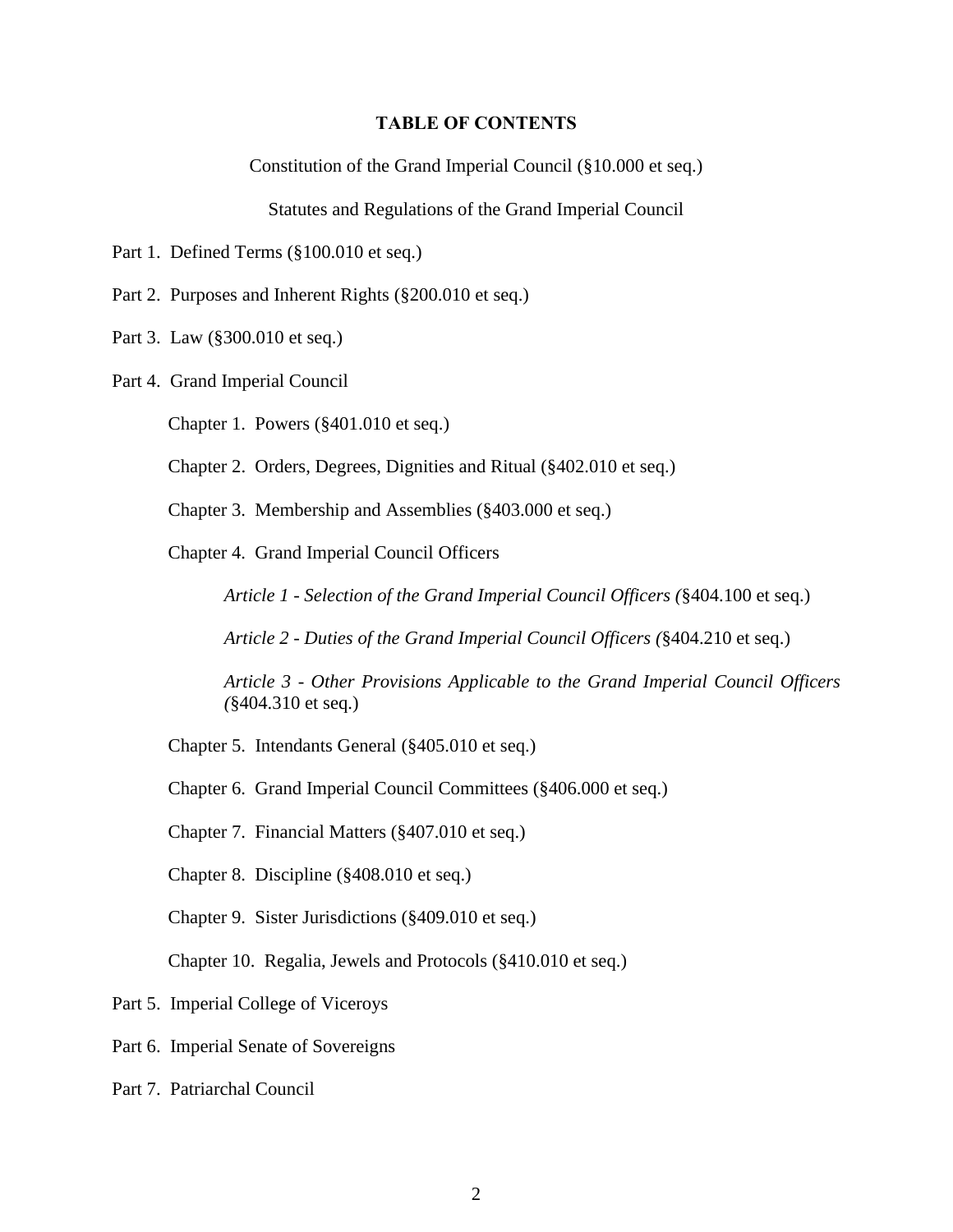#### Part 8. Subordinate Conclaves

Chapter 1. Formation and Charter (§801.010 et seq.)

- Chapter 2. Conclave Charter and Bylaws (§802.010 et seq.)
- Chapter 3. Powers and Duties (§803.010 et seq.)
- Chapter 4. Membership (§804.100 et seq.)
- Chapter 5. Officers (§805.010 et seq.)
- Chapter 6. Committees (§806.000 et seq.)
- Chapter 7. Assemblies (§807.000 et seq.)
- Chapter 8. Financial Matters (§808.010 et seq.)
- Chapter 9. Other Matters (§809.010 et seq.)
- Chapter 10. Dissolution and Consolidations (§810.010 et seq.)
- Chapter 11. Unusual Cases (§811.010 et seq.)
- Chapter 12. Grand Sovereign's Conclave (§812.010 et seq.)
- Part 9. Amendments (§900.000)

Appendix: Jurisdiction of Subordinate Conclaves

Appendix: Ceremony of Installation of Officers of a Subordinate Conclave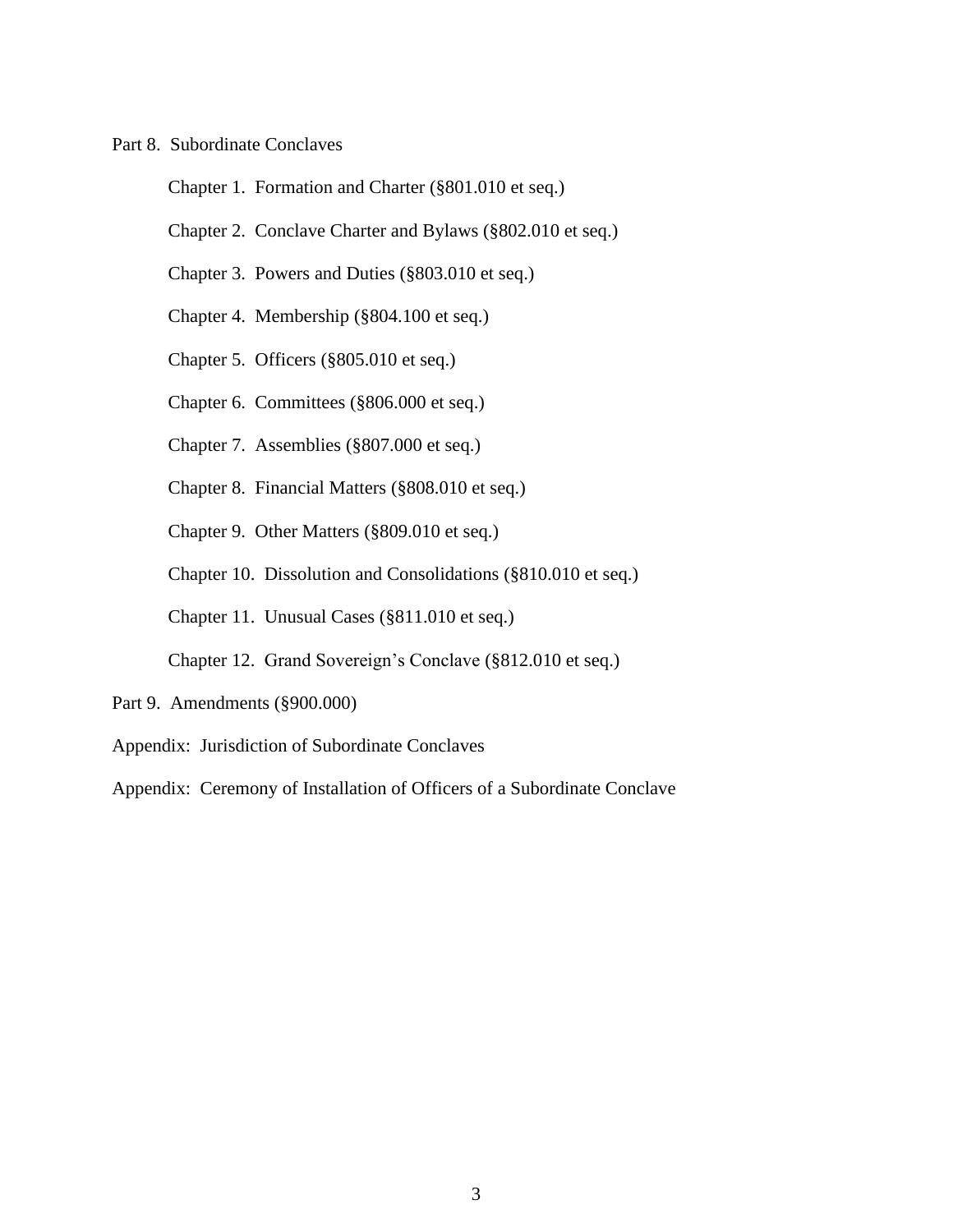### **CONSTITUTION**

#### **of the**

### **GRAND IMPERIAL COUNCIL**

#### **OF**

### **THE RED CROSS OF CONSTANTINE**

*Adopted February 18, 1958 and restated on June 5, 2010*

#### **§10.000. NAME.**

This organization is an unincorporated association which shall be known as the "United Grand Imperial Council of Knights of the Red Cross of Constantine and Appendant Orders, for the United States of America and Its Jurisdiction." For the transaction of ordinary business, the following short form may be used and will have the same force and effect as the full form title: "Grand Imperial Council of the Red Cross of Constantine." *[Source: Section 2 of Article I of the 1958 Constitution of the Grand Imperial Council.] [Amended: 2022.]*

#### **§20.000. MEMBERS.**

- A. The Grand Imperial Council shall be composed of the Most Illustrious Grand Sovereign, the Most Eminent Grand Viceroy, the Very Illustrious Grand Senior General, the Very Illustrious Grand Junior General, the Right Illustrious Grand Treasurer, the Right Illustrious Grand Recorder, the Illustrious Grand Trustees (three in number), the Illustrious Grand High Prelate, the Illustrious Grand Chancellor, the Illustrious Grand Almoner, the Illustrious Grand Chamberlain, the Illustrious Grand Orator, the Illustrious Grand Standard Bearer, the Illustrious Grand Marshal, the Illustrious Grand Herald and the Illustrious Grand Sentinel, together with all of the Past Grand Sovereigns and Past Sovereigns of this Jurisdiction, and the Sovereign and the Viceroy of the several chartered and duly constituted Conclaves; and
- B. Members of the Grand Imperial Council shall meet in Assemblies to conduct whatever business may properly come before them.

*[Source: Section 1 of Article II and Section 2 of Article IV of the 1958 Constitution of the Grand Imperial Council.]*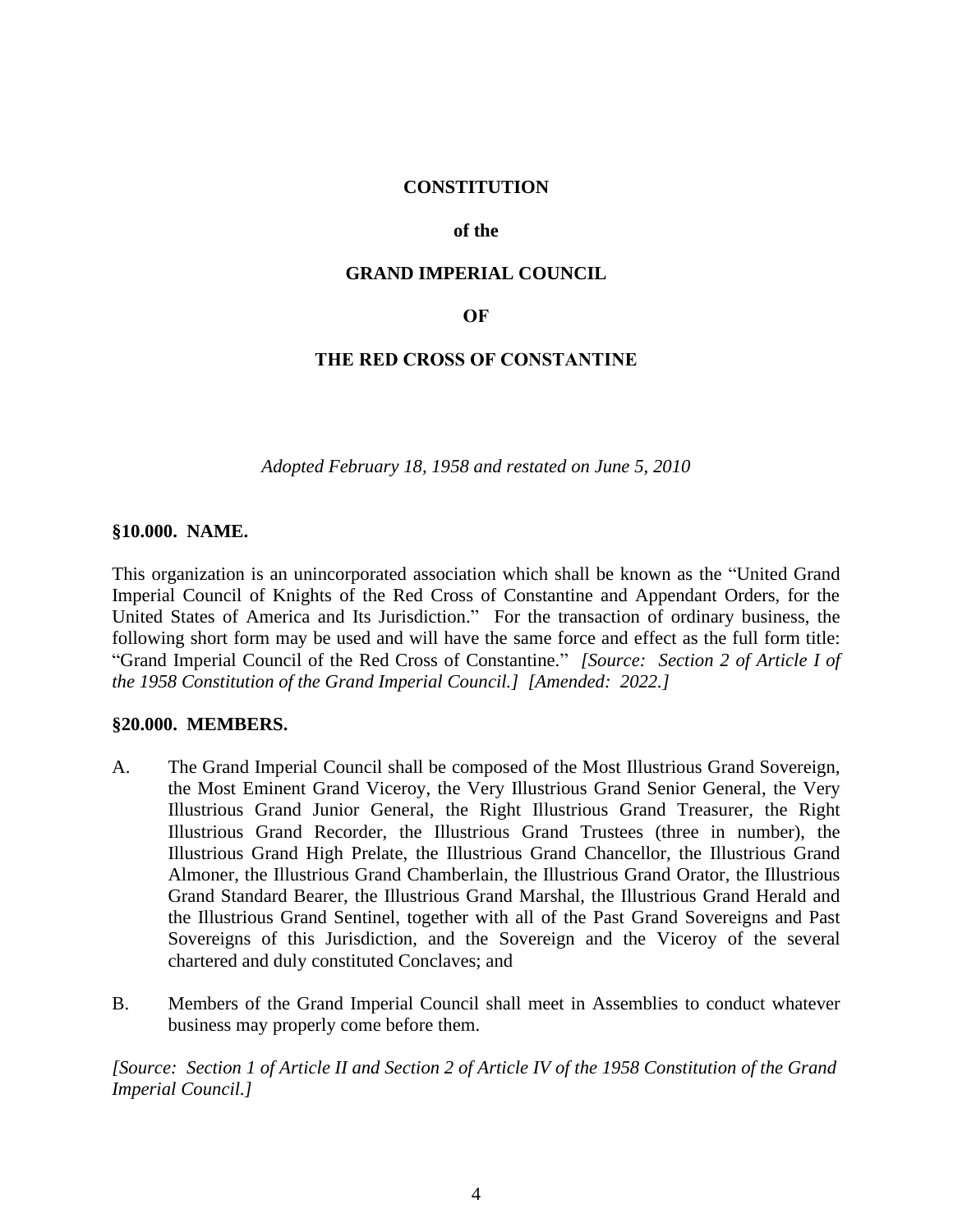#### **§30.000. AUTHORITY.**

- A. The Grand Imperial Council is the supreme power and authority over The Constantinian and Military Order of the Red Cross of Constantine, and the Orders of the Holy Sepulchre and St. John the Evangelist in all parts of the United States and its territories; all parts of the Republic of Mexico and its territories; all parts of the Republic of the Philippines and its territories; and all other territory not exclusively occupied by an authority with which this Grand Imperial Council now maintains, or shall hereafter maintain, fraternal relations;
- B. The Grand Imperial Council is vested with all legislative, executive, and judicial powers in furtherance of same, limited only by a strict adherence to the Ancient Landmarks, by the other General Regulations of Masonry and by the provisions of this Constitution and any other laws and regulations as it may enact or amend from time to time;
- C. The Jurisdiction of the Grand Imperial Council includes all Conclaves, Knights Companions and Constantinian activities in its Jurisdiction, and members of Conclaves of this Jurisdiction wherever residing; and
- D. The Grand Imperial Council alone has authority to charter or grant dispensations for a Conclave of the Red Cross of Constantine in this Jurisdiction.

*[Source: Sections 1, 3 and 10 of Article I of the 1958 Constitution of the United Grand Imperial Council.]*

### **§40.000. STATUTES AND REGULATIONS.**

The Grand Imperial Council may adopt Statutes and Regulations to provide additional or supplemental laws, rules and regulations governing its Assemblies and affairs. These Statutes and Regulations shall be adopted in the same manner that amendments may be made to this Constitution. The Grand Imperial Council may take any action not limited by this Constitution or its Statutes and Regulations with a simple majority of votes cast at an Annual or Special Assembly.

#### **§50.000. AMENDMENTS.**

Proposed amendments to this Constitution must be adopted at an Annual or Special Assembly of the Grand Imperial Council by two-thirds of the votes cast. If so adopted, they shall become a part of this Constitution at the close of the Assembly. *[Source: Section 1 of Article XI of the 1958 Constitution and Sections 15 and 16 of the 1958 General Statutes of the United Grand Imperial Council.]*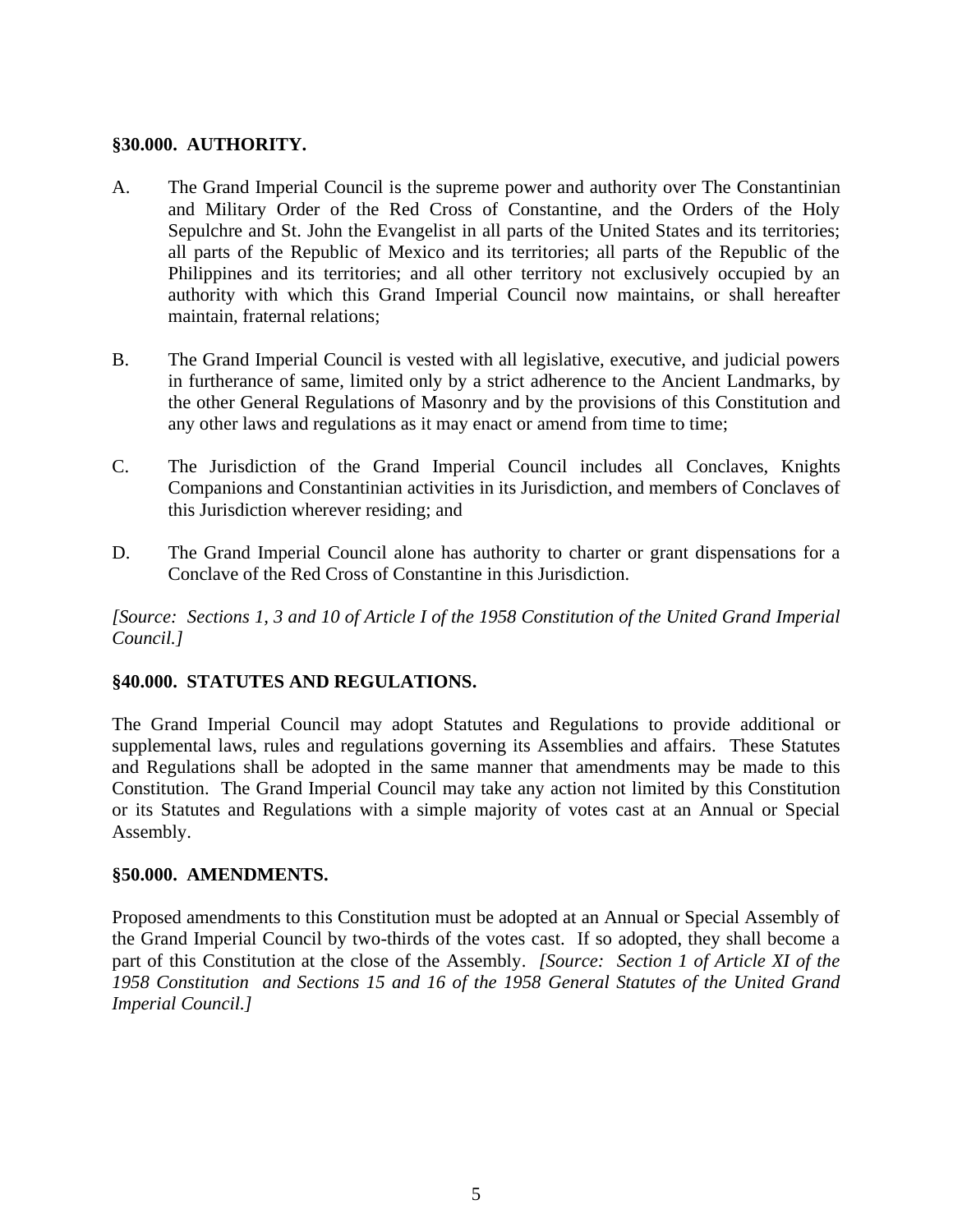#### **STATUTES AND REGULATIONS**

#### **of the**

#### **GRAND IMPERIAL COUNCIL**

#### **OF**

### **THE RED CROSS OF CONSTANTINE**

*Adopted February 18, 1958 and restated on June 5, 2010*

#### **PART 1 DEFINED TERMS**

The following definitions shall constitute the meaning of such terms wherever used in the Constitution or in these Statutes and Regulations of the Grand Imperial Council.

#### **§100.010. APPENDANT ORDERS:**

The Orders of the Holy Sepulchre and St. John the Evangelist. *[Source: Section 1 of Article I of the 1958 Constitution of the United Grand Imperial Council.]*

#### **§100.015. BALLOT:**

A secret vote in writing.

#### **§100.020. CERTIFICATE OF GOOD STANDING:**

A document, bearing the seal of a Conclave and attested to by the Recorder, evidencing that the Knight Companion therein named is a Regular or Emeritus Member in good standing of such Conclave.

*[Amended: 2011.]*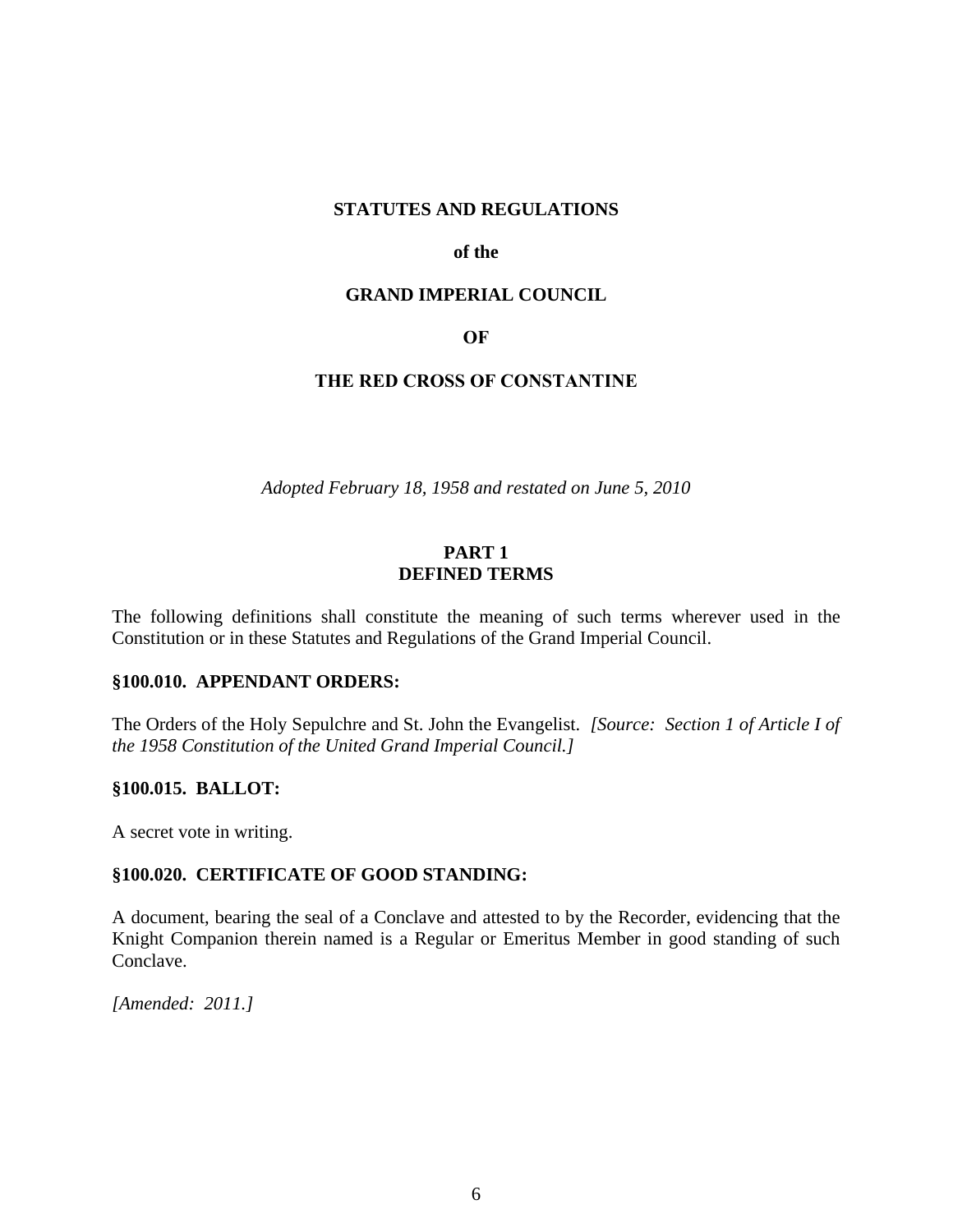### **§100.022. DEMIT:**

A document, bearing the seal of a Conclave and attested to by the Recorder, terminating Regular or Emeritus Membership in such Conclave.

*[Added: 2011.]*

### **§100.025. GENERAL REGULATIONS OF MASONRY:**

The Ancient Landmarks, or unwritten law of Masonry, and the craft's ancient constitutions, regulations and charges.

### **§100.030. IN GOOD STANDING:**

When dues are current or have been remitted at any time within the preceding 12 months, even though the dues accruing since remission have not been paid.

### **§100.035. NOTICE:**

A call issued by the Recorder by order of the Conclave or Sovereign or by other competent authority to attend or perform as specified. Unless the context otherwise requires, any notice to a particular person required or permitted by these Statutes and Regulations shall be personally served or shall be deemed to have been delivered, whether actually received or not, three days after deposit in the United States mail, if sent in a sealed envelope by certified mail, return receipt requested, postage prepaid, addressed to the recipient at his address of record. All other notices may be sent by first class mail to the recipient at his address of record in a sealed envelope, by insertion in the Conclave bulletin sent by either first class or standard mail, or by facsimile telecommunication or electronic mail when directed to the recipient's facsimile number or electronic mail address of record that provides a record that is capable of retention, retrieval and review, and that may thereafter be rendered into clearly legible tangible form.

#### **§100.040. RITUAL:**

The work and lectures in the five Constantinian Orders or Degrees under the Jurisdiction of the Grand Imperial Council.

### **§100.045. SUBORDINATE CONCLAVE:**

A Conclave chartered by or under dispensation from this Grand Imperial Council, unless the context indicates a Conclave chartered by or under dispensation from another Grand Imperial Council.

#### **§100.050. SUMMONS:**

An imperative order issued by the Sovereign and attested to by the Recorder or by other competent authority to appear as specified.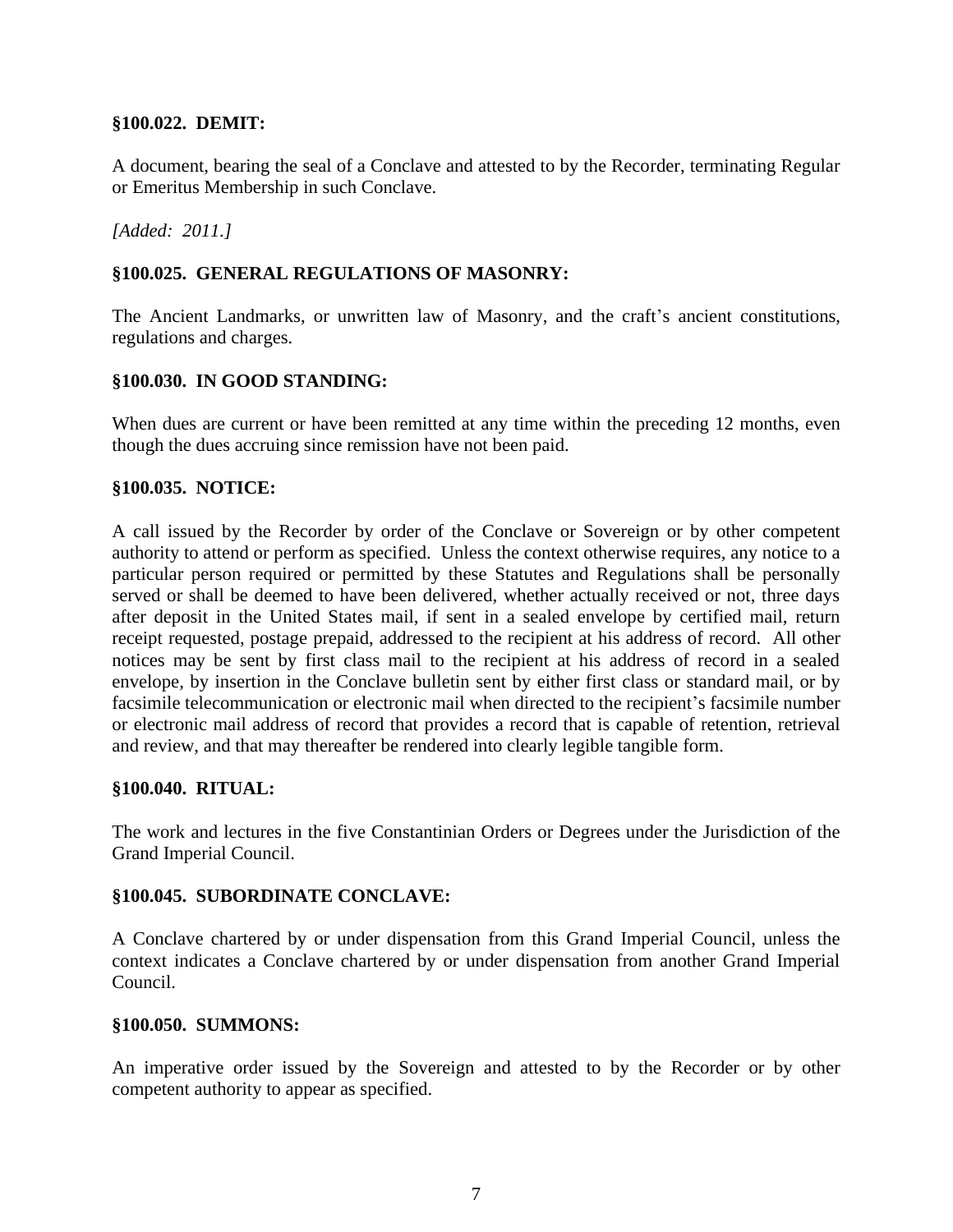### **PART 2 PURPOSES AND INHERENT RIGHTS**

#### **§200.010. PURPOSES.**

The purposes of the Constantinian Orders are to commemorate the first elevation of Christianity from the position of a despised and proscribed heresy, to that of a legally recognized and honored religion; to cultivate the social virtues; appeal to the intellectual and moral qualities; preserve as far as possible the customs of the fraternity; and bring about good fellowship and understanding between all branches of Masonry. Notwithstanding any other provisions of these Statutes and Regulations, the Constantinian Orders shall not, except to an insubstantial degree, engage in any activities or exercise any powers that are not in furtherance of these specific purposes. *[Source: 106TH Annual Assembly of the United Grand Imperial Council.]*

*[Amended: 2012.]*

#### **§200.020. INHERENT RIGHTS.**

Within the territorial limits of this Grand Imperial Council, this grand body has, of inherent right, all the powers, privileges, prerogatives and franchises that were possessed in the Grand Imperial Council of England in the year 1872, the Grand Imperial Council of Pennsylvania in the years 1872 to 1935, the Grand Imperial Council of the United States of America, Empire of the East, in the years 1935 to 1958, inclusive, the Grand Imperial Council of Illinois in the years 1872 to 1899, the Grand Imperial Council of the Western Constantinian Jurisdiction of the United States in the years 1899 to 1907, the Grand Imperial Council for the United States of America in the years 1907 to 1946, the Grand Imperial Council for the United States of America, Mexico and the Philippines, in the years 1946 to February 1958, and the Grand Imperial Council of Vermont in the years 1875 to 1997, inclusive. *[Source: Preamble to and Section 10 of Article I of the 1958 Constitution of the United Grand Imperial Council.]*

#### **PART 3 LAW**

#### **§300.010. ENTIRE LAW.**

The Constitution and the Statutes and Regulations of the Grand Imperial Council, together with the General Regulations of Masonry and the rights and duties contained in the Ritual, constitute the entire law of this Grand Imperial Council.

# **§300.020. COMPLIANCE WITH CONSTANTINIAN, GRAND LODGE AND STATE LAW.**

The law of this Grand Imperial Council governs all Conclaves, Knights Companions and Constantinian activities in this Jurisdiction, including all unaffiliated, suspended and expelled Knights Companions in this Jurisdiction. In addition, all Conclaves, Knights Companions and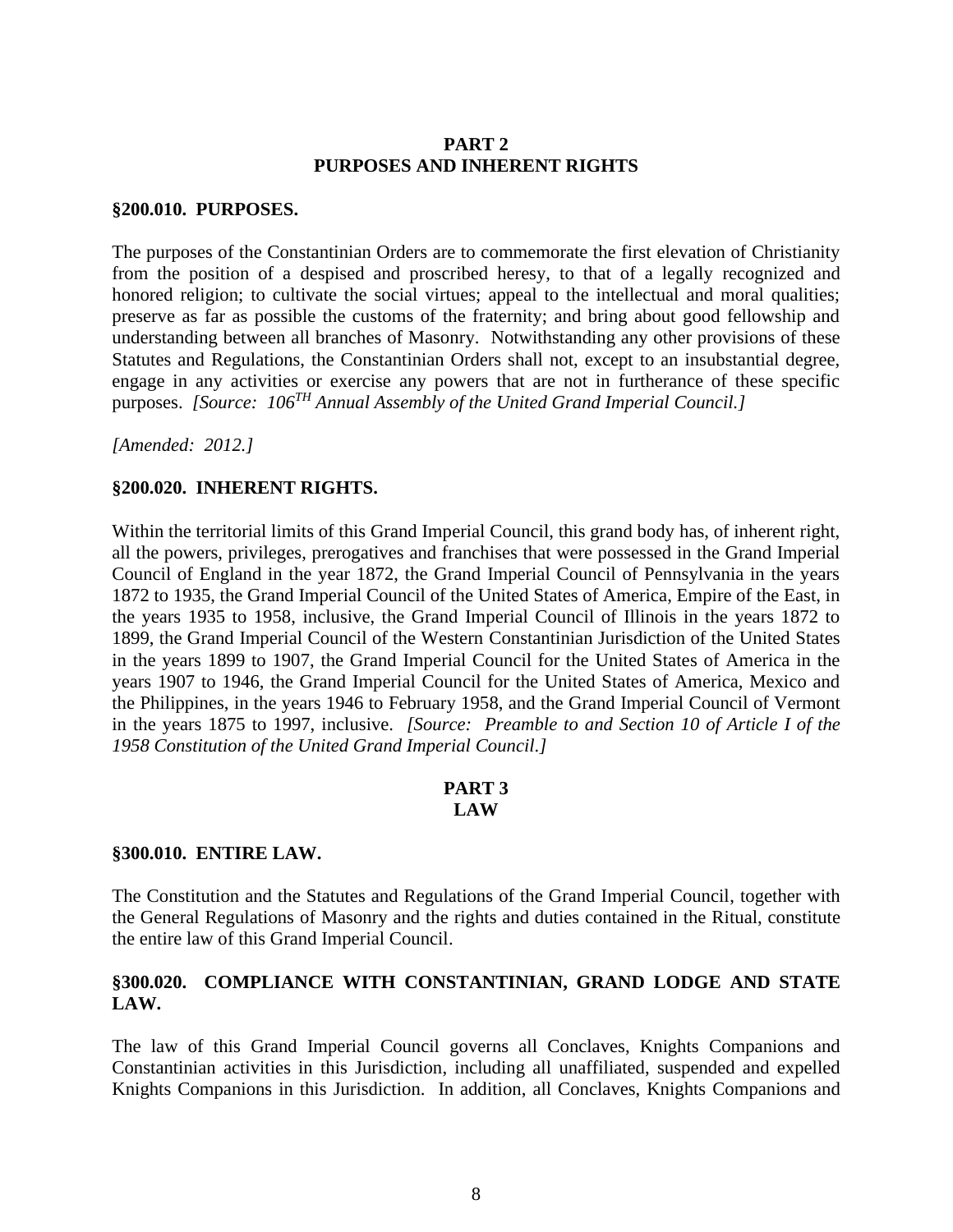Constantinian activities in this Jurisdiction shall act and be conducted in compliance with all laws, rules and regulations of the state or territory and the supreme Masonic authority for the state and territory to whose jurisdiction any such Conclave, Knight Companion or activity may be subject. *[Source: Section 15 of the General Regulations of the United Grand Imperial Council.]*

# **§300.030. CONTINUATION OF PRIOR LAW.**

The provisions of the Constitution of the Grand Imperial Council or these Statutes and Regulations, insofar as they are substantially the same on the date of adoption as then existing statutory provisions relating to the same subject matter, shall be construed as restatements and continuations, and not as new enactments.

# **§300.040. RULES OF CONSTRUCTION.**

Unless the provision or the context otherwise requires, these general provisions, rules of construction, and definitions govern the construction of the Constitution of the Grand Imperial Council or these Statutes and Regulations. All personal pronouns used in the Constitution of the Grand Imperial Council or these Statutes and Regulations, whether used in the masculine, feminine or neuter gender, shall include all other genders and the singular shall include the plural and vice versa. Headings are for convenience only, and headings neither limit nor amplify the provisions of the Constitution of the Grand Imperial Council or these Statutes and Regulations itself. The present tense includes the past and future tenses, and the future tense includes the present. "Shall" is mandatory and "may" is permissive. Person includes an entity as well as a natural person, unless the context indicates otherwise. "Signature" or "sign" includes a mark when the signer cannot write, such signer's name being written near the mark by a witness who writes his own name near the signer's name, these acts being witnessed by two persons who also sign their own names thereto. The term "signature" includes a signature in a facsimile or direct electronic document. A writing includes any form of recorded message capable of comprehension by ordinary visual means and shall include electronic transmissions by facsimile telecommunication or electronic mail when directed to the recipient's facsimile number or electronic mail address of record and which provides a record that is capable of retention, retrieval and review, and that may thereafter be rendered into clearly legible tangible form.

### **§300.050. DEADLINES ON WEEKENDS OR HOLIDAYS.**

Whenever any act is appointed by these Statutes and Regulations to be performed upon a particular day, which day falls upon a Saturday, Sunday or day recognized by the federal government as a holiday, it may be performed upon the next business day, with the same effect as if it had been performed upon the day appointed.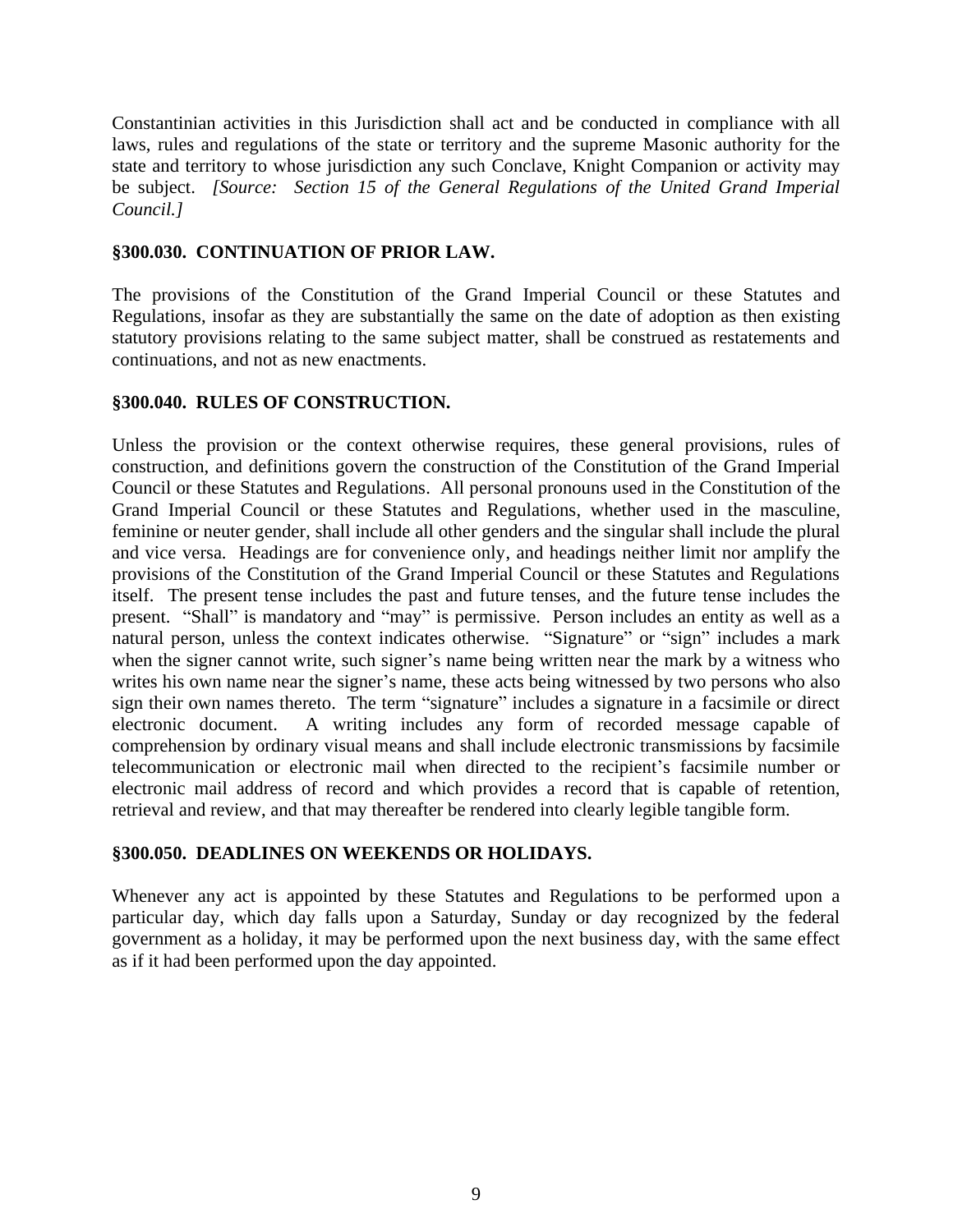### **PART 4 GRAND IMPERIAL COUNCIL**

# **CHAPTER 1 POWERS**

### **§401.010. EXECUTIVE POWERS.**

The executive powers of the Grand Imperial Council include:

- A. The granting of dispensations and charters to establish and perpetuate Conclaves in the United States of America, Mexico and the Philippines and in other territory where no Grand Imperial Council exists, and the revocation or suspension thereof;
- B. The issuing of special dispensations for all purposes permitted by any of the provisions of the Constitution of the Grand Imperial Council or these Statutes and Regulations;
- C. The exercise of all of the powers of a natural person, except as limited by or inconsistent with the law of this Grand Imperial Council with any applicable federal or state laws, rules or regulations; and
- D. The exercise of all authority as may be convenient to carry its laws into complete effect and to secure their due observance.

*[Source: Section 10 of Article I of the 1958 Constitution of the United Grand Imperial Council.]*

### **§401.020. LEGISLATIVE POWERS.**

The Grand Imperial Council has an inalienable right to adopt, promulgate, amend and repeal any and all laws, rules and regulations in all matters of the Red Cross of Constantine and Appendant Orders and make them applicable to all Conclaves and Knights Companions under its jurisdiction. All such laws, rules and regulations are final and binding on all Conclaves and Knights Companions under its jurisdiction until amended or repealed. The Grand Imperial Council reserves all such legislative powers to itself except those specifically delegated from time to time to the Conclaves in the Constitution of the Grand Imperial Council or these Statutes and Regulations. *[Source: Section 10 of Article I of the 1958 Constitution of the United Grand Imperial Council.]*

### **§401.030. JUDICIAL POWERS.**

The judicial powers of the Grand Imperial Council are:

- A. The interpretation, construction and application of its law in its jurisdiction;
- B. The decision of all controversies under its law among those subject to its jurisdiction;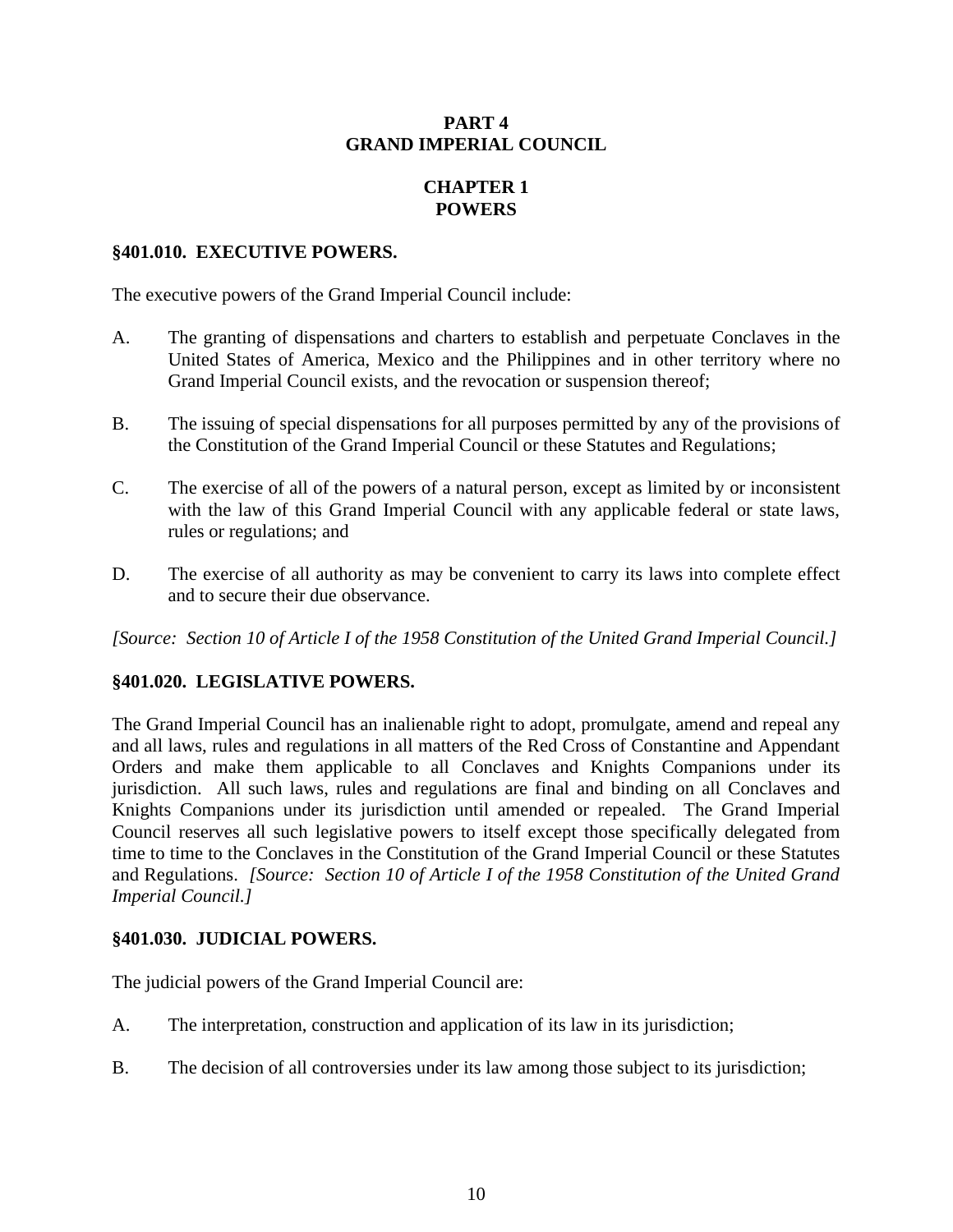- C. The review and adjudication of the enforcement of its laws upon Conclaves and Knights Companions under its jurisdiction, including the censure or suspension of Conclaves and the revocation of their charters and the censure, suspension or expulsion of Knights Companions of or resident in this Jurisdiction; and
- D. The review and adjudication of all matters of controversy or discipline under its law, which may have arisen in any of the Conclaves under its jurisdiction, and over which it has not retained original jurisdiction.

*[Source: Section 10 of Article I of the 1958 Constitution of the United Grand Imperial Council.]* 

# **CHAPTER 2 ORDERS, DEGREES, DIGNITIES AND RITUAL**

#### **§402.010. ORDERS OR DEGREES.**

- A. The Grand Imperial Council has sole and exclusive jurisdiction, within its territorial limits, over the following Constantinian Orders, or Degrees, of Christian Knighthood, the first three working and last two official, conferred in the sequence named:
	- 1. Order of Knights of the Red Cross of Constantine (or Perfect Knight Mason), conferred in a body styled Conclave;
	- 2. Order of Knights of the Holy Sepulchre, conferred in a body styled Sanctuary;
	- 3. Order of Knights of St. John the Evangelist, conferred in a body styled Commandery;
	- 4. Degree of Eusebius (or Perfect Priest Mason), conferred in a College of Viceroys and only on the actual Viceroys-elect and Sovereigns-elect of Conclaves, except by dispensation of the Grand Sovereign or the Intendant General for the Conclave of which the recipient is a member; and
	- 5. Degree of Sovereign (or Perfect Prince Mason), conferred in a Senate of Sovereigns and only on actual Sovereigns-elect of Conclaves, except by dispensation of the Grand Sovereign or the Intendant General for the Conclave of which the recipient is a member.
- B. The Grand Imperial Council reserves to itself the right of conferring any and all of the Constantinian Orders or Degrees named in this Section.

*[Source: Section 4 of Article I of the 1958 Constitution of the United Grand Imperial Council.]*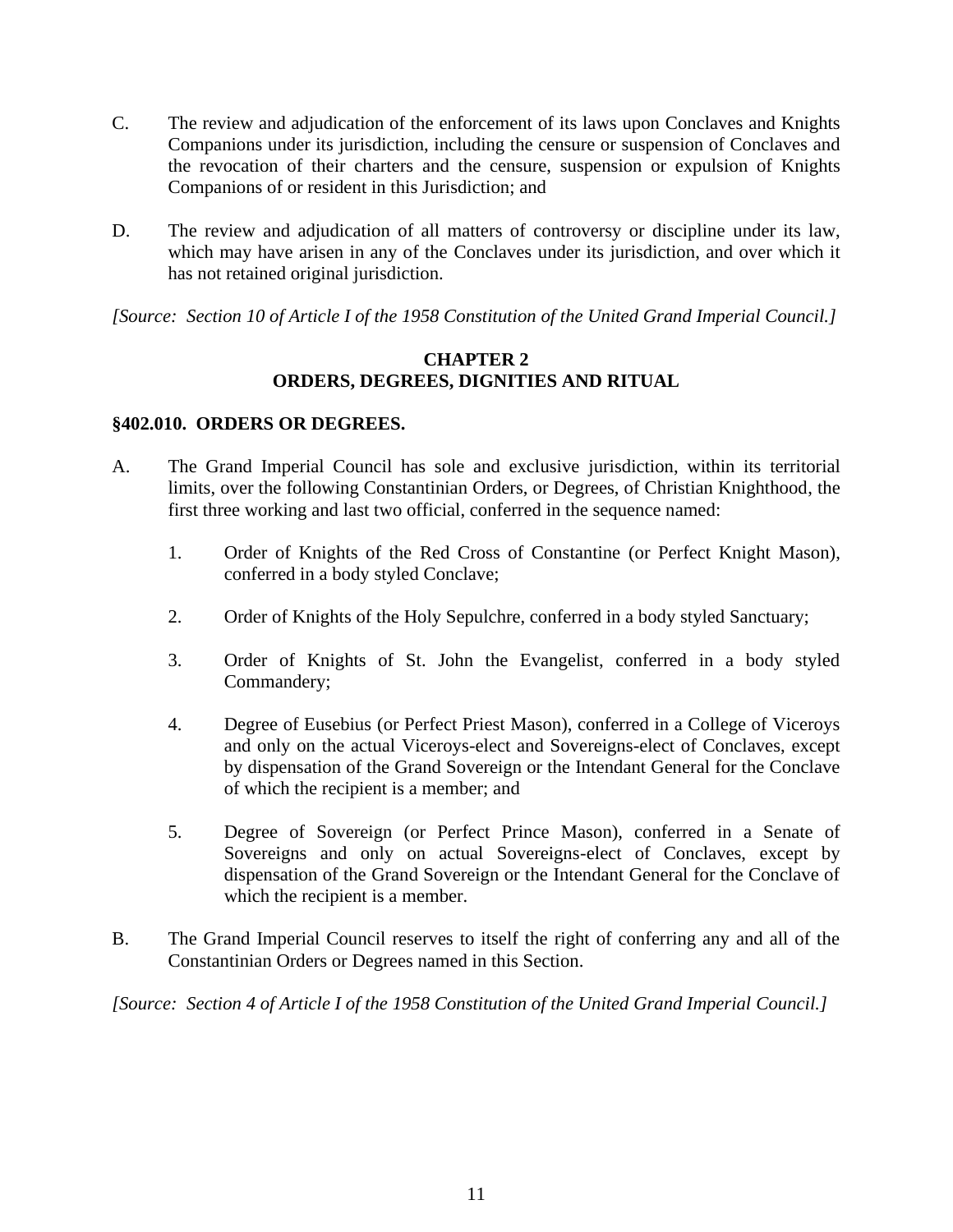### **§402.020. DIGNITIES.**

- A. The Grand Imperial Council has sole and exclusive jurisdiction, within its territorial limits, over the following Constantinian dignities:
	- 1. Knight Commander of Constantine, conferred by the Grand Sovereign with concurrence of Grand Viceroy; and
	- 2. Knight of the Grand Cross, conferred in a body styled Chapter General.
- B. The dignity of Knight Commander of Constantine (KCC) may be conferred by the Grand Sovereign, at his pleasure, with the concurrence of the Grand Viceroy, upon devoted and faithful members of the Grand Imperial Council who have served a total of ten years or more as an Intendant General, the Grand Treasurer, the Grand Recorder, a Grand Trustee or the Chairman of a Standing Committee or a combination thereof, except that credit shall not be given for offices being served concurrently. The maximum number of Knights Commander of Constantine which may be conferred annually is three; provided, however, that the number of Knights Commander of Constantine shall never exceed fifty, and thereafter the dignity shall be conferred only when a vacancy in such number shall exist. Knights Companions holding this dignity shall be designated with the title "Illustrious." It shall be the duty of the Grand Recorder to enter the name of the person so honored on the Matricula of Knights Commander and shall transfer the offerings into the Grand Imperial Council treasury.
- C. The dignity of Knight of the Grand Cross (KGC) may be conferred only by vote of the Grand Imperial Council at an Annual Assembly. This dignity is also known as the Knight Grand Cross of Constantine. The number of members of the Knights Grand Cross shall be limited to fifty in accordance with ancient statutes promulgated by the Emperor Michael Angelus Comnenus, and the dignity shall be conferred only when a vacancy in such number shall exist. If a vacancy in the number of Knights Grand Cross exists, the Grand Sovereign-elect shall, upon his enthronement, become eligible for election to the dignity of the Knight Grand Cross, which may be conferred upon him by the retiring Grand Sovereign, if a Knight Grand Cross, or by some Knight Grand Cross by him designated. It shall be the duty of the Grand Recorder to enter the name of the person so honored on the Matricula of Knights Grand Cross and shall transfer the offerings into the Grand Imperial Council treasury.

*[Amended: 2015.]*

*[Source: Sections 4, 5 and 6 of Article I of the 1958 Constitution of the United Grand Imperial Council.]*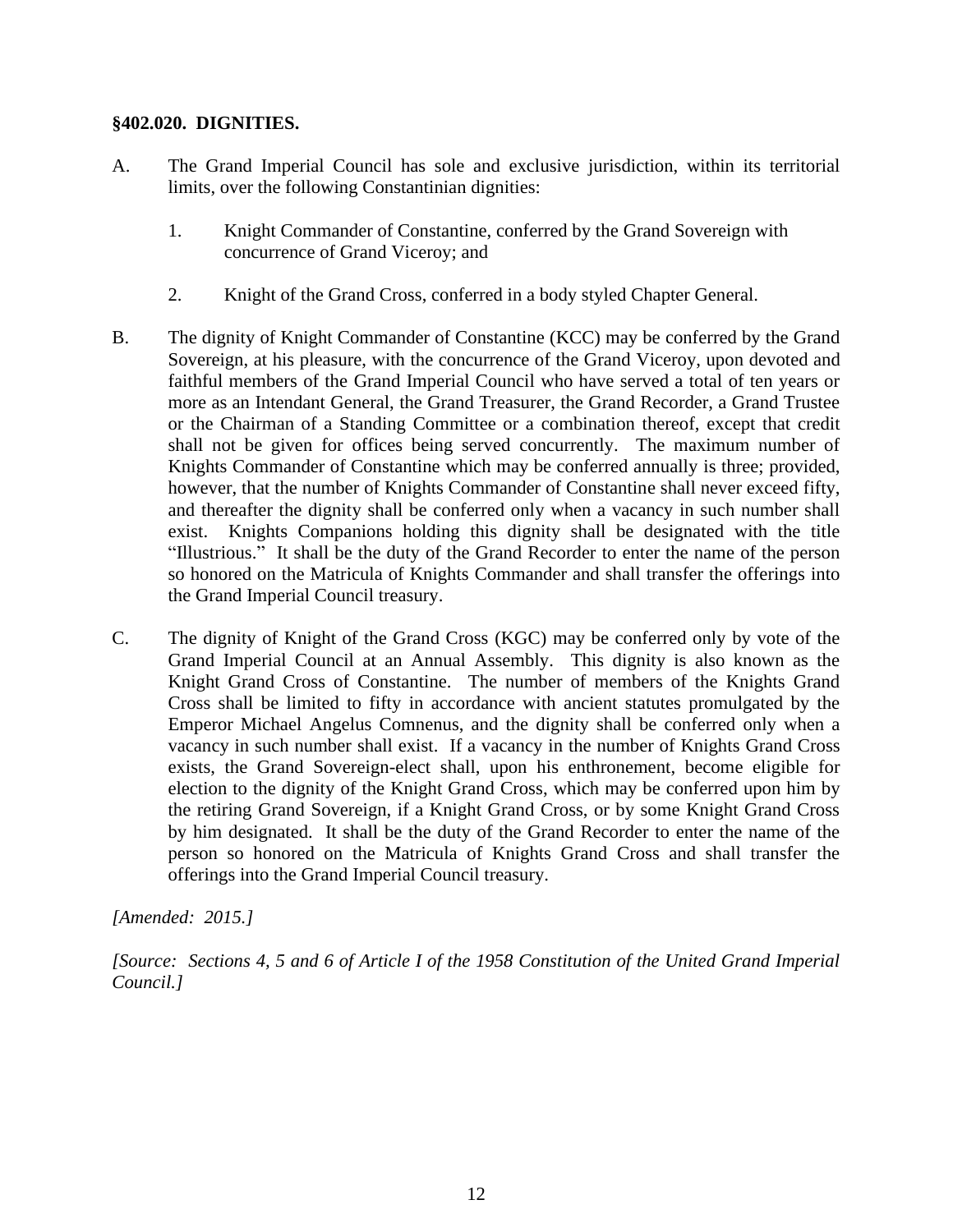### **§402.030. RITUAL.**

- A. All five orders or degrees in this Jurisdiction must be conferred in conformity with the Ritual, and such must be adhered to by all Conclaves and Knights Companions in this Jurisdiction, except as otherwise provided in these Statutes and Regulations.
- B. The Rituals of the Red Cross of Constantine, Knights of the Holy Sepulchre and Knights of St. John the Evangelist and the Grades of Eusebius and Sovereign, together with the Knight Grand Cross, are under the sole supervision and control of the Grand Imperial Council and may be issued and published by it alone. It is unlawful for any Conclave or member thereof to use any others than those authorized by the Grand Imperial Council and issued by it, or to write, print, publish, issue or cause to be written, printed, published, issued or used, any other Ritual in connection with said Orders and Grades.
- C. The Grand Imperial Council alone has power to authorize any changes in the Ritual. Proposed amendments to the Ritual must be adopted at an Annual or Special Assembly of the Grand Imperial Council by two-thirds of the votes cast. If so adopted, they shall become a part of the Ritual at the close of the Assembly.
- D. The Grand Recorder shall arrange with a suitable printing house to produce and sell copies of the Rituals of the Red Cross of Constantine, Knights of the Holy Sepulchre and Knights of St. John the Evangelist to elected Grand Officers, Intendants General and Conclave Recorders (or other designated Conclave member).
- E. The Grand Recorder shall arrange to make the rituals of the Red Cross of Constantine, Knights of the Holy Sepulchre and Knights of St. John the Evangelist and the Grades of Eusebius and Sovereign, together with the Knight Grand Cross, available in suitable and appropriate electronic formats (CDs, pdf files or word processor formats) for the use of Conclaves and Knights Companions, such to be provided to elected Grand Officers, Intendants General and Conclave Recorders (or other designated Conclave member) and distributed by means which shall maintain a reasonable degree of privacy for our ceremonies.

*[Amended: 2012; 2013; 2020.]*

*[Source: Section 12 of the 1958 General Statutes and Section 9 of the 1958 Standing Regulations of the United Grand Imperial Council.]*

# **CHAPTER 3 MEMBERSHIP AND ASSEMBLIES**

# **§403.000. PREREQUISITE TO MEMBERSHIP IN THE GRAND IMPERIAL COUNCIL.**

Each member of the Grand Imperial Council must be a member in good standing of a chartered and duly constituted Conclave in this Jurisdiction. If such membership ceases, membership in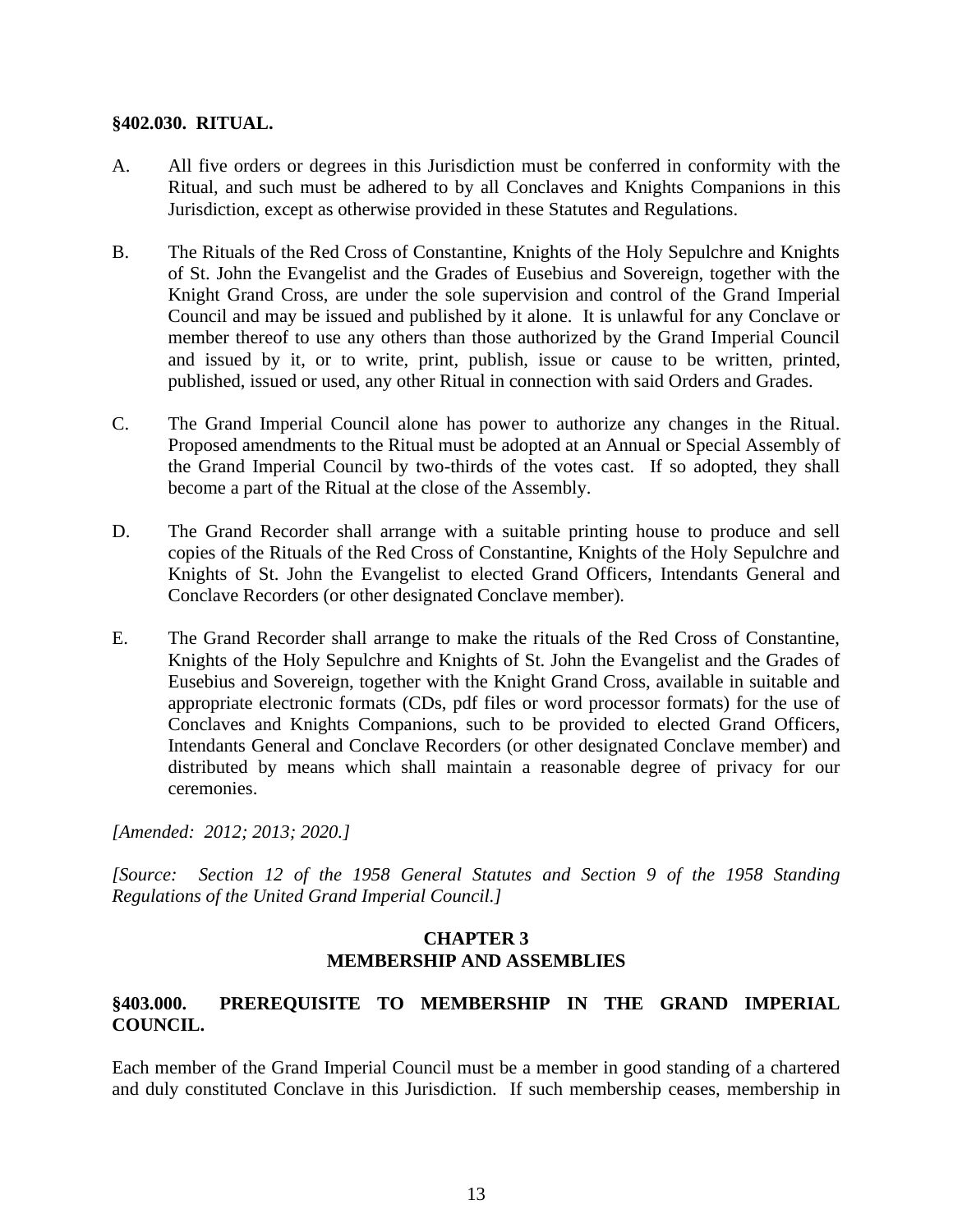the Grand Imperial Council shall cease. Past Sovereigns who have been duly invested in other jurisdictions recognized by this Grand Imperial Council, on producing satisfactory evidence of their Knightly standing, may, upon affiliating with a Subordinate Conclave, be accorded all the rights pertaining to their grade, in the Grand Imperial Council. *[Source: Section 1 of Article II of the 1958 Constitution of the United Grand Imperial Council.]*

# **§403.005. HONORARY MEMBERSHIP.**

The Grand Imperial Council, by unanimous action, may confer Honorary Membership upon distinguished members of other Grand Imperial Councils recognized by it. Being a tribute to the Masonic services and distinguished position of such member, Honorary Membership does not entitle him to any rights and privileges other than a seat in the Grand Imperial Council. *[Source: Section 1 of Article II of the 1958 Constitution of the United Grand Imperial Council.]*

# **§403.010. ANNUAL ASSEMBLY.**

- A. An Annual Assembly of the Grand Imperial Council shall be convened for the transaction of business at such time on such date and at such place as the Grand Imperial Council may determine. The Grand Recorder shall send notice of the time, date and place of the opening of an Annual Assembly to each officer and committee member of the Grand Imperial Council and each Subordinate Conclave of this Jurisdiction not less than sixty days in advance of the first day of the Annual Assembly.
- B. In case of contagion, pestilence or other force majeure affecting the place designated for the Annual Assembly, the Grand Sovereign, in consultation with the Grand Viceroy, Grand Senior General, Grand Junior General and the Past Grand Sovereigns, may change the time, date or place of such Annual Assembly. He shall notify the Grand Recorder immediately of any such change. The Grand Recorder shall at once inform each officer and committee member of the Grand Imperial Council and each Subordinate Conclave of this Jurisdiction in such manner as he may deem best to effect the desired object.
- C. The Grand Junior General, working with the Time and Place Committee, shall bring to the Annual Assembly at the end of his term of office as Grand Junior General a proposal for holding the Annual Assembly at the end of his anticipated term of office as Grand Sovereign. This proposal shall recommend a date and a city, and if possible, the hotel for holding this Annual Assembly. Upon acceptance of this report of the Grand Junior General and the Time and Place Committee, the Grand Imperial Council shall commit itself to this date and place for its Annual Assembly three years hence, unless the place designated is revocable without financial penalty or is made untenable by contagion, pestilence or other force majeure, in which case a change in date or place may be made as provided in paragraph A of this section.

*[Amended: 2011; 2012.]*

*[Source: Section 1 of Article IV of the 1958 Constitution and Section 14 of the 1958 General Statutes of the United Grand Imperial Council.]*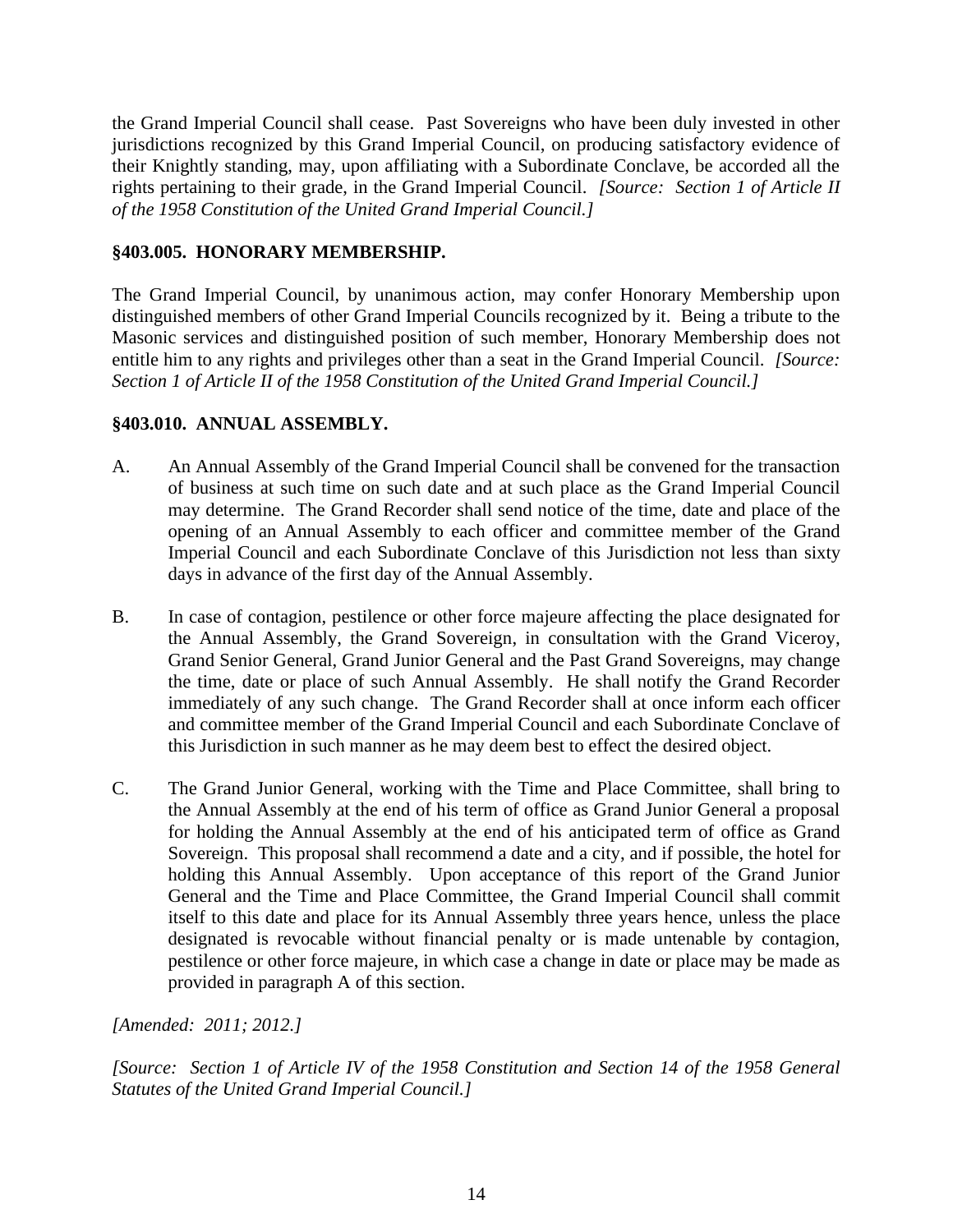### **§403.015. SPECIAL ASSEMBLY.**

A Special Assembly of the Grand Imperial Council may be convened by the Grand Sovereign whenever, in his opinion, the welfare of the fraternity requires, and shall also be convened by him upon receipt of an application signed by the Sovereigns of at least 50% of the Subordinate Conclaves setting forth the business to be transacted. The Special Assembly shall commence at a time, on a date and at place as selected by the Grand Sovereign. The Grand Recorder shall send notice of the date, time and place of the opening of a Special Assembly, as well as the business to be transacted at it, to each officer and committee member of the Grand Imperial Council, each Subordinate Conclave of this Jurisdiction and the Sovereign and Viceroys of each such Conclave not less than fourteen days prior to the opening of such Special Assembly. No business may be transacted at any Special Assembly other than that stated in the notice for same.

*[Amended: 2011; 2012.]*

*[Source: Section 1 of Article IV of the 1958 Constitution of the United Grand Imperial Council.]*

# **§403.020. QUORUM.**

Fifty members of the Grand Imperial Council derived from at least thirty-five Conclaves chartered and constituted by this Grand Imperial Council shall be present in order to transact any business in the Grand Imperial Council at an Annual or Special Assembly. No member of the Grand Imperial Council shall be represented therein by proxy. *[Source: Section 1 of Article IV of the 1958 Constitution of the United Grand Imperial Council.]*

### **§403.025. ATTENDANCE.**

Any Knight Companion who is a member of a Subordinate Conclave in this Grand Imperial Council or other Grand Imperial Council recognized by this Grand Imperial Council may be present during any Annual or Special Assembly.

### **§403.030. ORDER OF BUSINESS.**

The normal order of business at an Annual Assembly of the Grand Imperial Council shall be as enumerated below; provided that the Grand Sovereign shall be empowered to make such alterations in the order of business as he deems expedient for the efficient dispatch of business.

- A. Opening of the Grand Imperial Council (in accordance with ritual).
- B. Committee on Credentials (preliminary report).
- C. Reception of Distinguished Visitors.
- D. Reception of Knights Grand Cross.
- E. Reception of Knights Commander of Constantine.
- F. Address of Welcome (reply, usually Grand Viceroy).
- G. Recognition of Grand Representatives of sister jurisdictions.
- H. Roll call of Intendants General and Vice-Intendants General.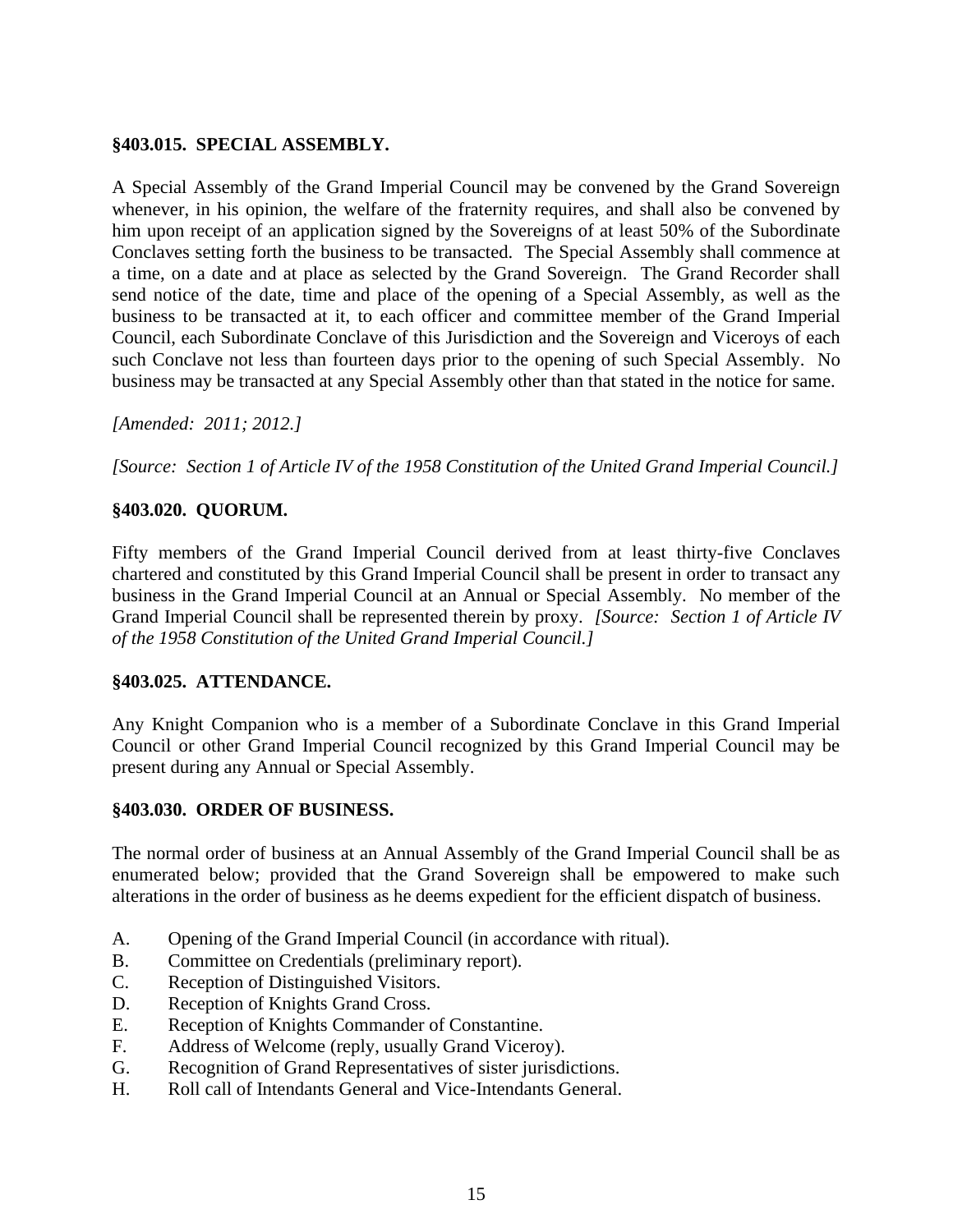- I. Reading of minutes of last Annual Assembly or any Special Assembly held in the interim (unless such reading is waived by majority vote of the members present).
- J. Reading of current changes in committees (Grand Recorder).
- K. Reading of revisions for membership limitation changes (Grand Recorder). (Refer to Committee on Chartered Conclaves.)
- L. Reading of proposed amendments to the Constitution and Statutes and Regulations (Grand Recorder). (Refer to Committee on Jurisprudence and Laws.)
- M. Communications (telegrams, etc.—usually placed "on file").
- N. Allocution of the Grand Sovereign.
- O. Report of the Grand Trustees (refer to Committee on Finance and Accounts).
- P. Report of the Grand Treasurer (refer to Committee on Finance and Accounts).
- Q. Report of the Grand Recorder (refer to Committee on Finance and Accounts).
- R. Reports of Standing Committees:
	- 1. Obituaries.
	- 2. Fraternal Relations.
	- 3. Charters and Dispensations.
	- 4. Chartered Conclaves.
	- 5. Rituals and Ritualistic Matters.
	- 6. Masonic Education and Research.
	- 7. Time and Place.
	- 8. Jurisprudence and Laws.
	- 9. Finance and Accounts.
	- 10. Credentials (final report).
- S. Reports of Special Committees.
- T. New Business.
- U. Investiture of Knights Commander of Constantine.
- V. Conferral of Honorary Membership, Grand Sovereign, Chairman.
- W. Report of Committee on Nominations. (If other nominations, appoint Judges and Tellers.)
- X. Election of Officers.
- Y. Report on Nomination for Knight Grand Cross.
- Z. Installation of Officers (name Installing Officer and Marshal).
- AA. Decoration of new Knight Grand Cross.
- AB. Reading appointments of Intendants General and Committees (Grand Recorder).
- AC. Presentation of Jewel to the retiring Grand Sovereign.
- AD. Closing of the Grand Imperial Council (in accordance with ritual).

*[Amended: 2012.]*

*[Source: Section 1 of the 1958 Standing Regulations of the United Grand Imperial Council.]*

### **§403.035. TRANSACTION OF BUSINESS.**

Transaction of business in the Grand Imperial Council shall be upon written resolutions, officer reports or committee reports presented in writing to the Grand Recorder. All such resolutions and reports to be considered at an Annual Assembly must be presented to the Grand Recorder at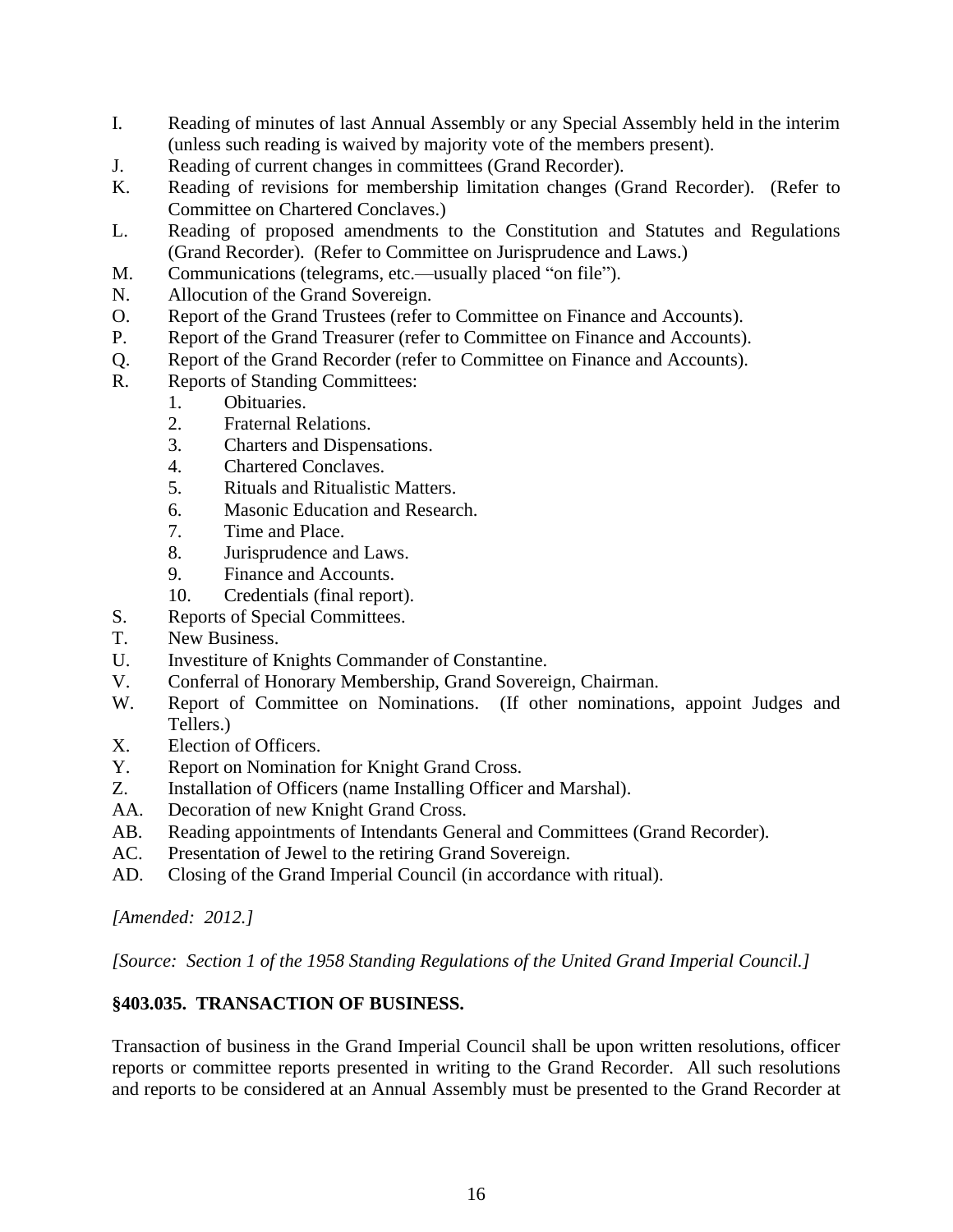least ninety days prior to the commencement date of the next Annual Assembly. This ninety day requirement shall not apply to:

- A. Emergent matters which may be presented and considered at any time upon consent of a two-thirds vote of the members present; and
- B. Reports, including resolutions which form a part of any such report, which do not purport to amend the Constitution of the Grand Imperial Council or these Statutes and Regulations or the Ritual of the Grand Imperial Council.

Written resolutions, in order to be considered for action at an Annual or Special Assembly, must bear the signature, as proponent, of at least one member of this Grand Imperial Council.

The Grand Recorder shall include a copy of such resolution to amend the Constitution of the Grand Imperial Council or these Statutes and Regulations in his notice for the Assembly at which they will be considered.

*[Source: Section 1 of Article XI of the 1958 Constitution and Sections 5, 15 and 16 of the 1958 General Statutes of the United Grand Imperial Council.]* 

# **§403.040. REFERENCE TO COMMITTEES.**

Each resolution and report to be considered at an Annual or Special Assembly may be referred to such committees as shall be determined by the Grand Sovereign.

*[Amended: 2012.]*

# **§403.045. MANNER OF VOTING.**

All questions in Assemblies of the Grand Imperial Council, except election of officers, shall be decided either by voice, hand, a rising vote or by ballot, as the Grand Sovereign shall direct, unless, before the announcement of the result thereof, three members shall demand that the vote be taken by ballot.

### **§403.050. REQUIRED VOTE.**

Except as provided in these Statutes and Regulations, the transaction of business shall be decided by a two-thirds majority of the votes cast. Blank ballots submitted are not counted as ballots cast. *[Source: Section 1 of Article IV of the 1958 Constitution of the United Grand Imperial Council.]*

# **§403.055. VOTES.**

Each member of the Grand Imperial Council shall each be entitled to one vote only which shall be cast in person. *[Source: Section 2 of Article II of the 1958 Constitution of the United Grand Imperial Council.]*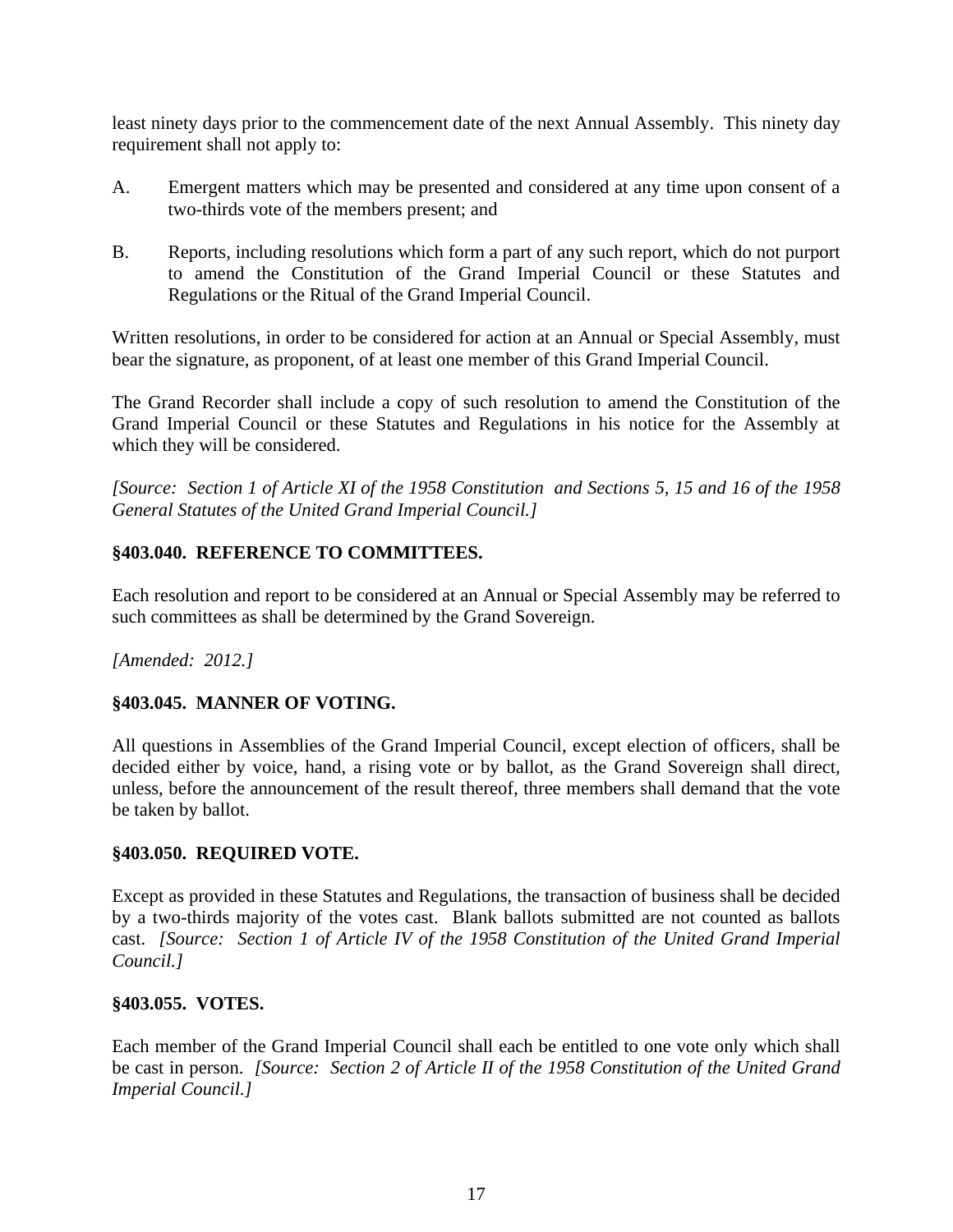### **§403.060. TIE VOTE.**

The Grand Sovereign shall have a regular vote in all matters before the Grand Imperial Council. In case of a tie vote, he may also cast the deciding vote.

### **§403.065. EMERGENCY PROVISIONS.**

If assembling the required number of persons for holding an Annual Assembly is prohibited by competent state or national authority, the power of the Grand Imperial Council to appropriate money, assess its Subordinate Conclaves and approve acts of its Subordinate Conclaves may be exercised by a majority of the elected officers of the Grand Imperial Council. The elective officers of the Grand Imperial Council shall continue in their respective offices until the Annual Assembly following rescission of the prohibition.

#### **CHAPTER 4 GRAND IMPERIAL COUNCIL OFFICERS**

# *ARTICLE 1 – SELECTION OF THE GRAND IMPERIAL COUNCIL OFFICERS*

### **§404.100. PREREQUISITE FOR OFFICERS.**

Each officer of the Grand Imperial Council must be a member of a Conclave in this Jurisdiction. Each officer, other than the Grand High Prelate or a Grand Chaplain must, at the time of his election or appointment, be a member of the Senate of Sovereigns. *[Source: Section 2 of Article IV of the 1958 Constitution of the United Grand Imperial Council.]*

### **§404.130. ELECTED OFFICERS.**

The Grand Sovereign, the Grand Viceroy, the Grand Senior General, the Grand Junior General, the Grand Treasurer, the Grand Recorder, the Grand Chancellor and the Grand Almoner shall be elected by ballot at each Annual Assembly. One Grand Trustee shall be elected by ballot at each Annual Assembly for a three year term. A majority of the votes cast shall be necessary for an election. The Grand Imperial Council, by majority vote, may elect any one or more of its officers without a ballot.

The Committee on Nominations shall make its report before the election of officers, but nothing in this Section shall be construed as prohibiting or preventing a nomination from the floor of any member of this Grand Imperial Council for an elective office.

Each elective officer shall be installed before the close of the Annual Assembly and shall serve until the installation of his successor, subject to Section 404.310.

If an elective officer is unable to be present, due to circumstances beyond his control, he may be installed by the Grand Sovereign at an appropriate place, with such ceremony as deemed proper by the Grand Sovereign.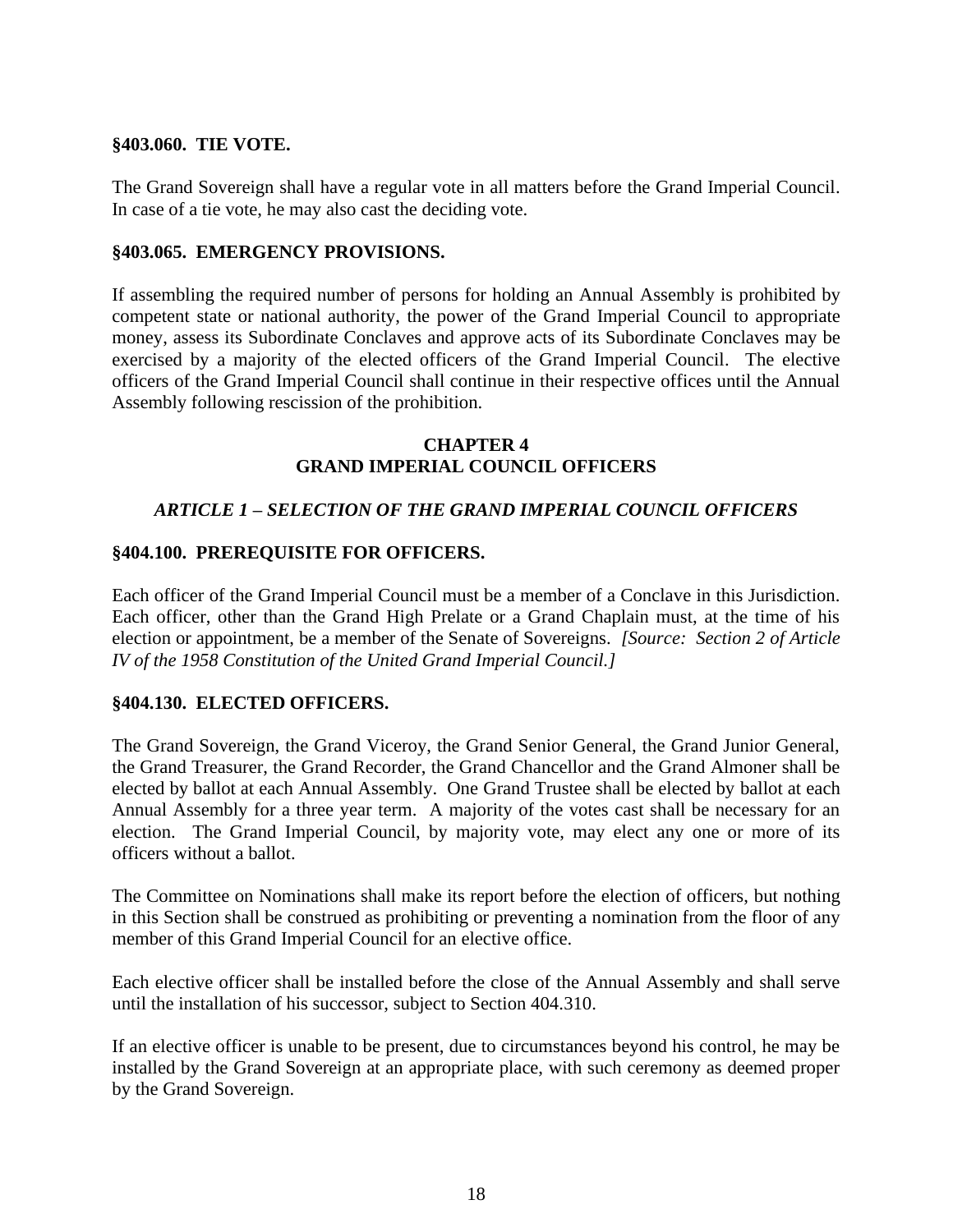All elective officers of this Grand Imperial Council (other than the Grand Treasurer, the Grand Recorder and the Grand Trustees) shall be considered as part of the advancing line of succession.

*[Amended: 2012.]*

*[Source: Section 2 of Article IV of the 1958 Constitution of the United Grand Imperial Council.]*

# **§404.150. APPOINTED OFFICERS.**

The Grand High Prelate, the Grand Chamberlain, the Grand Orator, the Grand Standard Bearer, the Grand Marshal, the Grand Herald and the Grand Sentinel shall be appointed by the Grand Sovereign, after his election, at each Annual Assembly. In addition, one or more Grand Chaplains and an Assistant Grand Recorder may be appointed by the Grand Sovereign, after his election, at each Annual Assembly. All appointive Grand Imperial Council Officers shall be installed before the close of each Annual Assembly. They shall hold their respective offices during the will and pleasure of the Grand Sovereign. *[Amended: 2017.] [Source: Section 2 of Article IV of the 1958 Constitution of the United Grand Imperial Council.]*

### **§404.170. VOW OF OFFICE.**

Each officer of the Grand Imperial Council, elected or appointed, upon entering upon the duties of his office, shall take the following vow:

"I \_\_\_\_\_\_\_\_\_\_\_\_ do solemnly promise and vow, that I will ever maintain and support the Constitution and Rituals of the United Grand Imperial Council, Knights of the Red Cross of Constantine and Appendant Orders, for the United States of America and Its Jurisdiction, and to enforce obedience of its Statutes, Edicts, Laws and Regulations."

*[Source: Section 2 of Article IV of the 1958 Constitution of the United Grand Imperial Council.] [Amended: 2022.]*

### *ARTICLE 2 – DUTIES OF THE GRAND IMPERIAL COUNCIL OFFICERS*

#### **§404.210. GRAND SOVEREIGN.**

The Grand Sovereign shall be the chief executive officer of the Grand Imperial Council. The Grand Sovereign generally shall have power and authority to do and perform all acts as he may deem best for the interests of the Red Cross of Constantine and Appendant Orders and which are not contrary to the Constitution of the Grand Imperial Council and these General Statutes and Regulations. Among his powers and duties are the following:

- A. To maintain a watchful supervision over all Conclaves; to see that the Constitution, Statutes and Regulations of the Grand Imperial Council are duly and promptly obeyed;
- B. To have a general supervision over the work and Rituals of the Order;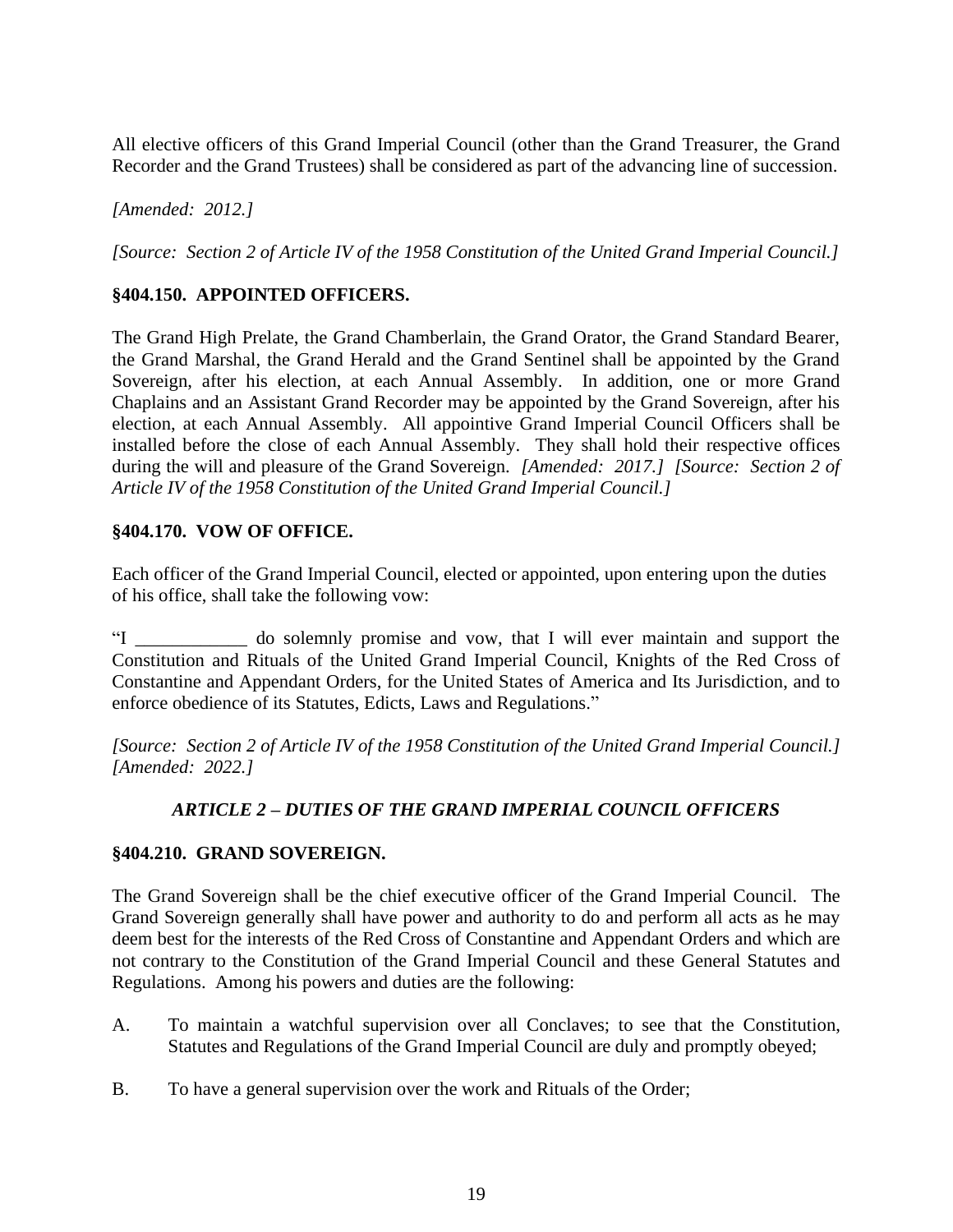- C. To appoint all committees authorized by the Constitution, Statutes and Regulations or authorized by action of the Grand Imperial Council, not otherwise provided for;
- D. To remove or suspend any officer of the Grand Imperial Council or Subordinate Conclave when in his opinion such officer has been guilty of unknightly conduct;
- E. To visit or preside over any Subordinate Conclave;
- F. To grant dispensations during the recess of the Grand Imperial Council for the formation of new Conclaves as provided in these Statutes and Regulations;
- G. To grant dispensations to Subordinate Conclaves to hold Special Assemblies in cases where the Conclave has been unable to hold the Annual Assembly at the time specified in their Bylaws and to grant dispensations for all matters pertaining to the good of the Order and not in conflict with the Constitution of the Grand Imperial Council or these Statutes and Regulations;
- H. To commission Intendants General of the various divisions of this Jurisdiction;
- I. To issue commissions to Grand Representatives of this Grand Imperial Council near the East of sister Grand Imperial Councils; provided, that such commissions shall expire with the date of the Annual Assembly of this Grand Imperial Council following the date of said commissions;
- J. To submit a copy of each decision within sixty days of rendition, to the Committee on Jurisprudence and Laws and make official report of all his official acts at the next Annual Assembly; and
- K. To perform such other duties as are set forth elsewhere in the Constitution, Statutes and Regulations or as may be requested by the Grand Imperial Council.

*[Amended: 2016.]*

*[Source: Section 1 of Article V of the 1958 Constitution of the United Grand Imperial Council.]*

### **§404.220. GRAND TREASURER.**

The Grand Treasurer shall be the chief financial officer of the Grand Imperial Council. It shall be the duty of the Grand Treasurer to:

- A. Take charge of the funds of the Grand Imperial Council, except those constituting the Permanent Funds or the Swanson Fund;
- B. Pay out funds of the Grand Imperial Council upon vouchers drawn pursuant to Section 407.010;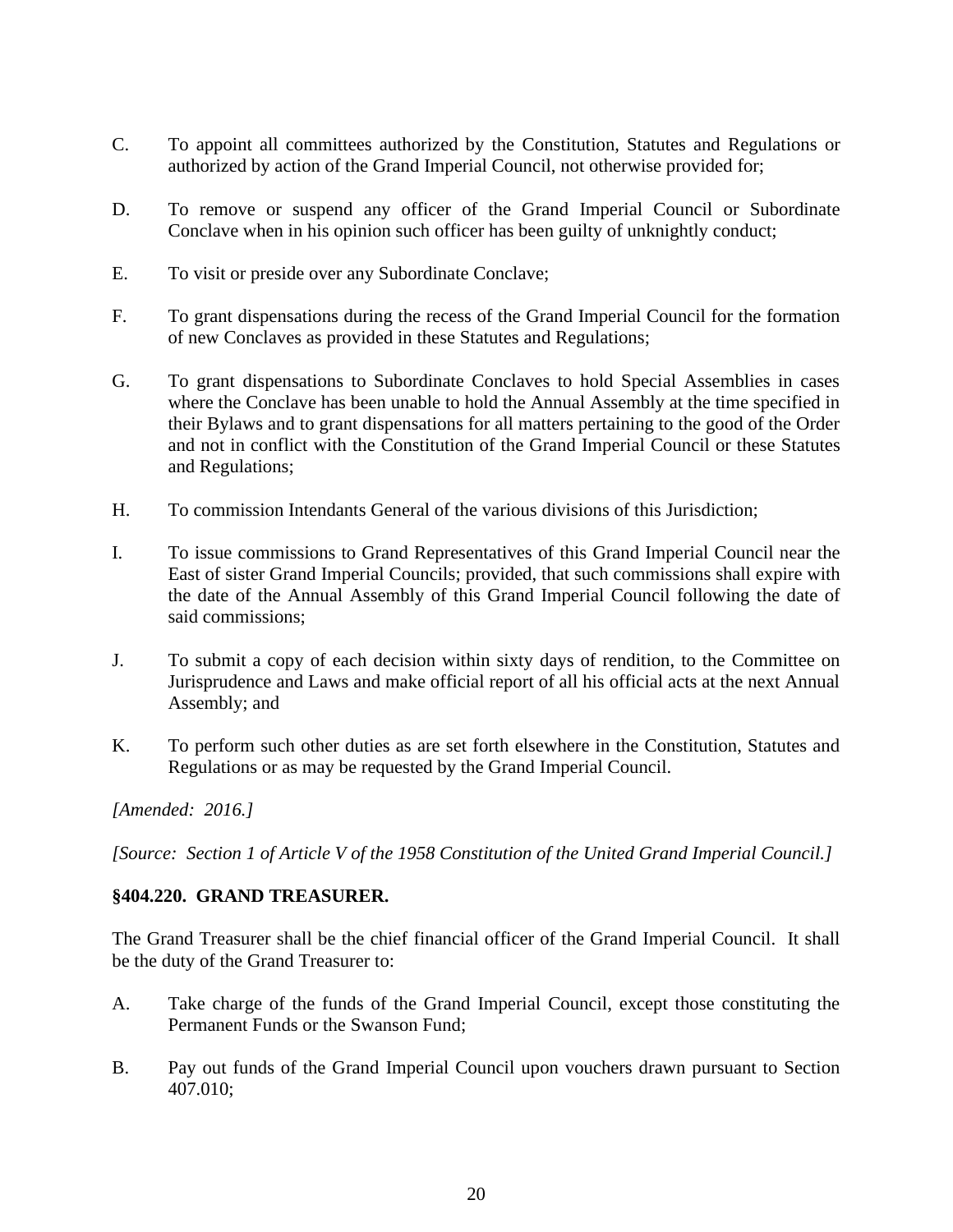- C. Render to the Grand Imperial Council annually, at the Annual Assembly, and more often if required by the Grand Sovereign or the Committee on Finance and Accounts, a true and correct account of his official receipts and disbursements, with proper vouchers for the latter, in accordance with generally accepted accounting principles on the accrual method of accounting, using a fiscal year ending March 31st;
- D. Submit his books and accounts for inspection by the Committee on Finance and Accounts on such date immediately preceding the Annual Assembly as the Chairman of the Committee on Finance and Accounts may designate; and
- E. Perform such other duties as are set forth elsewhere in the Constitution, Statutes and Regulations or as may be requested by the Grand Sovereign or the Grand Imperial Council.

*[Amended: 2017.]*

*[Source: Section 5 of Article V of the 1958 Constitution of the United Grand Imperial Council.]*

# **§404.230. GRAND RECORDER.**

It shall be the duty of the Grand Recorder to:

- A. Record the transactions of the Grand Imperial Council and cause the same to be printed as a record in the Annual Proceedings;
- B. Receive, duly file and keep all papers and documents of the Grand Imperial Council;
- C. Prepare and attest all charters, dispensations, manifestos and other instruments emanating from the Grand Imperial Council;
- D. Have charge of the seal of the Grand Imperial Council which he shall affix to all papers requiring it;
- E. Give at least sixty days' notice of the date, place and time of all Annual Assemblies, which notice shall set out all proposed amendments to the Constitution, Statutes and Regulations to be considered at such Annual Assembly;
- F. Give at least two weeks' notice of the date, place and time of all Special Assemblies, which notice shall contain a statement of the business to be considered at such Special Assembly;
- G. Issue summons when required to do so by the Grand Imperial Council or the Grand Sovereign;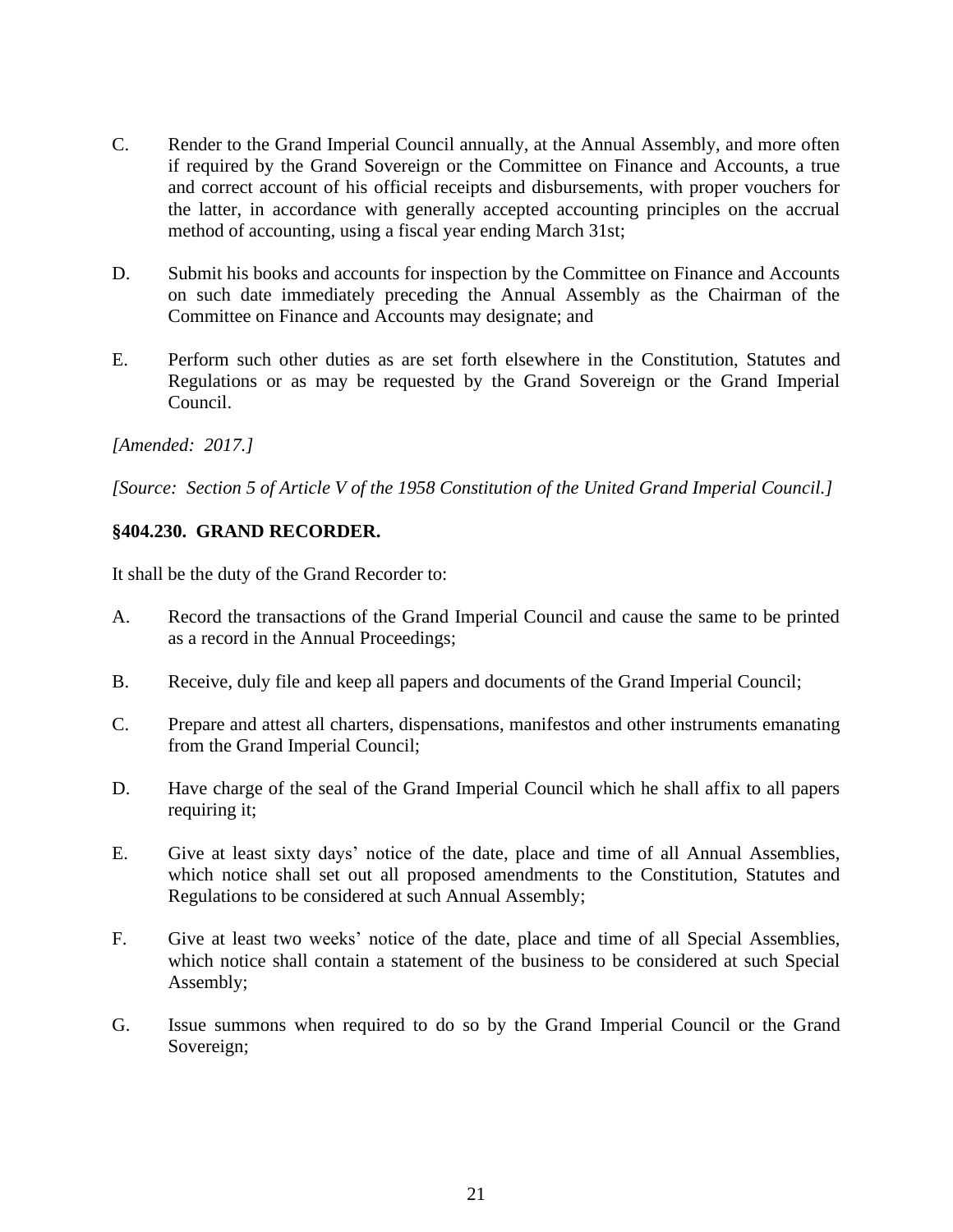- H. Collect all revenue of the Grand Imperial Council, making necessary deposits, and to report at each Annual Assembly a detailed account of his receipts and disbursements, recording the vouchers issued for the latter;
- I. Submit his books, records and accounts for inspection by the Committee on Finance and Accounts on such date immediately preceding the Annual Assembly as the Chairman of the Committee on Finance and Accounts may designate;
- J. Record all investitures of persons honored with the degree of Knight Grand Cross and Knight Commander of Constantine, to record on the Matricula of the Grand Senate of Sovereigns those Knights Companions duly coroneted Sovereigns of the Order and to record on the Matricula of the Grand College of Viceroys those Knights Companions duly consecrated Viceroys of the Order;
- K. Act as Grand Librarian under such regulations as may be prescribed by the Grand Imperial Council;
- L. Perform such other duties as shall be required of him by the Grand Imperial Council or the Grand Sovereign; and
- M. Perform such other duties as are set forth elsewhere in the Constitution, Statutes and Regulations or as may be requested by the Grand Sovereign or the Grand Imperial Council.

*[Source: Section 6 of Article V of the 1958 Constitution of the United Grand Imperial Council.]*

# **§404.240. GRAND TRUSTEES.**

The Grand Trustees shall serve as members of the Board of Control of the Permanent Fund and the Swanson Fund, together with the Grand Sovereign and the Grand Recorder. *[Amended: 2017.] [Source: Section 1 of Article VIII of the 1958 Constitution of the United Grand Imperial Council.]*

### **§404.250. OTHER OFFICERS.**

Each of the other officers of the Grand Imperial Council shall perform such duties as may be assigned to him by the Grand Imperial Council or the Grand Sovereign or as may be provided in the Constitution, Statutes and Regulations for his office.

# *ARTICLE 3 – OTHER PROVISIONS APPLICABLE TO THE GRAND IMPERIAL COUNCIL OFFICERS*

# **§404.310. VACANCY OR INCAPACITY.**

An office becomes vacant by death, removal by the Grand Sovereign, resignation, ceasing to be a member of a Conclave in its jurisdiction or suspension or expulsion as a Knight Companion. If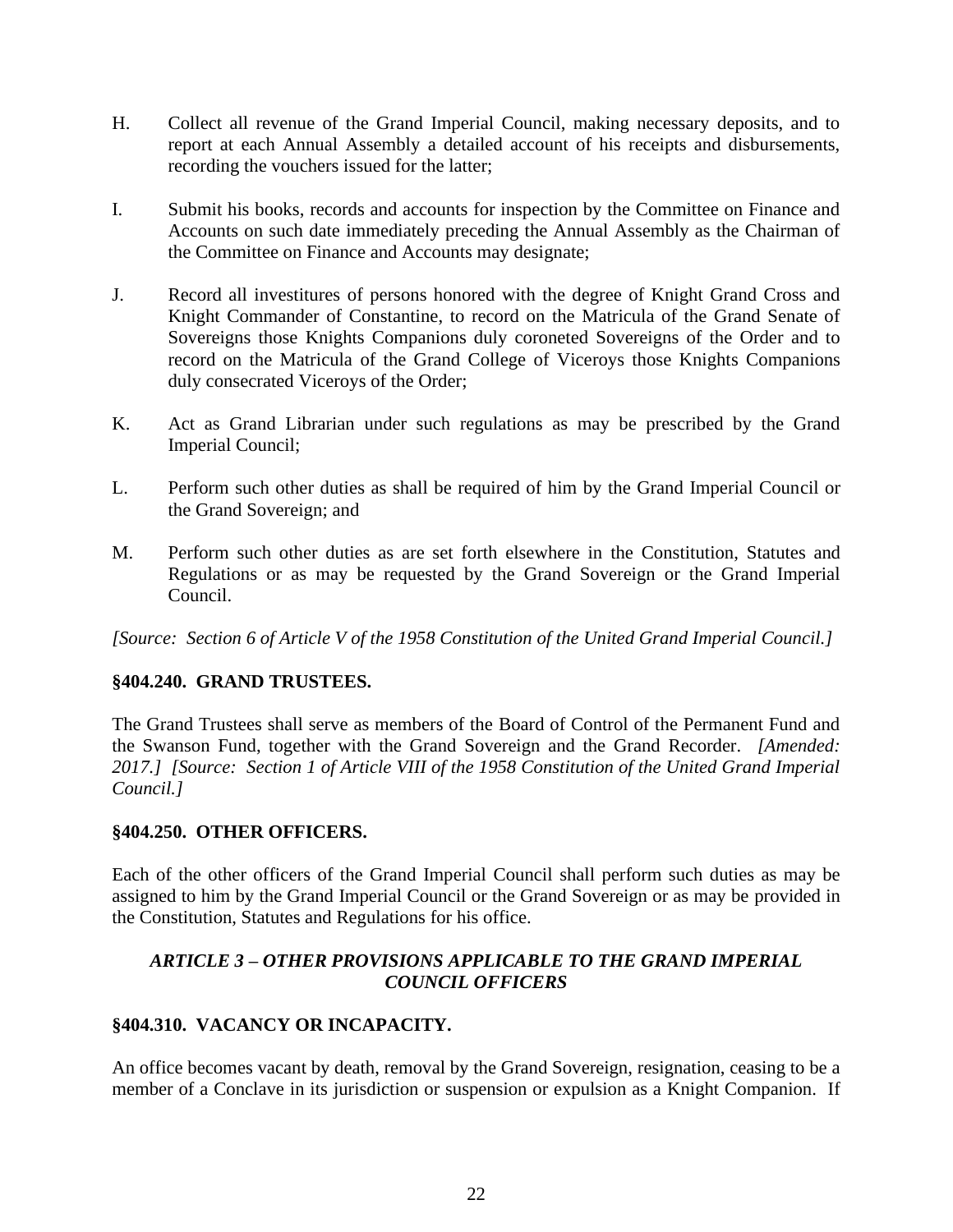any office except that of Grand Sovereign becomes vacant, the Grand Sovereign shall have the right to appoint a successor for the unexpired portion of the current term, with the following exception. An appointment to fill a vacancy in the office of Grand Trustee shall in no event serve longer than until the next Annual Assembly when a Grand Trustee shall be elected for the unexpired portion of the current term.

In the event of a vacancy in the office of Grand Sovereign, or his inability to perform the functions of his office, the Grand Viceroy shall succeed to and be charged with all his powers and duties. In case of a vacancy in office or inability to perform the function of office of the officer next higher in rank, the Grand Senior General and Grand Junior General shall, in the order of their rank, succeed to and be charged with all the powers and duties of such higher office.

Should the offices of the Grand Sovereign, Grand Viceroy, Grand Senior General and Grand Junior General all become vacant or all the incumbents become incapacitated, the immediate living Past Grand Sovereign who is not incapacitated shall succeed to and be charged with all the powers and duties of the Grand Sovereign.

*[Source: Sections 2, 3 and 4 of Article V of the 1958 Constitution of the United Grand Imperial Council.]*

# **§404.320. PAST GRAND SOVEREIGNS.**

One who has filled by installation and term of service the office of Grand Sovereign shall retain the rank and title of the office with the word "Past" preceding and qualifying the title. *[Source: Section 2 of Article IV of the United Grand Imperial Council.]*

# **CHAPTER 5 INTENDANTS GENERAL**

### **§405.010. APPOINTMENT.**

The Grand Sovereign shall apportion this Jurisdiction into divisions and appoint an Intendant General for each such division. Intendants General shall be members of the Imperial Senate of Sovereigns. No grand officer in the advancing line of succession shall be eligible to appointment as Intendant General. The appointment of all Intendants General shall lie in the discretion of the Grand Sovereign, and in every case their offices shall terminate with the retirement of the Grand Sovereign by whom they were appointed. Intendants General may be reappointed to serve up to a maximum term of ten full years. Intendants General shall hold their respective offices during the will and pleasure of the Grand Sovereign. After completion of ten full years of service as Intendants General, they shall become Past Intendants General. Fractional years, due to interim appointments, shall not count as a full year of service. *[Amended: 2019.] [Source: Section 1 of Article X of the 1958 Constitution and Section 2 of the 1958 General Statutes of the United Grand Imperial Council.]*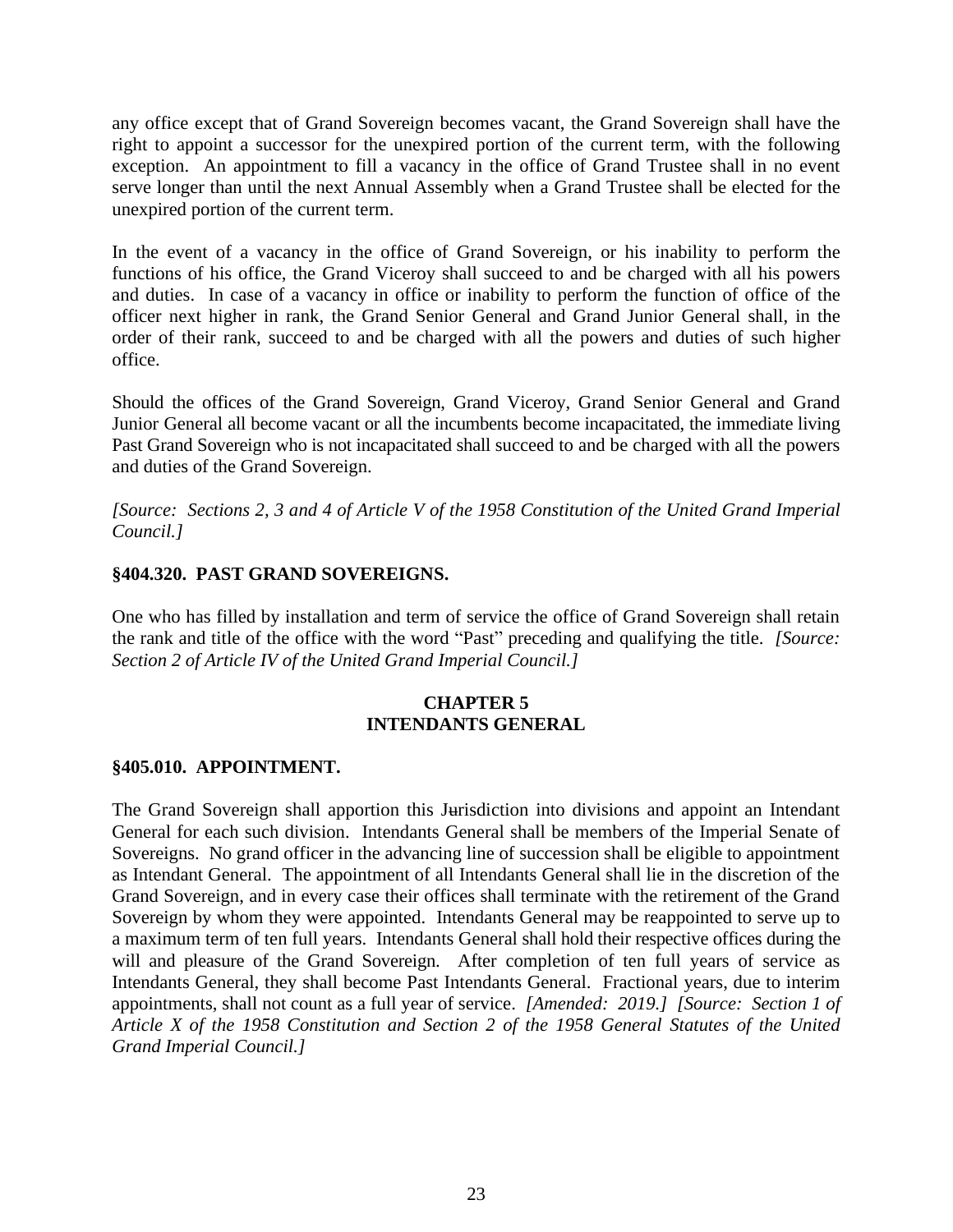### **§405.020. DUTIES OF AN INTENDENT GENERAL.**

It shall be the duty of each Intendant General to have the general supervision of the affairs of the Order in his division, including the convening and functioning of joint assemblies. He shall exercise such general powers as are granted by the Constitution of the Grand Imperial Council and these Statutes and Regulations, and such special powers as may be delegated to him from time to time by the Grand Sovereign. He shall make an annual report of the conditions in his division to the Grand Sovereign which shall be filed with the Grand Sovereign and Grand Recorder by April 1st of each year. *[Amended: 2016.] [Source: Section 1 of Article X of the 1958 Constitution and Section 2 of the 1958 General Statutes of the United Grand Imperial Council.]*

# **§405.030. VACANCY OR INCAPACITY.**

A member ceases to be an Intendant General by death, removal by the Grand Sovereign, resignation, ceasing to be a member of a Conclave in this jurisdiction or suspension or expulsion as a Knight Companion. If the position of Intendant General for a division becomes vacant, the Grand Sovereign shall have the right to appoint a successor for the unexpired portion of the current term.

### **§405.040. VICE-INTENDANT GENERAL.**

The Grand Sovereign may appoint, at the opening of each Annual Assembly, from the members of the Senate of Sovereigns in attendance, and belonging to the particular division, a Vice-Intendant General to serve in lieu of the absent Intendant General of such division during the Annual Assembly of the Grand Imperial Council for which he is appointed. *[Source: Section 4 of the 1958 Standing Regulations of the United Grand Imperial Council.]*

#### **§405.050. INTENDANTS GENERAL-AT LARGE.**

The Grand Sovereign, in his discretion, may appoint Intendants General at Large, who need not be members of the Imperial Senate of Sovereigns but who must be members of a constituent Conclave, to hold their positions during the will and pleasure of the Grand Sovereign. Their appointments shall terminate with the retirement of the Grand Sovereign by whom they were appointed. There shall be a maximum of five Intendants General at Large at any one time. Intendants General at Large are honorary positions and shall not be assigned responsibility for any division. *[Source: Section 1 of Article X of the 1958 Constitution of the United Grand Imperial Council.]*

### **CHAPTER 6 GRAND IMPERIAL COUNCIL COMMITTEES**

#### **§406.000. COMMITTEE MEMBERSHIP.**

Members of committees shall be members of the Grand Imperial Council. If a member has served as chairman of the committee for ten consecutive years, he shall be ineligible for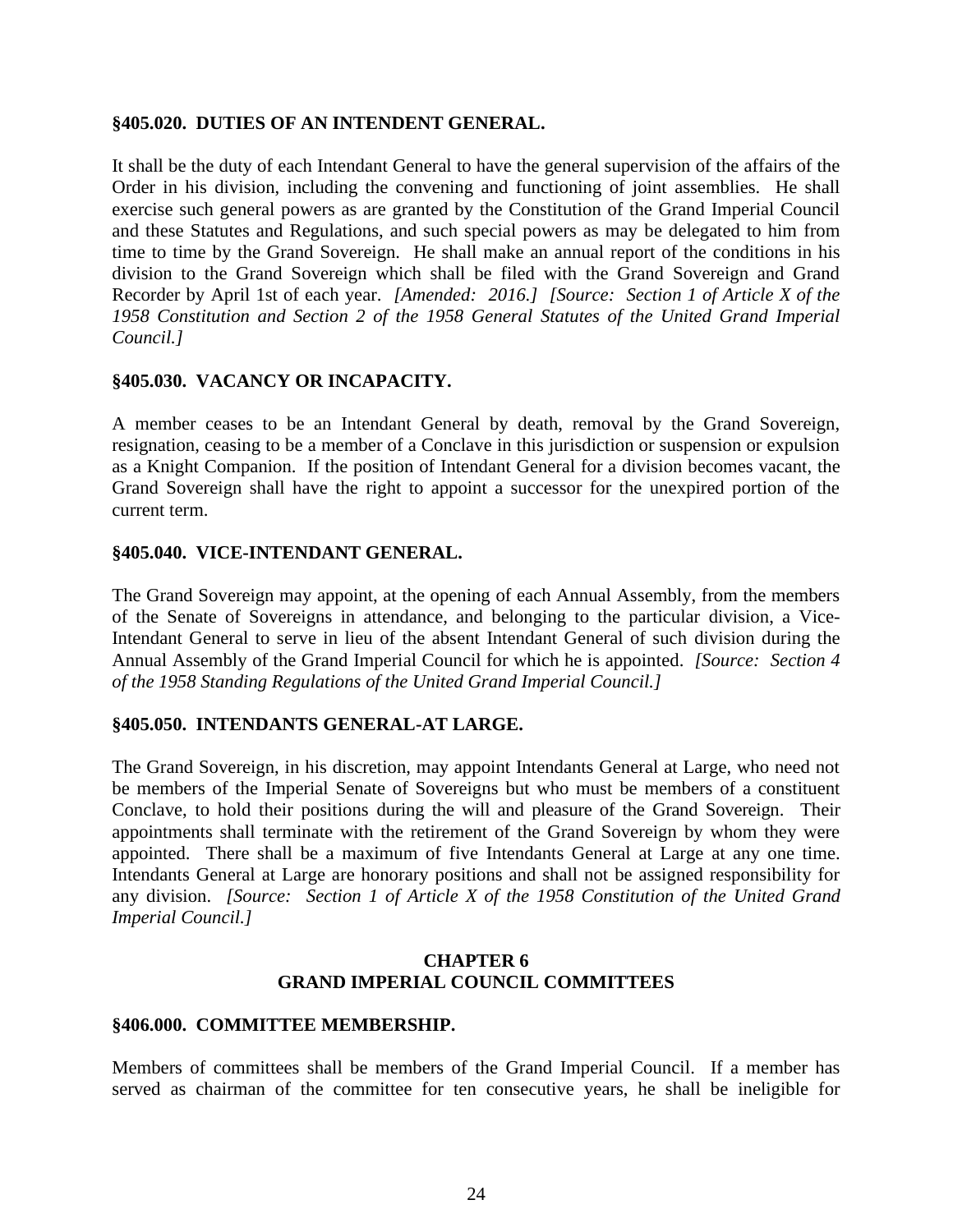reappointment as chairman of that committee until the lapse of one year. In addition to the regular membership of all committees, the Grand Sovereign may appoint as a consultant to a committee one or more other Knights Companions in good standing of a constituent Conclave. The Grand Sovereign may remove a consultant at any time. Consultants shall perform services, render advice, and attend committee meetings, as may be directed by the chairman of the committees to which they are assigned, but shall have no vote. *[Amended: 2016.] [Source: Article VI of the 1958 Constitution of the United Grand Imperial Council.]*

# **§406.005. STANDING COMMITTEES.**

The members of standing committees (other than those who serve ex-officio) shall be appointed by the newly installed Grand Sovereign at each Annual Assembly before the close thereof. A member ceases to be a standing committee member by death, removal by the Grand Sovereign (other than those members who serve ex-officio), resignation, ceasing to be a member of a Conclave in this jurisdiction or suspension or expulsion as a Knight Companion. In the event of any vacancy on any standing committee other than the Committee on Nominations, the Grand Sovereign may appoint a successor for the balance of the current term. All standing committee appointments (other than those who serve ex-officio) shall expire at the close of the next succeeding Annual Assembly.

The following are the standing committees of the Grand Imperial Council: Chartered Conclaves, Charters and Dispensations, Credentials, Divisional and Regional Assemblies, Finance and Accounts, Fraternal Relations, Jurisprudence and Laws, Masonic Education and Research, Nominations (all of whose members serve ex-officio), Obituaries, Rituals and Ritualistic Matters and Time and Place.

Each standing committee (other than the Committee on Nominations and the Committee on Jurisprudence and Laws) shall consist of not less than three nor more than five members each. The Committee on Nominations shall consist of the Grand Sovereign, the Grand Viceroy, the Grand Senior General and all Past Grand Sovereigns of the Grand Imperial Council in attendance at the Annual Assembly. The Committee on Jurisprudence and Laws shall consist of not less than five nor more than eleven members.

*[Amended: 2011; 2012.]*

*[Source: Sections 1 and 2 of Article VI the 1958 Constitution of the United Grand Imperial Council.]*

# **§406.015. CHARTERED CONCLAVES.**

The Committee on Chartered Conclaves shall carefully examine such Annual Returns of Conclaves as may be referred to it by the Grand Recorder and report on same to the Grand Imperial Council with such recommendations as it may deem necessary or expedient. It shall also examine and report upon any matters relating to Subordinate Conclaves as may be referred to it by the Grand Sovereign, the Grand Recorder or the Grand Imperial Council, with such recommendations as it may deem necessary or expedient. It shall consider all requests for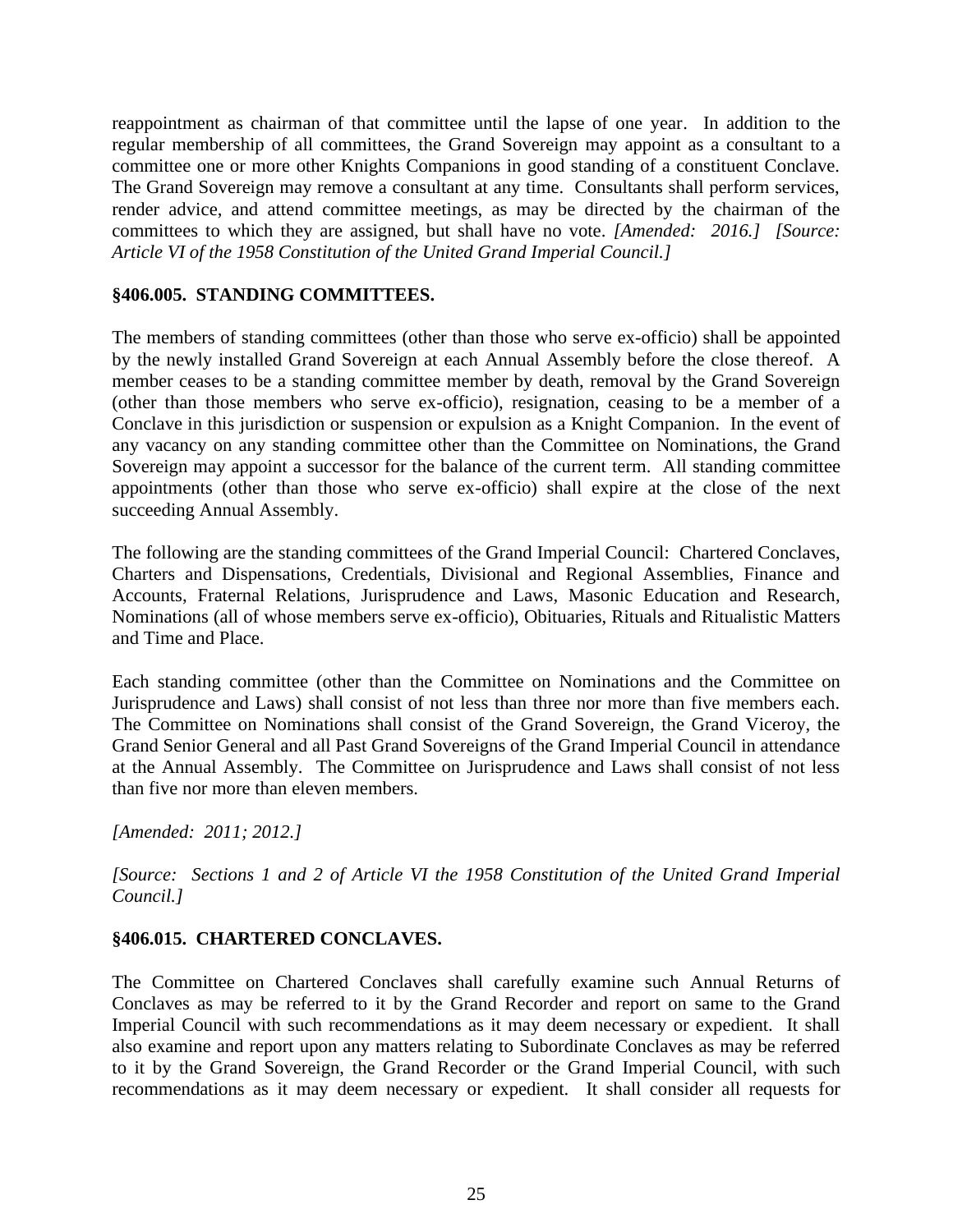increases in Conclave membership limits and report its recommendation as to their approval. It shall also consider whether all new or amendments to the Bylaws of Subordinate Conclaves are consistent with the Constitution and Statutes and Regulations of this Grand Imperial Council and report its recommendation as to their approval. *[Source: Section 1 of the 1958 General Statutes of the United Grand Imperial Council.]*

# **§406.020. CHARTERS AND DISPENSATIONS.**

The Committee on Charters and Dispensations shall examine the reports and returns from Conclaves working under dispensation from the Grand Sovereign or the Grand Imperial Council, noting particularly the nature and progress of their work. It shall report thereon and also upon all applications to the Grand Imperial Council for Dispensations or Charters and upon all applications for the restoration of dispensations or charters which may have been arrested. It shall also report upon all matters connected with the subject of dispensations and charters which are referred to it. *[Source: Section 1 of the 1958 General Statutes of the United Grand Imperial Council.]*

### **§406.025. CREDENTIALS.**

The Committee on Credentials shall examine the credentials and conduct the registration of all those attending the Assemblies of the Grand Imperial Council, and shall report as soon as practicable after the opening of the Annual Assembly the names of the members present entitled to participate in the proceedings thereof. *[Source: Section 1 of the 1958 General Statutes of the United Grand Imperial Council.]*

### **§406.030. DIVISIONAL AND REGIONAL ASSEMBLIES.**

The Committee on Divisional and Regional Assemblies shall coordinate all activities pertaining to the holding of Divisional and Regional Assemblies and shall report on such activities at each Annual Assembly. *[Source: Section 1 of the 1958 General Statutes of the United Grand Imperial Council.]*

# **§406.035. FINANCE AND ACCOUNTS.**

The Committee on Finance and Accounts shall audit or arrange for an audit of the accounts of the Grand Imperial Council and shall examine the books and vouchers of the Grand Treasurer and Grand Recorder, as well as the records of the Board of Control of the Permanent Fund and the Swanson Fund and such other committees, officers and members as may have possession of any funds or property of the Grand Imperial Council. The committee shall examine and report in detail on the investments and securities belonging to this Grand Imperial Council in the custody of the Board of Control of the Permanent Fund and the Swanson Fund. The committee shall prepare a budget for consideration by the Grand Imperial Council and recommend such appropriations as may be necessary for the current expenses of the Grand Imperial Council for the current fiscal year. No appropriation of funds shall be made, until the proposal thereof has been referred to the Committee on Finance and Accounts and its report thereon made. The committee may approve the additional expenditure of money, not appropriated by the budget, if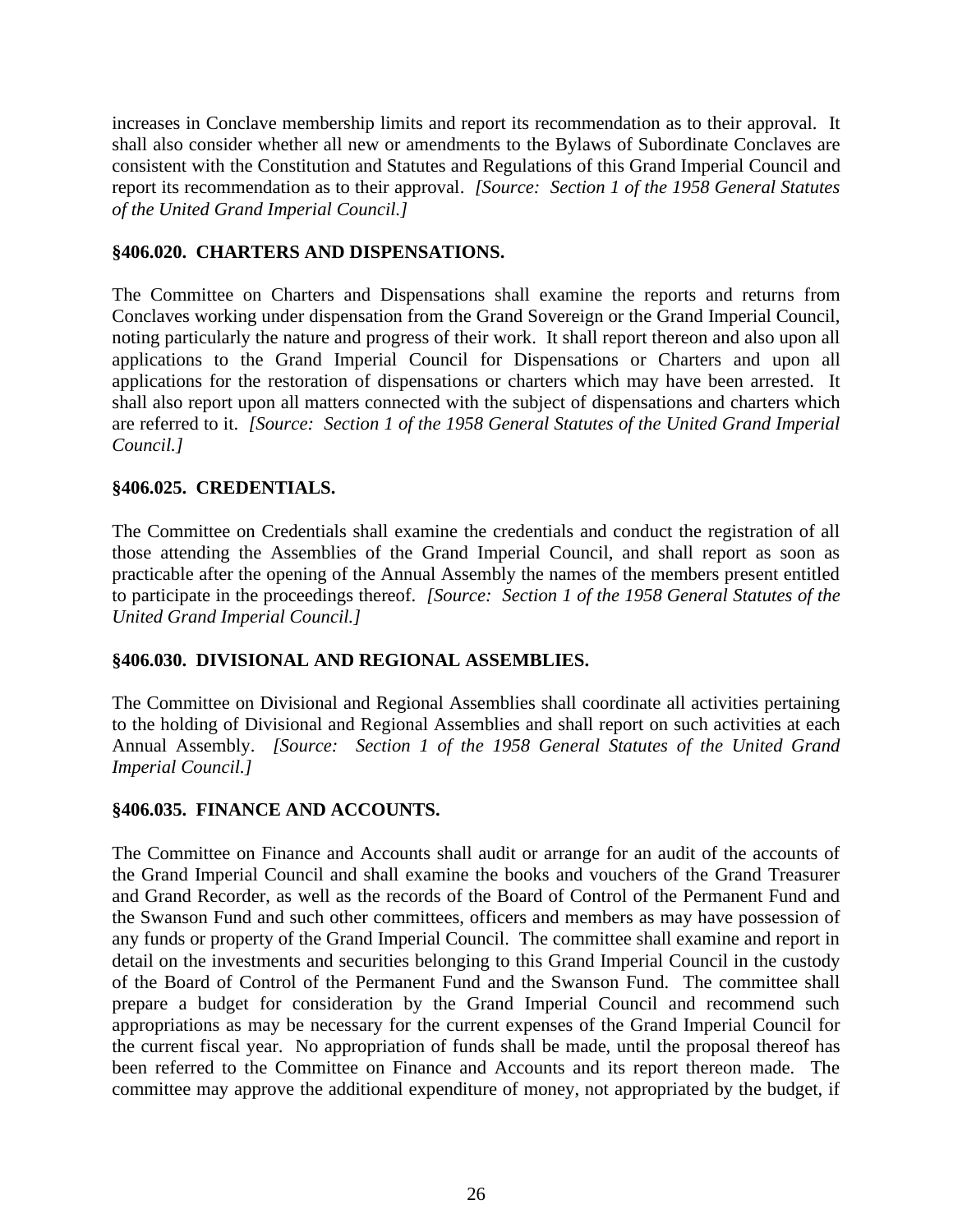in its opinion such approval is warranted. The committee must approve any depository banks for funds of the Grand Imperial Council. The committee shall consider and make recommendations on any matters pertaining to the financial affairs of the Grand Imperial Council. *[Amended: 2011, 2016, 2017.] [Source: Section 1 of the 1958 General Statutes of the United Grand Imperial Council.]*

# **§406.040. FRATERNAL RELATIONS.**

The Committee on Fraternal Relations shall report to the Grand Imperial Council on all matters of interest connected with sister Grand Imperial Councils, make such suggestions as may conducive to the benefit and good of the Constantinian Orders throughout the world, and consider and report upon such correspondence as may be had between this Grand Imperial Council and any sister Grand Imperial Council of the Red Cross of Constantine. *[Source: Section 1 of the 1958 General Statutes of the United Grand Imperial Council.]*

# **§406.045. JURISPRUDENCE AND LAWS.**

It shall be the duty of the Committee on Jurisprudence and Laws to consider all decisions upon questions of Constantinian laws and usage reported by the Grand Sovereign and such other matters as may be referred to it by him or the Grand Imperial Council and its conclusions shall be reported to the Grand Imperial Council. The Committee, when called upon, shall give opinions upon the legislative, judiciary and executive functions of the Grand Imperial Council and its Subordinate Conclaves and on the prerogatives, powers and duties of the officers and members thereof. It shall advise upon all questions of Constantinian law and report upon all proposed Amendments to the Constitution and these Statutes and Regulations. *[Source: Section 1 of the 1958 General Statutes of the United Grand Imperial Council.]*

# **§406.050. MASONIC EDUCATION AND RESEARCH.**

The Committee on Masonic Education and Research shall report on and acknowledge receipt of gifts of Masonic books, writings, articles and other matters (particularly those of Constantinian interest) that may come to the Grand Imperial Council. The committee shall cooperate with the Grand Recorder to create and maintain a library, especially for Constantinian students, and provide storage for these valuable papers, writings, articles and other items that will further the knowledge and better understanding of the truths and principles of the Order and that will promote its aims and purposes. *[Source: Section 1 of the 1958 General Statutes of the United Grand Imperial Council.]*

### **§406.055. NOMINATIONS.**

The Committee on Nominations, before the annual election at each Annual Assembly, shall present and recommend nominations for all elective officers of the Grand Imperial Council. *[Source: Sections 2 of Section IV of the 1958 Constitution of the United Grand Imperial Council.]*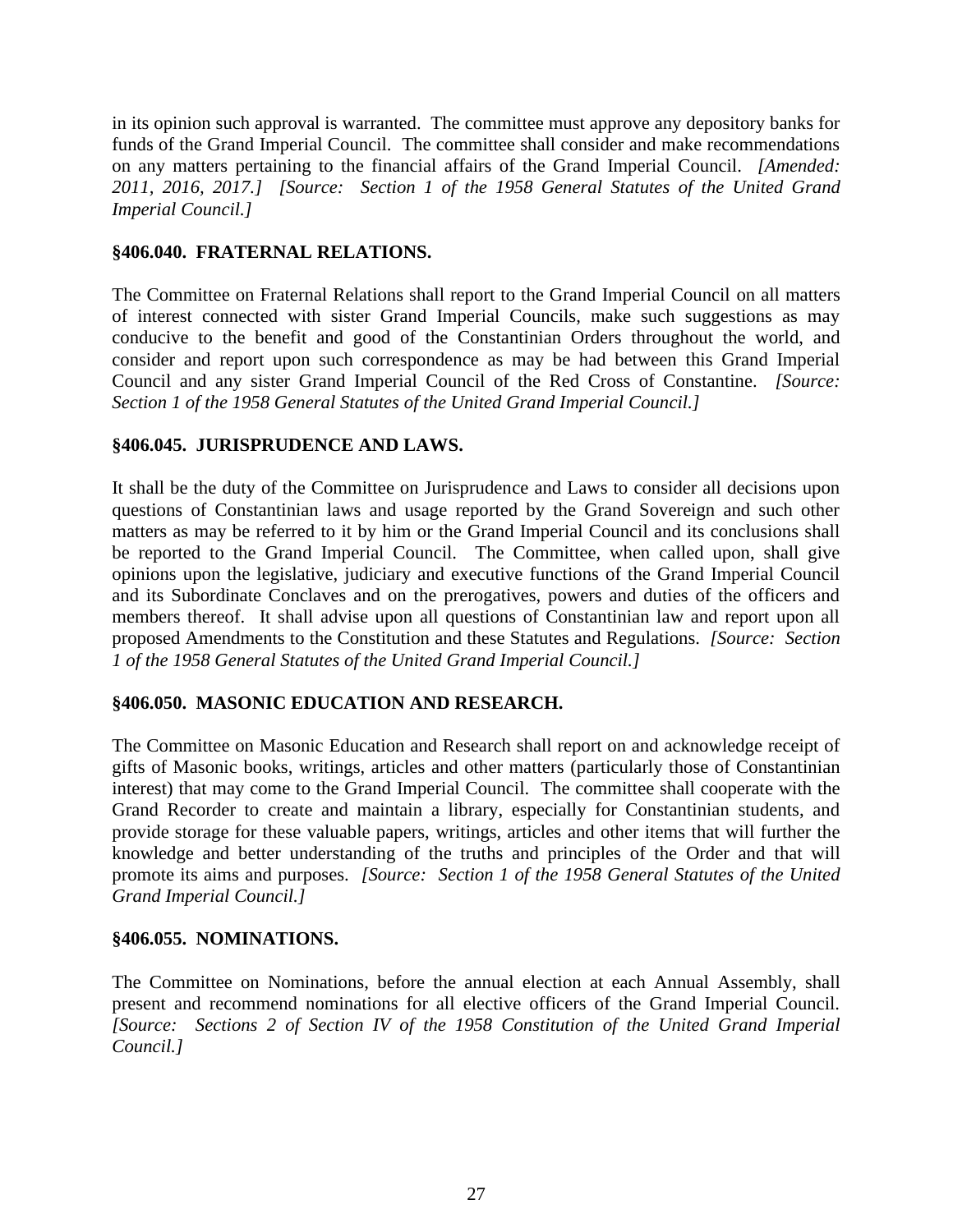#### **§406.060. OBITUARIES.**

The Committee on Obituaries shall report at each Annual Assembly the death of each member of the Imperial Senate of Sovereigns as well as the Imperial College of Viceroys occurring since the last Annual Assembly with a suitable memorial to our dead. *[Source: Section 1 of the 1958 General Statutes of the United Grand Imperial Council.]*

### **§406.070. RITUALS AND RITUALISTIC MATTERS.**

The Committee on Rituals and Ritualistic Matters shall have general supervision over all ritualistic matters, including the Regalia of the Grand Imperial Council, and shall make recommendations to the Grand Imperial Council for its approval. *[Source: Section 1 of the 1958 General Statutes of the United Grand Imperial Council.]*

### **§406.075. TIME AND PLACE.**

All invitations for the succeeding Annual Assembly shall be referred to the Committee on Time and Place, and it shall recommend to the Grand Imperial Council a suitable time and place for holding such Assembly. *[Source: Section 1 of the 1958 General Statutes of the United Grand Imperial Council.]*

### **§406.080. SPECIAL COMMITTEES.**

The Grand Sovereign shall appoint such Special Committees as may be authorized and directed by the Grand Imperial Council. During the recess of the Grand Imperial Council, the Grand Sovereign may appoint such Special Committees from time to time as he deems necessary to handle temporary matters which may arise and which are not in the province of a Standing Committee. All special committees appointed by the Grand Sovereign during the recess of the Grand Imperial Council shall terminate at the close of the next succeeding Annual Assembly unless continued by the newly installed Grand Sovereign. The duties and size of each special committee shall be within the discretion of the Grand Sovereign, unless otherwise directed by the Grand Imperial Council. A member ceases to be a special committee member by death, removal by the Grand Sovereign, resignation, ceasing to be a member of a Conclave in this jurisdiction or suspension or expulsion as a Knight Companion. In the event of any vacancy, the Grand Sovereign may appoint a successor for the balance of the current term. *[Source: Section 3 of Article VI of the 1958 Constitution of the United Grand Imperial Council.]*

### **§406.085. COMMITTEE PROCEDURES.**

Subject to the approval of the Grand Sovereign, each committee shall establish such rules and procedures to govern its operations as each may determine, subject to the other provisions of the Constitution of the Grand Imperial Council and these Statutes and Regulations governing the operations of that committee.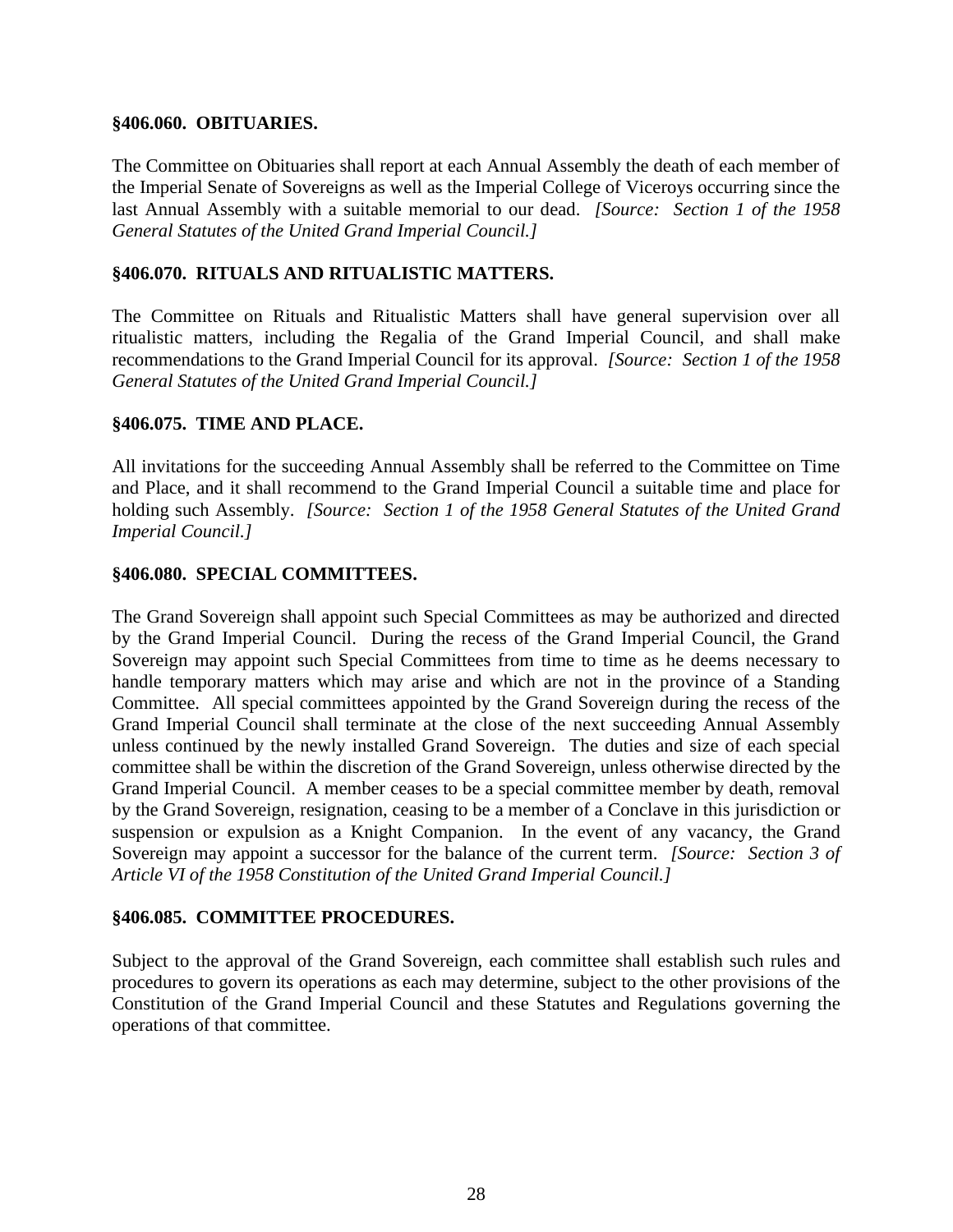#### **§406.090. COMMITTEE REPORTS.**

Committees shall file such written reports with the Grand Sovereign as he may request. The Grand Sovereign may direct that the report or any portion thereof be presented orally by the committee during the Annual Assembly. *[Source: Section 4 of Article VI of the 1958 Constitution of the United Grand Imperial Council.]*

# **CHAPTER 7 FINANCIAL MATTERS**

# **§407.010. GRAND IMPERIAL COUNCIL REVENUE.**

The Grand Imperial Council may receive the following types of financial support only:

- A. Voluntary contributions and other voluntary financial assistance from its own members, from its Subordinate Conclaves and from such other persons and entities as may be approved from time to time by the Grand Sovereign;
- B. Interest, dividend, rental, royalty and other forms of investment income;
- C. Proceeds from the sale or exchange of assets;
- D. Consideration for the provision of goods and services consistent with its tax status as may be approved from time to time by the Grand Sovereign; and
- E. Other types of support as are specifically authorized in this Chapter 7.

No other forms of financial support are permitted.

*[Source: Section 1 of Article VII of the 1958 Constitution of the United Grand Imperial Council.]*

### **§407.015. REVENUE FROM SUBORDINATE CONCLAVES.**

The Grand Imperial Council shall receive the following types of financial support from the Subordinate Conclaves:

- A. Fees and other contributions collected as provided in Section 407.020;
- B. Contributions levied upon Conclaves, which shall always be equal and uniform, in proportion to their membership, as provided in Section 407.025; and
- C. Funds, dues, and proceeds of all property of dissolved Conclaves in this Jurisdiction as provided in Section 810.050.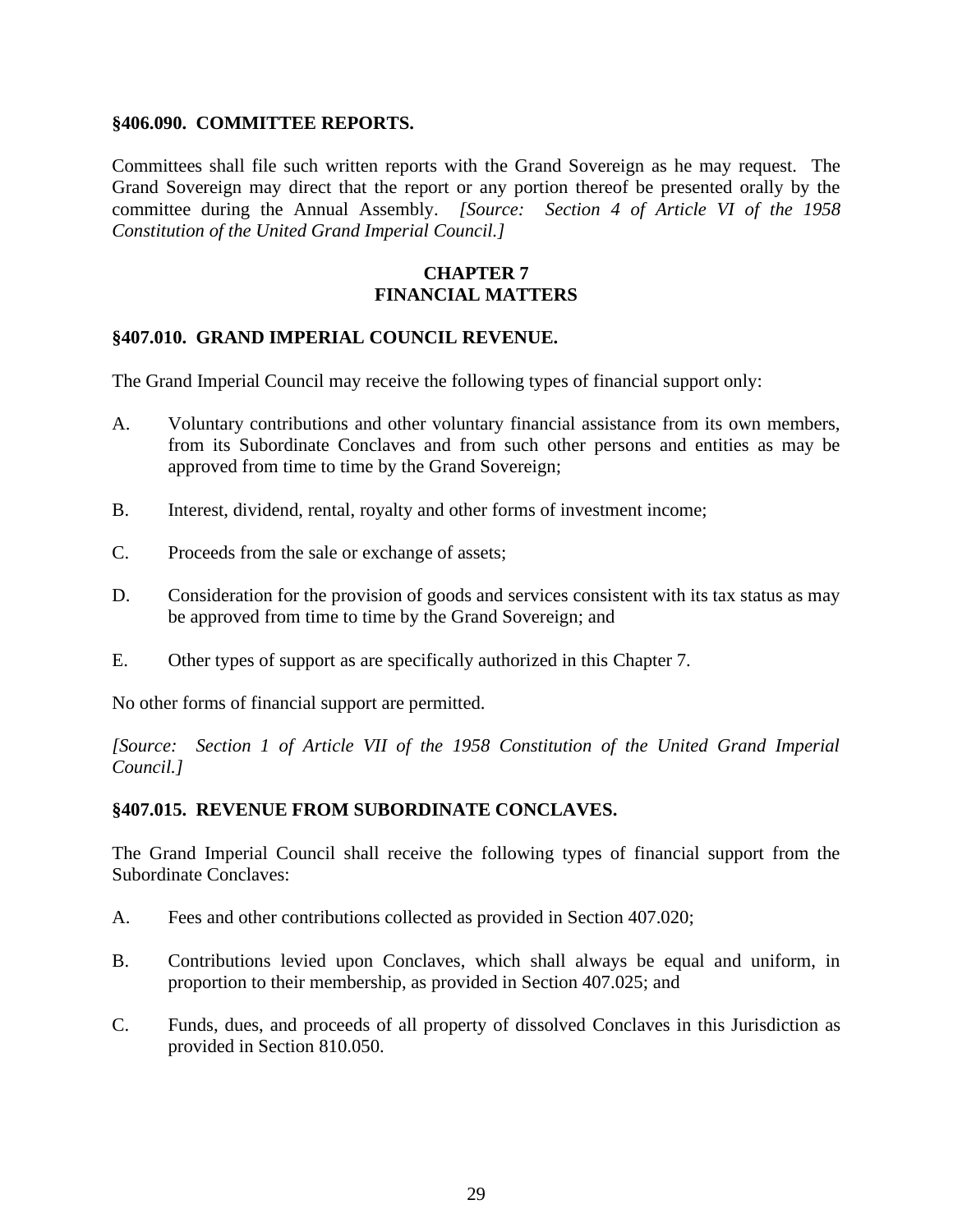No other forms of financial support from the Subordinate Conclaves may be levied by the Grand Imperial Council.

*[Source: Section 10 of Article I of the 1958 Constitution of the United Grand Imperial Council.]*

# **§407.020. FEES AND OTHER CONTRIBUTIONS.**

The following amounts shall be collected by the Grand Imperial Council, for:

- A. A dispensation to form a new Conclave, a fee of \$100;
- B. A charter to form a new Conclave which has not previously operated under a dispensation, a fee of \$100;
- C. Letters Patent certifying the membership of a Knight Companion of the Order, upon the request of the Recorder of a Subordinate Conclave, a fee based upon the charges for such certificate, which fee must accompany the request;
- D. A Knight Companion's consecration in the Imperial College of Viceroys, a contribution of \$10.00;
- E. A Viceroy's coronation in the Imperial Senate of Sovereigns, a contribution of \$20.00;
- F. A Knight Companion's admission to the grade of Knight Commander of Constantine, a contribution of \$20.00; and
- G. A Knight Companion's admission to the grade of Knight Grand Cross of Constantine, a contribution of \$25.00.

*[Source: Section 3 of the 1958 General Statutes of the United Grand Imperial Council.]*

# **§407.025. PER CAPITA CONCLAVE CONTRIBUTIONS.**

Each Conclave, whether chartered or under dispensation, shall pay with its Annual Return the sum of \$25 for each Knight Companion born upon its roll at any time during the year, regardless of his status at the end of the year. Any other provision of the Constitution and these Statutes and Regulations to the contrary notwithstanding, for each Conclave in Vermont, the annual per capita contribution shall be \$3.00 for those members on the roll of that Conclave on June 6, 1997.

*[Amended: 2011; 2015.]*

*[Source: Section 3 of the 1958 General Statutes of the United Grand Imperial Council.]*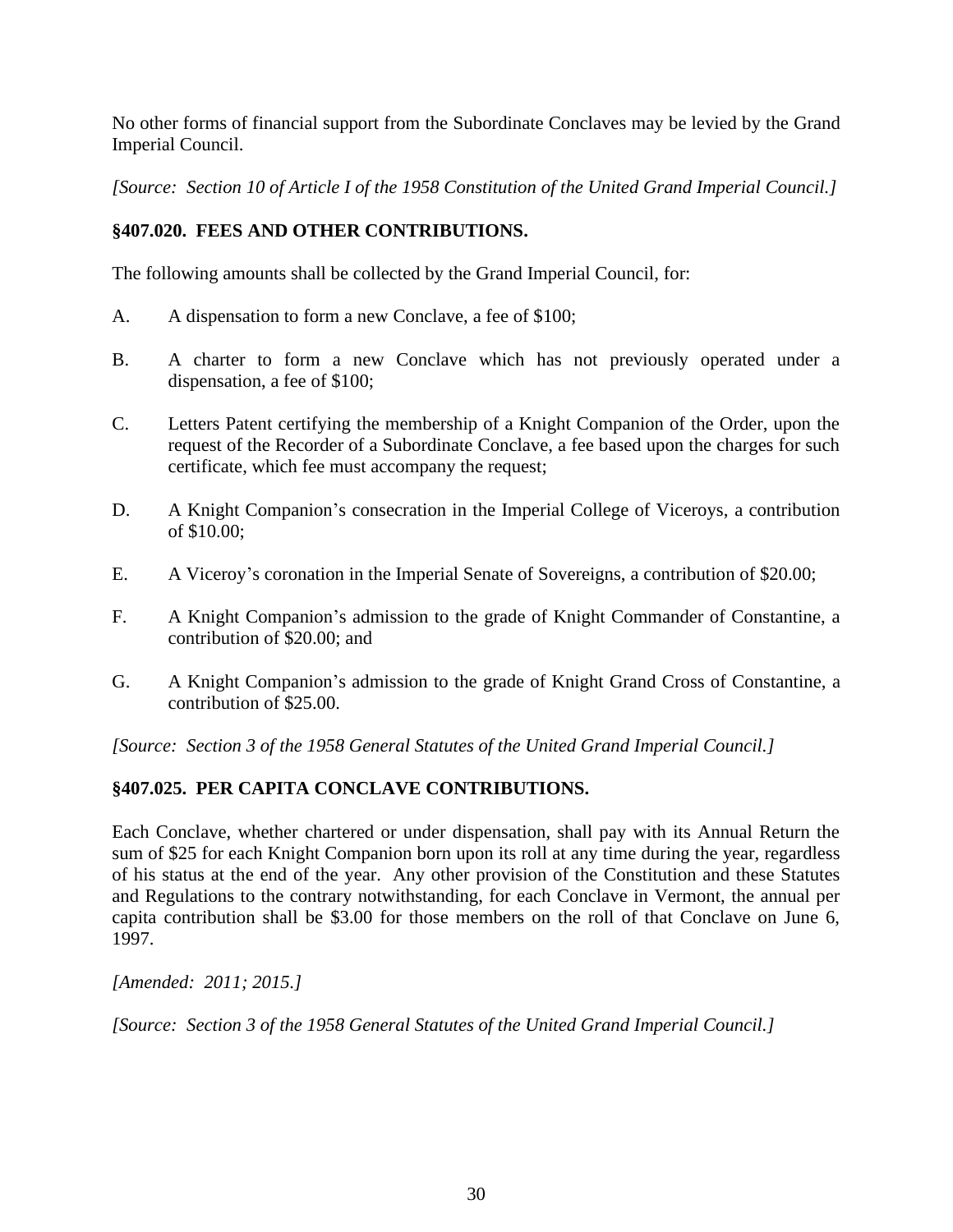### **§407.030. EXPENDITURES.**

Except as otherwise provided in the Constitution of the Grand Imperial Council or in these Statutes and Regulations, funds of the Grand Imperial Council may be used for any purpose it deems proper.

No Grand Imperial Council officer may receive any compensation for service as such, other than the Grand Recorder who shall receive such compensation as the Grand Imperial Council may direct.

This Grand Imperial Council may not levy any assessments or fees, nor may it appropriate any monies, to cover mileage and per diem of officers or representatives to attend any Annual Assembly or Special Assembly of the Grand Imperial Council.

*[Source: Section 10 of Article I of the 1958 Constitution of the United Grand Imperial Council.]*

# **§407.035. GENERAL FUND.**

The General Fund of the Grand Imperial Council shall consist of all funds collected by the Grand Recorder and shall be deposited in the name of the "Grand Imperial Council of the Red Cross of Constantine" in such depositories as may be designated by the Committee on Finance and Accounts.

The General Fund of the Grand Imperial Council shall be disbursed only on vouchers signed by the Grand Recorder or by any two of the following: Grand Sovereign, Grand Treasurer and the Chairman of the Committee on Finance and Accounts. No vouchers shall be issued unless the Grand Imperial Council shall have made appropriation to cover same, except in case of emergency or necessity when the Chairman of the Committee on Finance and Accounts shall have approved such expenditure.

Three dollars of each annual per capita assessment collected pursuant to Section 407.025 shall be deposited into an Annual Assembly Expense Fund to help defray expenses of the Host Conclave or Division at Annual Assemblies.

*[Source: Section 2 of Article VII of the 1958 Constitution and Section 3 of the 1958 General Statutes of the United Grand Imperial Council.]*

### **§407.040. PERMANENT FUND.**

- A. The Permanent Fund shall consist of the permanent investments of this Grand Imperial Council and shall be under the management and care of the Board of Control of the Permanent Fund.
- B. The Board of Control of the Permanent Fund shall consist of five members: the Grand Sovereign, the Grand Recorder and the three Grand Trustees.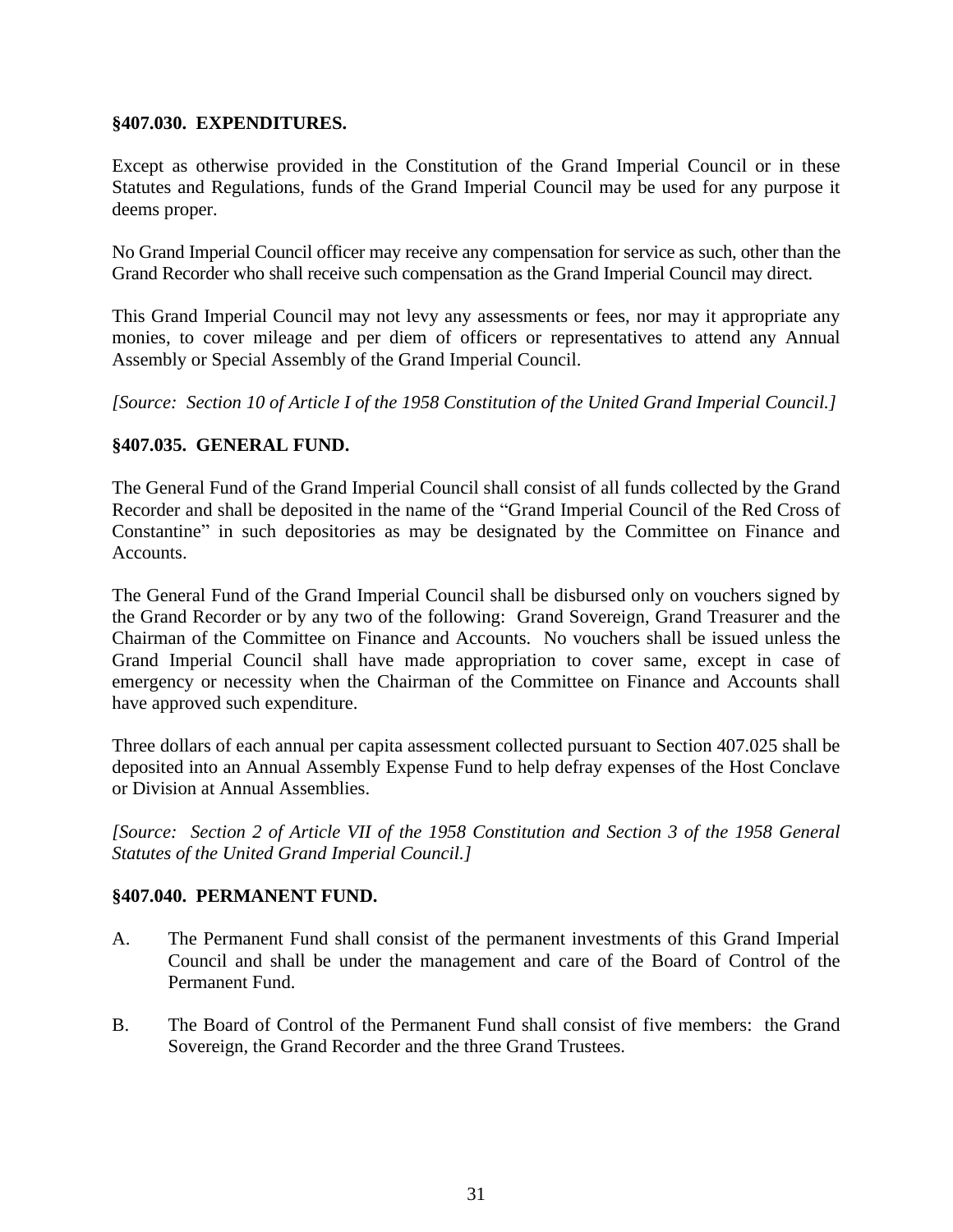- C. The Board of Control of the Permanent Fund shall manage the Permanent Fund. Such funds shall be invested with the care, skill, prudence and diligence under the circumstances then prevailing, including but not limited to the general economic conditions and the anticipated needs of the entity whose funds are being invested, that a prudent person acting in a like capacity and familiar with such matters would use in the conduct of an enterprise of like character and with like aims to accomplish the purposes of that entity. Thus, the Permanent Fund, and any proceeds from such fund other than its income, may be invested in United States Government, State, County and Municipal interest bearing securities, acceptable as trust funds, and in common and preferred corporate stocks. The Board of Control of the Permanent Fund shall similarly invest all such sums of money as may from time to time be appropriated for such purpose by the Grand Imperial Council.
- D. The Board shall render to the Grand Imperial Council at each Annual Assembly, and oftener, if required by the Grand Sovereign or the Committee on Finance and Accounts, a true and correct account in detail of all its receipts and disbursements, together with a descriptive inventory, covering all of its investments and funds and shall submit its books and records for examination by the Committee on Finance and Accounts on such date immediately preceding the Annual Assembly as the Chairman of the Committee on Finance and Accounts may designate.
- E. All investments in the Permanent Fund shall be made in the name and for the use of the Grand Imperial Council, Red Cross of Constantine, Permanent Fund. Income received on all investments in the Permanent Fund shall be withdrawn as received in an amount not to exceed five (5) percent per annum of the corpus of the Permanent Fund and deposited into the General Fund. Withdrawals of principal from the Permanent Fund that are not for the purpose of reinvestment, may only be made at the Annual Assembly, upon the recommendation of the Committee on Finance and Accounts, and the approval of three-fourths of the members of the Grand Imperial Council present and voting.
- F. Immediately after the close of the Annual Assembly of the Grand Imperial Council, the members of the Board of Control of the Permanent Fund shall meet and organize for the ensuing year. From their membership, they shall elect a Custodian of the Permanent Fund, together with a Chairman of the Board, both to serve until the next Annual Assembly, unless removed for cause, by the Grand Sovereign. A vacancy among Grand Trustees shall be filled by the Grand Sovereign with the approval of a majority of the remaining members of the Board of Control of the Permanent Fund.
- G. The securities which constitute the Permanent Fund shall be deposited in a safe deposit box of a reliable company, maintained in connection with a National Bank, Federally insured, said box to be in the name of the "Grand Imperial Council of the Red Cross of Constantine" and the right of access thereto, shall be invested in the Grand Recorder and one other member of the Board of Control of the Permanent Fund. Alternatively, some or all of the securities which constitute the Permanent Fund may be held in the name of a nominee or in the name of a custodian nominee as the depository for such securities, all as approved by the Board of Control of the Permanent Fund. A nominee shall always be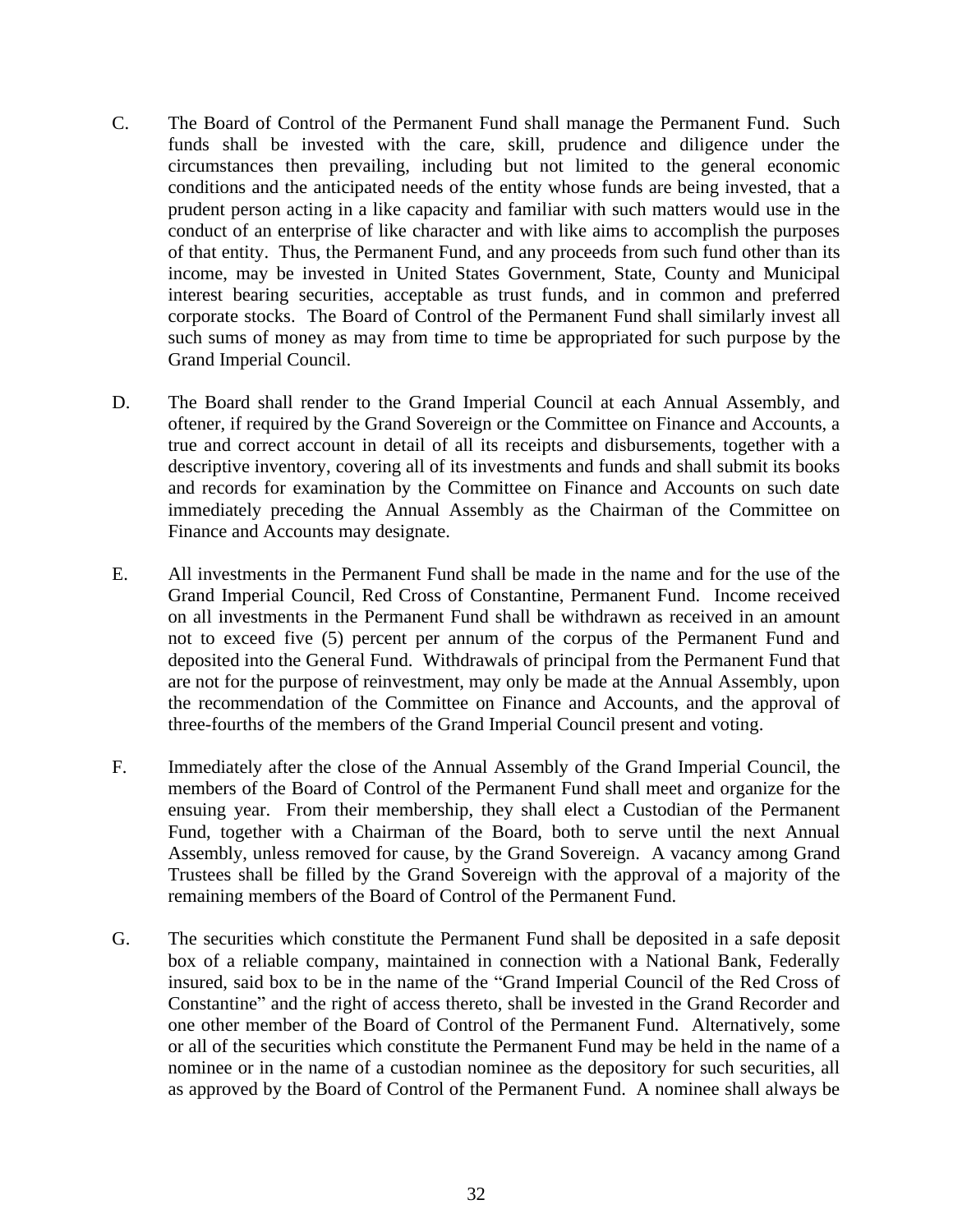a bank or trust company chartered by the United States of America or the state in which is located the office of the Grand Recorder or a securities brokerage firm covered by Securities Investor Protection Corporation (SIPC). Such securities shall be withdrawn only on the written order of the Grand Recorder and one other member of the Board of Control of the Permanent Fund.

H. Nothing in this section shall be construed as to prevent or prohibit the Board of Control of the Permanent Fund, with the approval of the Grand Sovereign, and the Committee on Finance and Accounts, from establishing contractual relations with a reputable Trust Corporation connected with a National Bank and entering into an investment management agreement for the purpose of investing and reinvesting such funds and for the safekeeping of the securities in the Permanent Fund, the collection of interest and principal, which become due and are paid, the Trust Corporation to receive the usual fee charged for such service. The Board of Control, however, shall continue to make its reports as required in this section.

# *[Amended: 2016.]*

*[Source: Section 2 of Article VII of the 1958 Constitution of the United Grand Imperial Council.]*

# **§407.043. DONALD R. SWANSON INTENDANTS GENERAL FUND.**

- A. The Donald R. Swanson Intendants General Fund ("Swanson Fund") shall consist of the assets received pursuant to that certain agreement dated November 15, 1998 between Donald R. Swanson and this Grand Imperial Council ("Agreement"), including the undistributed net return on those assets since their receipt and hereafter earned, and shall be maintained as a separate fund pursuant to the Agreement and this section under the management and care of the Board of Control of the Permanent Fund.
- B. This Fund shall consist of two funds:
	- 1. The Endowment Fund shall consist of assets, to be held in cash or in kind, equal in value to \$173,988, the sum contributed from time to time for this purpose by Donald R. Swanson. The Endowment Fund shall be considered a permanent endowment. It shall be kept intact and invested in accordance with the investment policies set from time to time by the Grand Imperial Council.
	- 2. The Income Fund shall consist of the balance of the Swanson Fund. The Income Fund shall be used to provide Intendants General with jewels of their office, lapel pins, lady's pins, name badges and business cards. Additional items may be provided at the discretion of the Grand Sovereign and the Grand Trustees and the availability of funds in the Income Fund. Funds for these purposes shall be transferred each fiscal year to the Grand Imperial Council General Fund to the extent they are available and used for these purposes.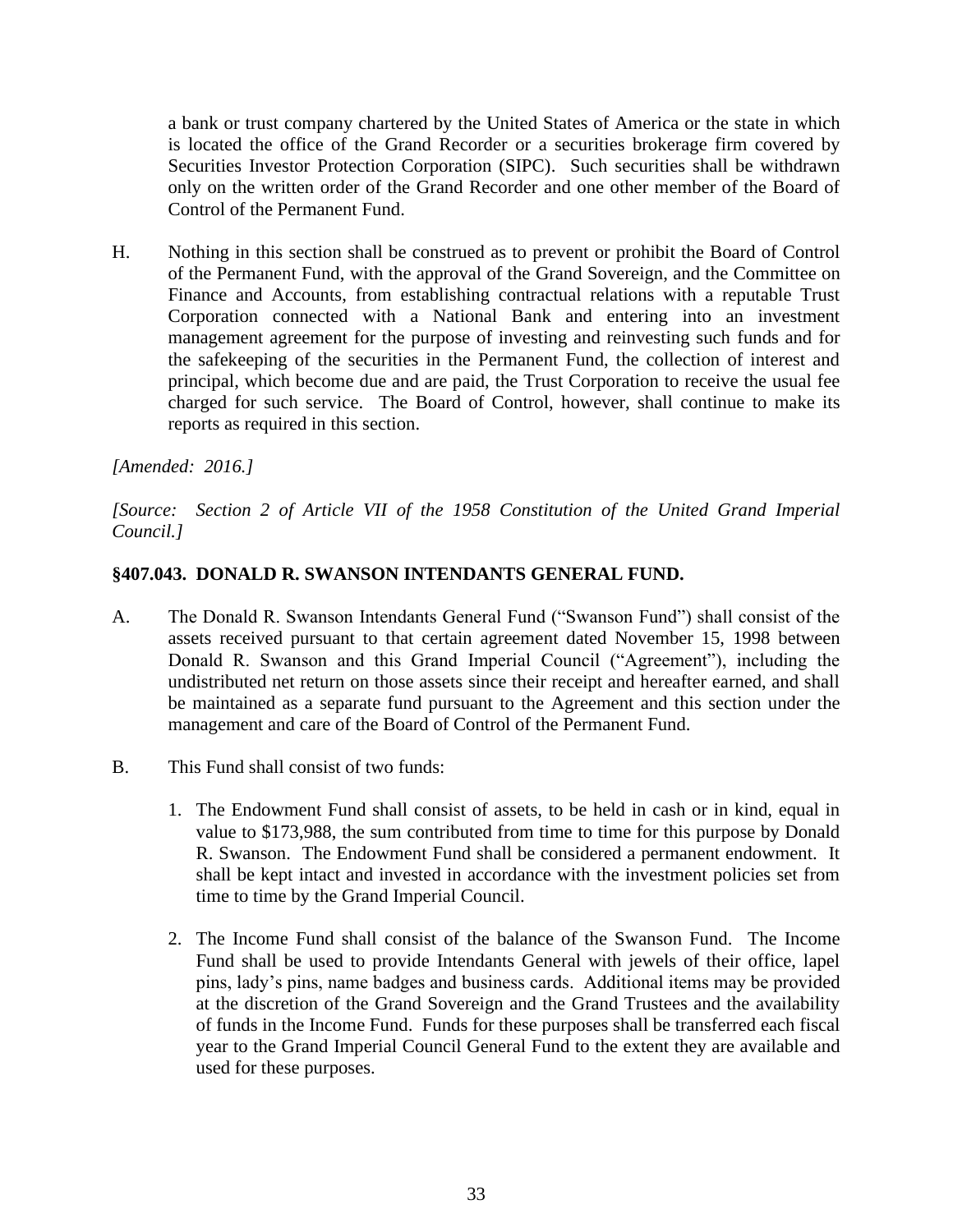- C. If at any time the Grand Trustees in consultation with the Grand Sovereign determine that the purpose for which this Fund was established no longer exists, the Agreement and this section shall be amended by them to utilize this Fund for such alternate purpose as the Grand Trustees and the Grand Sovereign shall mutually agree upon. This Fund shall at all times retain its identity as the Donald R. Swanson Intendants General Fund.
- D. The Board of Control of the Permanent Fund shall manage the Swanson Fund. The Fund shall be invested in securities, consisting of but not limited to, common stocks, preferred stocks, bonds, mutual funds and similar instruments. Such funds shall be invested with the care, skill, prudence and diligence under the circumstances then prevailing, including but not limited to the general economic conditions and the anticipated needs of the entity whose funds are being invested, that a prudent person acting in a like capacity and familiar with such matters would use in the conduct of an enterprise of like character and with like aims to accomplish the purposes of that entity.
- E. The Board shall render to the Grand Imperial Council at each Annual Assembly, and oftener, if required by the Grand Sovereign or the Committee on Finance and Accounts, a true and correct account in detail of all its receipts and disbursements, together with a descriptive inventory, covering all of its investments and funds and shall submit its books and records for examination by the Committee on Finance and Accounts on such date immediately preceding the Annual Assembly as the Chairman of the Committee on Finance and Accounts may designate.
- F. All investments in the Swanson Fund shall be made in the name and for the use of the Grand Imperial Council, Red Cross of Constantine, Swanson Fund.
- G. The securities which constitute the Swanson Fund shall be deposited in a safe deposit box of a reliable company, maintained in connection with a National Bank, Federally insured, said box to be in the name of the "Grand Imperial Council of the Red Cross of Constantine" and the right of access thereto, shall be invested in the Grand Recorder and one other member of the Board of Control of the Permanent Fund. Alternatively, some or all of the securities which constitute the Swanson Fund may be held in the name of a nominee or in the name of a custodian nominee as the depository for such securities, all as approved by the Board of Control of the Permanent Fund. A nominee shall always be a bank or trust company chartered by the United States of America or the state in which is located the office of the Grand Recorder or a securities brokerage firm covered by Securities Investor Protection Corporation (SIPC). Such securities shall be withdrawn only on the written order of the Grand Recorder and one other member of the Board of Control of the Permanent Fund.
- H. Nothing in this section shall be construed as to prevent or prohibit the Board of Control of the Permanent Fund, with the approval of the Grand Sovereign, and the Committee on Finance and Accounts, from establishing contractual relations with a reputable Trust Corporation connected with a National Bank and entering into an investment management agreement for the purpose of investing and reinvesting such funds and for the safekeeping of the securities in the Swanson Fund, the collection of interest and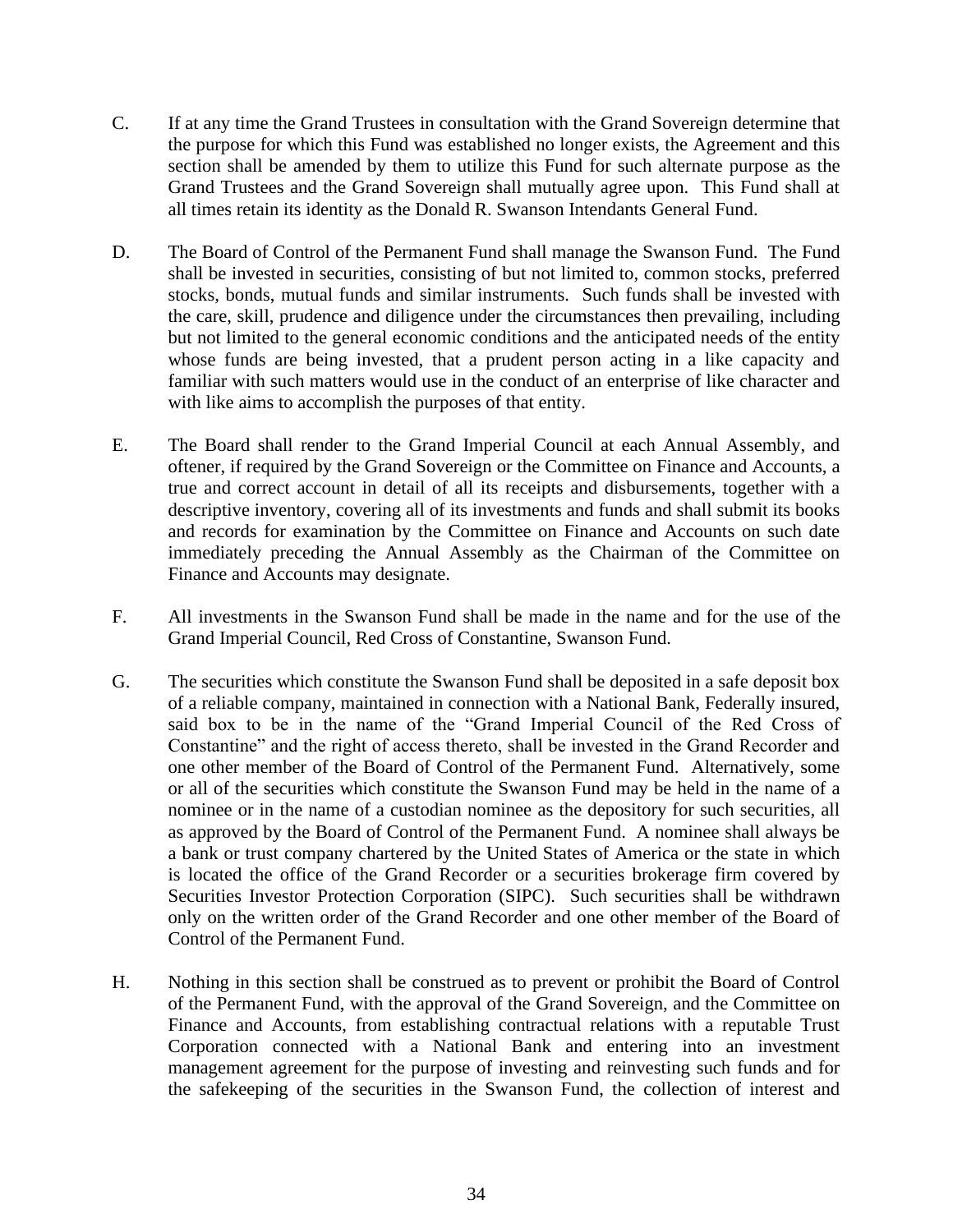principal, which become due and are paid, the Trust Corporation to receive the usual fee charged for such service. The Board of Control, however, shall continue to make its reports as required in this section.

I. If the terms of the Agreement conflict with the terms set forth above, the terms of the Agreement shall control.

*[Added: 2017.]*

# **§407.045. ANNUAL ASSEMBLY EXPENSE FUND.**

- A. The Annual Assembly Expense Fund exists to encourage attendance at the Annual Assemblies by assisting Host Conclaves or Divisions in minimizing costs and thus providing a lower registration fee.
- B. At each Annual Assembly, the Committee on Finance and Accounts shall recommend the maximum registration fee that can be charged by the next Host Conclave or Division. The next Host Conclave or Division shall be eligible to apply for assistance from the Annual Assembly Expense Fund only if it charges a registration fee which is no greater than the maximum fee which has been approved by the Grand Imperial Council.
- C. Not less than nine months prior to the next Annual Assembly, the Host Conclave or Division shall submit to the Committee on Finance and Accounts a budget showing all projected income and expenses for the next Annual Assembly, along with a proposed registration fee. Upon receipt of this budget, the Grand Recorder shall forward \$6,000 to the Host Conclave or Division from the Annual Assembly Expense Fund.
- D. If the proposed registration fee is equal to or less than the maximum fee which has been approved for the next Annual Assembly by the Grand Imperial Council, the Host Conclave or Division may submit expenses to the Annual Assembly Expense Fund in an amount not to exceed 120% of the most recent annual collections of the Annual Assembly Expense Fund.
- E. Within three months of the completion of an Annual Assembly, the Host Conclave or Division must submit to the Grand Imperial Council a complete accounting of all income and expenses at that Annual Assembly. If income exceeded expenses, the Host Conclave or Division must return such excess to the Annual Assembly Expense Fund with its accounting.
- F. The Grand Imperial Council may at any time and from time to time transfer from the Annual Assembly Expense Fund to the General Fund up to an amount by which the balance in the Annual Assembly Expense Fund then exceeds 120% of the most recent annual collections of the Annual Assembly Expense Fund.

*[Amended: 2011, 2016.]*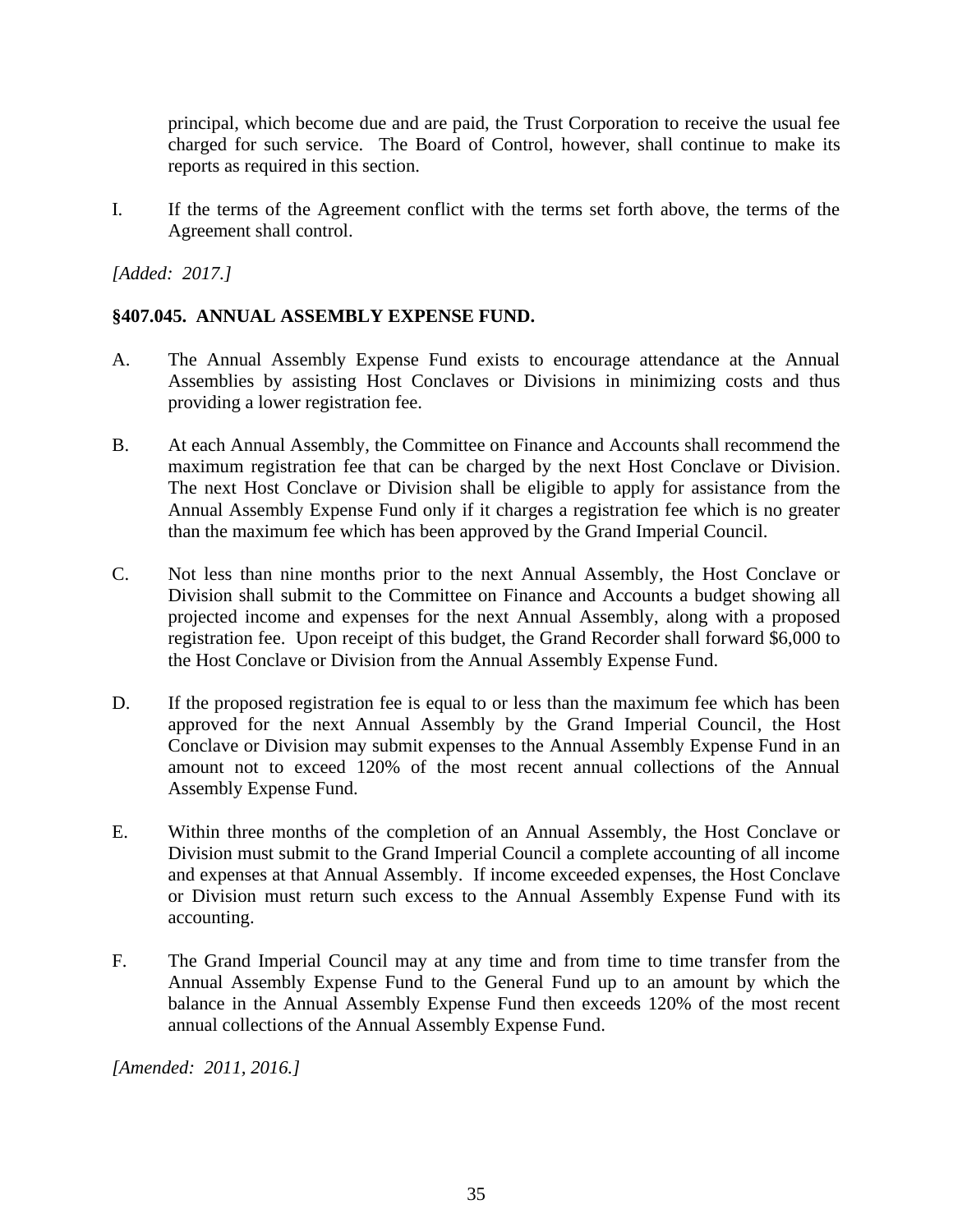# **§407.047. NED DULL AND G. WILBUR BELL ENDOWMENT FUND.**

- A. The Ned Dull and G. Wilbur Bell Endowment Fund ("Dull and Bell Fund") shall consist of the assets received pursuant to the Moneta E. Bell Declaration of Trust dated May 31, 2006, as amended and restated on May 25, 2016, including the undistributed net return on those assets, and shall be maintained as a separate fund pursuant to this section.
- B. The income and principal of the Dull and Bell Fund shall be distributed in such amounts and at such times as shall be determined from time to time by the Grand Imperial Council.
- D. The Board of Control of the Permanent Fund shall manage the Dull and Bell Fund. The Fund shall be invested in securities, consisting of but not limited to, common stocks, preferred stocks, bonds, mutual funds and similar instruments. Such funds shall be invested with the care, skill, prudence and diligence under the circumstances then prevailing, including but not limited to the general economic conditions and the anticipated needs of the entity whose funds are being invested, that a prudent person acting in a like capacity and familiar with such matters would use in the conduct of an enterprise of like character and with like aims to accomplish the purposes of that entity.
- E. The Board shall render to the Grand Imperial Council at each Annual Assembly, and oftener, if required by the Grand Sovereign or the Committee on Finance and Accounts, a true and correct account in detail of all its receipts and disbursements, together with a descriptive inventory, covering all of its investments and funds and shall submit its books and records for examination by the Committee on Finance and Accounts on such date immediately preceding the Annual Assembly as the Chairman of the Committee on Finance and Accounts may designate.
- F. All investments in the Dull and Bell Fund shall be made in the name and for the use of the Grand Imperial Council, Red Cross of Constantine, Dull and Bell Fund.
- G. The securities which constitute the Dull and Bell Fund shall be deposited in a safe deposit box of a reliable company, maintained in connection with a National Bank, Federally insured, said box to be in the name of the "Grand Imperial Council of the Red Cross of Constantine" and the right of access thereto, shall be invested in the Grand Recorder and one other member of the Board of Control of the Permanent Fund. Alternatively, some or all of the securities which constitute the Dull and Bell Fund may be held in the name of a nominee or in the name of a custodian nominee as the depository for such securities, all as approved by the Board of Control of the Permanent Fund. A nominee shall always be a bank or trust company chartered by the United States of America or the state in which is located the office of the Grand Recorder or a securities brokerage firm covered by Securities Investor Protection Corporation (SIPC). Such securities shall be withdrawn only on the written order of the Grand Recorder and one other member of the Board of Control of the Permanent Fund.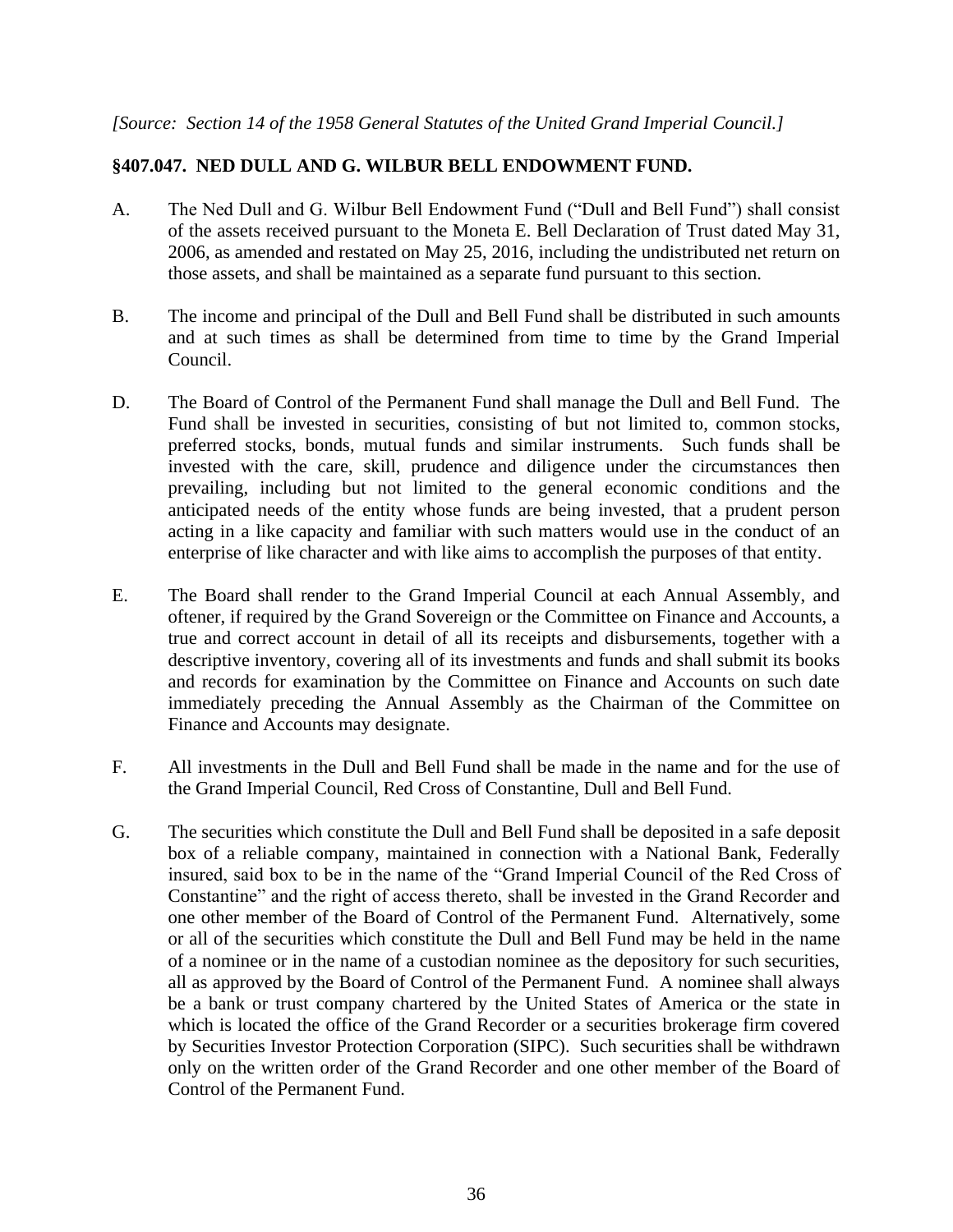H. Nothing in this section shall be construed as to prevent or prohibit the Board of Control of the Permanent Fund, with the approval of the Grand Sovereign, and the Committee on Finance and Accounts, from establishing contractual relations with a reputable Trust Corporation connected with a National Bank and entering into an investment management agreement for the purpose of investing and reinvesting such funds and for the safekeeping of the securities in the Dull and Bell Fund, the collection of interest and principal, which become due and are paid, the Trust Corporation to receive the usual fee charged for such service. The Board of Control, however, shall continue to make its reports as required in this section.

*[Added: 2021.]*

## **§407.050. BUDGET.**

The Committee on Finance and Accounts shall prepare a budget for consideration by the Grand Imperial Council and recommend such appropriations as may be necessary for the current expenses of the Grand Imperial Council for the current fiscal year. After receipt of the budget report from the Committee on Finance and accounts, the Grand Imperial Council shall adopt at each Annual Assembly a budget for the current fiscal year. The expenses of the Grand Imperial Council shall be continued in the subsequent fiscal year at the same levels as provided in such budget until the adoption of a budget for such subsequent fiscal year at the next Annual Assembly. *[Amended: 2016.] [Source: Section 1 of the 1958 General Statutes of the United Grand Imperial Council.]*

### **§407.055. FIDELITY COVERAGE.**

The Grand Recorder shall secure from a reputable casualty company and maintain in force a blanket fidelity insurance covering the Grand Recorder, Grand Treasurer and members of the Board of Control of the Permanent Fund and the Swanson Fund in the form, manner and amount as prescribed by the Committee on Finance and Accounts and approved by the Grand Imperial Council. The premiums for such insurance shall be paid by the Grand Imperial Council. *[Amended: 2017.] [Source: Section 7 of Article V and Section 4 of Article VIII of the 1958 Constitution of the United Grand Imperial Council.]*

### **§407.060. INDEMNIFICATION.**

The Grand Imperial Council shall indemnify and hold harmless each of its members for any act performed by them within the scope of the authority conferred on them by the Constitution of the Grand Imperial Council or these Statutes and Regulations, except for acts of malfeasance or gross negligence or for acts in violation of any applicable law (other than unintentional violations of governmental laws or regulations) or for damages arising from any misrepresentation, provided that any indemnity hereunder shall be provided out of and to the extent of the Grand Imperial Council assets and insurance only, and no member of the Grand Imperial Council shall have any personal liability on account thereof.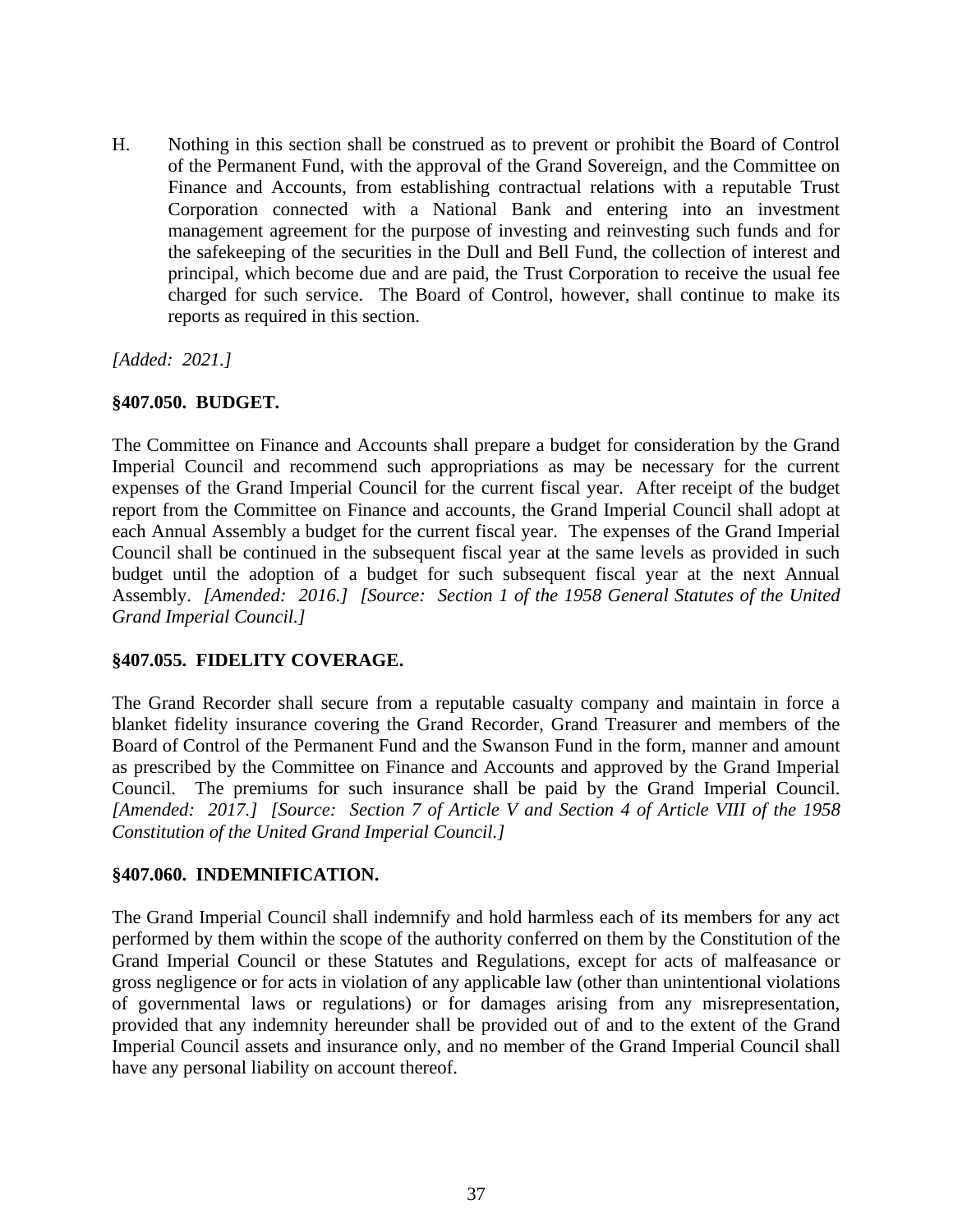## **CHAPTER 8 DISCIPLINE**

#### **§408.010. DISCIPLINE.**

- A. The Grand Imperial Council allows an appeal to itself from the decision of the Grand Sovereign, but his decisions and opinions shall stand as the judgment of the Grand Imperial Council unless otherwise determined by a vote of two-thirds of all members present.
- B. Every Knight Companion shall be amenable to the discipline of his own Conclave, but appeals will lie to the Grand Imperial Council as a tribunal of last resort.
- C. No appeal shall lie to the Conclave from the decision of the Sovereign, but an appeal from his decision may be made by any member of the Conclave to the Grand Sovereign or to the Grand Imperial Council, through the Intendant General of the division in which the Conclave is located.

*[Source: Section 11 of the 1958 General Statutes of the United Grand Imperial Council.]*

## **CHAPTER 9 SISTER JURISDICTIONS**

#### **§409.010. RECOGNITION.**

The Grand Imperial Council may recognize and maintain fraternal relations with authorities exercising power and authority over The Constantinian and Military Order of the Red Cross of Constantine, and the Orders of the Holy Sepulchre and St. John the Evangelist in any territory not exclusively occupied by this Grand Imperial Council. This Grand Imperial Council may recognize and maintain fraternal relations with any such authority only if it is composed exclusively of Royal Arch Masons who are Master Masons of Lodges chartered by or holding allegiance to Grand Lodges recognized by a minimum of twenty Grand Lodges in the United States which are members of the Conference of Grand Masters of Masons in North America. The Grand Sovereign may suspend recognition of and fraternal relations with any Grand Imperial Council which no longer satisfies any of the foregoing conditions until the next Annual Assembly of the Grand Imperial Council.

*[Amended: 2013.]*

#### **§409.020. TITLE AND RANK FROM A SISTER JURISDICTION.**

A recognition of merit, title or rank, given by a Constantinian body recognized by, or a predecessor of, this Grand Imperial Council shall be given official acknowledgment and recognition by all Knights Companions and Conclaves in this jurisdiction. *[Source: Section 2 of Article IV of the 1958 Constitution of the United Grand Imperial Council.]*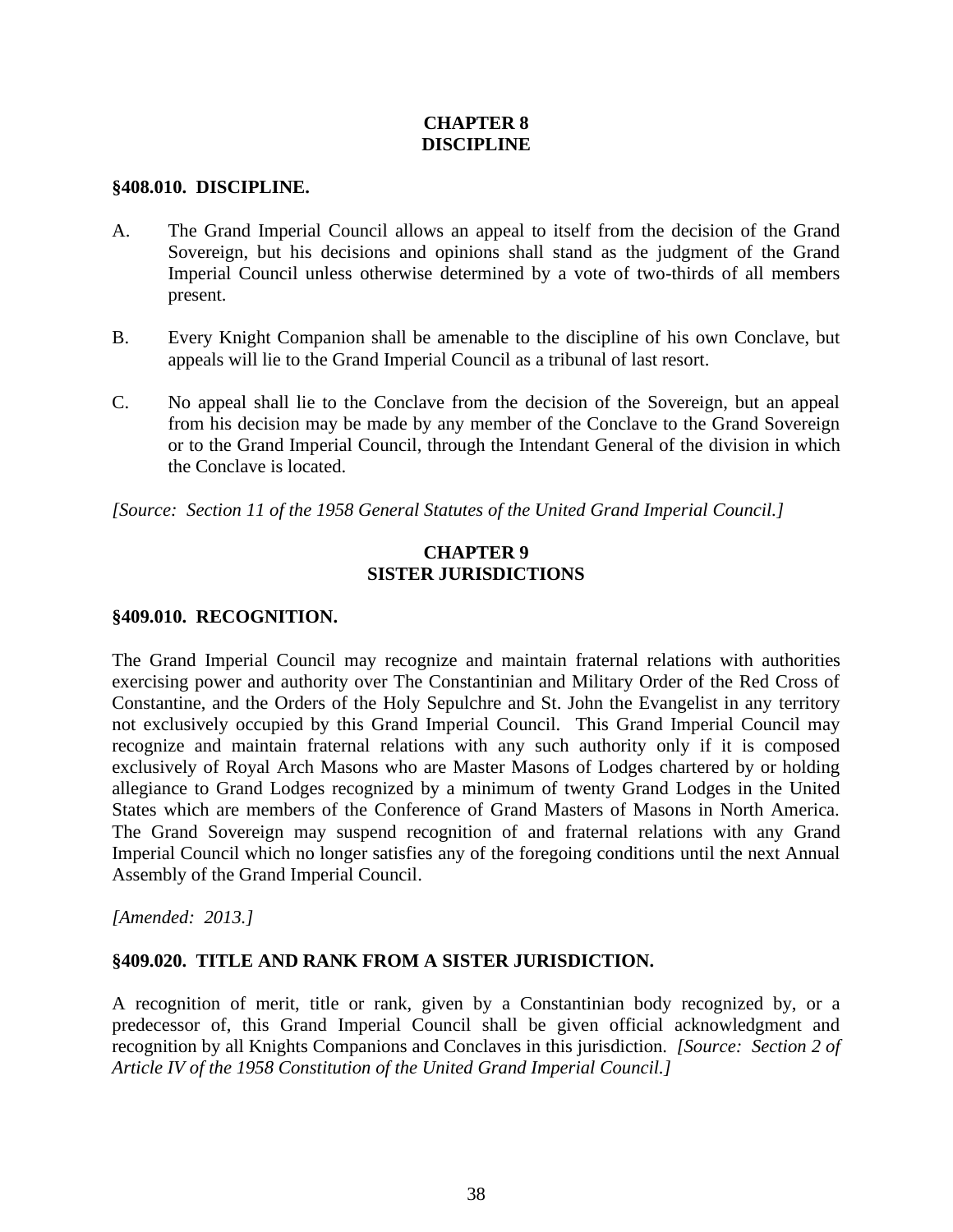## **CHAPTER 10 REGALIA, JEWELS AND PROTOCOLS**

#### **§410.010. REGALIA AND JEWELS.**

- A. **Dress.** For all social functions and for reception of invitees, the prescribed clothing consists of the evening dress of society. Where evening dress is worn, a sash or ribbon, without any device thereon, may be displayed under or over the vest, or cummerbund, diagonally from the right shoulder, toward the left hip.
- B. **Sash.** A royal purple watered silk sash or ribbon of four inches in width, without edging or embroidery, or any device thereon of any description, is the only authorized sash for all Knights Companions and members of the Grand Imperial Council, except that a sash or ribbon, of the same description as to colors and width as the Cordon used for the investiture of a Knight Grand Cross, may be worn by such Knights Grand Cross as noted under C below.
- C. **Cordon.** A white silk Cordon, or sash, four inches (4") in width, bordered on each side by three bands in color, five sixteenths of an inch (5/16") in width, one in purple between two in red. To be used ceremonially upon the occasion of the enthronement of a Knight Grand Cross and a similar Cordon to be presented for personal use thereafter.
- D. **Collar Ribbons for Jewels.** Collar ribbons shall be used for all Jewels of the Order, except the Knight Grand Cross. The collar ribbons (without edging or embroidery of any description) shall be of royal purple silk, approximately one inch (1") in width, except that the collar ribbons of Knight Commander of Constantine shall be crimson silk and those of the Grand Officers of the Grand Imperial Council and Past Grand Sovereigns shall be of royal purple velvet.
- E. **The Jewels of the Order.** The Jewels of the Order, except as otherwise directed, are worn suspended by a collar ribbon, passing around their neck, and are as follows:
	- 1. **Knight Grand Cross.** The Knight Grand Cross of the Order, when awarded, shall be worn by the Grand Sovereign and all Past Grand Sovereigns upon the left breast, attached by a pin or clip, and described as follows:

An Imperial Roman Eagle of gold with two heads; surcharged upon the eagle, a floriated Greek Cross enameled in red and edged in gold, having between its lower arm and its two side arms a curved band of gold leaves; bearing upon each arm four stars and upon the intersection of the arms the letters, I H S, above the same the letter A and below  $\Omega$ ; all in black on a background of a gold Greek Cross with the ends of the arms rounded; all surrounded by a laurel wreath in gold having a ribbon bow at its lower center; and above the cross, an Imperial Crown; all surcharged upon a silver star of eight points, two and one half inches  $(2\frac{1}{2})$  in diameter.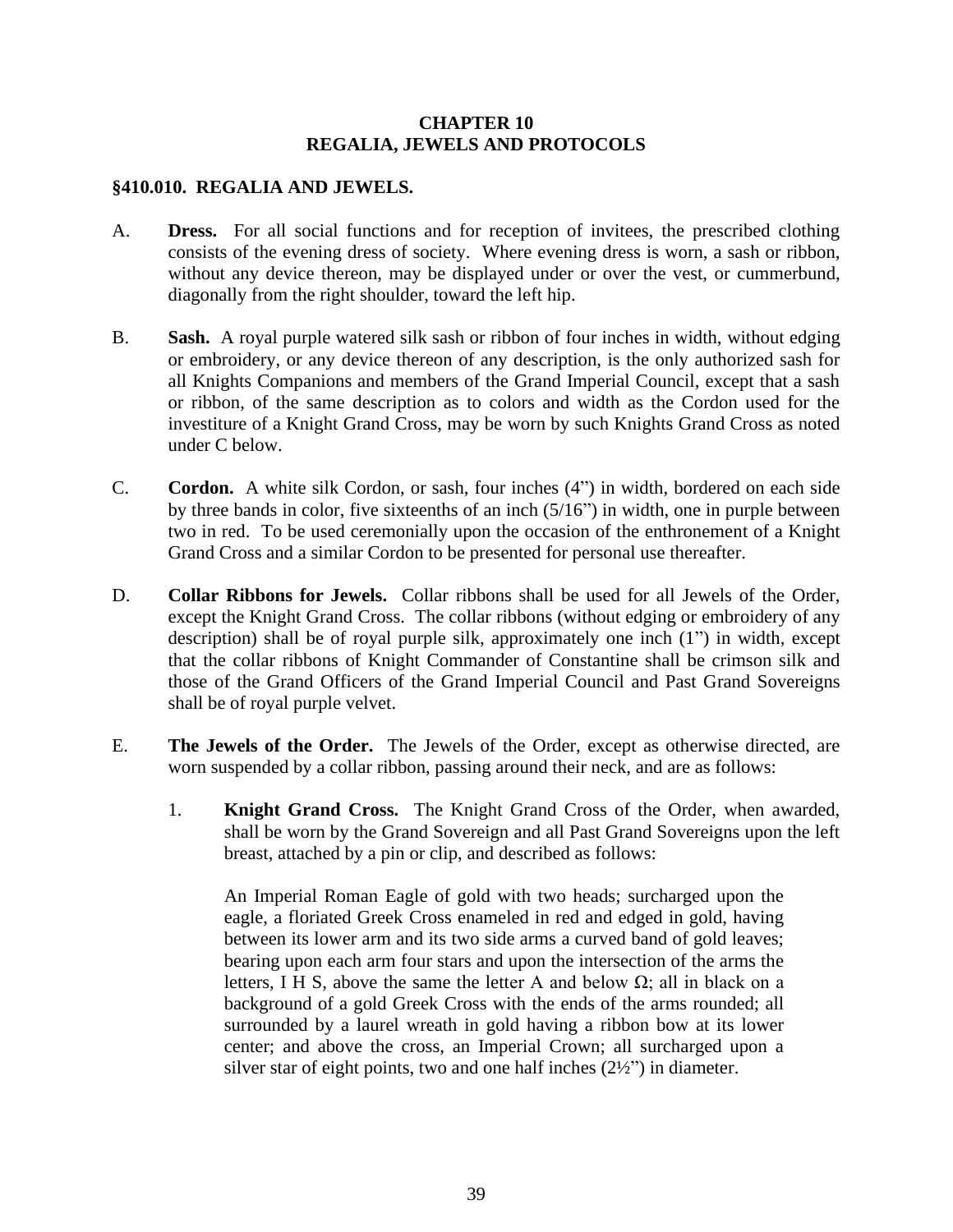The symbolic Knight Grand Cross jewel is to be presented to the incoming Grand Sovereign with the symbolic Cordon, if there be no objection, and remain in the possession of the Grand Imperial Council. The jewel itself shall then be presented to the Grand Sovereign for his personal and continued use and shall remain in his possession.

2. **Officers of the Grand Imperial Council.** The officers of the Grand Imperial Council wear jewels suspended from a collar ribbon, as described under D which are the property of the Grand Imperial Council as a loan during the term of their respective offices. Each is identified as to station.

The Jewel of the Grand Viceroy, and all officers of the Grand Imperial Council junior to him in rank, shall be a Greek Cross floriated, charged with the Sacred Monogram Chi Rho. On the arms of the Cross, there shall be the letters I H S V. The jewel shall be all of gold and red enamel. Above the Cross there shall be an Imperial Crown. All of the foregoing is superimposed on a gold circle approximately one quarter inch in width and with an outer diameter of 1¾ inches, said circle to be embellished with a floriated wreath of gold laurel leaves.

The Jewel of the Grand Sovereign shall be as described for the Grand Viceroy, except that there shall be a full circle of rays emanating from the center of the cross to a diameter of approximately 15/16 inch.

- 3. **Past Grand Sovereign.** The Jewel of a Past Grand Sovereign shall be the jewel of the sitting Grand Sovereign, surrounded by a golden circle approximately one quarter inch in width and with an outer diameter of approximately 2¼ inches. Across the bottom of this circle shall be inscribed in red letters: Past Grand Sovereign.
- 4. **Intendants General and Knights Commander of Constantine**. Intendants General and Knights Commander of Constantine wear a Sovereign's jewel superimposed upon an embellished floriated half wreath of gold laurel leaves encompassing the lower half of such jewel.

A Past Intendant General's jewel shall be identical to the Intendant General's jewel, except that it will be suspended by a gold silk ribbon approximately one inch (1") in width. Such ribbon shall be divided vertically, one half gold and one half crimson for those who also hold the rank and dignity of Knight Commander of Constantine.

5. **Sovereign.** A Sovereign wears a Greek Cross floriated, charged with the Sacred Monogram – Chi, Rho. On the arms of the Cross, the letters I H S V. Above the Cross, an Imperial Crown. All of gold with red enamel. Length of arms, approximately one and three-eighths  $(1 \frac{3}{8})$  to one and one-half inches  $(1 \frac{1}{2})$ ; width of arms approximately three-eights  $(\frac{3}{8})$  to one-quarter inch  $(\frac{1}{4})$ .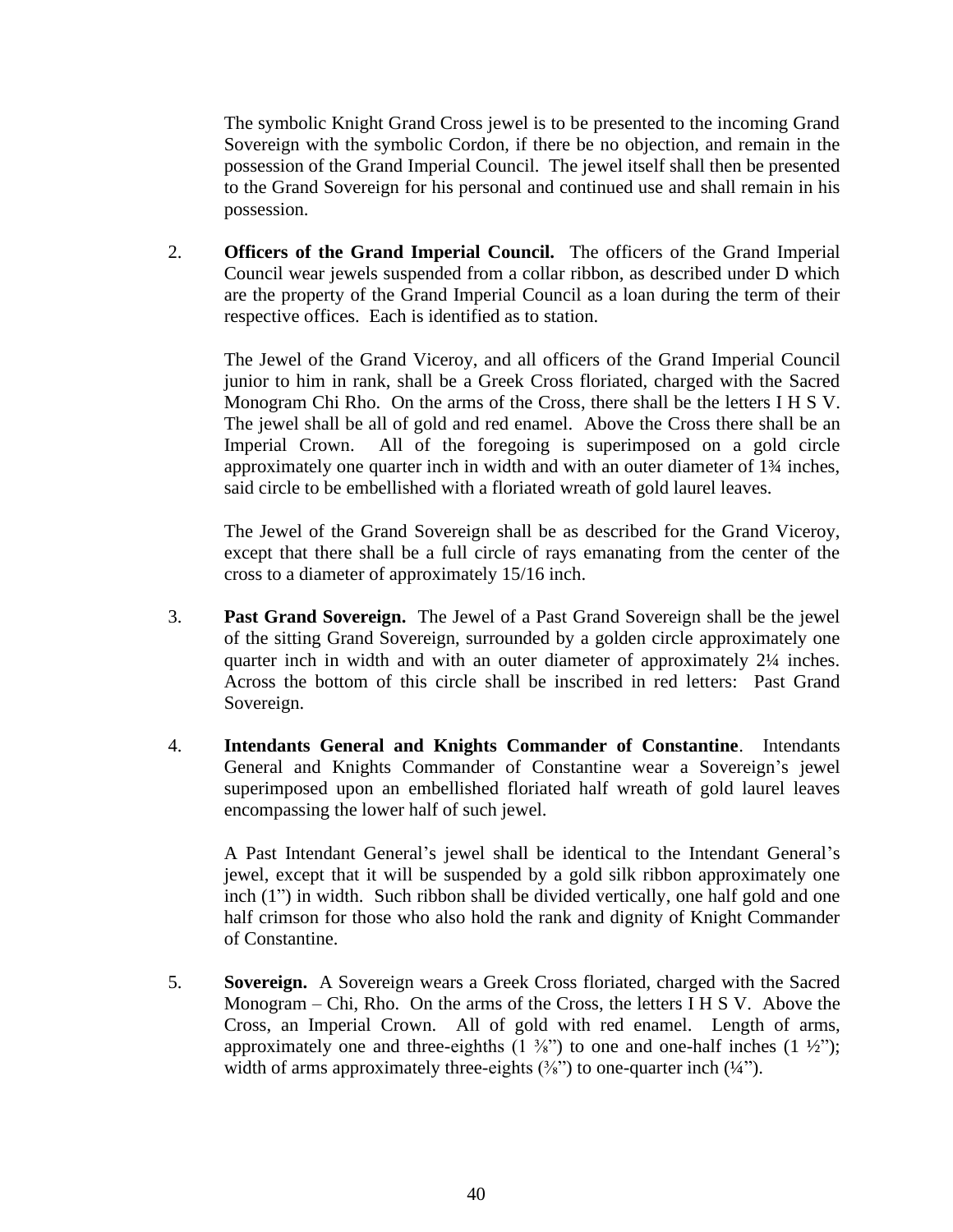- 6. **Viceroy.** A Viceroy wears the same jewel as for Sovereign, but with Mitre instead of Crown.
- 7. **Officers.** There are no official Jewels for the line officers of a Conclave. In this respect, the Order of the Red Cross of Constantine differs from other Masonic organizations.
- 8. **Knights Companions.** Knights Companions wear a plain Greek Cross, floriated, enameled in red, with the letters I H S V displayed on the arms.
- 9. **Ladies' Miniature Emblem.** The Grand Imperial Council permits the use of the Member's Cross, in miniature, by his female relatives.

## F. **Standards.**

- 1. **Labarum.** The Labarum is a banner of purple silk or satin, lined with a suitable material of the same color, twelve inches square (or in proportion thereto) with a Rho Cross, composed of the Greek letter Chi (X) superimposed upon the Greek letter Rho (P), thereon in crimson, trimmed with 1/2" gold edging and 1" gold fringe at the bottom. To be supported by a gold colored crossbar with round ends and a gold hanging cord extending down each side with gold tassels at the ends; attached in a suitable manner to a gold colored staff of a length in proportion to the size of the Labarum.
- 2. **Conclave Standard.** The Standard of the Conclave shall be of cream-colored silk or satin, lined with suitable material of the same color, twenty-four inches wide and thirty-six inches high (or in proportion thereto). To be trimmed with 1/2" gold colored edging and 1" gold colored fringe at the bottom which is cut triparte. In the center a red floriated Greek Cross edged with gold, and the initial I at the end of the top arm of the Cross, the initial H at the end of the left arm, S on the right arm and V on the bottom arm, all in gold. The name of the Conclave may be placed above the Cross and its location below, all in black letters. To be supported by a gold colored crossbar with spear ends and a gold hanging cord extending down each side with gold tassels at the ends; attached in a suitable manner to a gold colored staff approximately seven feet in height.
- 3. **Grand Standard.** The Grand Standard of the Grand Imperial Council shall be of cream colored silk or satin, lined with suitable material of the same color, thirty inches wide and forty-eight inches high (or in proportion thereto). To be trimmed with 1" gold colored edging and  $1\frac{1}{2}$ "-2" gold fringe at the bottom which is cut triparte.

The **Insignia** of the Grand Imperial Council, which is in the center of the Standard, is a red floriated Greek Cross, edged with gold, four white five-pointed stars in the form of a rhombus at each end of the arms of the Cross; superimposed upon a double-headed black eagle; with green leaves and lilies of the valley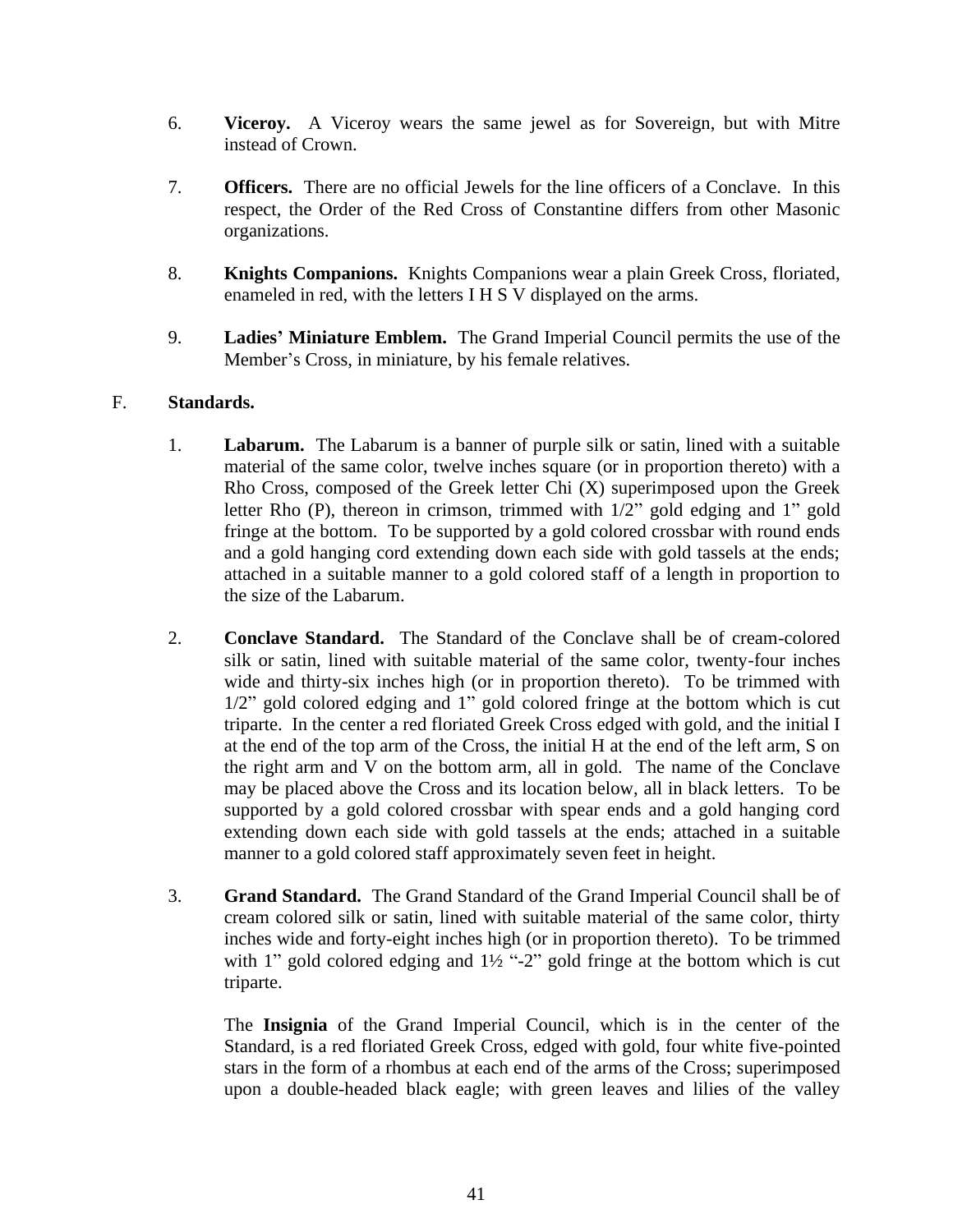between the inside points of the Cross near the right talon and green leaves and red roses similarly between the inside points of the cross near the left talon; upon the intersection of the arms the letters I H S with a Greek alpha (A) above the letters and a Greek omega  $(\Omega)$  below, in black on a background of a gold Greek Cross with the ends of the arms rounded; above the red floriated Greek Gross an Imperial Gold Crown with five converging arches, the space between the arches and inside the Crown in red.

The full name of the Grand Imperial Council should be above and below the Insignia in black letters, edged with gold. The Standard to be supported by a gold colored cross-bar with spear ends and a gold hanging cord extending down each side with gold tassels at the ends; attached in a suitable manner to a gold colored staff approximately eight feet in height; at the top of the staff a red Rho Cross edged with gold.

*[Amended: 2012, 2016.]*

*[Source: Section 6 of the 1958 Standing Regulations of the United Grand Imperial Council.]*

### **§410.020. COLORS.**

The United States Flag shall be displayed at all formal Assemblies of Conclaves in the United States of America. The National Flag of Mexico shall be displayed at all formal Assemblies of Conclaves in Mexico. The National Flag of the Philippines shall be displayed at all formal Assemblies of Conclaves in the Philippines. Alternatively, all such Flags may be used with the Flag of the country in which the Conclave is located in a dominant position.

The size of the Flag is not specified, but should be appropriate to the occasion. When visitors from foreign sister jurisdictions are present, it is an appropriate courtesy to also display the national colors of their country.

*[Source: Section 2 of the 1958 Standing Regulations of the United Grand Imperial Council.]*

### **§410.030. TITLES.**

- A. The title "Knight Companion" (plural "Knights Companions") applies to all members of the Order and may be used immediately preceding the name of any such member.
- B. The titles "Most Illustrious," "Most Eminent," "Very Illustrious," "Right Illustrious," "Illustrious," "Puissant," and "Eminent" apply to the appropriate offices, but do not apply to the individuals who hold such office and are to be used only when speaking to or about a person whose rank entitles such usage. These titles are not to be used by any person when referring to himself or to his own rank, nor in connection with his signature to a letter or to an order, nor upon any envelope enclosing a letter or an order.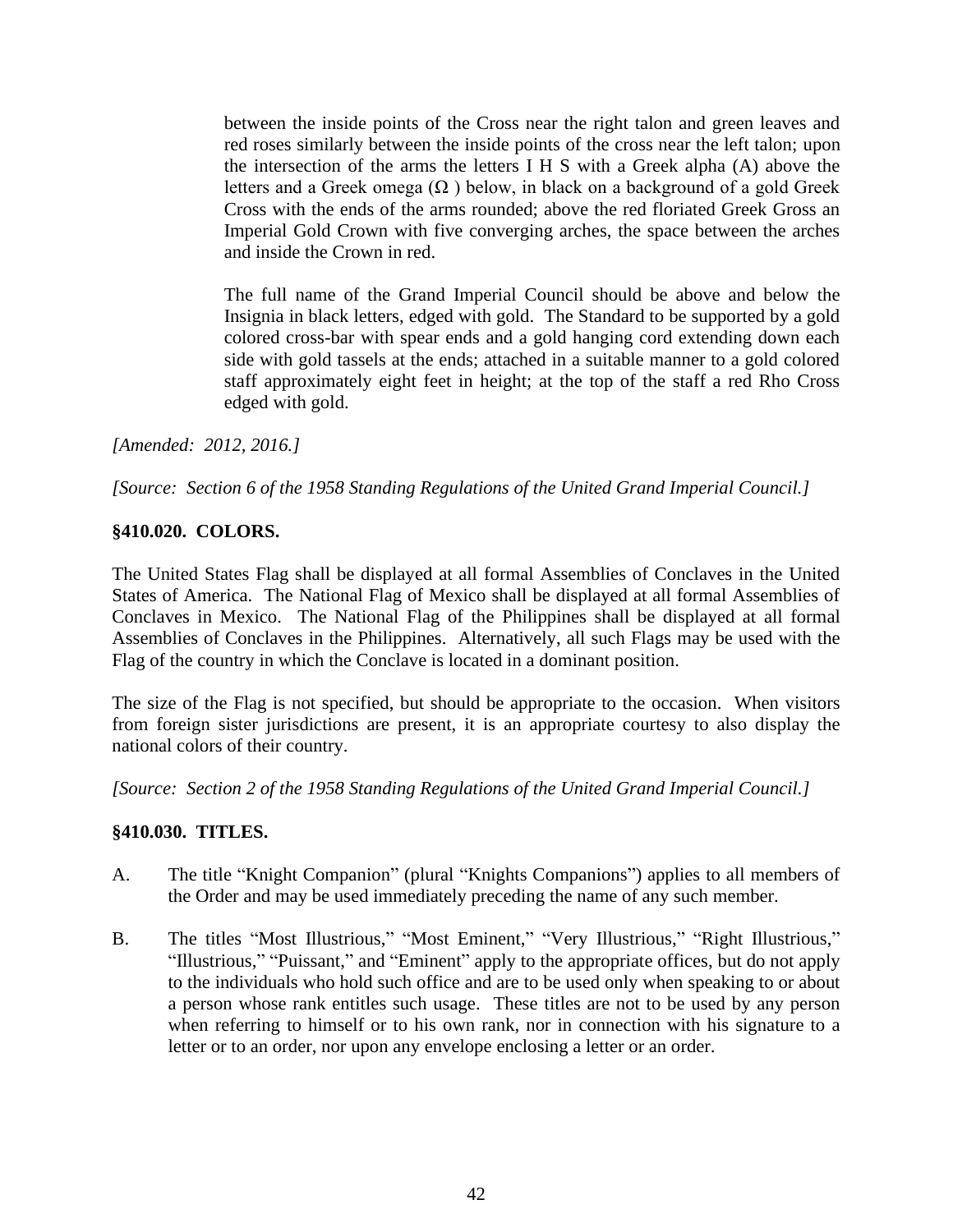C. In speaking to or about any past or present Grand Officer of the Grand Imperial Council, these examples would be correct:

Knight Companion John Doe, Most Illustrious Grand Sovereign. Knight Companion John Doe, Most Illustrious Past Grand Sovereign. Knight Companion John Doe, Most Eminent Grand Viceroy. Knight Companion John Doe, Very Illustrious Grand Junior General. Knight Companion John Doe, Right Illustrious Grand Treasurer. Knight Companion John Doe, Right Illustrious Grand Recorder. Knight Companion John Doe, Illustrious Grand Sentinel.

D. In speaking to or about any present or Past Intendant General, these examples would be correct:

Knight Companion John Doe, Illustrious Intendant General. Knight Companion John Doe, Illustrious Past Intendant General.

E. In speaking to or about any Officer of a Subordinate Conclave, these examples would be correct:

Knight Companion John Doe, Puissant Sovereign. Knight Companion John Doe, Eminent Viceroy. Knight Companion John Doe, Puissant Past Sovereign.

In amplification of the foregoing, the following usage is NOT correct: Most Illustrious John Doe, Grand Sovereign. Right Illustrious John Doe, Grand Recorder. Puissant John Doe, Sovereign.

- F. It is not appropriate for any person at any time to use the words "Illustrious," "Eminent" or "Puissant" as applied to himself or his own office, nor in the signing of any letter or order.
- G. The recommended established style in closing and signing letters should be the words "Yours in Faith, Unity and Zeal," followed by the signature of the individual, under which may be typed, or written, the words "Grand Sovereign," "Grand Recorder," "Sovereign" or "Recorder," et cetera (thus stating writer's rank, but not his title).

*[Amended: 2014.]*

*[Source: Section 3 of the 1958 Standing Regulations of the United Grand Imperial Council.]*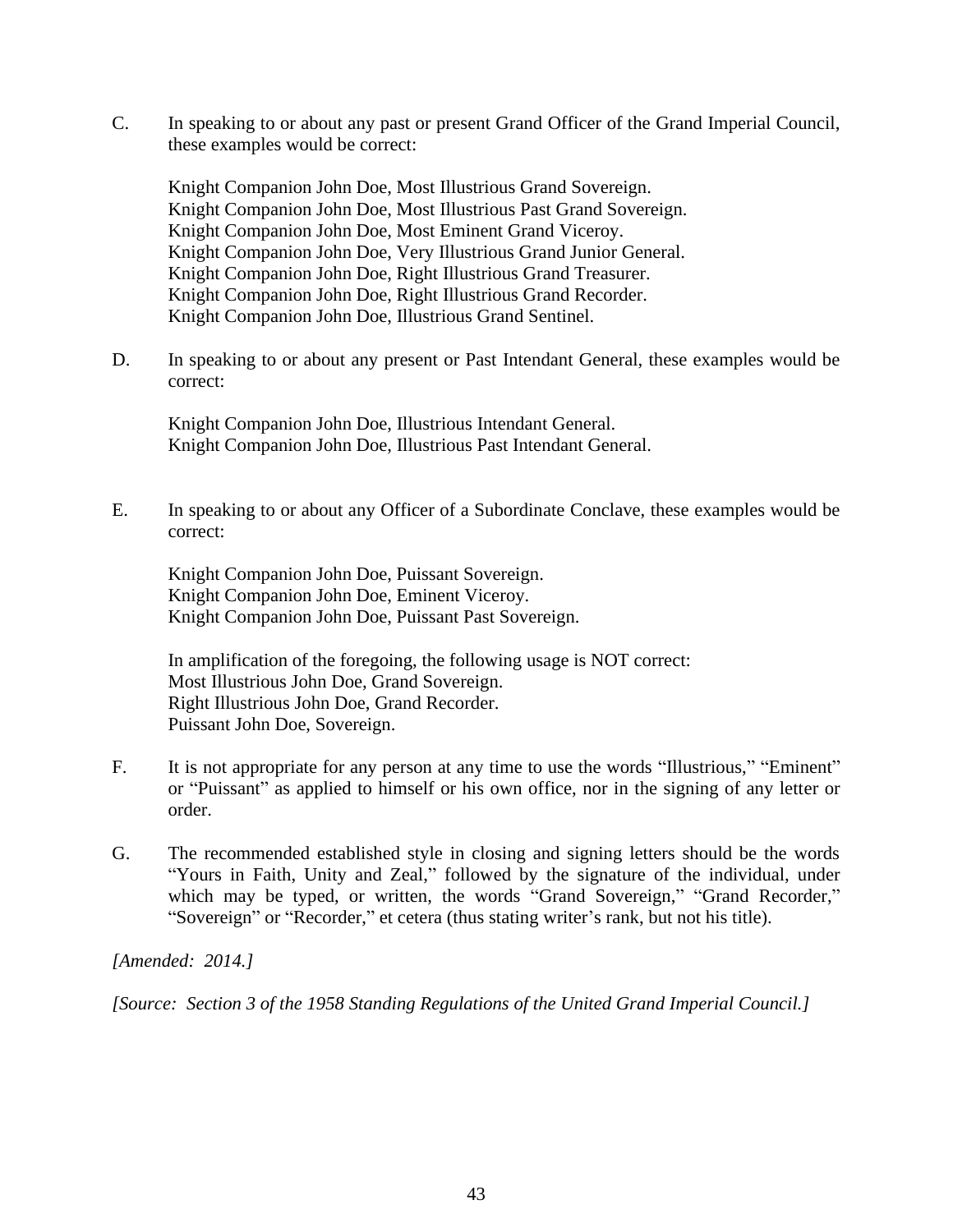#### **§410.040. PREFIX INSIGNIA.**

The official Prefix Insignia for all Knights Companions in the obedience of this Grand Imperial Council, shall be as follows:

- A. Grand Sovereign. Cross of Salem or Triple Cross.
- B. Knight Grand Cross. Cross of Salem or Triple Cross.
- C. Sovereign. Patriarchal Cross or Cross with two bars.
- D. Knights Companions, below rank of Sovereign. Greek Cross or Cross with equal arms.

*[Source: Section 5 of the 1958 Standing Regulations of the United Grand Imperial Council.]*

## **PART 5 IMPERIAL COLLEGE OF VICEROYS**

#### **§500.010. MEMBERSHIP.**

The Imperial College of Viceroys shall consist of all current and former Viceroys of the Order who have been duly consecrated to the Priesthood of Eusebius in the Imperial College and are members in good standing of a Conclave under the jurisdiction of the Grand Imperial Council. All members of the Imperial College are of equal dignity and retain full rank for life, or so long as they shall remain members in good standing of a Conclave under the jurisdiction of the Grand Imperial Council. *[Source: Sections 7 and 8 of Article I of the 1958 Constitution.]*

#### **§500.020. OFFICERS.**

The Officers of the Imperial College shall be styled and take rank according to the Ritual. *[Source: Section 7 of Article I of the 1958 Constitution.]*

#### **§500.030. ASSEMBLIES.**

A Special Assembly of the Imperial College may be convened at any time by the Grand Sovereign, or an Intendant General acting as his proxy, or by any other member of the Imperial Senate, delegated by the Intendant General or Grand Sovereign for the purpose of consecrating to the Priesthood of Eusebius worthy Knights Companions who shall have been regularly elected to the office of Sovereign or Viceroy by their respective Conclaves. The required offering shall be made for every candidate. The convening officer shall appoint pro tempore the various Officers of the Imperial College for such Special Assembly only.

*[Amended: 2012.]*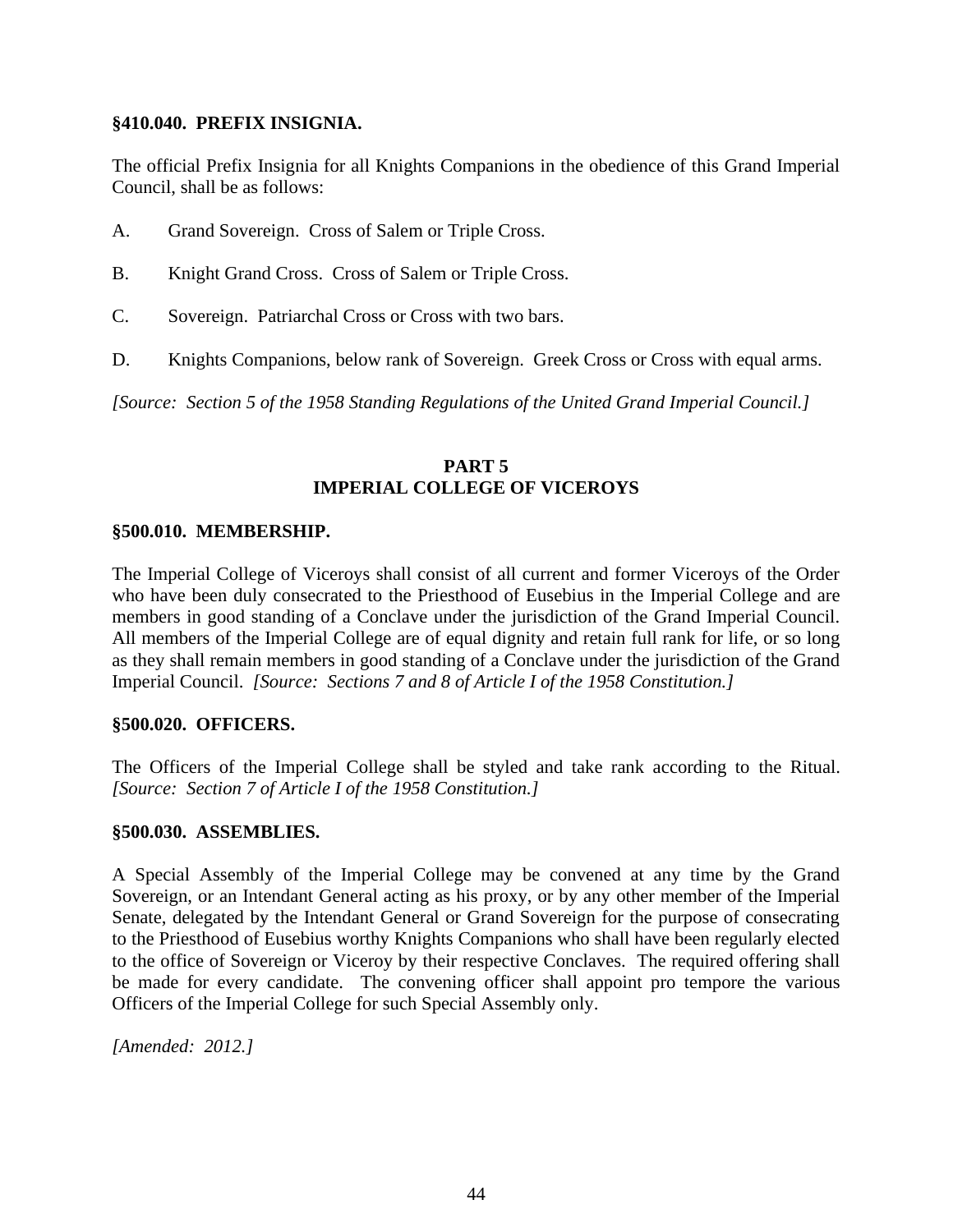*[Source: Section 7 of Article I of the 1958 Constitution.]* E

## **PART 6 IMPERIAL SENATE OF SOVEREIGNS**

#### **§600.010. MEMBERSHIP.**

The Imperial Senate of Sovereigns shall consist of all Sovereigns and Past Sovereigns of the Order who have been duly invested with the grade of Sovereign in the Imperial Senate, have been duly consecrated to the Priesthood of Eusebius in the Imperial College and are members in good standing of a Conclave under the jurisdiction of the Grand Imperial Council.

Conforming to ancient, constitutional regulations, the Imperial Senate shall consist of thirty-three active members, who shall take rank according to priority of the respective dates of their coronation. All others shall be styled associate members but shall possess and may exercise all the rights of active members. The foregoing notwithstanding, all members of the Imperial Senate are of equal dignity and retain full rank for life, or so long as they shall remain members in good standing of a Conclave under the jurisdiction of the Grand Imperial Council.

*[Source: Sections 7 and 8 of Article I of the 1958 Constitution.]*

#### **§600.020. OFFICERS.**

The Officers of the Imperial Senate shall be styled and take rank according to the Ritual. *[Source: Section 7 of Article I of the 1958 Constitution.]*

### **§600.030. ASSEMBLIES.**

A Special Assembly of the Imperial Senate may be convened at any time by the Grand Sovereign, or an Intendant General acting as his proxy, or by any other member of the Imperial Senate, delegated by the Intendant General or Grand Sovereign for the purpose of investing with the grade of Sovereign worthy Knights Companions who have been duly consecrated to the Priesthood of Eusebius in the Imperial College and who shall have been regularly elected to the office of Sovereign by their respective Conclaves. The required offering shall be made for every candidate. The convening officer shall appoint pro tempore the various Officers of the Imperial Senate for such Special Assembly only.

*[Amended: 2012.]*

*[Source: Section 7 of Article I of the 1958 Constitution.]*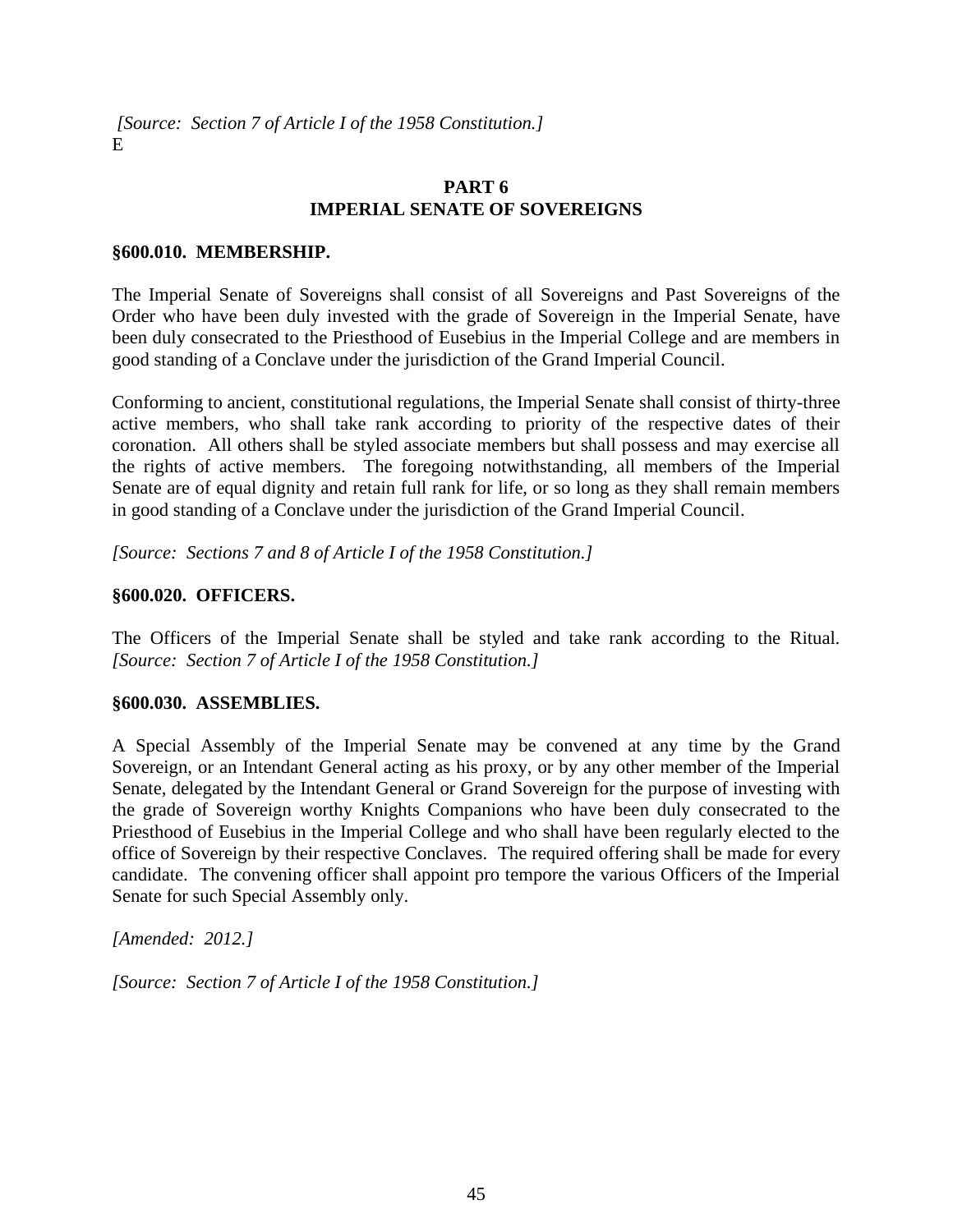#### **PART 7 PATRIARCHAL COUNCIL**

The ancient Patriarchal Council of the Order of the Holy Sepulchre is existent within the bosom of the Grand Imperial Council and may be convened by the Grand Sovereign at such times as may suit his pleasure. It shall possess no powers, nor exercise any authority over the Knights of the Holy Sepulchre, it being the intention to preserve only a nominal existence of the Patriarchs in conformity with ancient tradition. *[Source: Section 9 of Article I of the 1958 Constitution of the United Grand Imperial Council.]*

## **PART 8 SUBORDINATE CONCLAVES**

## **CHAPTER 1 FORMATION AND CHARTER**

#### **§801.010. FORMATION.**

A Conclave can be formed only by authority of a dispensation from the Grand Sovereign, or of a charter issued by the Grand Imperial Council. The Grand Imperial Council has the sole right to grant or direct a charter to be issued to worthy Knights Companions if qualified. The Grand Imperial Council shall have the power to issue a charter to a Conclave upon such terms and in such manner as it deems proper without any dispensation having been issued. *[Source: Section 8(c) of the 1958 General Statutes of the United Grand Imperial Council.]*

#### **§801.020. DISPENSATION.**

- A. The Grand Sovereign during the recess of the Grand Imperial Council shall have the power and authority to grant a dispensation to open and hold a Conclave of Knights of the Red Cross of Constantine, Holy Sepulchre and St. John upon the petition signed by at least eleven Knights of the Red Cross of Constantine, or eleven Royal Arch Masons, in good standing, or a combination of both, after completion of the following procedure.
- B. The form of petition for a dispensation shall be secured from Grand Recorder. There shall be two forms of petition, one for Knights Companions and the other for Royal Arch Masons. If both Knights Companions and Royal Arch Masons who are not Knights Companions are petitioners, both petitions shall be used. The signed and completed petition shall be accompanied by a \$100.00 fee and filed with the Grand Recorder who shall determine if any of the petitioners have been rejected by other Conclaves. The petition shall then be sent to the Chairman of the Committee on Charters and Dispensations for investigation and consideration by the committee's members. After completing their investigation, the Committee on Charters and Dispensations shall send the petition and its recommendation to the Grand Sovereign for his consideration and decision.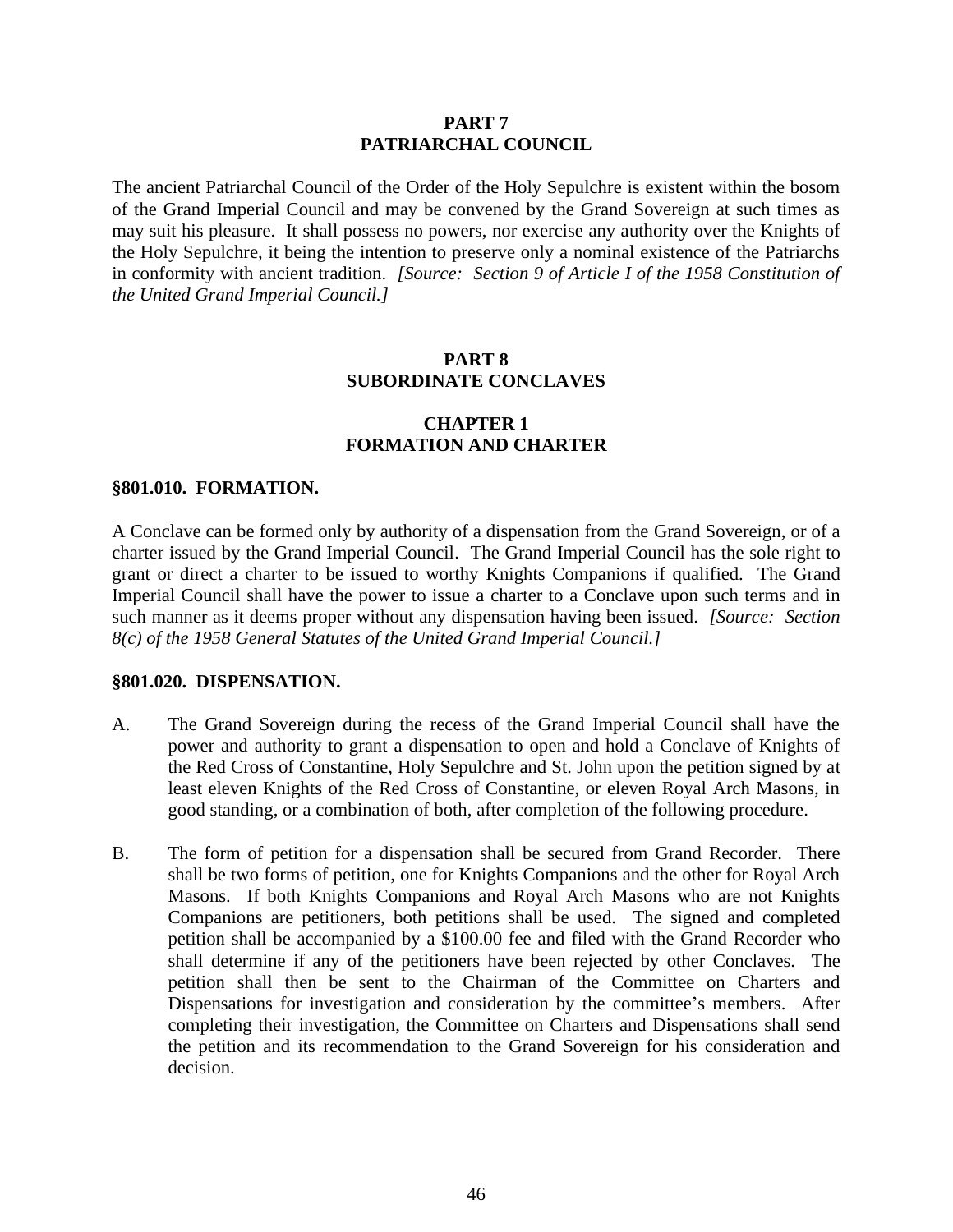- C. The Grand Sovereign shall pass on the qualifications for membership in the Order of each petitioner who is not a Knight Companion before issuing a dispensation.
- D. No dispensation shall be issued for a new Conclave in any county or similar political district where a Conclave is already established or at a place which is within fifty miles of an established Conclave, without the recommendation and approval of each such existing Conclave.
- E. After receiving the report of the Committee on Charters and Dispensations, the Grand Sovereign may grant the petitioners a dispensation to open and hold a Conclave at the place named therein, under such name as shall be approved by him, with the authority, when duly assembled, to admit, receive, constitute and install, according to ancient custom, such persons possessing the requisite qualifications, as they deem worthy, of the honor of Knighthood in our Chivalric Fraternity and to receive members by affiliation, for a specified term not extending beyond the next ensuing Annual Assembly of the Grand Imperial Council. In the dispensation, the Grand Sovereign shall appoint the Sovereign and Viceroy of the new Conclave. The dispensation shall be signed by the Grand Sovereign and attested to by the Grand Recorder.
- F. The dispensation authorizes the conferral of the Orders of the Red Cross of Constantine and Appendant Orders by communicating the secret, ritualistic work of the several Orders to those petitioners who are Royal Arch Masons but not Knights Companions. It shall lie within the prerogative of the Grand Sovereign to confer the Constantinian Orders of Knighthood for the purpose of instituting a new Conclave. Alternatively, he may delegate this power to any Intendant General of the Order by a special dispensation under his hand and seal of the Grand Imperial Council.
- G. Upon the issuance of a dispensation for a new Conclave, those Knights Companions named in the dispensation shall become members of the new Conclave. Each Knight Companion named in the dispensation shall retain his membership in any Subordinate Conclave of which he may be a member and shall be liable for current dues to such Conclave, which shall be paid before the new Conclave can be chartered. Each Subordinate Conclave to which he belongs shall remain liable for the per capita due the Grand Imperial Council.
- H. A Conclave under dispensation is a Conclave for all purposes and thus has all the rights and privileges thereof and is governed by all the provisions of the Constitution of the Grand Imperial Council or these Statutes and Regulations governing Subordinate Conclaves, except that its Sovereign and Viceroy shall not have votes as such at any Assembly of the Grand Imperial Council.
- I. When issued, the dispensation shall be duly recorded in the office of the Grand Recorder and be in force until the close of the next Annual Assembly.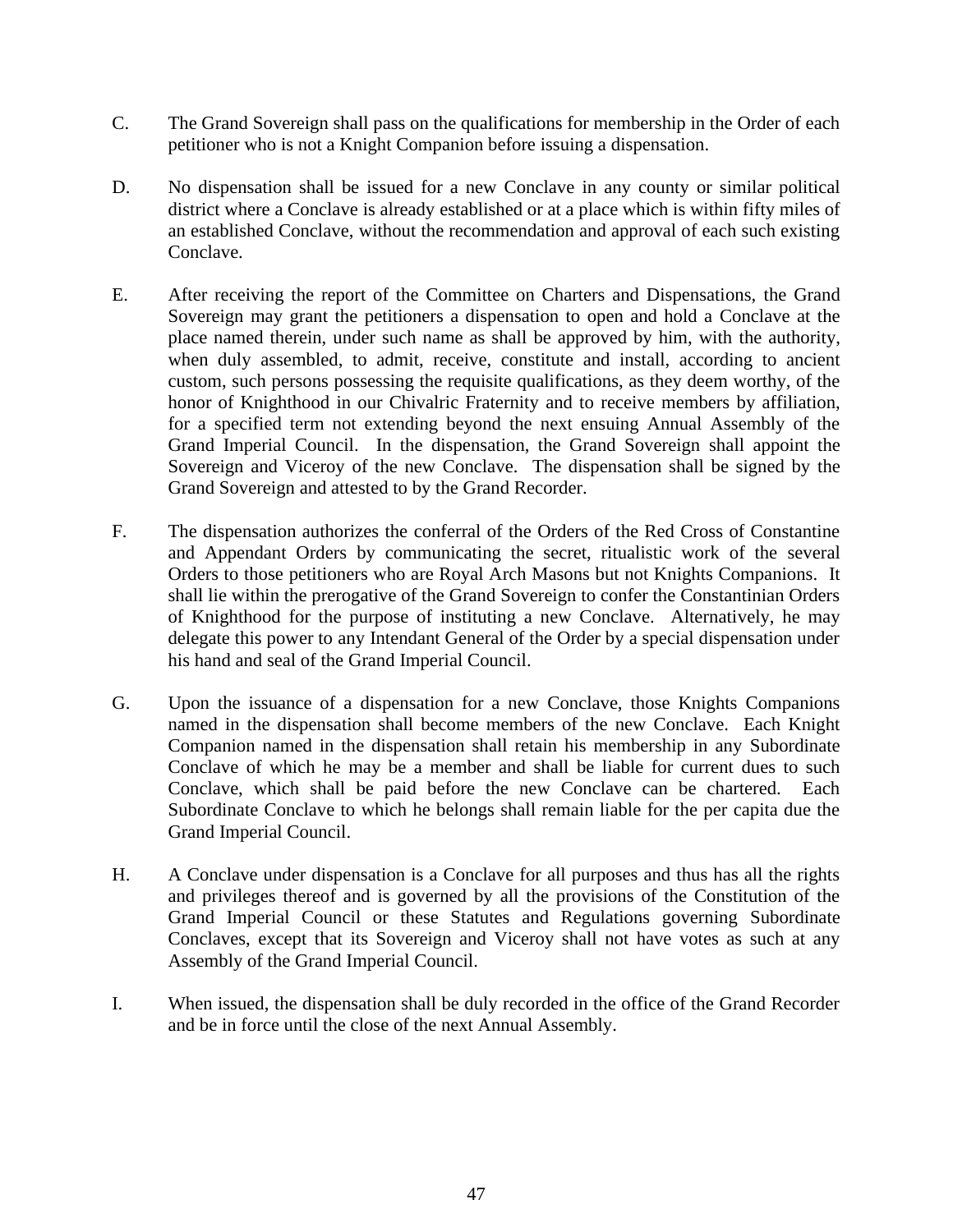J. The Grand Sovereign shall report on each such issuance at the next Annual Assembly of the Grand Imperial Council, which may then continue or recall such dispensation or may grant the petitioners a charter.

*[Source: Section 1 of Article V of the 1958 Constitution, Sections 6 and 9 of the 1958 General Statutes and the 1958 Standing Regulations of the United Grand Imperial Council.]*

## **§801.030. TERMINATION OF DISPENSATION.**

The dispensation for a Conclave shall terminate upon the close of the next Annual Assembly. A Conclave under dispensation shall return its dispensation, its proposed Bylaws, the roll of its members, together with Annual Returns and the fees on new members installed, and the record of its proceedings to the Grand Recorder at least thirty days prior to the opening of the next Annual Assembly of the Grand Imperial Council, together with the petition for a charter, which petition shall include only those who originally signed the petition for dispensation and such Knights Companions as may have been installed or affiliated under the dispensation.

The Grand Recorder shall examine their records and proceedings and report his findings and recommendations to the Committee on Charters and Dispensations prior to the close of the next Annual Assembly. If the Grand Imperial Council does not order the issuance of a charter to the Conclave at that Annual Assembly, it may in the alternative revive the dispensation in which event the Grand Recorder shall return it, together with the Bylaws, books of records and returns to the Conclave which presented them. The Conclave may then proceed to work under the revived dispensation, unless legally revoked, until the close of the next Annual Assembly.

*[Amended: 2011.]*

*[Source: Section 9 of the 1958 General Statutes of the United Grand Imperial Council.]*

### **§801.040. ISSUANCE OF CHARTER.**

- A. The members of a Conclave under dispensation may petition the Grand Imperial Council for a charter at any time. In addition, any eleven or more Knights of the Red Cross of Constantine, in good standing, may petition the Grand Imperial Council for a charter without having previously been issued a dispensation.
- B. The form of petition for a charter shall be secured from Grand Recorder. The signed and completed petition shall be accompanied by a \$100.00 fee if a dispensation had not previously been issued for the proposed Conclave and shall be filed with the Grand Recorder who shall determine if any of the petitioners have been rejected by other Conclaves. The petition shall then be sent to the Chairman of the Committee on Charters and Dispensations for investigation and consideration by the committee's members. After completing their investigation, the Committee on Charters and Dispensations shall make its recommendation to the Grand Imperial Council at its next Annual Assembly.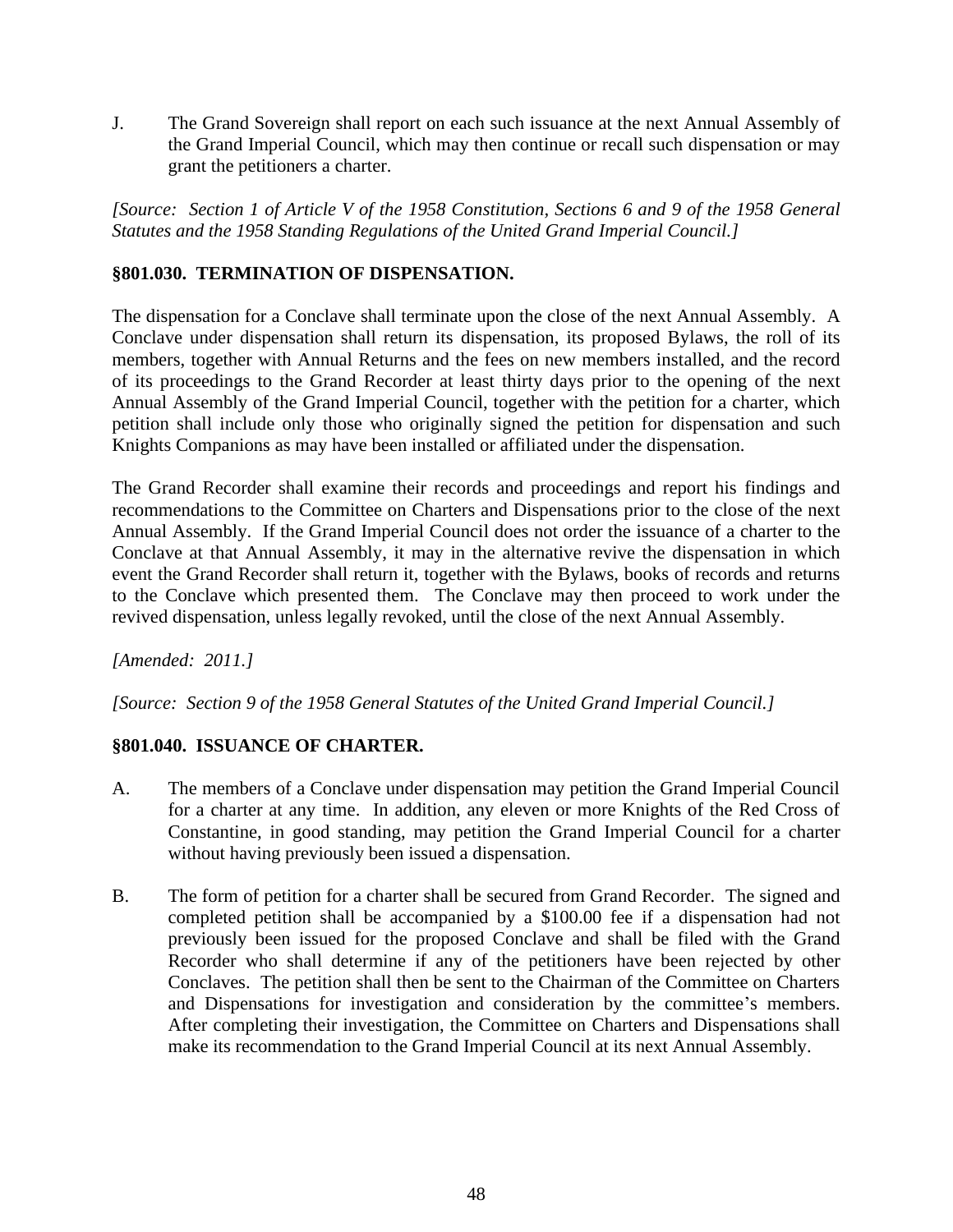- C. No charter shall be granted for a new Conclave in any county or similar political district where a Conclave is already established or at a place which is within fifty miles of an established Conclave, without the recommendation and approval of each such existing Conclave.
- D. The Grand Imperial Council shall then consider the petition and may order the issuance of a charter to the Conclave and assign it a name. The charter shall be issued as of the closing date of the Annual Assembly at which it was granted. Once the charter has been issued, the Conclave shall have all the rights and privileges thereof and be governed by all the provisions of the Constitution of the Grand Imperial Council or these Statutes and Regulations governing Subordinate Conclaves.
- E. A Knight Companion upon becoming a member of a new Conclave shall, as of the date on which the charter for the new Conclave shall issue, shall become a Regular Member of the new Conclave and a Dual Member of the older, or parent, Conclave.

*[Source: Section 9 of the 1958 Constitution and the 1958 Standing Regulations of the United Grand Imperial Council.]*

## **CHAPTER 2 CONCLAVE CHARTER AND BYLAWS**

## **§802.010. CONCLAVE CHARTER.**

A Conclave's charter shall contain the name of the Conclave, the date of the charter, the city, town or community where the Conclave is located, the names of the charter Sovereign and Viceroy and such other provisions as the Grand Imperial Council may order. The charter shall be signed by the Grand Sovereign and the Grand Viceroy and attested to by the Grand Recorder with the Grand Imperial Council Seal affixed. Once the charter has been issued, it becomes the authority for the Knights Companions therein named, when duly assembled, to admit, receive, constitute and install, according to ancient custom, such persons possessing the requisite qualifications, as they deem worthy, of the honor of Knighthood in our Chivalric Fraternity.

### **§802.020. CONCLAVE BYLAWS.**

The following set of Bylaws is suggested as a guide for the use of Subordinate Conclaves. In the event of any conflict between the Bylaws of a Subordinate Conclave and the Constitution of the Grand Imperial Council or these Statutes and Regulations, the Constitution of the Grand Imperial Council and these Statutes and Regulations shall govern. In all matters not specifically mentioned in the Bylaws of a Subordinate Conclave, the Constitution of the Grand Imperial Council and these Statutes and Regulations shall govern when they are directly, or by natural inference and analogy, pertinent and applicable.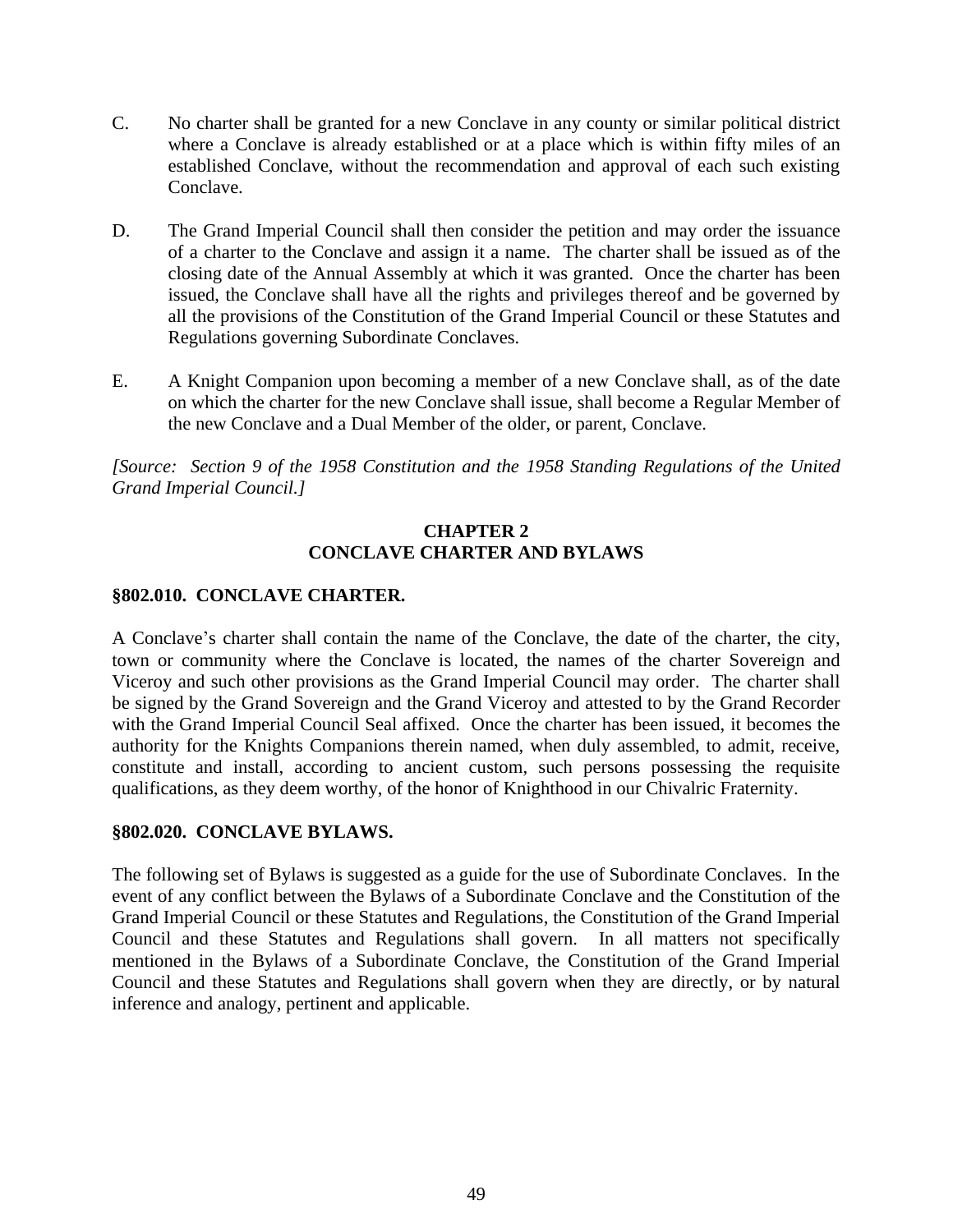## BYLAWS OF \_\_\_\_\_\_\_\_\_\_\_\_\_\_\_\_ CONCLAVE KNIGHTS OF THE RED CROSS OF CONSTANTINE AND APPENDANT ORDERS City of \_\_\_\_\_\_\_\_\_\_\_\_\_\_\_\_ State of  $\frac{1}{\sqrt{1-\frac{1}{2}}}\$ Adopted \_\_\_\_\_\_\_\_\_\_\_\_\_\_

#### ARTICLE I Name

Section 1. This Conclave shall be known as \_\_\_\_\_\_\_\_\_\_\_\_\_\_Conclave, Knights of the Red Cross of Constantine and Appendant Orders, with its location at the City of \_\_\_\_\_\_\_\_\_\_\_\_, State of \_\_\_\_\_\_\_\_\_\_\_, such name and location having been authorized by the United Grand Imperial Council in the charter granted  $\blacksquare$ 

#### ARTICLE II **Jurisdiction**

Section 1. This Conclave shall have exclusive jurisdiction in \_\_\_\_\_\_\_\_\_\_\_\_\_\_\_\_\_\_\_ County, State of concurrent jurisdiction in all other Counties in the Division of except those Counties which are the locale of a Conclave which has exclusive jurisdiction in the County in which it is located, or such territory as may have been made exclusive and assigned to a Conclave by the United Grand Imperial Council.

(Note: Conclaves that have been assigned jurisdiction over any special or particular territory should here specify such territory that has been made exclusive by the United Grand Imperial Council.)

# ARTICLE III

Membership

Section 1. The maximum number of Regular Members of this Conclave shall be  $\qquad \qquad$ .

Section 2. The maximum number of Emeritus Members of this Conclave shall be  $\qquad \qquad$ .

Section 3. There is no limit on the number of Dual Members or Honorary Members this Conclave may have.

## ARTICLE IV

#### Fees and Dues

Section 1. The fee for installation in this Conclave shall be such amount as may, from time to time, be set by action at a Regular Assembly.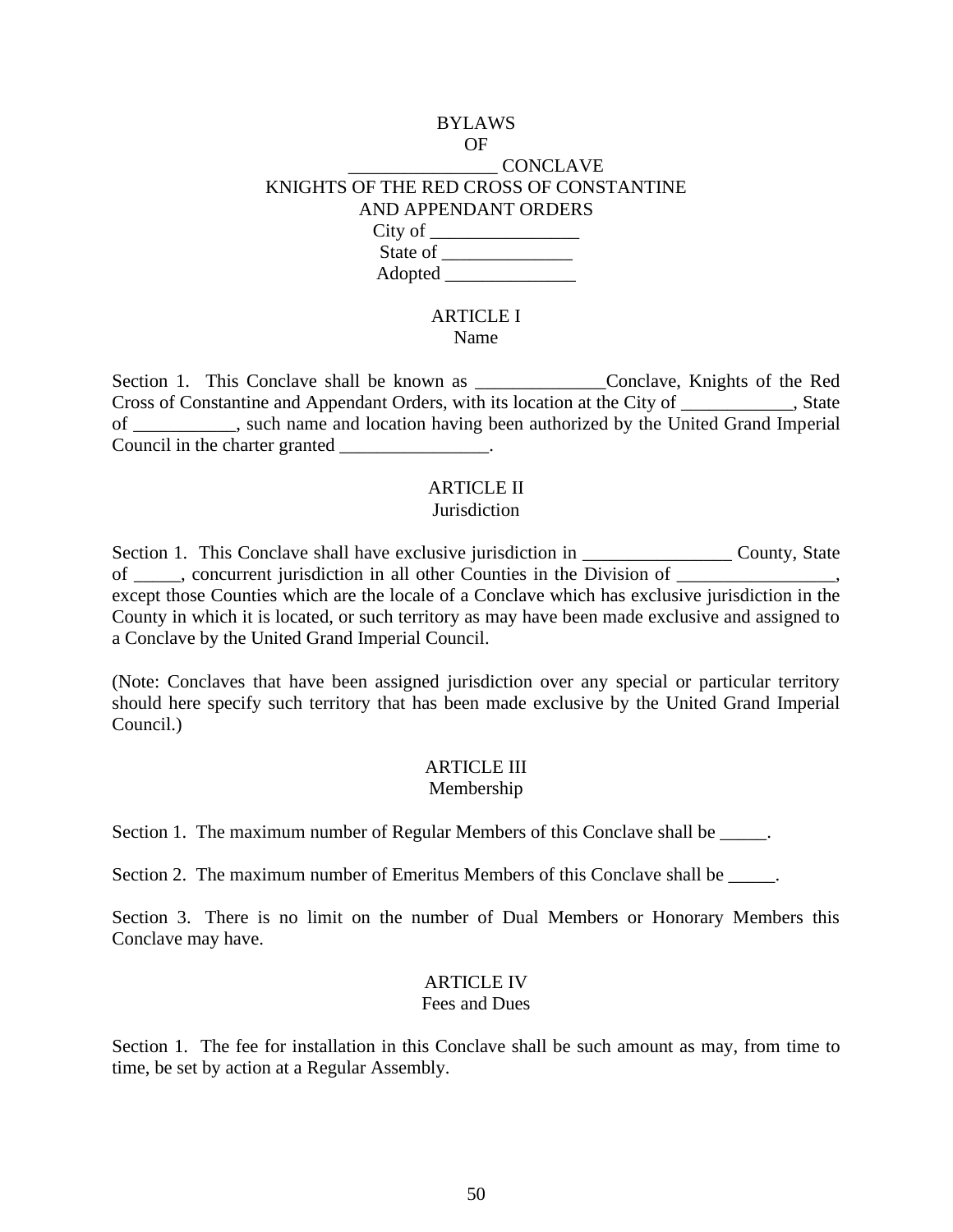Section 2. The fee for affiliation in this Conclave shall be such amount as may, from time to time, be set by action at a Regular Assembly.

Section 3. The fee for a Dual Member in this Conclave shall be such amount as may, from time to time, be set by action at a Regular Assembly.

Section 4. Dues in this Conclave shall be such amount as may, from time to time, be set by action at a Regular Assembly.

## ARTICLE V

#### **Amendments**

Section 1. No addition, alteration, repeal or amendment to these Bylaws shall be made unless a motion therefor be presented in writing at a Regular Assembly signed by at least two members of the Conclave. It shall be read by the Recorder and lay over until the subsequent Regular Assembly, without debate. The Recorder shall cause the addition, alteration, repeal or amendment to be printed in full in the notice of the next Regular Assembly, when it shall be acted upon, and if approved by a majority of the Knights Companions present, it shall be adopted.

Section 2. Such additions, alterations, repeal or amendments shall not be in effect until approved by the United Grand Imperial Council.

## AMENDMENT ENDORSEMENTS CONCLAVE CERTIFICATE

This is to certify that the foregoing is a true and correct copy of the amendment(s) to the Bylaws regularly adopted at an Assembly of \_\_\_\_\_\_\_\_\_\_\_\_\_\_\_\_ Conclave of \_\_\_\_\_\_\_\_\_\_\_, Knights of the Red Cross of Constantine, held on the \_\_\_\_\_ day of \_\_\_\_\_\_\_\_\_ A.D. 20\_\_, A.O. [year less 313].

Recorder

\_\_\_\_\_\_\_\_\_\_\_\_\_\_\_\_\_\_\_\_\_\_\_\_\_\_\_\_\_\_\_\_\_\_\_

ATTEST:

Sovereign

*[Amended: 2011; 2012.]*

\_\_\_\_\_\_\_\_\_\_\_\_\_\_\_\_\_\_\_\_\_\_\_\_\_\_\_

*[Source: Section 10 of the 1958 Standing Regulations of the United Grand Imperial Council.]*

## **§802.030. ADOPTION OF BYLAWS.**

The petition for a dispensation to open and hold a Conclave shall be accompanied by three copies of a proposed set of Bylaws for the Conclave signed by all of the petitioners. Once these Bylaws have been approved by the Grand Sovereign, these Bylaws shall become the Bylaws of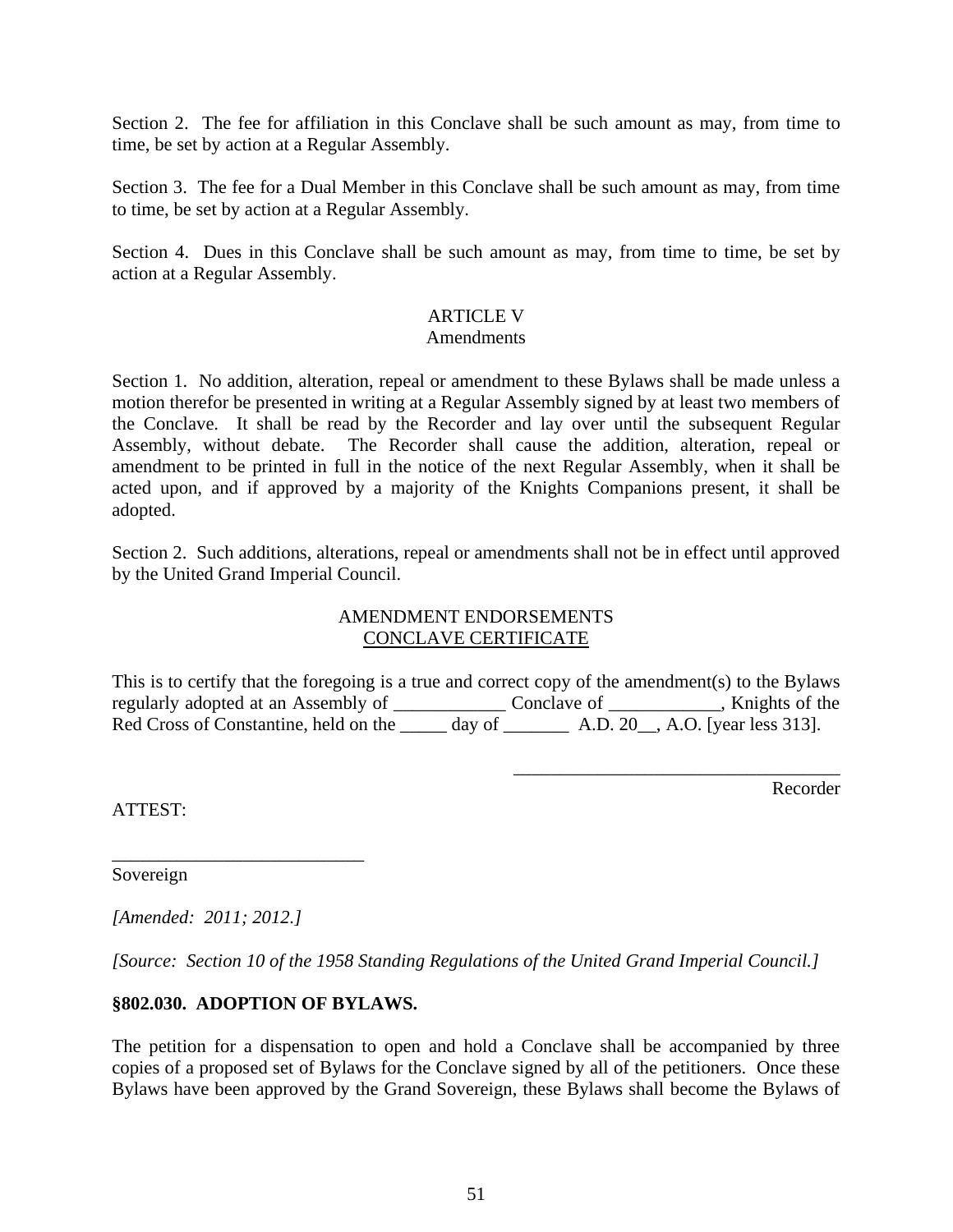the Conclave until the issuance of its charter. The Grand Sovereign shall return one copy of the approved Bylaws to the Conclave, provide one copy to the Grand Recorder for his records and provide the third copy to the Chairman of the Committee on Charters and Dispensations.

The petition for a charter to open and hold a Conclave shall be accompanied by three copies of a proposed set of Bylaws for the Conclave signed by all of the petitioners. Once approved by the Grand Imperial Council, these Bylaws shall become the Bylaws of the Conclave. The Grand Recorder shall return one copy of the approved Bylaws to the Conclave, retain one copy in his records and provide the third copy to the Chairman of the Committee on Chartered Conclaves.

*[Source: Section 10 of the 1958 Standing Regulations of the United Grand Imperial Council.]*

## **§802.040. AMENDMENT TO BYLAWS.**

Any changes to the Bylaws of a Subordinate Conclave shall be initiated by a written motion signed by at least two of its members. The motion may be presented at a Regular Assembly. The Recorder shall cause the proposed changes to be printed in full in the next notice of a Regular Assembly, when the motion shall be acted upon. If approved by a majority of the Knights Companions present, a copy of the proposed changes to the Bylaws shall be sent to the Grand Recorder. Each copy shall contain the date of action by the Conclave and be signed by the Recorder and attested to by the Sovereign.

The Grand Recorder shall review the proposed changes as to form and format and submit the copies to the Chairman of the Committee on Chartered Conclaves for review. A proposed amendment to the Bylaws shall not become effective until approved as follows. Any Bylaws amendment which does not increase the number of Regular Members or Emeritus Members in the Conclave shall not become effective until approved by the Grand Recorder and the Chairman of the Committee on Chartered Conclaves. The Grand Recorder and the Chairman of the Committee on Chartered Conclaves shall report any Bylaws amendment which increases the number of Regular Members or Emeritus Members in the Conclave to the Grand Imperial Council. Any Bylaws amendment which increases the number of Regular Members or Emeritus Members in the Conclave shall not become effective until approved by the Grand Imperial Council at an Annual or Special Assembly. One copy of the proposed changes to the Bylaws shall be returned to the Conclave when approved.

*[Amended: 2011; 2012; 2014.]*

*[Source: Section 5 of the 1958 General Statutes and Section 10 of the 1958 Standing Regulations of the United Grand Imperial Council.]*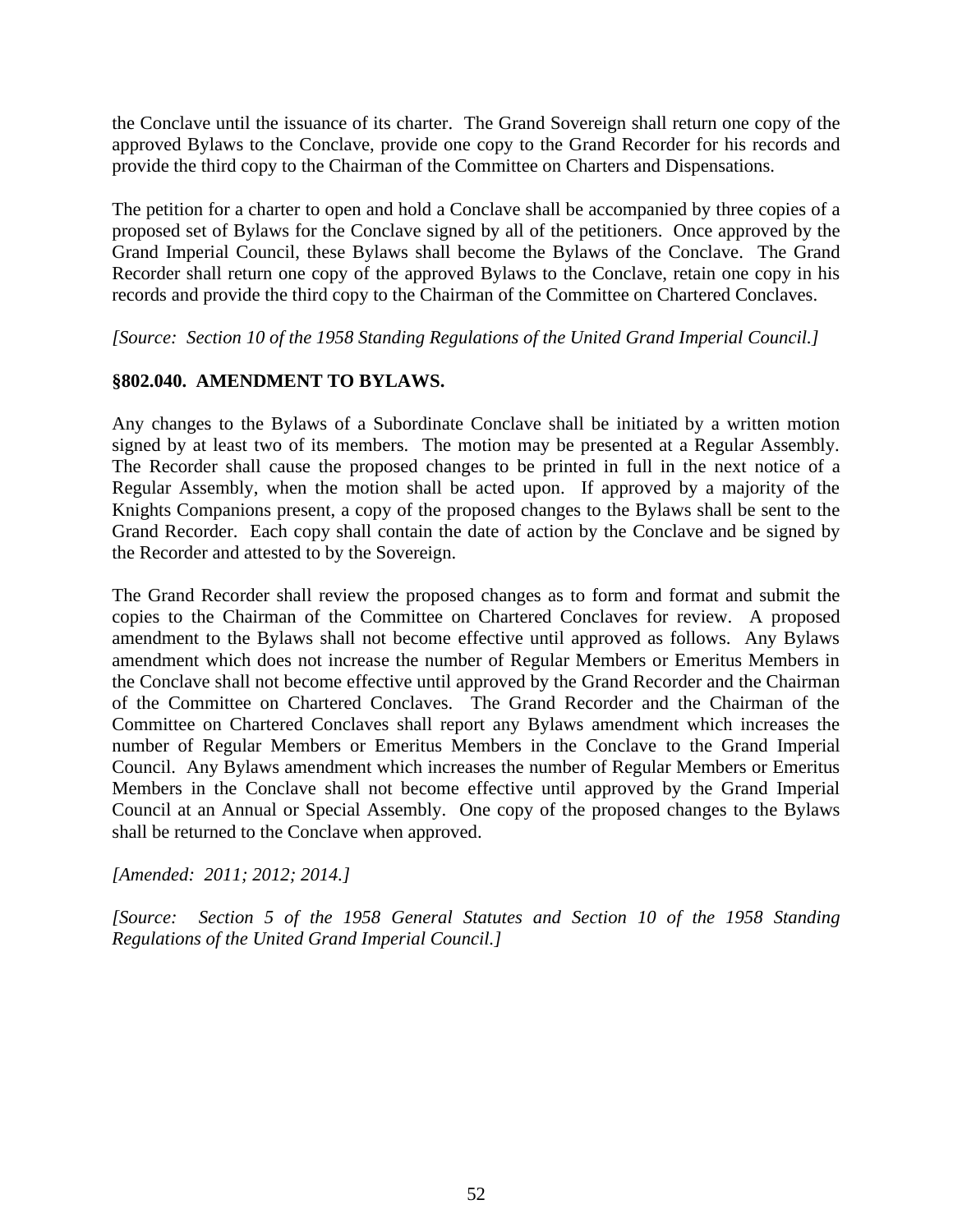## **CHAPTER 3 POWERS AND DUTIES**

#### **§803.010. POWERS AND DUTIES.**

The powers and duties of a Conclave are those prescribed in its dispensation or charter, by the Constitution of the Grand Imperial Council or these Statutes and Regulations, by the General Regulations of Masonry or by the Ritual. In the exercise of its powers and duties, each Conclave shall in all circumstances bear allegiance to the Grand Imperial Council, under whose authority each Subordinate Conclave holds its charter.

#### **§803.020. EXECUTIVE.**

The Conclave shall have executive powers in directing and performing its work, as prescribed by the Grand Imperial Council, under the control of the Sovereign.

#### **§803.030. LEGISLATIVE.**

The Conclave shall adopt legislation to govern its affairs, which shall not be in violation of its Bylaws, the General Regulations of Masonry, the Constitution of the Grand Imperial Council or these Statutes and Regulations or the Ritual.

#### **§803.040. JUDICIAL.**

Subject to a revision by the Grand Imperial Council upon review, the Conclave shall exercise discipline over its own members (except the Sovereign and the Grand Sovereign) and all other Knights Companions within its jurisdiction.

### **CHAPTER 4 MEMBERSHIP**

#### **§804.100. ELIGIBILITY.**

In accordance with ancient customs and the traditions of the Constantinian Order of Christian Knighthood, membership is only by invitation from a Subordinate Conclave given to outstanding Master Masons who have shown high qualities of leadership, exemplified high moral and intellectual attributes, and have contributed substantial service to the Craft, or the civic, industrial and religious life of their community, subject to the following. The Constantinian Order of Christian Knighthood may not be conferred by a Subordinate Conclave upon anyone who is not a Royal Arch Mason in good standing. The Constantinian Order of Christian Knighthood may not be conferred upon anyone who does not subscribe to a belief in the Christian religion as revealed in the New Testament. *[Source: Section 4(b) of Article I of the 1958 Constitution and Section 6 of the 1958 General Statutes of the United Grand Imperial Council.]*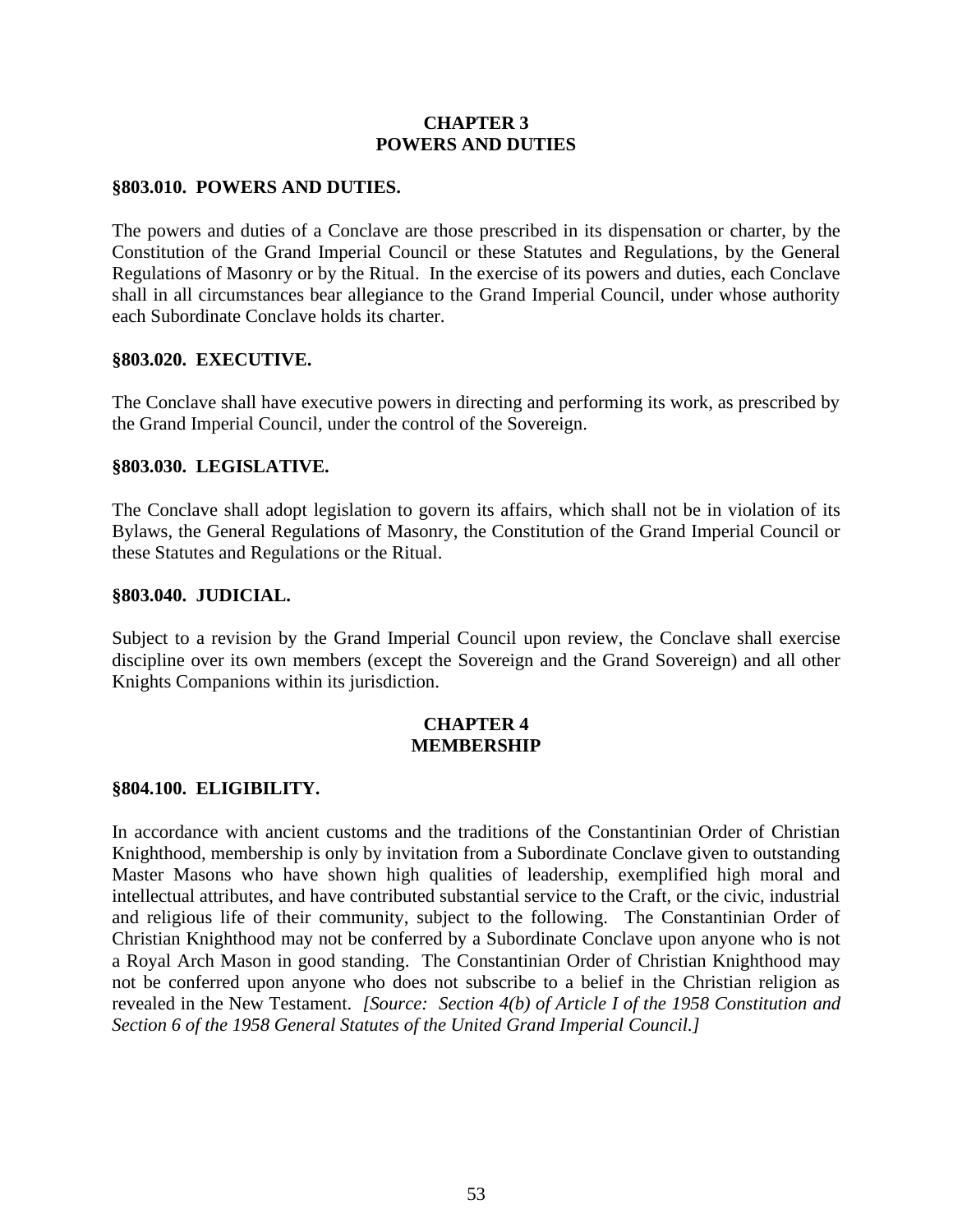#### **§804.105. JURISDICTION TO ADMIT MEMBERS.**

- A. Each Subordinate Conclave shall have the exclusive jurisdiction to receive into membership by installation those Royal Arch Masons who reside in the territory as may have been made exclusive to such Conclave by the Grand Imperial Council and concurrent jurisdiction to receive into membership by installation those Royal Arch Masons who reside in all other areas of the division in which such Conclave is located, except those resident in any portion of the division in which another Conclave has been granted exclusive jurisdiction by the Grand Imperial Council. In addition, St. Simeon Stylites Conclave of Washington, D.C. shall have concurrent jurisdiction to receive into membership by installation those Royal Arch Masons who reside in those portions of the District of Columbia Metropolitan area located in Maryland with the Conclaves of Maryland and in those portions of the District of Columbia Metropolitan area located in Virginia with the Conclaves of Virginia. Muscogee Conclave of Columbus, Georgia shall have concurrent jurisdiction to receive into membership by installation those Royal Arch Masons who reside in Lee and Russell Counties of Alabama with the Conclaves of Alabama.
- B. In addition, a Conclave may act upon a proposal for membership by installation of any Royal Arch Mason residing outside its exclusive and concurrent jurisdiction by first obtaining a written waiver of jurisdiction from all Conclaves possessing exclusive jurisdiction over such Royal Arch Mason or, if no other Conclave possesses exclusive jurisdiction, then from that Conclave possessing concurrent jurisdiction over such Royal Arch Mason which is located nearest to his residence. The Conclave requesting a waiver of jurisdiction over a particular Royal Arch Mason shall include in its request full particulars and reasons for such Mason's selection. Among other reasons, waivers of jurisdiction may be used to allow a Royal Arch Mason to be admitted to the Conclave in the area of his Masonic membership and activities, rather than the Conclave in the area in which he may reside.
- C. In divisions comprising two or more Conclaves, no Conclave in such division shall take any action on any proposal for Regular Membership by installation, extend an invitation for Regular Membership by installation, nor shall such Conclave confer the Orders, nor request that any other Conclave confer the Orders, until it reports its proposed action to the Grand Recorder, and a report has been received from the Grand Recorder that there is no invitation to such Royal Arch Mason outstanding from any other Conclave in the division, or any objection or unfavorable report previously registered against such Royal Arch Mason. No other Subordinate Conclave shall extend an invitation for membership by installation to or confer the Orders, or request any other Conclave to confer the Orders, upon such Royal Arch Mason, until after the expiration of the first to occur of: (1) one year from the date of such clearance hold, (2) his rejection by the Conclave submitting his name to the Grand Recorder, and (3) the release of such clearance hold by the Conclave submitting his name to the Grand Recorder.
- D. A Knight Companion may be admitted to Regular, Dual or Honorary Membership in a Subordinate Conclave regardless of his residence.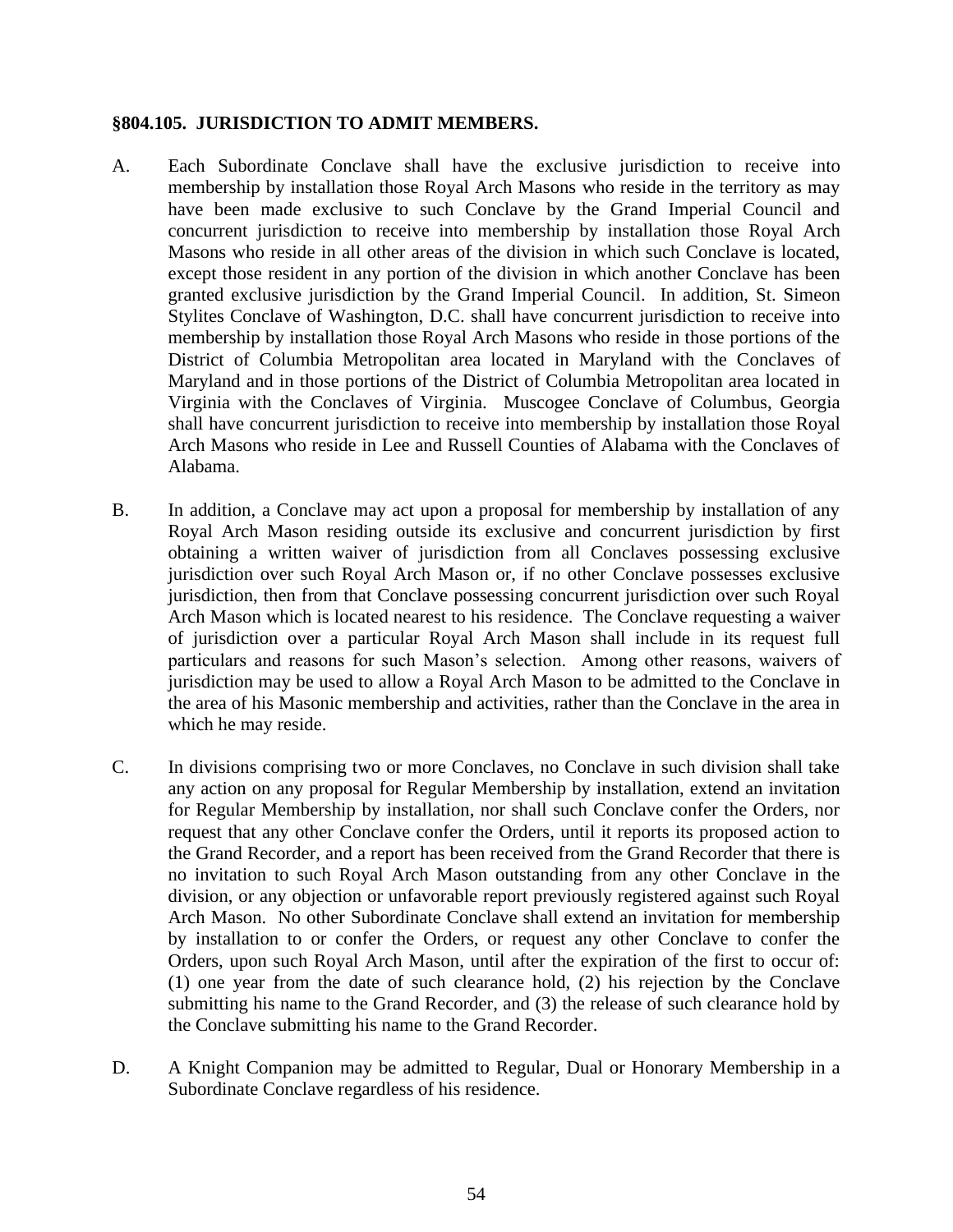## *[Amended: 2011; 2012; 2018.]*

*[Source: Sections 5, 6 and 7 of the 1958 General Statutes and Section 10 of the 1958 Standing Regulations of the United Grand Imperial Council.]*

## **§804.110. CLASSIFICATIONS AND NUMBER OF MEMBERS.**

- A. There are four classifications of members in this Jurisdiction: Regular Members, Dual Members, Honorary Members and Emeritus Members. A Knight Companion may be a Regular Member or an Emeritus Member but not both at the same time and may be a Regular Member or an Emeritus Member of only one Subordinate Conclave at a time. A Knight Companion may be a Dual Member of any number of Conclaves at the same time. A Knight Companion may be an Honorary Member of any number of Conclaves at the same time.
- B. No Conclave may be formed with less than eleven Regular Members. A Subordinate Conclave may, however, be allowed to work with only three Regular Members and, in conformity with ancient traditions, may be retained on the roll of the Grand Imperial Council with only a single Regular Member. The maximum number of Regular Members of a Subordinate Conclave shall be set by its Bylaws.
- C. The maximum number of Emeritus Members of a Subordinate Conclave shall be set by its Bylaws, which number shall not be more than a total of twenty at any one time. There is no limit on the number of Dual or Honorary Members a Subordinate Conclave may have.

*[Amended: 2011.]*

*[Source: Section 8 of the 1958 General Statutes and Section 10 of the 1958 Standing Regulations of the United Grand Imperial Council.]*

## **§804.115. REGULAR MEMBERSHIP.**

- A. Regular Membership in a Conclave may be attained only by invitation, which invitation shall be extended only after proper clearance through the Grand Recorder's Office, if required. Only Royal Arch Masons on whom the Constantinian Order of Christian Knighthood may be conferred and Knights Companions of this or any sister Jurisdiction holding a Demit, Certificate of Good Standing or similar document may be invited as Regular Members of the Conclave.
- B. Any Regular, Dual or Emeritus Member may suggest the name of a prospective invitee for membership to the Recorder, provided the suggestion is accompanied by the prospective invitee's complete Masonic record and a statement that he is a Royal Arch Mason in good standing who subscribes to a belief in the Christian religion as revealed in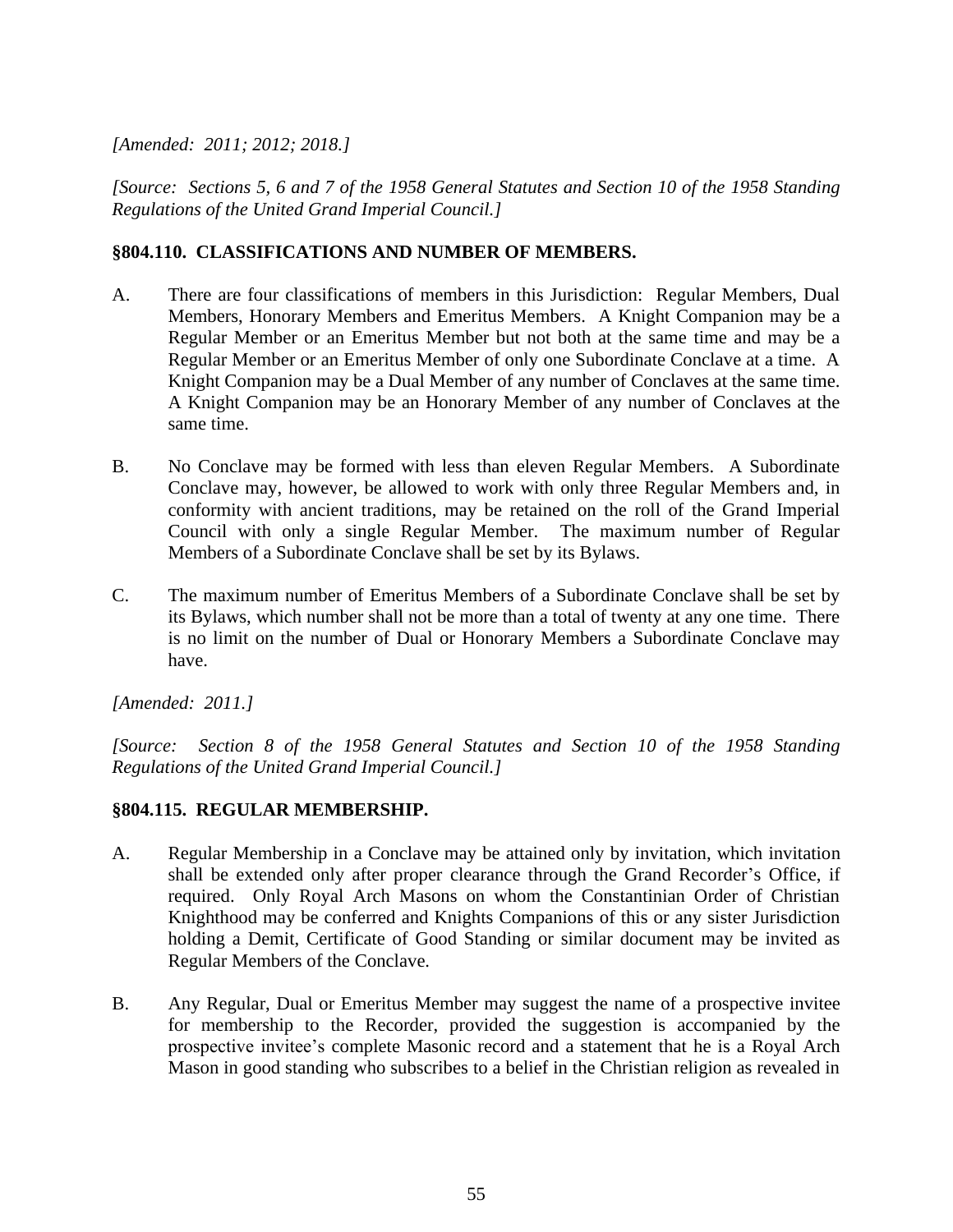the New Testament or is a Knight Companion holding a Demit or Certificate of Good Standing who is also a Royal Arch Mason in good standing.

- C. Each Conclave shall have full authority to decide what procedure it shall follow before extending an invitation to a prospective invitee, provided, that at least thirty days shall have elapsed from the date of a regular assembly, at which the name was first proposed, to the assembly at which the proposal shall be considered. Once an invitation authorized by the Conclave has been issued, there can be no further ballot or other ordeal. An individual thus invited who is not already a Knight Companion shall present himself for installation within one year after his selection. In case he does not so present himself for installation within one year, his selection shall be void, but his name may again be presented.
- D. An individual thus invited shall, before his installation or admission by affiliation, file his Acceptance of Invitation in writing, stating that he is a believer in the Christian religion as revealed in the New Testament, giving his Masonic affiliations in the Lodge and Chapter, his residence, date and place of birth, and present occupation, all over his official signature and in the form prescribed by the Grand Imperial Council. Such acceptance shall be preserved in the archives of the Conclave. With his acceptance, he shall also make his offering in the sum prescribed by the Conclave. If admission to Regular Membership by affiliation is pursuant to a Certificate of Good Standing, his acceptance shall indicate whether he desires to transfer his membership or hold multiple memberships. If the applicant desires to transfer his membership, the Recorder of the selecting Conclave shall immediately complete and forward the Request for Demit to the Conclave in which the applicant then holds Regular or Emeritus Membership. Regular Membership in the selecting Conclave shall commence as of the date of the issuance of the Demit. If the applicant desires to hold multiple memberships, Regular Membership in the selecting Conclave shall commence as of the date of the selection. The Recorder of the selecting Conclave shall advise the Recorder of the Conclave in which the applicant last held Regular or Emeritus Membership of the applicant's change in status to a Dual Membership in that Conclave.
- E. The foregoing provisions notwithstanding, in a Subordinate Conclave of five or fewer members, the Grand Sovereign alone shall pass on the qualifications of any Royal Arch Mason proposed for conferral of the Orders and only he may issue the invitation for membership by installation. If the invitation is accepted, the Grand Sovereign possesses the prerogative to confer the Orders upon such invitee. The Grand Sovereign may delegate the power to confer the Orders to any Intendant General or any Past Sovereign.

*[Amended: 2011; 2012.]*

*[Source: Sections 5 and 6 of the 1958 General Statutes and Section 10 of the 1958 Standing Regulations of the United Grand Imperial Council.]*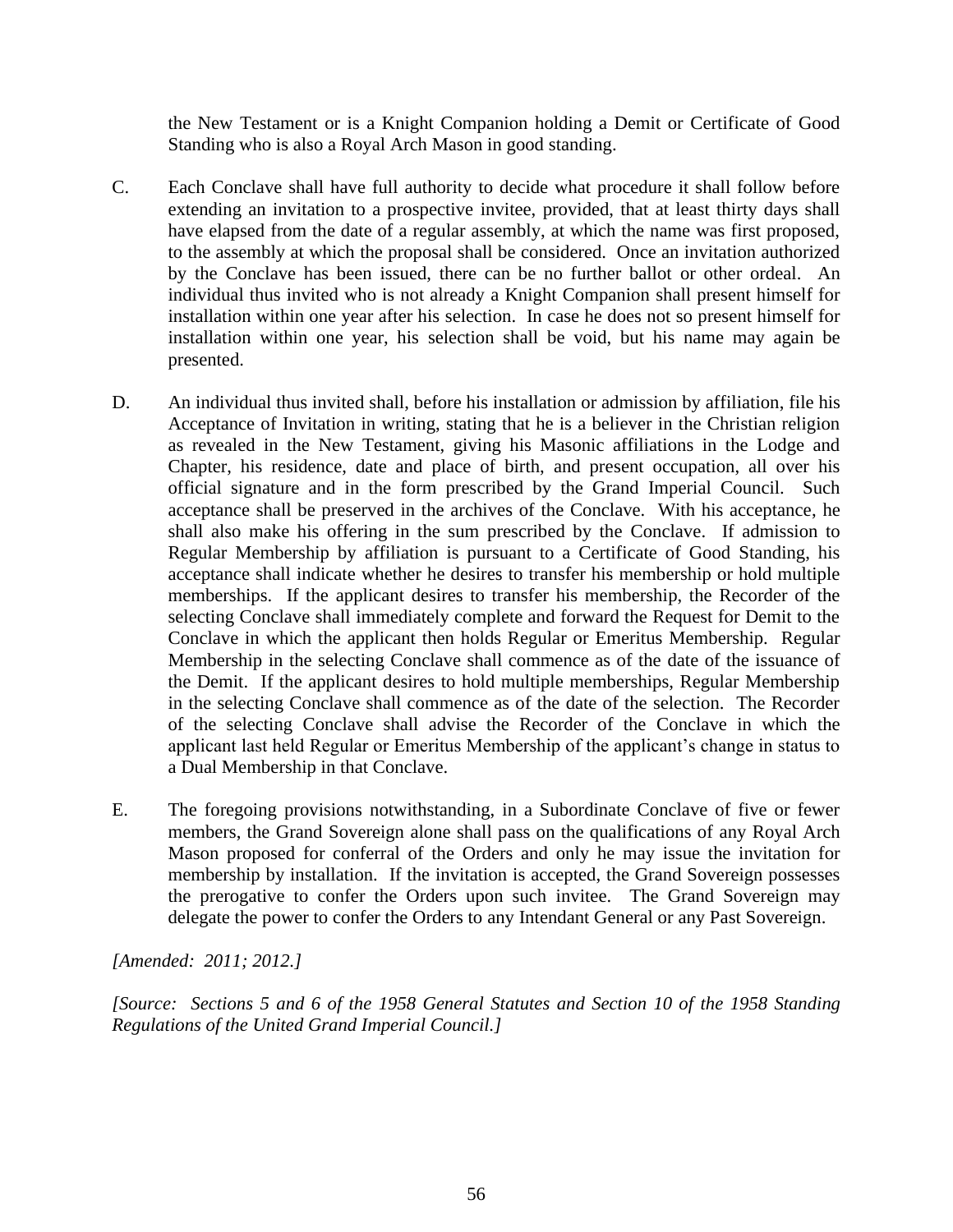#### **§804.120. DUAL MEMBERSHIP.**

- A. A Knight Companion in good standing in a Conclave in this or any sister Jurisdiction may be selected to Dual Membership in any other Conclave as provided in Section 804.115 of these Statutes and Regulations.
- B. A Dual Member shall have the same rights and privileges as a Regular Member and shall pay dues and assessments collected by the Conclave.
- C. The withdrawal of a Knight Companion from the Conclave in which he holds a Regular or Emeritus Membership automatically converts his Dual Membership into a Regular Membership, subject to the allowed limit for Regular Members. If he holds Dual Membership in more than one Subordinate Conclave, he shall designate the Conclave in which his Dual Membership shall automatically convert into a Regular Membership, subject to the allowed limit for Regular Members. By notice given to both the Subordinate Conclave in which a Dual Member holds Regular Membership and a Subordinate Conclave in which he holds Dual Membership, he may switch his Regular and Dual Memberships between those two Conclaves, subject to the allowed limit for Regular Members in the Conclave in which such classification is sought.
- D. A Dual Member holding original membership in a Conclave not under the jurisdiction of this Grand Imperial Council shall annually submit to the Recorder of the Conclave evidence of his continued good standing in the other or original Conclave. Failure to submit evidence of good standing, upon due notice, shall be cause for termination of such Dual Membership in the Conclave.

*[Amended: 2011; 2012.]*

*[Source: Section 5 of the 1958 General Statutes and Section 10 of the 1958 Standing Regulations of the United Grand Imperial Council.]*

## **§804.125. HONORARY MEMBERSHIP.**

A Conclave may confer an Honorary Membership upon a member in good standing of another Conclave in this or any sister Jurisdiction who has performed an outstanding service for Freemasonry or the Constantinian Order and upon whom the Conclave may desire to confer special distinction. Honorary Membership entitles the holder to no rights and privileges in this Jurisdiction other than a seat in the Conclave in which he holds an Honorary Membership. Termination of membership for any other reason in the original Conclave automatically forfeits his Honorary Membership.

*[Amended: 2011.]*

*[Source: Section 5 of the 1958 General Statutes and Section 10 of the 1958 Standing Regulations of the United Grand Imperial Council.]*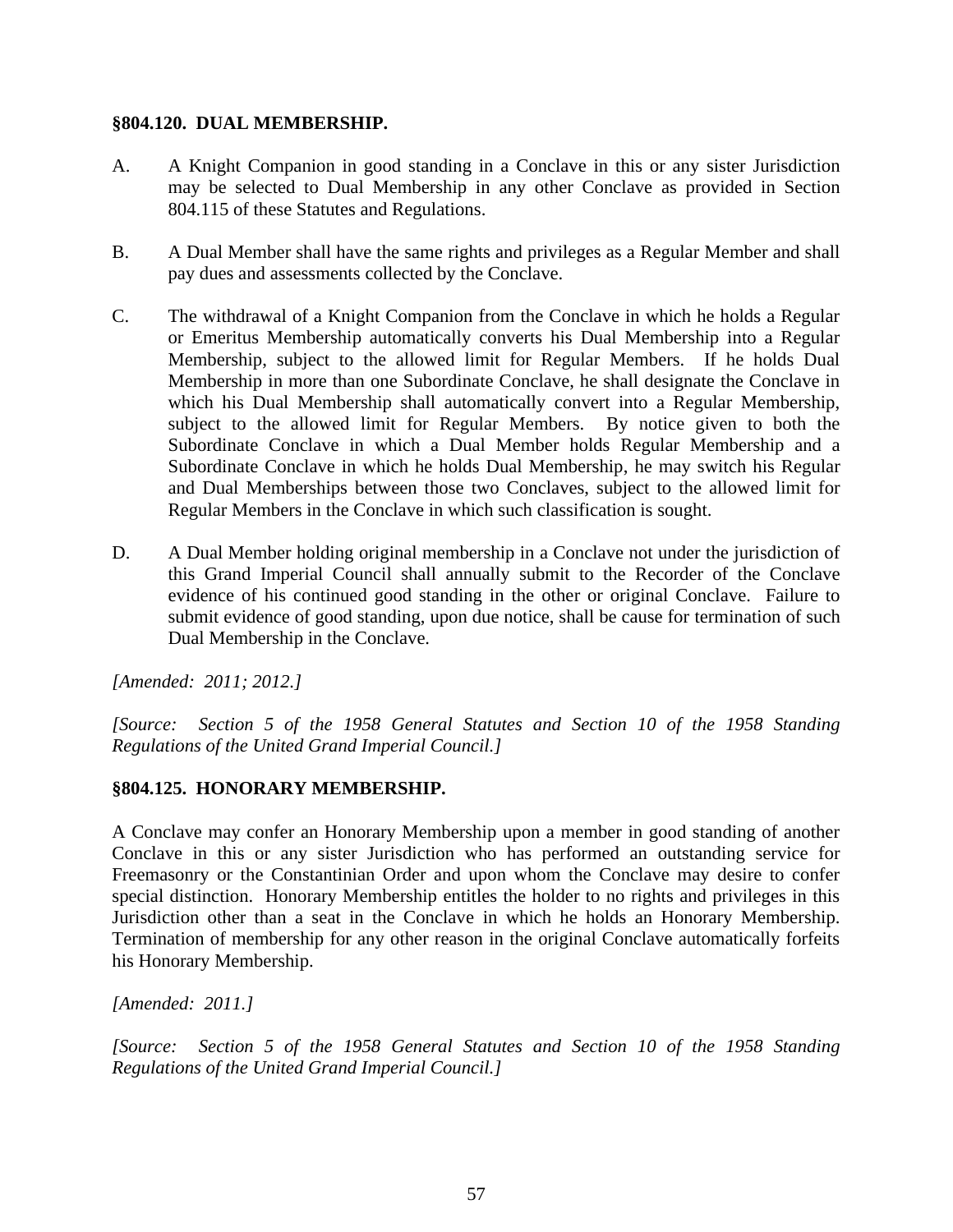#### **§804.130. EMERITUS MEMBERSHIP.**

A Conclave may convert to an Emeritus Membership the membership of a Regular Member of the Conclave when such member is prevented from regular attendance through no fault of his own. The conversion of a Regular Membership to this classification shall require the consent of the member. Emeritus Members shall have the same rights and privileges as Regular Members, except as the Conclave may otherwise specify, and shall pay such dues and assessments as the Conclave may specify, unless by vote of the Conclave their dues are remitted. In either case, the per capita tax shall be paid to the Grand Imperial Council the same as for Regular Members. At the request of an Emeritus Member, the Conclave may convert his membership to that of a Regular Member, subject to the allowed limit for Regular Members.

### *[Amended: 2011.]*

*[Source: Section 5 of the 1958 General Statutes and Section 10 of the 1958 Standing Regulations of the United Grand Imperial Council.]*

## **§804.135. MEMBERSHIP FEES.**

All fees for installation, affiliation or Dual Membership must in all cases accompany the application. *[Source: Section 5 of the 1958 General Statutes and Section 10 of the 1958 Standing Regulations of the United Grand Imperial Council.]*

### **§804.140. REJECTIONS.**

- A. Where the name of any person has been presented to the Conclave for the Orders and such a person has been rejected, his name shall not again be presented in any Conclave until after the expiration of one year from the date of the Regular Assembly at which such person has been rejected.
- B. Where the name of any person has been presented to the Conclave for affiliation or Dual Membership and such a person has been rejected, his name shall not again be presented in such Conclave until after the expiration of one year from the date of the Regular Assembly at which such person has been rejected. A rejection or withdrawal of the proposal for membership by affiliation shall not affect the rights of the proposed Knight Companion unattached as a former member of the Order. A rejection or withdrawal of the proposal for Dual Membership shall not affect the rights of the proposed Knight Companion in the Order. The proposed Knight Companion's name may be proposed in any other Subordinate Conclave at any time.
- C. In case of the rejection of a proposal for installation, affiliation or Dual Membership, no member or visitor shall disclose either the name of the man rejected or the name of any member who objected to the proposal under the penalty of suspension or expulsion, if a member, or, if a visitor, under the penalty of never being permitted to visit the Conclave again or to become a member of it. The Sovereign, in all proper cases, shall cause this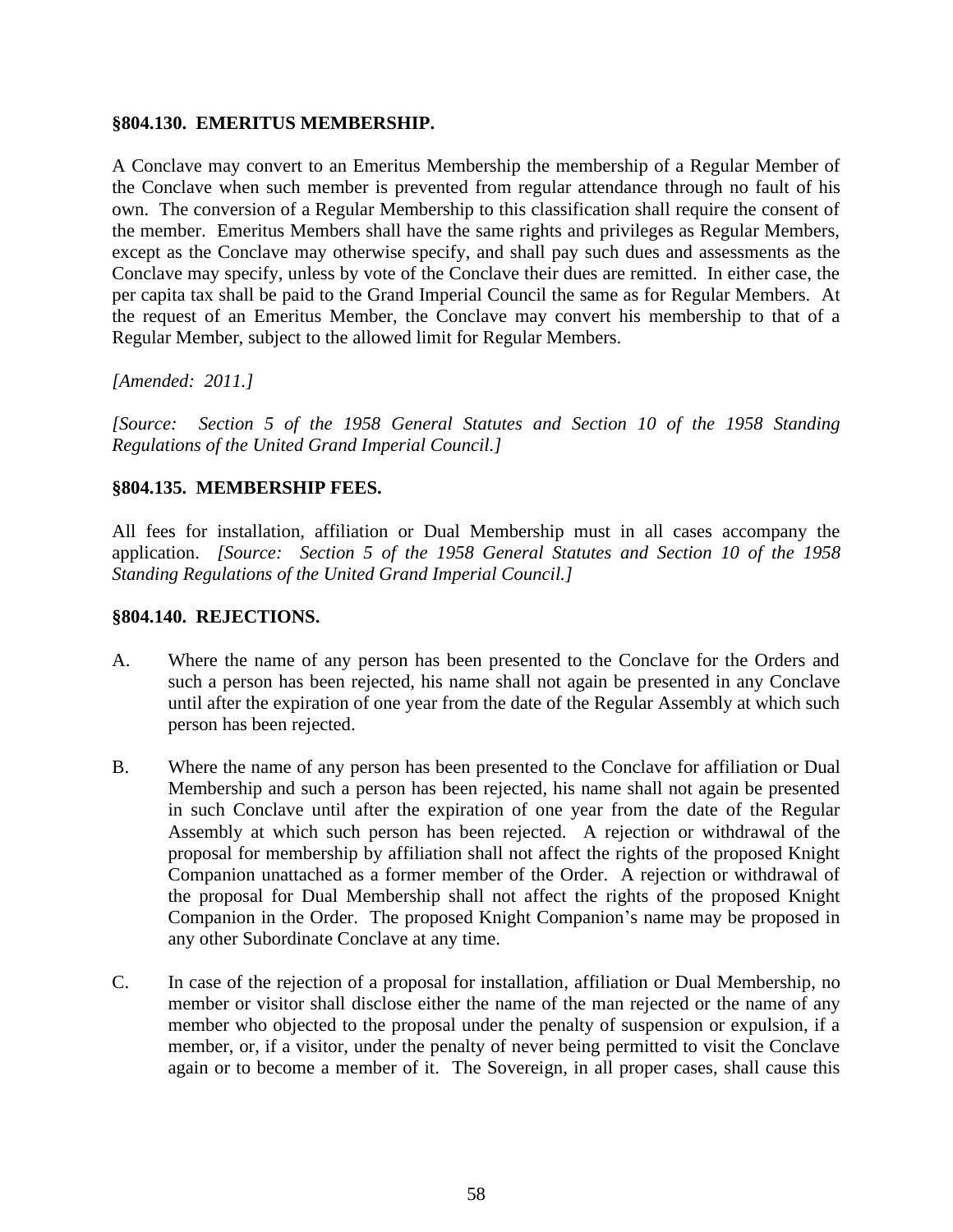section to be read immediately after the rejection of a proposal for installation or affiliation.

## *[Amended: 2011.]*

*[Source: Sections 5 and 8 of the 1958 General Statutes and Section 10 of the 1958 Standing Regulations of the United Grand Imperial Council.]*

## **§804.145. PENAL JURISDICTION.**

A Subordinate Conclave has penal jurisdiction over all of its members wherever residing for any violation of the laws of Christian Knighthood. A Subordinate Conclave has penal jurisdiction over all unaffiliated Knights Companions, residing within its exclusive territorial jurisdiction, for any violation of the laws of Christian Knighthood. *[Source: Section 5 of the 1958 General Statutes of the United Grand Imperial Council.]*

## **§804.150. TERMINATION OF MEMBERSHIP.**

- A. A member of a Conclave ceases to be such by death or by withdrawal, suspension, expulsion or termination of required membership in a prerequisite Masonic body, as provided in this section. Termination of membership in a Conclave in this or any other Jurisdiction for any reason other than withdrawal automatically terminates his membership in any Subordinate Conclave in which membership was held.
- B. Any member desiring to withdraw from membership in a Conclave shall present his request for withdrawal in writing at a Regular Assembly. If no valid objection is offered, his membership shall then automatically terminate, and if he is a Regular or Emeritus Member a Demit shall be granted to him. No action shall be taken upon the requested withdrawal of a member pending any inquiry into his conduct, nor until his dues or financial obligations to the Conclave shall have been paid or remitted.
- C. A member may be suspended for non-payment of dues by a two-thirds vote of the members present at a Regular Assembly.
- D. A member may be suspended or expelled for any violation of the laws of Christian Knighthood. Such a suspension or expulsion shall require a two-thirds vote of the members present at a Regular Assembly (not counting the vote of the accused). A member who has been suspended or expelled from a Conclave for any violation of the laws of Christian Knighthood may appeal his suspension or expulsion directly to the Grand Imperial Council as the tribunal of last resort.
- E. A member whose required membership in a prerequisite Masonic body has been terminated by demit or otherwise automatically ceases to be a member in the Conclave. Termination of membership in a prerequisite Masonic body by suspension or expulsion shall not terminate his membership in the event of an appeal of such action until the final decision has been had in the body to which such appeal shall have been taken. However,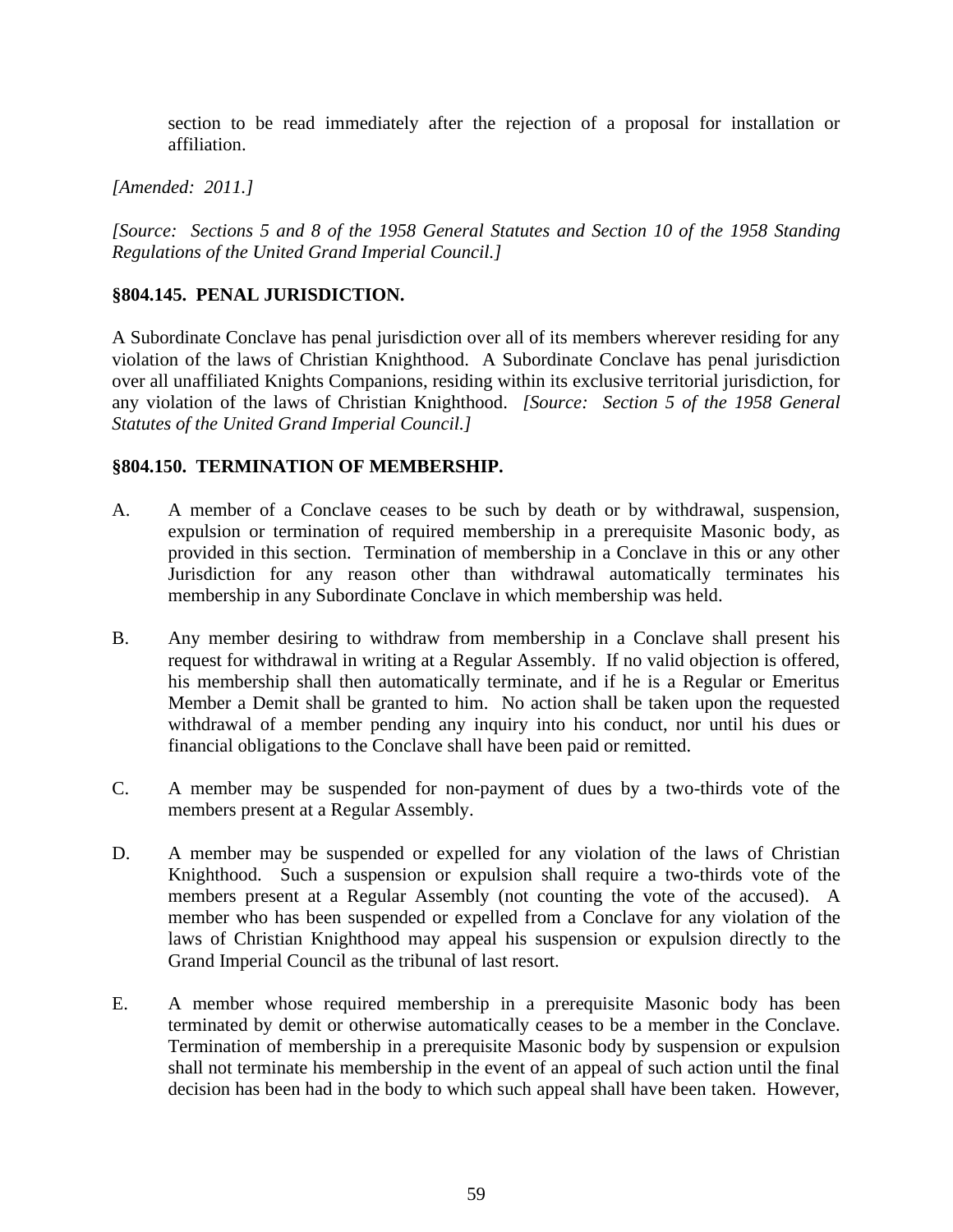until the final decision on such appeal, all of his rights and privileges in the Conclave are suspended.

## *[Amended: 2011.]*

*[Source: Sections 5, 8 and 11 of the 1958 General Statutes and Section 10 of the 1958 Standing Regulations of the United Grand Imperial Council.]*

## **§804.155. RESTORATION OF MEMBERSHIP.**

- A. If a member ceased to be such by withdrawal, he may be restored by a two-thirds vote of the members present at a Regular Assembly of the Conclave from which he withdrew if he is then in good standing in all prerequisite Masonic bodies.
- B. A member who has been suspended for non-payment of dues, may, upon payment of same, be restored by a two-thirds vote of the members present at a Regular Assembly of the Conclave from which he was suspended if he is then in good standing in all prerequisite Masonic bodies.
- C. A member who has been suspended or expelled for any violation of the laws of Christian Knighthood may be restored by the unanimous vote of the members present at a Regular Assembly of the Conclave from which he was suspended or expelled if he is then in good standing in all prerequisite Masonic bodies.
- D. If a member ceased to be such by reason of the termination of his membership in a prerequisite Masonic body, he may be restored by a two-thirds vote of the members present at a Regular Assembly of the Conclave in which his membership was thus terminated if he is then in good standing in all prerequisite Masonic bodies.

No one may be restored to membership if such action would cause the Conclave to exceed the maximum number of members in the applicable classification.

*[Amended: 2011; 2012.]*

*[Source: Sections 5, 8 and 11 of the 1958 General Statutes and Section 10 of the 1958 Standing Regulations of the United Grand Imperial Council.]*

### **§804.160. LIFE MEMBERSHIPS.**

The creation or issuance of Life Memberships is hereby prohibited; however, life memberships heretofore issued shall not be invalidated by the adoption of this statute. *[Source: Section 5 of the 1958 General Statutes of the United Grand Imperial Council.]*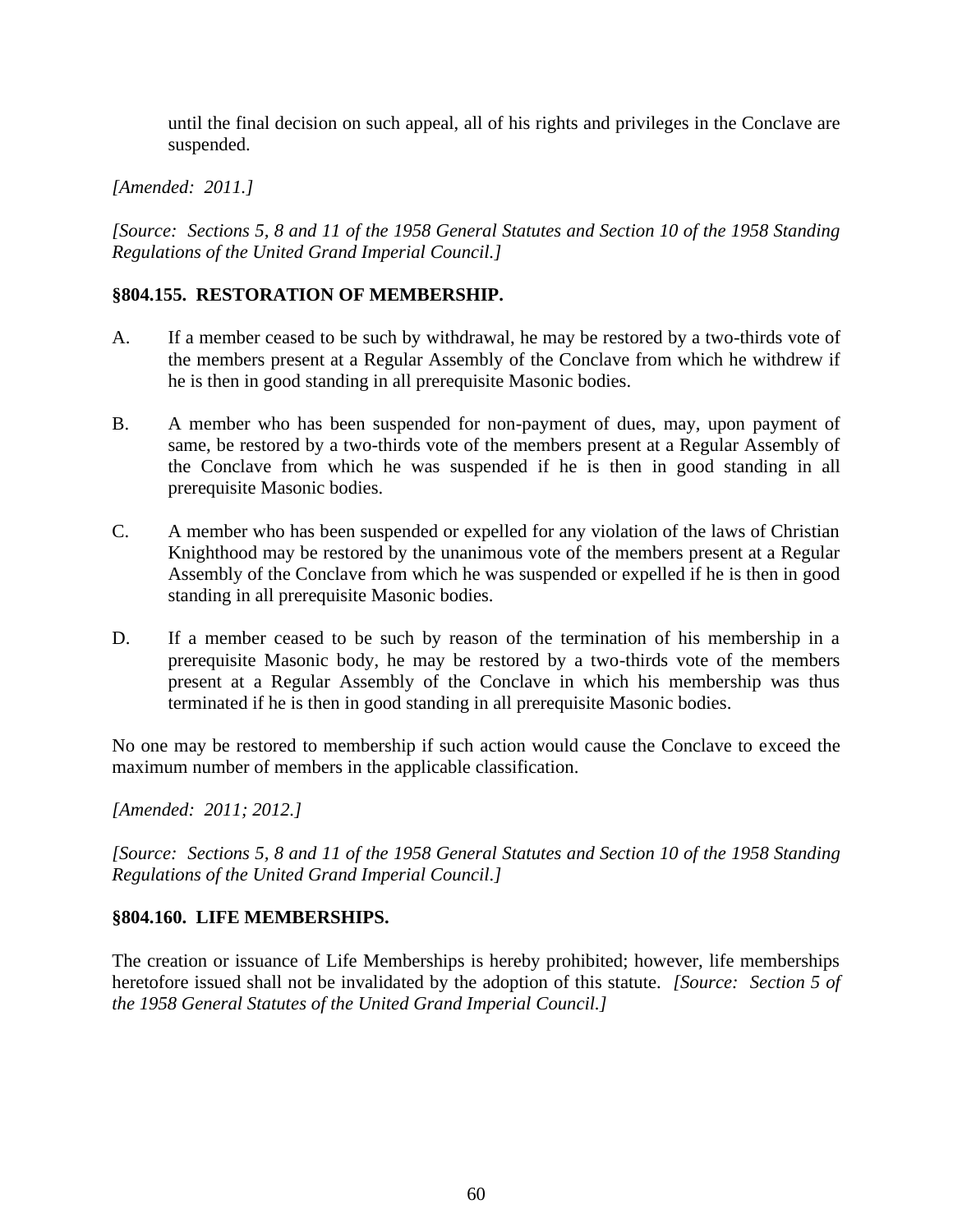## **CHAPTER 5 OFFICERS**

#### **§805.010. OFFICERS.**

- A. The elected officers of a Conclave shall consist of the Sovereign (as Constantine with title Puissant), Viceroy (as Eusebius, with title Eminent), Senior General, Junior General, Treasurer and Recorder, who shall be elected at the Annual Assembly of the Conclave or at a Regular Assembly previous to the Annual Assembly. It is not permissible for one Knight Companion to be installed into more than one elective office for simultaneous or concurrent terms of service, except that the Intendant General may grant a dispensation allowing one member to be installed as both the Treasurer and Recorder of a single Subordinate Conclave.
- B. Previous to his own enthronement, the Sovereign shall appoint a Prelate, Prefect, Standard Bearer, Herald and Sentinel to serve during his term of office but subject to his removal at any time.
- C. A Conclave may elect or appoint additional officers, such as Trustees, an Orator, Stewards and Organist, as the Conclave may provide.
- D. Each officer of a Conclave must be a regular, Dual or Emeritus Member in good standing in that Conclave.
- E. Subject to Section 805.050, the officers of a Conclave shall hold their respective offices until their successors are elected, or appointed, and installed.
- F. The officers of a Sanctuary of Knights of the Holy Sepulchre, and of a Commandery of Knights of St. John, shall be styled and take rank according to the Rituals as promulgated by the Grand Imperial Council. These offices shall be filled pro-tem by the appointment of the Sovereign.

*[Amended: 2016.]*

*[Source: Section 8 and 10 of the 1958 General Statutes and Section 10 of the 1958 Standing Regulations of the United Grand Imperial Council.]*

### **§805.020. INSTALLATION OF THE OFFICERS.**

- A. The officers of a Conclave shall be invested with their respective offices at the time of election or as soon thereafter as practicable.
- B. Previous to the enthronement of a Sovereign-elect, he must solemnly promise on his honor as a Christian Knight to submit to all of the following ordinances and promise to observe and practice them faithfully: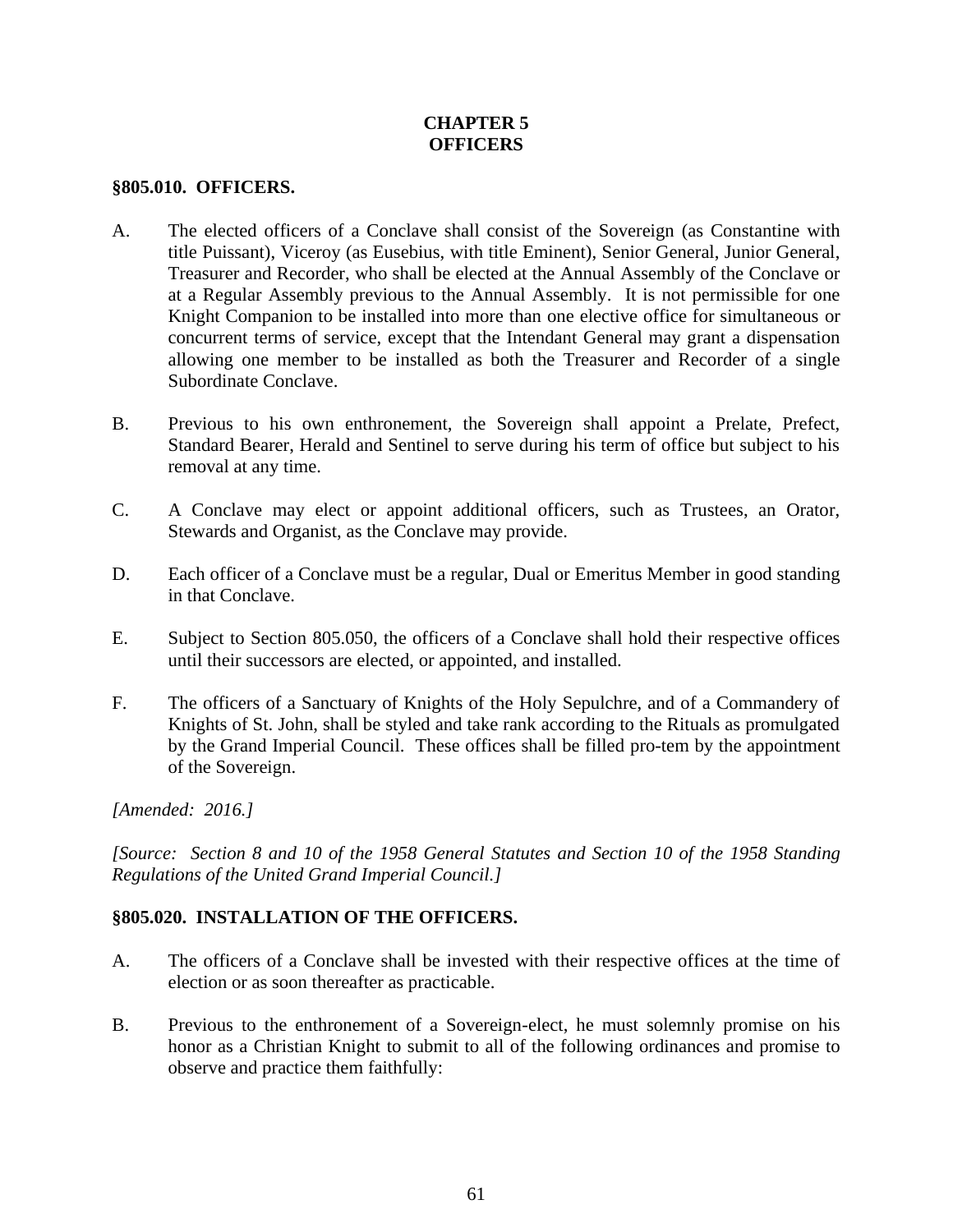- 1. That you will exert your best endeavors to promote the true happiness of your Brother Knights Companions?
- 2. That you will not confer the dignity of Knighthood upon anyone who is not of the Christian religion and upon only such as you have reason to believe will cheerfully conform to all our laws and precepts?
- 3. That you will endeavor to promote the general good of the Order upon all convenient occasions?
- 4. That to the utmost of your power, you will preserve the solemnity of our Ceremonies, and conduct yourself in open Assembly with the most profound respect and reverence as an example to the Knights Companions under your rule?
- 5. That you will not acknowledge, nor have intercourse with, nor visit, any Conclave which does not work under a constitutional charter from a recognized Grand Imperial Council of the Order?
- 6. That you will ever maintain and support the authority of the United Grand Imperial Council of Knights of the Red Cross of Constantine and Appendant Orders for the United States of America and Its Jurisdiction, and enforce due obedience to its Edicts, Statutes, and Regulations, and strictly observe its ancient traditions and general principles?
- 7. That you will bind your successor in office to the observance of these rules to which you now assent?
- C. Every officer of a Subordinate Conclave shall take the following obligation before he enters upon the exercise of their respective offices:

I do solemnly promise and vow, that I will ever maintain and support the By-laws, Rules and Regulations of this Conclave, and the Constitution of the United Grand Imperial Council of Knights of the Red Cross of Constantine and Appendant Orders for the United States of America and Its Jurisdiction, and enforce obedience to its Statutes, Edicts, and Regulations.

*[Source: Section 10 of the 1958 General Statutes of the United Grand Imperial Council.] [Amended: 2022.]*

### **§805.030. CONDITIONS TO INSTALLATION OF THE SOVEREIGN AND VICEROY.**

A. No Knight Companion shall be qualified to preside over a Conclave of the Order until he shall have been duly invested with the grade of Sovereign in the Imperial Senate, nor shall the grade be conferred upon anyone who has not previously been consecrated a Viceroy and who has not been duly conferred as a member of the Orders of Knight of the Holy Sepulchre and Knight of Saint John the Evangelist. Where the restriction of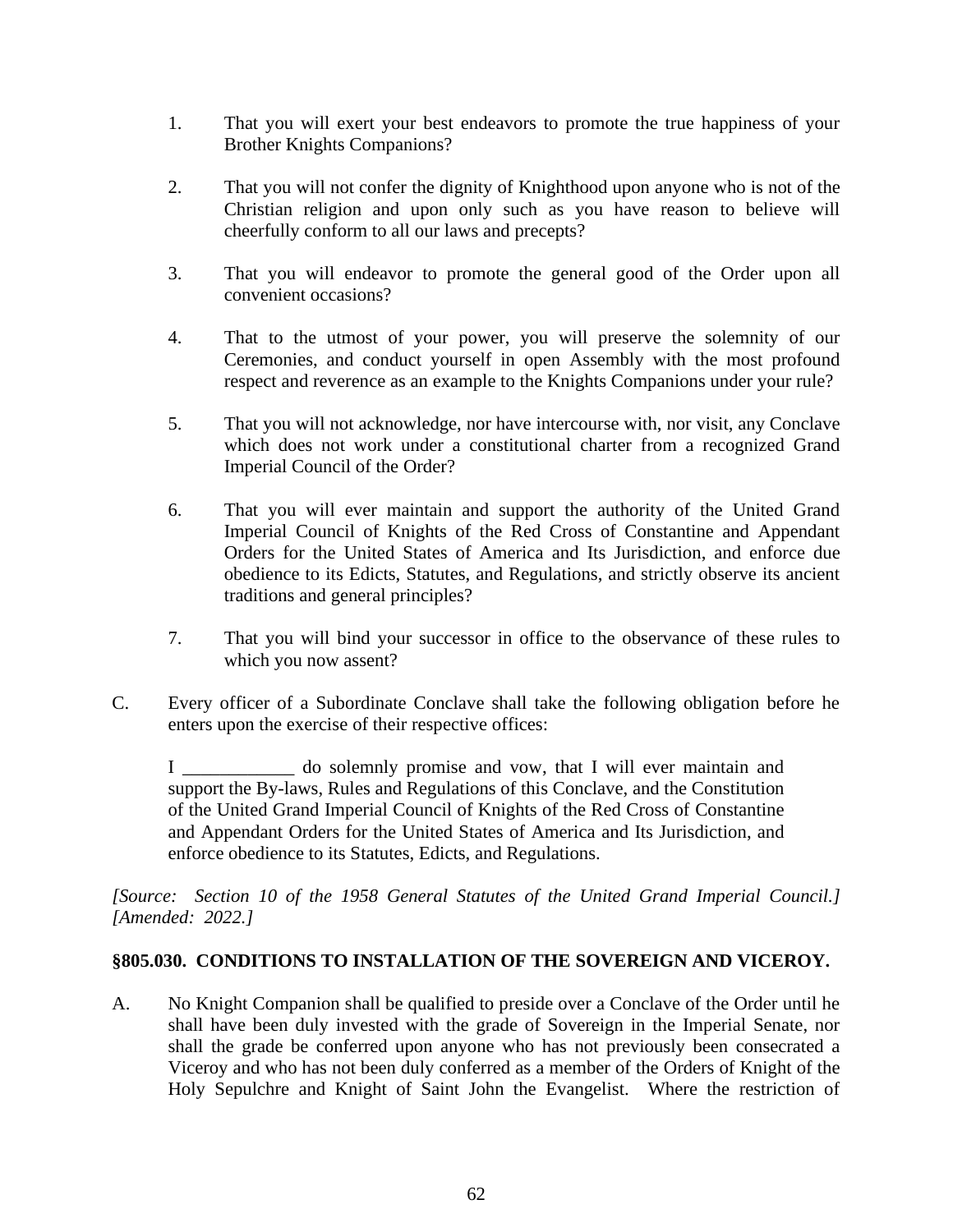membership of the Order of the Holy Sepulchre and St. John the Evangelist work a hardship, the Grand Sovereign, or the Intendant General, acting in his behalf, may grant a waiver in each instance. It shall be the duty of all Knights Companions who shall be selected by their Conclave as a Sovereign to forthwith apply to an Intendant General for official investiture. In the event that the services of such officer cannot be procured, the Grand Sovereign or Intendant General may deputize any member of the Imperial Senate to make the investiture.

B. No Knight Companion shall be qualified to sit in a Conclave as a Viceroy who shall not have been duly consecrated to the Priesthood of Eusebius in the Imperial College of the Order and who has not been duly conferred a member of the Orders of Knight of the Holy Sepulchre and Knight of Saint John the Evangelist. Where the restriction of membership in the Orders of the Holy Sepulchre and St. John the Evangelist work a hardship, the Grand Sovereign, or the Intendant General acting in his behalf, may grant a waiver in each instance. It shall be the duty of all Knights Companions who shall be selected by their Conclave as a Viceroy to forthwith apply to an Intendant General for official investiture. In the event that the services of such officer cannot be procured, the Grand Sovereign or Intendant General may deputize any member of the Imperial Senate to make the investiture.

*[Source: Sections 8(b) and 8(c) of Article I of the 1958 Constitution of the United Grand Imperial Council.]*

## **§805.040. DUTIES OF OFFICERS.**

A. The Sovereign has it in special charge to see that the Bylaws of the Conclave are duly observed as well as the Constitution, Statutes, Regulations and Laws of the Grand Imperial Council; that accurate records are kept, and regular accounts, reports and returns are made to the Grand Recorder of the Imperial Council annually, and that the fees and dues are paid promptly. He shall preside over the Conclave and see that the opening, closing and other ritualistic work is performed in a dignified and creditable manner. It is also his duty to attend all Assemblies of the Grand Imperial Council.

The Sovereign shall appoint, at least one month before the date of the Annual Assembly, an Auditing Committee consisting of three Knights Companions, none of whom shall be an elective officer, whose duty it shall be to audit or have audited the books of the Recorder, Treasurer and Trustees, if any, and to make a report in writing at the Annual Assembly, or, not later than the first Regular Assembly after the Annual Assembly.

The Sovereign shall have such other powers as are in keeping with the growth and needs of the Conclave and which are consistent with the provisions of the Constitution, Statutes, Regulations and Laws of the Grand Imperial Council, and the Bylaws of the Conclave.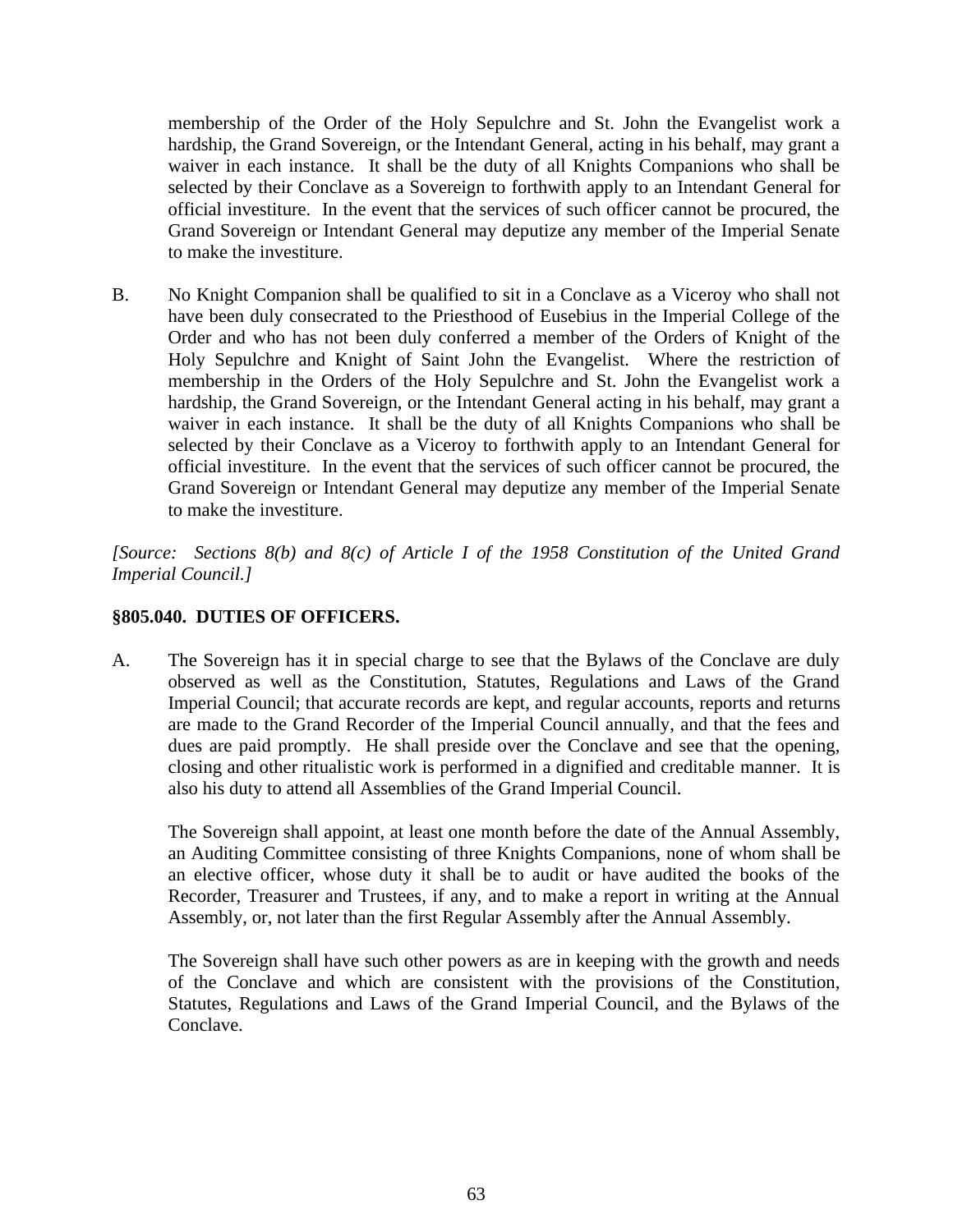- B. The Viceroy shall perform such duties as may be assigned to him by the Conclave or are traditionally appropriate to his station. It is also his duty to attend all Assemblies of the Grand Imperial Council.
- C. The Senior General and the Junior General shall perform such duties as may be assigned to them by the Conclave, or such as are traditionally appropriate to their respective stations.
- D. The Treasurer shall keep a correct account of all moneys received by him, on account of the Conclave, giving his receipt therefor. He shall keep an accurate account of all moneys received from whatever source on account of the Conclave. He shall pay out such funds only upon orders drawn upon him by authority of the Conclave, and signed by both the Sovereign and the Recorder. He shall open an account in the name of the Conclave with a Bank or Trust Company, which has been approved by the Conclave. He shall annually submit in writing an account of all moneys received and disbursed by him and submit his books and records for audit and approval. He shall perform such other duties as pertain to the office.
- E. The Recorder shall keep full and correct minutes of the proceedings of the Conclave and issue notices for each Regular and Special Assembly. He shall receive all moneys which may be paid to the Conclave and pay the same forthwith to the Treasurer, taking his receipt therefor. He shall submit his books and accounts to the Auditing Committee for examination, together with the statement of all receipts and expenditures. From time to time, he shall notify the members concerning any dues or other financial obligations which are owing the Conclave. He shall on or before March 1st of each year submit the Annual Returns in writing to the Grand Recorder, upon such forms as may be provided by the Grand Imperial Council. He shall perform such other duties as pertain to the office.
- F. The Trustees, if such officers are elected, shall be custodians of the tangible assets of the Conclave. The Conclave, may, if it desires, require the Recorder, Treasurer and Trustees, if any, to give bond in surety form, the premiums thereof to be paid by the Conclave.
- G. The Sentinel shall be the custodian of, and shall have charge of, all of the paraphernalia of the Conclave under the direction of the Sovereign.
- H. The duties of the remaining officers of the Conclave shall be such as prescribed by the Statutes and Regulations of the Grand Imperial Council, or in the absence of such statutory provisions, such as are usually incident to the office.

*[Amended: 2011.]*

*[Source: Section 8 of the 1958 General Statutes and Section 10 of the 1958 Standing Regulations of the United Grand Imperial Council.]*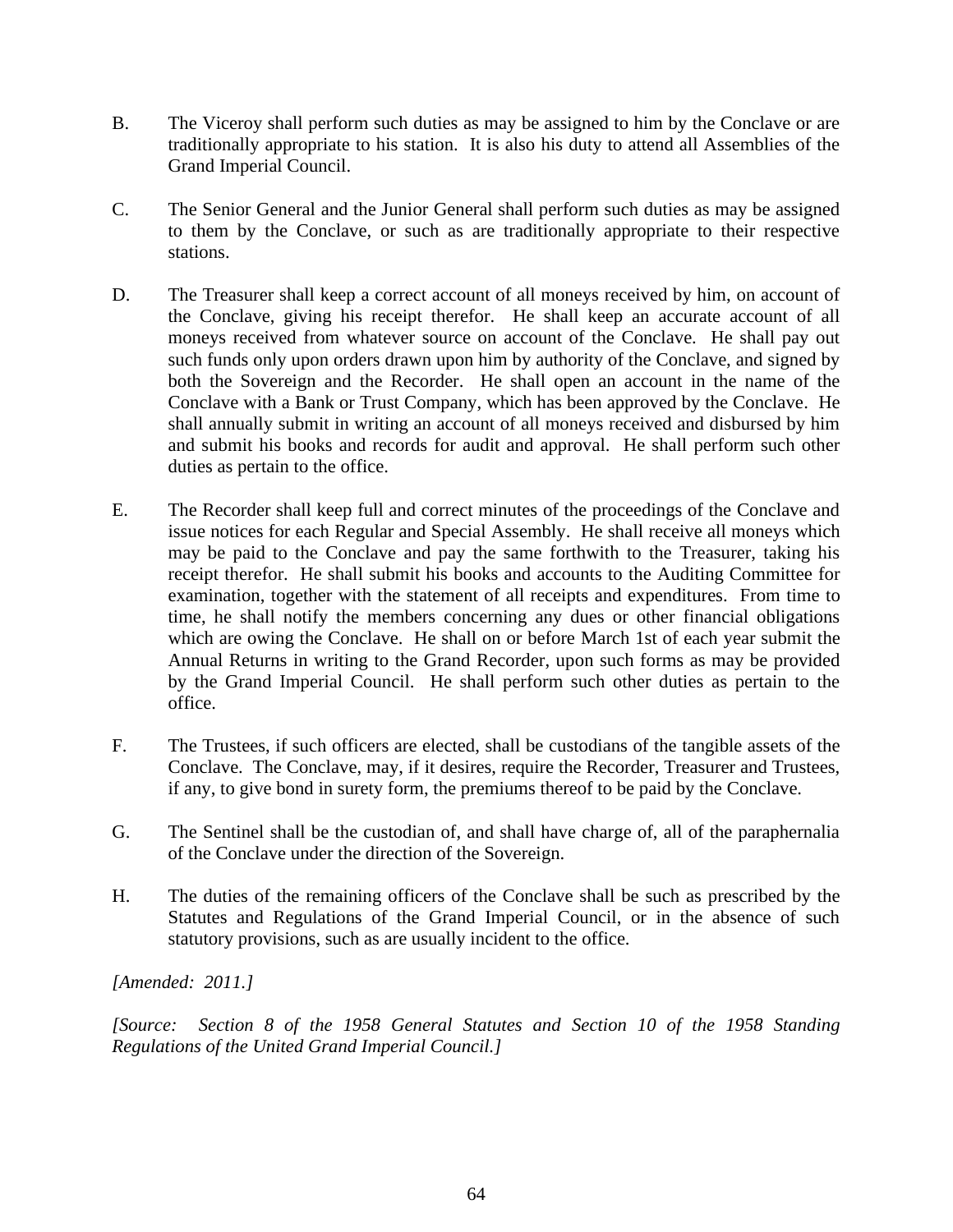## **§805.050. VACANCY OR INCAPACITY.**

- A. An office in a Conclave becomes vacant if the holder is removed by the Sovereign, the holder resigns his office or the holder ceases to be a regular, Dual or Emeritus Member in good standing of such Conclave.
- B. In the event of a vacancy in the office of Sovereign, or his inability to perform the functions of his office, the Viceroy shall succeed to and be charged with all his powers and duties, upon him having been coroneted a member of the Senate of Sovereigns. In case of a vacancy in office or inability to perform the function of office of both of their superiors, the Senior General and Junior General shall, in the order of their rank, succeed to higher office. The most junior Past Sovereign of the Conclave, able and willing to serve, shall be empowered to preside until such time as a successor to the Sovereign has been coroneted a member of the Senate of Sovereigns.
- C. If any other elective office becomes vacant, an election to fill the vacancy shall take place at the next Regular Assembly, upon due notice to the members.
- D. If any appointed office becomes vacant, the Sovereign may appoint a successor for the unexpired portion of the current term.

## *[Amended: 2012.]*

*[Source: Section 10 of the 1958 General Statutes and Section 10 of the 1958 Standing Regulations of the United Grand Imperial Council.]*

### **§805.060. PAST SOVEREIGNS.**

The title of Past Sovereign applies only to a member who:

- A. Has been regularly selected or named in a charter as Sovereign in this or any sister jurisdiction;
- B. Has been installed as Sovereign of a Subordinate Conclave in this or any sister jurisdiction;
- C. Has served until the installation of his successor, except in the case of death or consolidation, as provided below, or has served until his own installation as Sovereign of such Conclave for the subsequent year; and
- D. Is at the time in good standing in a Conclave in this Jurisdiction.

If a Sovereign resigns before the installation of his successor, he forfeits all right to the title of Past Sovereign and to membership in the Grand Imperial Council, unless otherwise qualified. If a member has been regularly elected or named in a charter and installed as Sovereign of a Subordinate Conclave in this Jurisdiction and dies while serving as Sovereign, he may by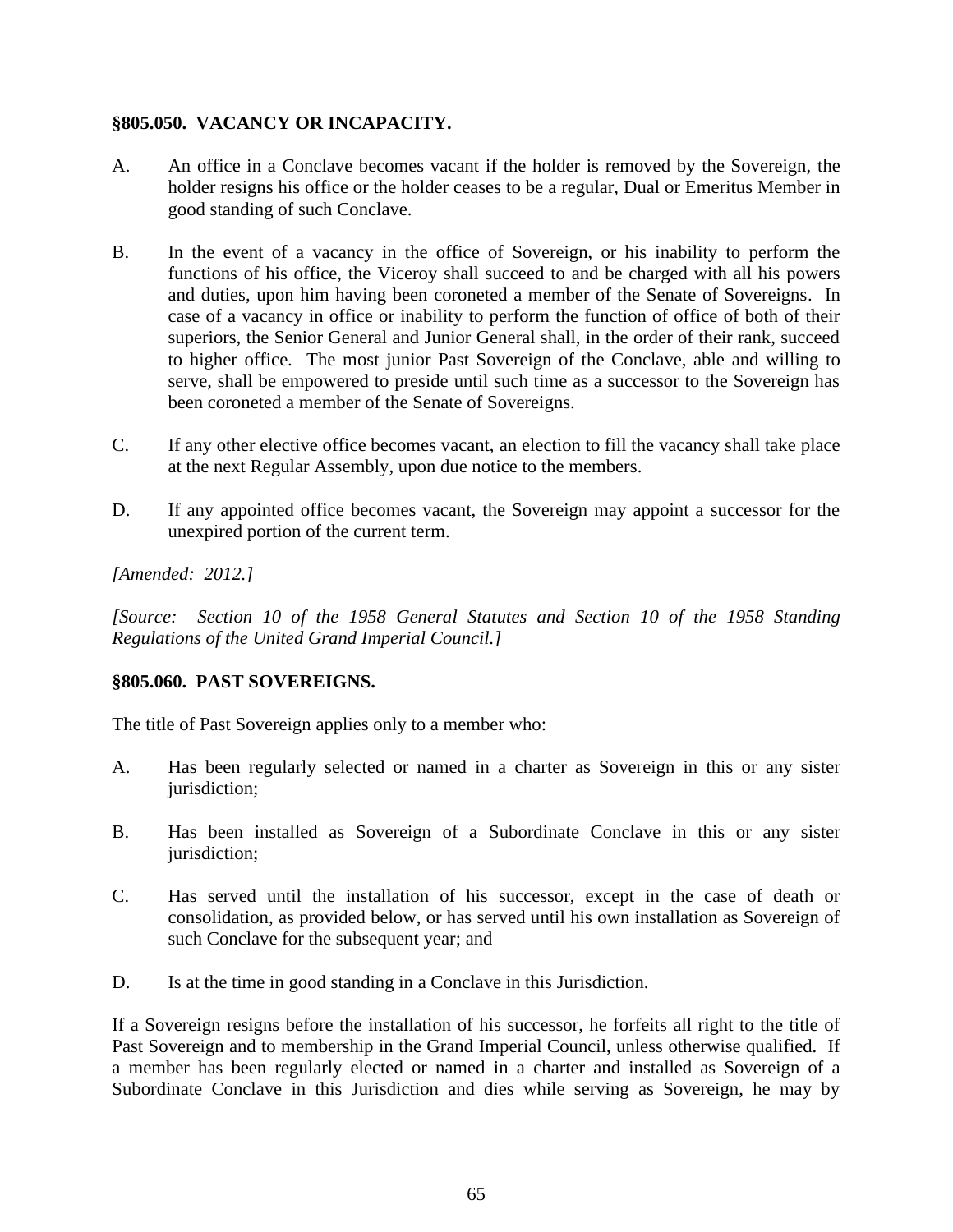resolution of his Conclave be designated as a Past Sovereign. A member in good standing in a Subordinate Conclave in this Jurisdiction who has been regularly elected or named in a charter and installed as Sovereign of a Subordinate Conclave in this Jurisdiction shall have the title of Past Sovereign, if the Conclave consolidated while he was serving as Sovereign and he did not become Sovereign of the consolidated Conclave. *[Source: Section 8 (d) of Article I of the 1958 Constitution of the United Grand Imperial Council.]*

## **CHAPTER 6 COMMITTEES**

#### **§806.000. COMMITTEES.**

The Conclave may have such committees as the Sovereign or the Conclave may deem proper to appoint. All committees shall be appointed by the Sovereign from the membership of the Conclave, unless the Conclave or these Statutes and Regulations provide otherwise.

## **CHAPTER 7 ASSEMBLIES**

#### **§807.000. DATE, TIME AND PLACE.**

- A. The Annual Assembly of a Conclave shall be held on or before the Festival of St. John the Evangelist (December 27), or within thirty days thereafter.
- B. Dates, times and places of Annual and Regular Assemblies may be set by the Sovereign and written or printed notice given to all members at least ten days prior thereto.
- C. Special Assemblies may be called by the Sovereign or by written request of three members of the Conclave. Notice shall be given to all members of the date, time and place of such Assemblies at least ten days prior thereto, and no business shall be transacted except that for which it is called and which is specified in the notice.
- D. No Assembly shall be held during the Annual Assembly or any Special Assembly of the United Grand Imperial Council, unless approved in writing by the Grand Sovereign.

*[Amended: 2012; 2021.]*

*[Source: Section 8 of the 1958 General Statutes and Section 10 of the 1958 Standing Regulations of the United Grand Imperial Council.]*

#### **§807.030. QUORUM.**

At all Assemblies five members exclusive of the Sovereign shall constitute a quorum. *[Source: Section 8 of the 1958 General Statutes and Section 10 of the 1958 Standing Regulations of the United Grand Imperial Council.]*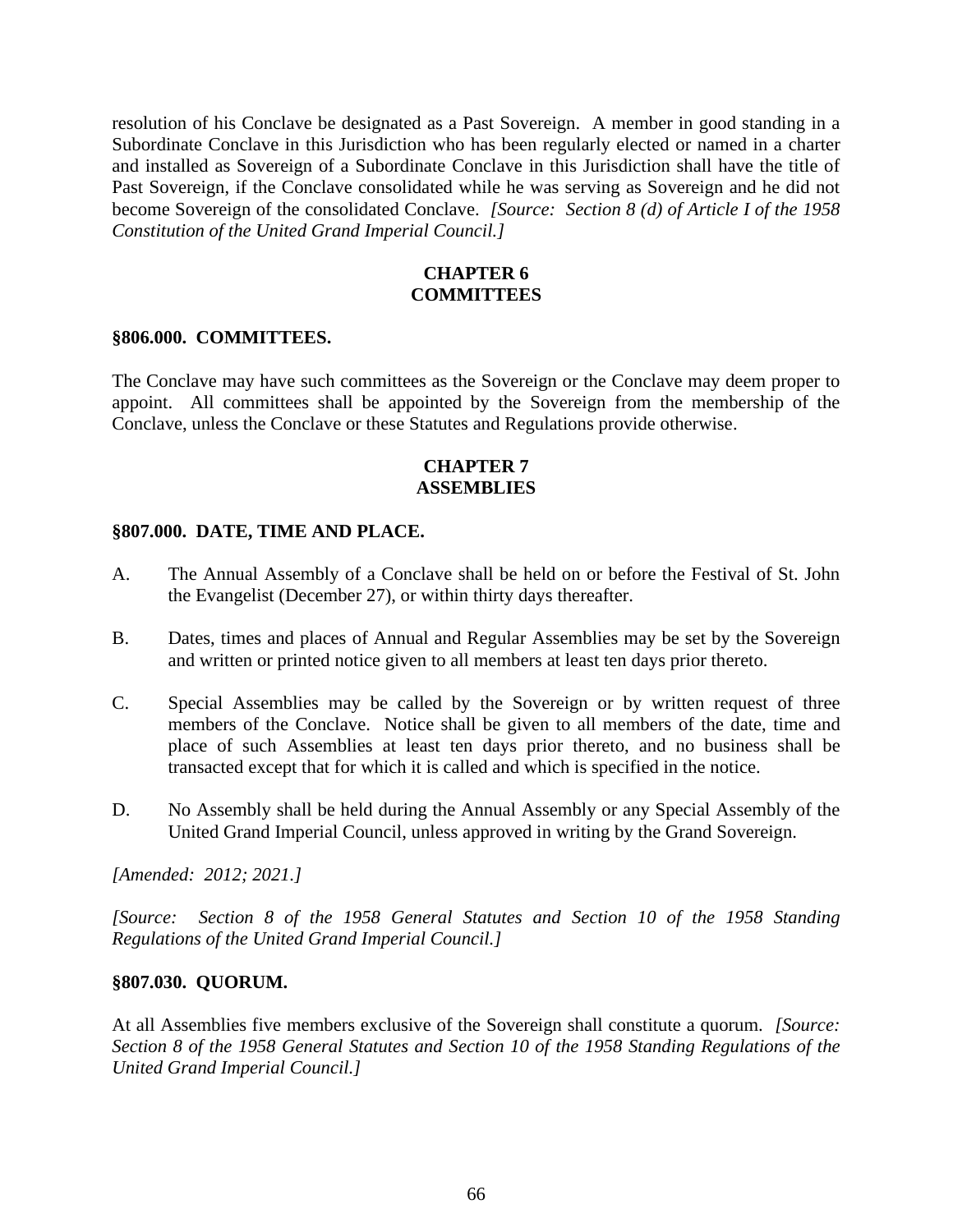#### **§807.060. VOTING.**

A majority vote of all members present at an Assembly shall be required to approve all business transactions, except those matters for which other provision is made in the Bylaws of the Conclave or in the Constitution of the Grand Imperial Council or these Statutes and Regulations. The Sovereign shall have a regular vote in all matters before the Conclave. In case of a tie vote, he may also cast the deciding vote. *[Source: Section 8 of the 1958 General Statutes and Section 10 of the 1958 Standing Regulations of the United Grand Imperial Council.]*

## **CHAPTER 8 FINANCIAL MATTERS**

#### **§808.010. FEES.**

- A. The fee for installation in the Conclave shall be such amount as may, from time to time, be set by action at a Regular Assembly, which in no event shall be less than the sum of \$50.
- B. The fee for affiliation for a Knight of the Order shall be such amount as may, from time to time, be set by action at a Regular Assembly.
- C. The fee for a Dual Member shall be such amount as may, from time to time, be set by action at a Regular Assembly.

*[Source: Section 6 of the 1958 General Statutes and Section 10 of the 1958 Standing Regulations of the United Grand Imperial Council.]*

#### **§808.050. DUES.**

- A. Dues shall be such amount as may, from time to time, be set by action at a Regular Assembly. All dues shall be payable in advance on or before the first day of January of each year.
- B. Any member in arrears to the Conclave for more than one year's dues, or other financial obligation, and neglecting or refusing to pay for same after he has been duly notified, may be suspended from membership unless his arrearages shall have been paid or remitted by a majority vote of the Conclave.
- C. Any member who has been suspended for non-payment of dues or assessments, may upon payment of same, be restored to membership by a two-thirds vote of the members present at a Regular Assembly.

*[Source: Section 6 of the 1958 General Statutes and Section 10 of the 1958 Standing Regulations of the United Grand Imperial Council.]*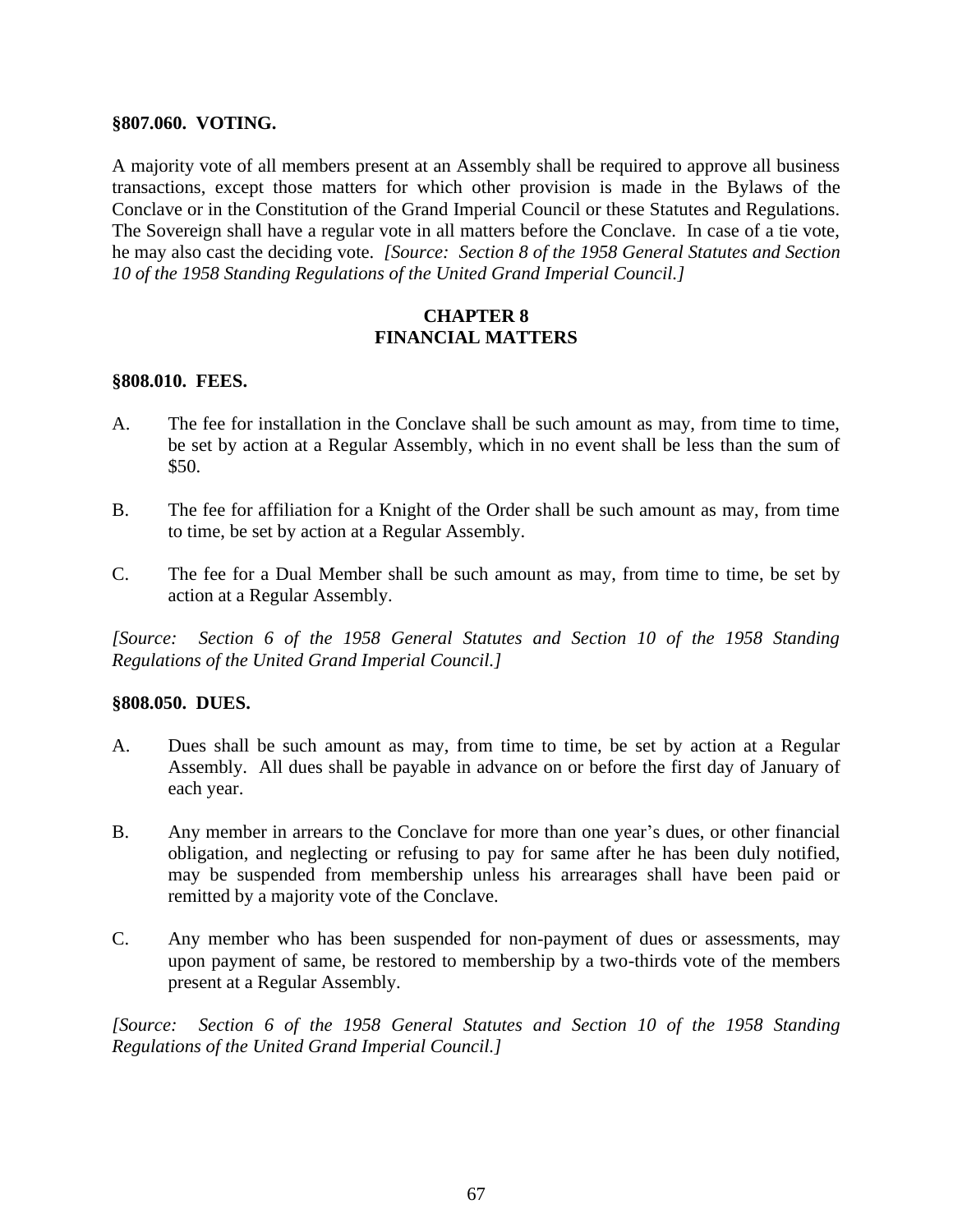## **CHAPTER 9 OTHER MATTERS**

#### **§809.010. NAME AND SEAL.**

Every Subordinate Conclave shall be known only by its name and the city and state or other political district named in its charter. Its seal shall show its name and the words "Red Cross of Constantine" with date of charter, and all official communications, reports, certificates and matters of like nature shall be authenticated thereunder. *[Source: Section 8 of the 1958 General Statutes of the United Grand Imperial Council.]*

#### **§809.030. DECISION OF SOVEREIGN.**

There shall be no appeal to the Conclave from any decision of the Sovereign. Objections to a decision of the Sovereign may be presented to the Grand Sovereign and dealt with by him. *[Source: Section 11 of the 1958 General Statutes of the United Grand Imperial Council.]*

#### **§809.060. ANNUAL RETURNS.**

- A. Every Subordinate Conclave shall return to the Grand Recorder annually, on blanks to be furnished by him, a statement showing the roll of its officers and all members, together with all installations, admissions, demissions, deaths, expulsions, suspensions, and reinstatements, Dual Member registrations and elected Emeritus Members, also the number of Assemblies held during the year. Said report shall be forwarded so as to reach the Grand Recorder's office not later the first day of February in each year.
- B. With its Annual Returns, each Conclave shall forward such dues and fees as may be required by the Constitution of the Grand Imperial Council or by these Statutes and Regulations.

*[Source: Section 4 of the 1958 General Statutes of the United Grand Imperial Council.]*

#### **CHAPTER 10 DISSOLUTION AND CONSOLIDATIONS**

#### **§810.010. DISSOLUTION.**

A Conclave shall be dissolved by:

- A. The voluntary surrender of its charter.
- B. The revocation of its charter by action of the Grand Imperial Council at an Annual or Special Assembly after one or more charges against the Conclave have been presented to and investigated by the Grand Imperial Council, and the accused Conclave has received due notice of the charge or charges.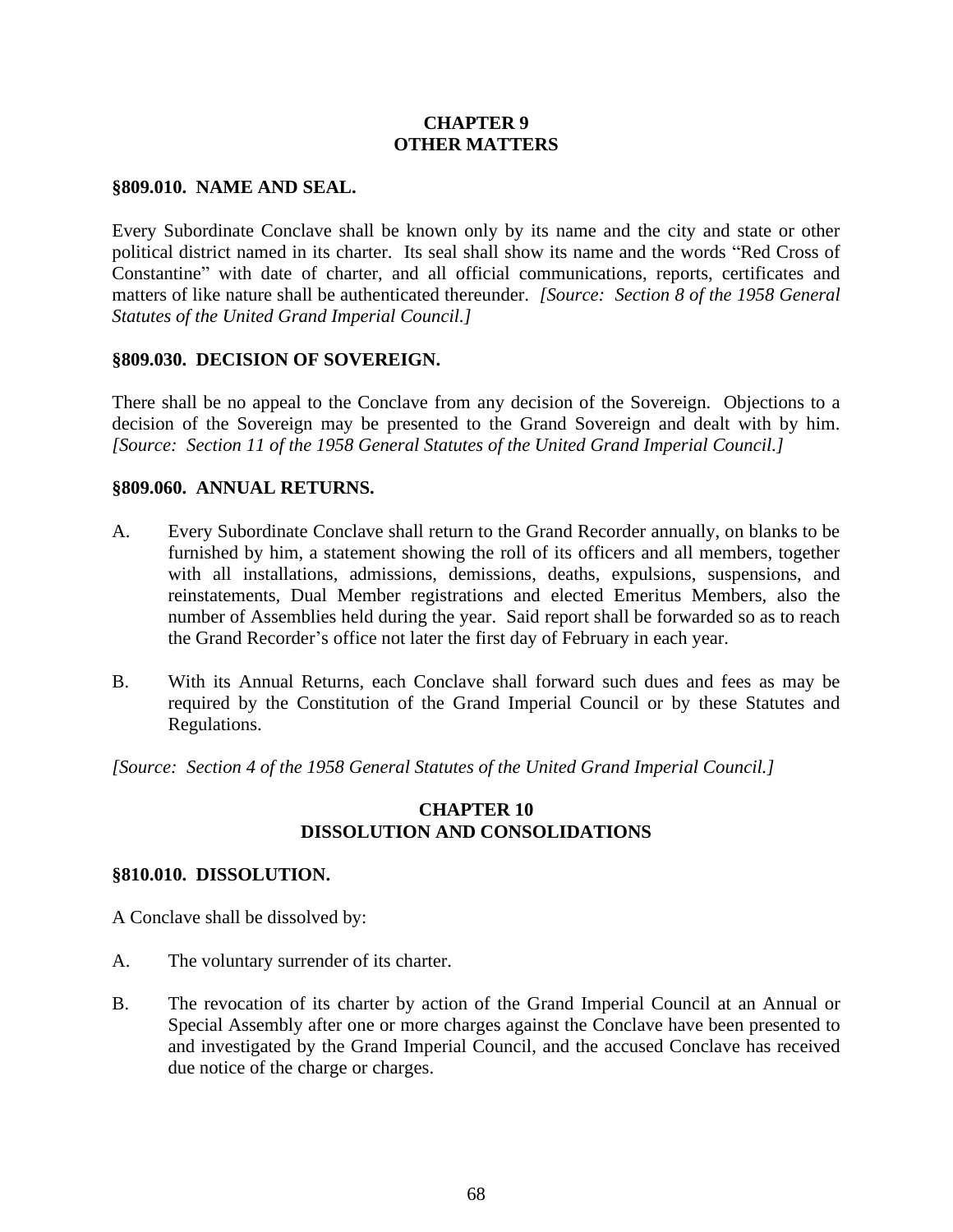## **§810.050. EFFECT OF DISSOLUTION.**

The dissolution of the Conclave upon the surrender or revocation of its charter shall be conclusive upon the Conclave and its members. Upon the dissolution of a Conclave, the Grand Recorder, or his duly authorized representative, shall, in such manner as shall seem to him most judicious:

- A. Proceed at once to receive its funds on hand;
- B. Collect outstanding dues;
- C. Dispose of its jewels, furniture, and other property; and
- D. Place the proceeds thereof, after the payment of all just debts and necessary expenses, in the General Fund of the Grand Imperial Council.

Upon dissolution of the Conclave, all memberships in the dissolved Conclave shall terminate. No Demits shall be issued to any of the Knights Companions of the dissolved Conclave. Those of the dissolved Conclave's Knights Companions who are Dual Members in other Conclaves shall remain members of such other Conclaves. Those of the dissolved Conclave's remaining Knights Companions shall become members of the Grand Sovereign's Conclave, as provided in Section 812.010 of these Statutes and Regulations.

*[Amended: 2016.]*

*[Source: Section 8 of the 1958 General Statutes of the United Grand Imperial Council.]*

## **§810.075. CONSOLIDATION.**

Two or more Conclaves may consolidate into one Conclave upon such terms as may be agreed between the Conclaves. If the consolidated Conclave does not bear the name of one of the Conclaves comprising it, the consolidated Conclave shall obtain a new seal and shall either receive a new Charter without charge or have an endorsement of the authorization of the consolidation by Grand Imperial Council made upon the Charter of one of the component Conclaves. The consolidated Conclave succeeds to all the funds and property of its constituents and is responsible for the debts of each Conclave. The pro rata portion of the dues paid in excess of the dues established by the consolidated Conclave shall be credited as dues paid in advance. The members of each Conclave become such of the new Conclave.

*[Added: 2016.]*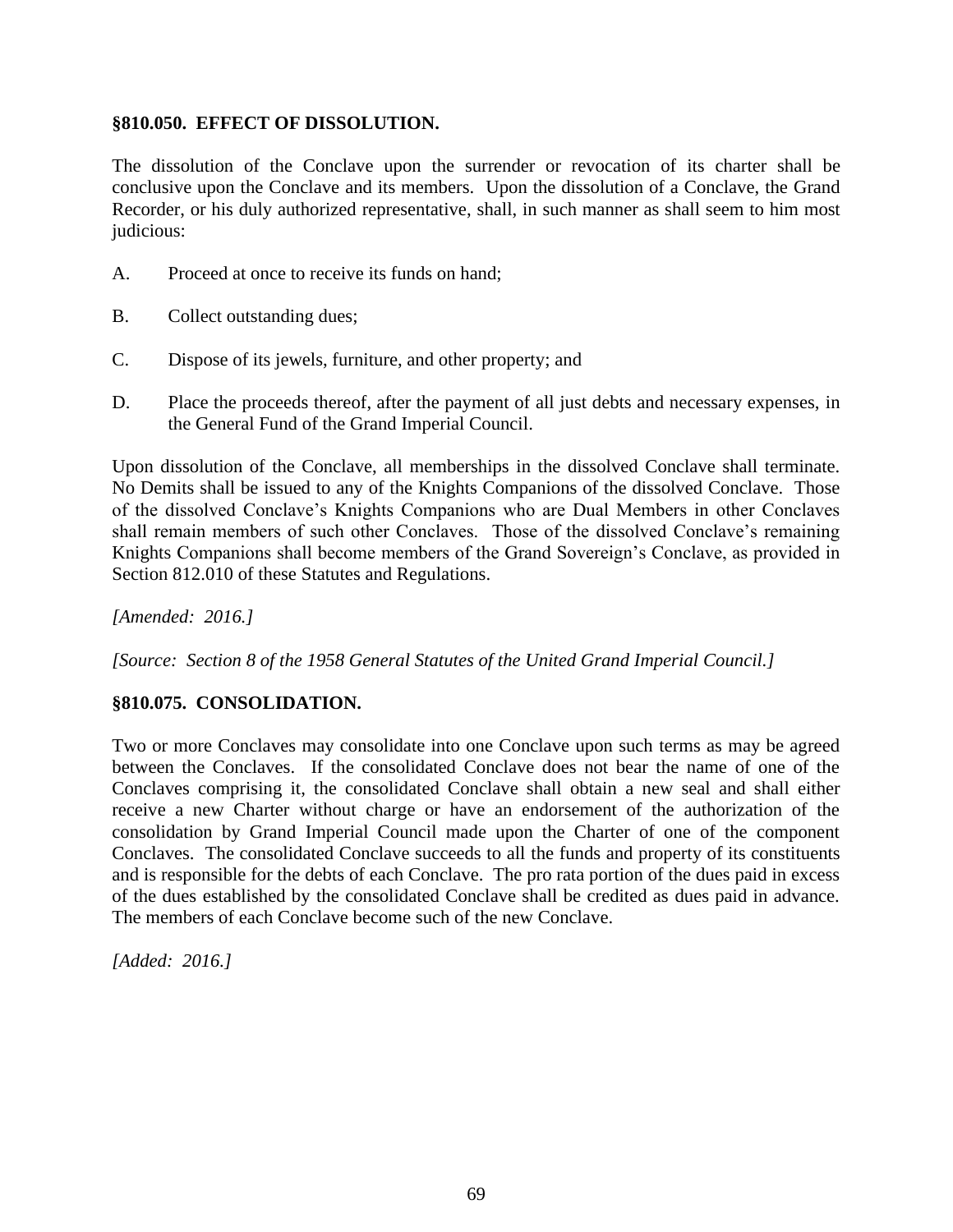### **CHAPTER 11 UNUSUAL CASES**

## **§811.010. UNUSUAL CASES.**

In cases not especially provided for by the traditions of this Order, or by the Grand Imperial Council, or by the Bylaws of the Conclave, the Conclave shall be governed by the usages of Ancient Craft Masonry so far as the same may apply. *[Source: Section 10 of the 1958 Standing Regulations of the United Grand Imperial Council.]*

### **CHAPTER 12 GRAND SOVEREIGN'S CONCLAVE**

## **§812.010. GRAND SOVEREIGN'S CONCLAVE.**

The Grand Sovereign's Conclave is a special classification of Conclave which shall be subject to all provisions of The Constitution and the Statutes and Regulations of the Grand Imperial Council applicable to Conclaves, except as follows:

- A. There shall be only one Grand Sovereign's Conclave in this Jurisdiction, and it shall be chartered with the name "Grand Sovereign's Conclave;"
- B. The officers of the Grand Sovereign's Conclave shall be the Grand Sovereign as Sovereign, the Grand Viceroy as Viceroy, the Grand Treasurer as Treasurer, and the Grand Recorder as Recorder, each of whom shall serve in this office *ex officio*;
- C. Membership shall consist only of:
	- 1. As *ex-officio* members, the Grand Sovereign, the Grand Viceroy, the Grand Treasurer and the Grand Recorder; and
	- 2. Those Knights Companions of a Conclave at the time that the Conclave's charter is surrendered or revoked who are not at the time a Dual Member in another Conclave;
- D. Membership in the Grand Sovereign's Conclave shall cease for any Knight Companion upon taking a Demit therefrom or becoming a Dual Member in another Conclave;
- E. The Grand Sovereign's Conclave shall hold no meetings nor confer any of the Constantinian Orders or Degrees;
- F. Dues for the operation of the Grand Sovereign's Conclave shall be established by the Grand Sovereign each year in an amount sufficient to offset any cost to the Grand Imperial Council for the operation of the Grand Sovereign's Conclave, imposing no burden on the per capita. These dues shall be sufficient not only to pay the costs of the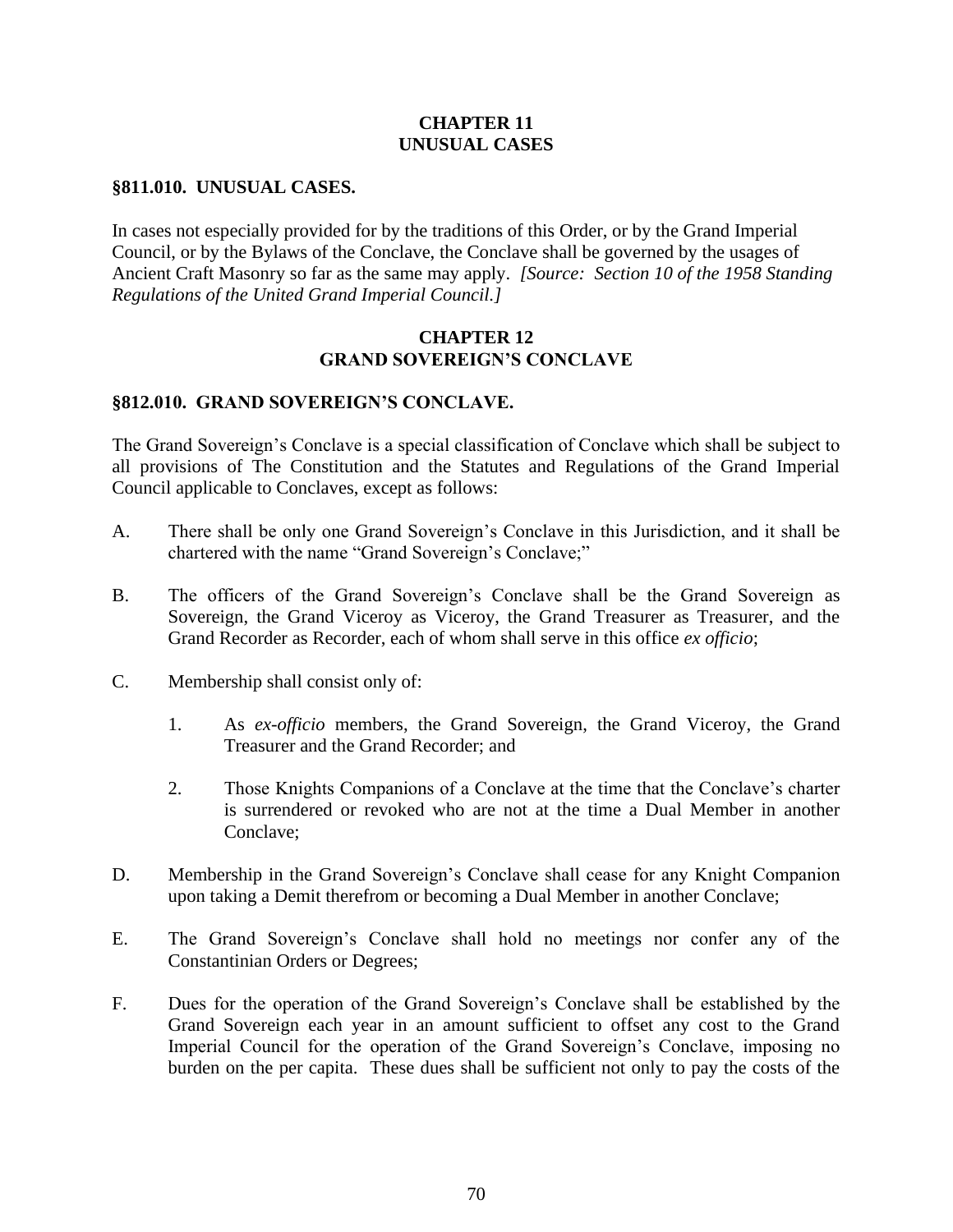operation of the Grand Sovereign's Conclave, but also the per capita due Grand Imperial Council each year; and

G. All other actions requiring the consent or vote of the Conclave shall be effected by the Grand Sovereign acting alone.

*[Added: 2016.]*

## **PART 9 AMENDMENTS**

#### **§900.000. AMENDMENTS.**

Proposed amendments to these Statutes and Regulations must be adopted at an Annual or Special Assembly of the Grand Imperial Council by two-thirds of the votes cast. If so adopted, they shall become a part of these Statutes and Regulations at the close of the Assembly. *[Source: Sections 15 and 16 of the 1958 General Statutes of the United Grand Imperial Council.]*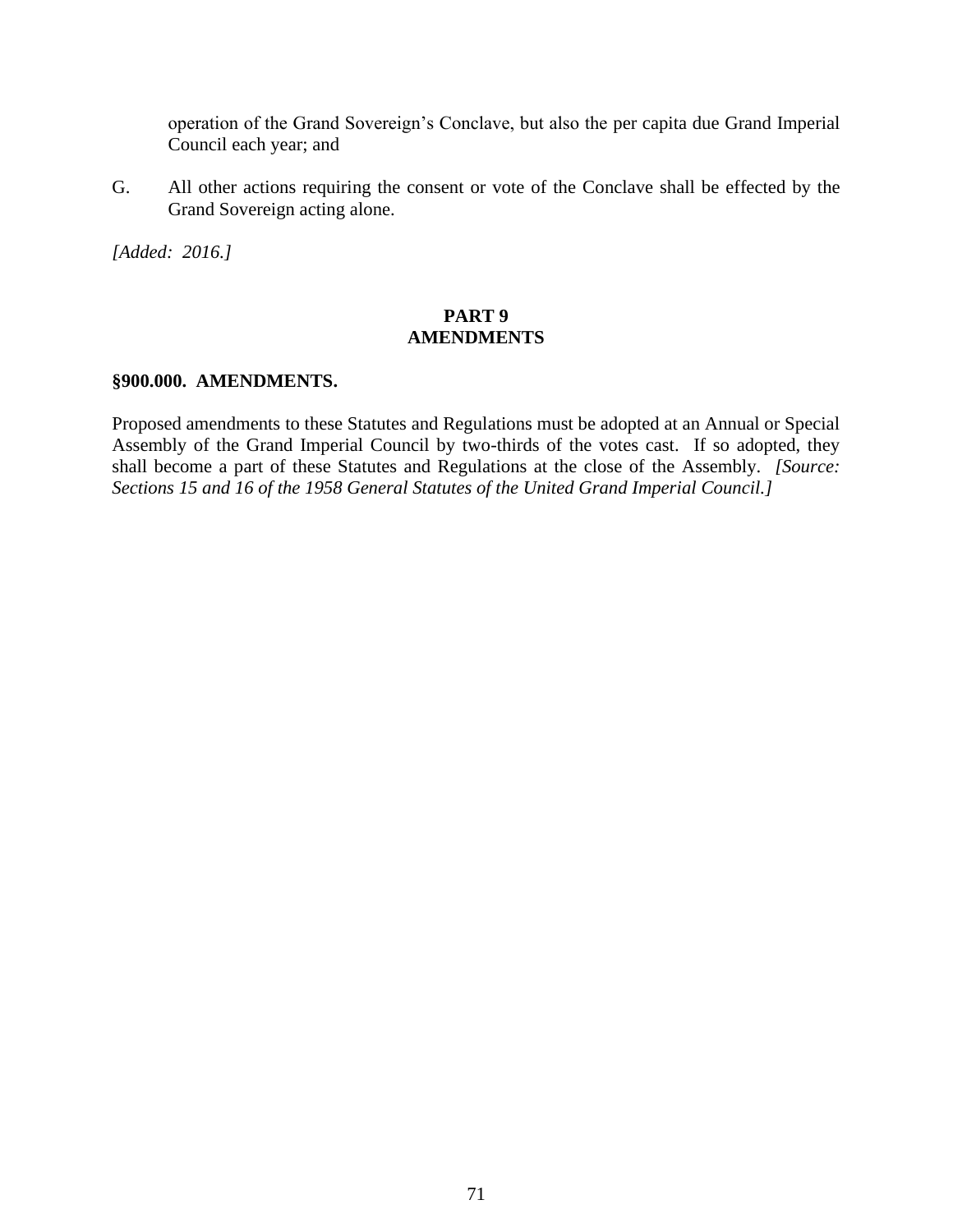## Appendix

## Jurisdiction of Subordinate Conclaves

To specify certain special jurisdictions of Subordinate Conclaves, the Grand Imperial Council has approved the following:

Jurisdiction of St. John's Conclave, Chicago, Illinois, is made exclusive in Cook County, and in the Counties contiguous, Lake, Kane, McHenry, DuPage, Kendall and Will, of the State of Illinois.

Jurisdiction of St. Helena Conclave, Peoria, Illinois, is made exclusive in Peoria County. (See 2003 Proceedings)

Jurisdiction of St. Louis Conclave, St. Louis, Missouri, is made exclusive in the City of St. Louis and St. Louis County.

Jurisdiction of St. Leonard Conclave, Jackson, Mississippi, is made exclusive in the Counties of Hinds, Madison, Yazoo, Warren, Cliborne, Sipiah and Simpson in the State of Mississippi.

Jurisdiction of St. Boniface Conclave, Water Valley, Mississippi, is made exclusive in the Counties of Yalobusha, Panola, Lafayette, Tallahatchie, Calhoun and Grenada in the State of Mississippi. (See 1958 Proceedings)

Jurisdiction of Albany Conclave, Albany, New York, granted October 19, 1927, was verified exclusive in Counties Clinton, Franklin, Essex, Hamilton, Warren, Washington, Saratoga, Fulton, Montgomery, Schenectady, Schohaire, Albany, Rensselaer, Columbia, and Greene. (See 1968 Proceedings)

By-Laws of St. Janus Conclave amended to provide for change of location from Bend, Oregon, to Medford, Oregon, granting exclusive jurisdiction in the County of Jackson and concurrent jurisdiction in all other Counties except the locale of another Oregon Conclave. (See 1972 Proceedings). By-Laws of St. Janus Conclave amended to provide for change of location from Medford, Oregon to North Bend, Oregon, granting exclusive jurisdiction in the County of Coos and concurrent jurisdiction in all other Counties except the locale of another Oregon Conclave. (See 2019 Proceedings).

Jurisdiction of St. Justin Conclave, Kansas City, Kansas, granted June 5, 1976, is made exclusive in Wyandotte and Johnson Counties, of the State of Kansas.

By-Laws of San Lorenzo Conclave, Ancon, Republic of Panama, amended to provide for change of location from Ancon to Balboa, Republic of Panama. Adopted: June 13, 1981

Jurisdiction of St. Alban Conclave, Seattle, Washington, in addition to the County of King in which it is located, is granted exclusive jurisdiction in Pierce County, Washington. Adopted: June 8, 1985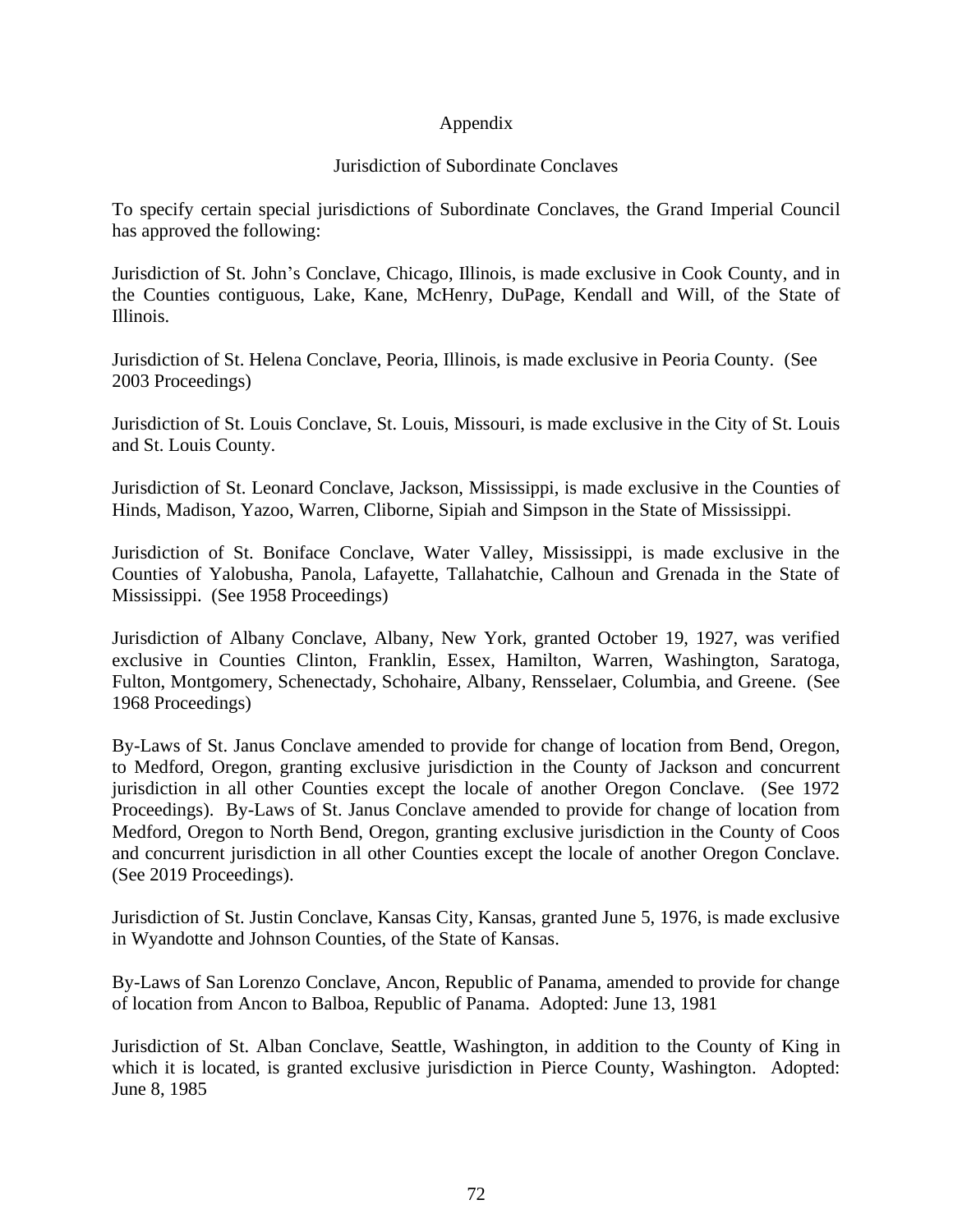Change the Location of Miami Conclave from Miami, Florida to West Palm Beach, Florida, granting exclusive jurisdiction in the County of Palm Beach and concurrent jurisdiction in all other counties except the locals of another Florida Conclave. (See 2001 Proceedings)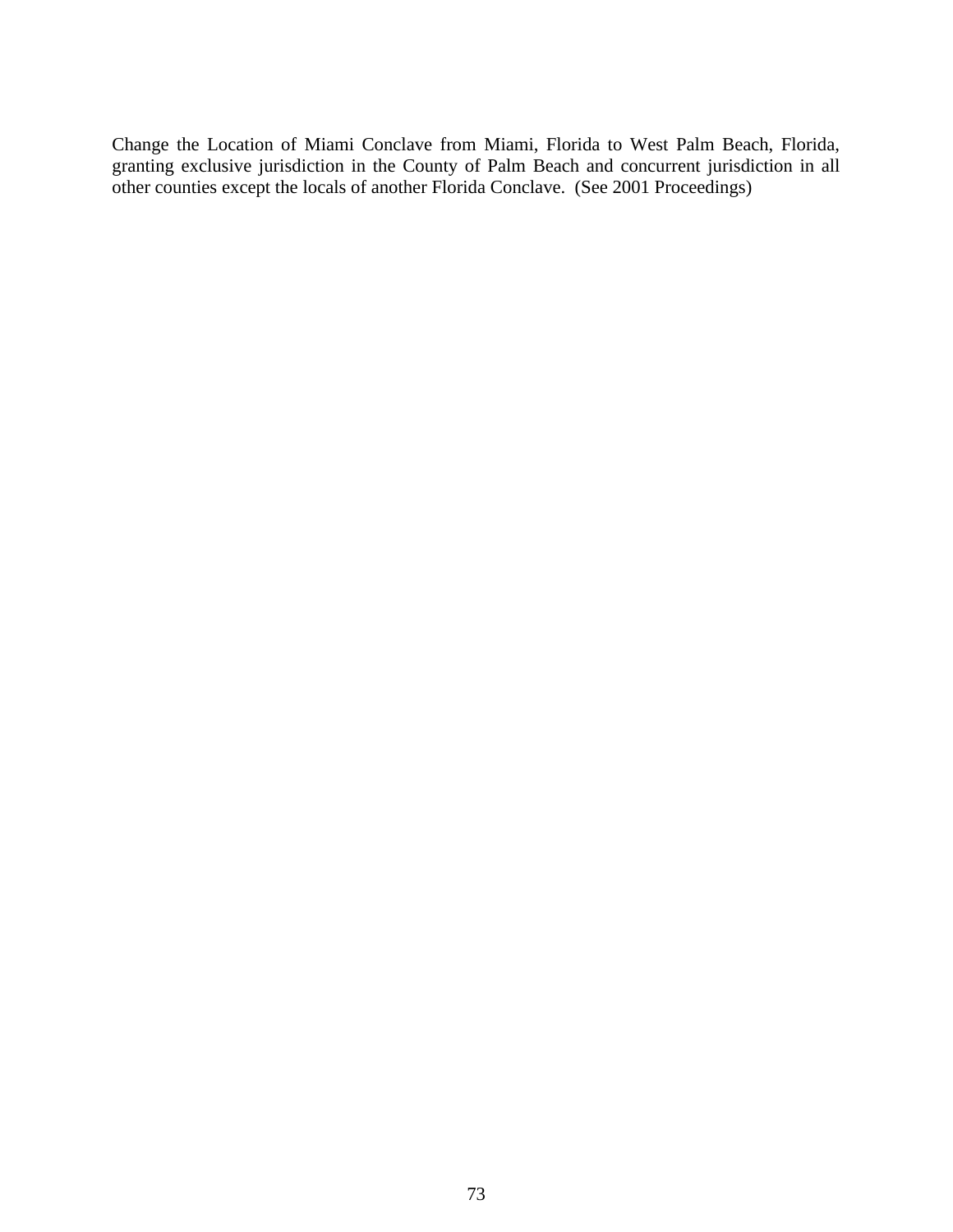At the Annual Assembly on June 6, 1997, the Jurisdiction of the Conclaves in Vermont was specified by town. This allocation was modified at the Annual Assembly on June 1, 2018. As a result, the exclusive and concurrent jurisdiction of the Conclaves in Vermont is as follows.

| Addison                |                   |                  |
|------------------------|-------------------|------------------|
| Albany                 | Georgia           | Pittsfield       |
| Alburg                 | Glover            | Pittsford        |
| Avery's Gore (Franklin | Goshen            | Richford         |
| County)                | <b>Grand Isle</b> | Richmond         |
| Bakersfield            | Granville         | Ripton           |
| <b>Barton</b>          | Greensboro        | Rochester        |
| Belvidere              | Hancock           | St. Albans City  |
| <b>Benson</b>          | Hardwick          | St. Albans Town  |
| <b>Berkshire</b>       | Highgate          | St. George       |
| <b>Bolton</b>          | Hinesburg         | Salisbury        |
| <b>Brandon</b>         | Holland           | Shelburne        |
| <b>Bridgport</b>       | Hubbardton        | Sheldon          |
| <b>Bristol</b>         | Huntington        | Shoreham         |
| Browington             | <b>Hyde Park</b>  | South Burlington |
| <b>Buels Gore</b>      | Irasburg          | South Hero       |
| <b>Burlington</b>      | Isle La Motte     | Satarksboro      |
| Cambridge              | Jay               | <b>Stowe</b>     |
| Charlestown            | Jericho           | Sudbury          |
| Charlotte              | Johnson           | Swanton          |
| Chittenden             | Leicester         | <b>Troy</b>      |
| Colchester             | Lincoln           | Underhill        |
| Cornwall               | Lowell            | Vergennes        |
| Coventry               | Middlebury        | Waltham          |
| Craftsbury             | Milton            | Waterville       |
| Derby                  | Monkton           | Westfield        |
| Eden                   | Montgomery        | Westford         |
| Elmore                 | Morgan            | Westmore         |
| Enosburg               | Morristown        | Weybridge        |
| <b>Essex</b>           | New Haven         | Whiting          |
| Fairfax                | Newport City      | Williston        |
| Fairfield              | Newport Town      | Winooski         |
| Ferrisburgh            | North Hero        | Wolcott          |
| Fletcher               | Orwell            |                  |
| Franklin               | Panton            |                  |

## EXCLUSIVE JURISDICTION OF STAR OF BETHLEHEM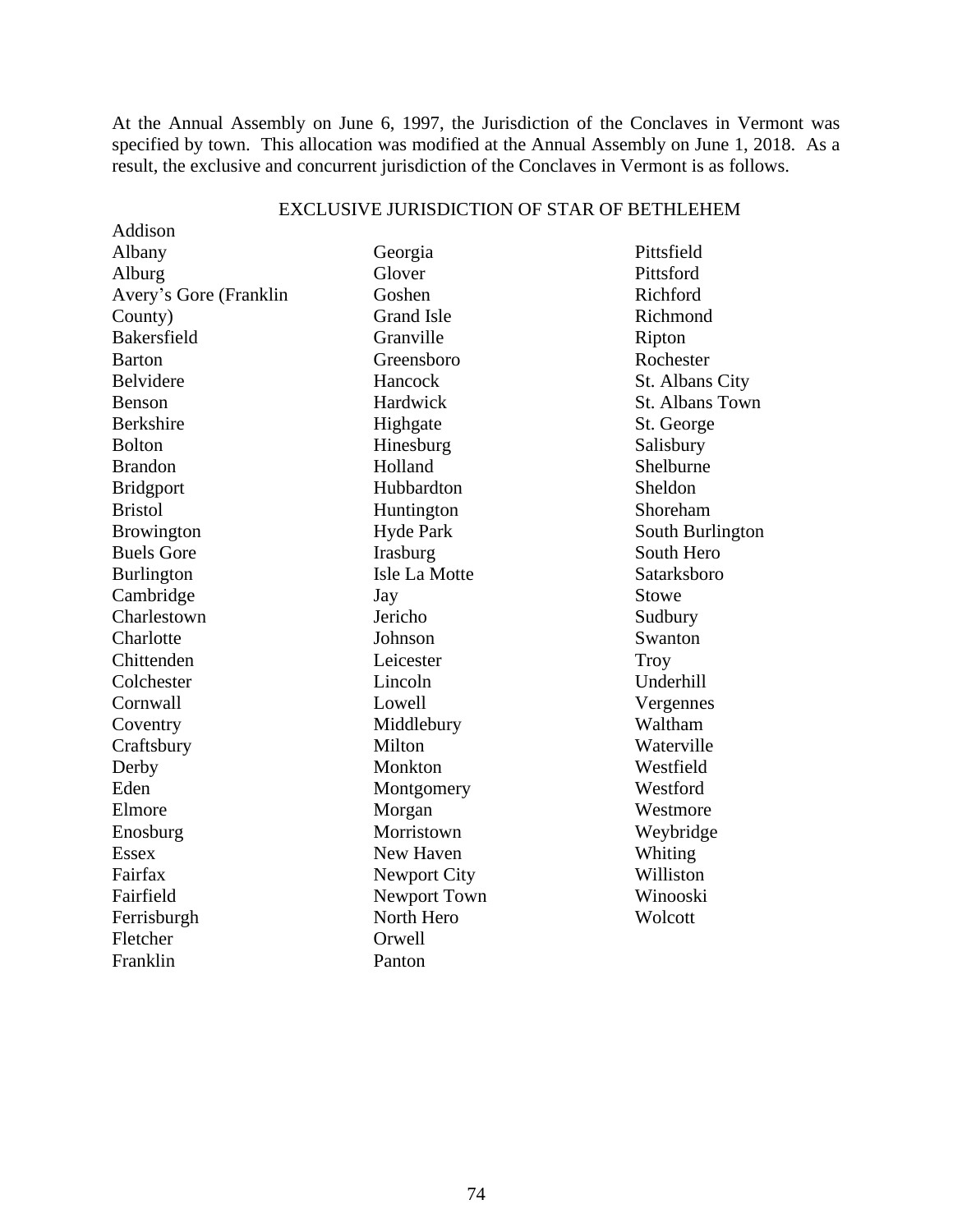## EXCLUSIVE JURISDICTION OF SAINT HELENA

Averill Avery's Gore (Essex County) Barnard Barnet Barre City Barre Town Berlin Bethel Bloomfield Bradford Braintree Bridgewater Brighton Brookfield Brunswick Burke Cabot Calais Canaan Chelsea Concord **Corinth** Danville Duxbury East Haven East Montpelier Fairlee

Fayston Ferdinand Granby Groton Guildhall Hartford Hartland Kirby Lemington Lewis Lunenburg Lyndon Maidstone Marshfield Middlesex Montpelier Moretown Newark Newbury Northfield Norton Norwich Orange Peacham Plainfield Pomfret Randolph

Roxbury Royalton Ryegate St. Johnsbury Sharon Sheffield Standard Stockbridge **Stafford** Sutton Thetford Topsham Turbridge Verhsire Victory Waitsfield Walden Warner's Grant Warren Warren's Gore Washington Waterford West Fairlee Wheelock Williamstown Woodbury Woodstock **Worcester**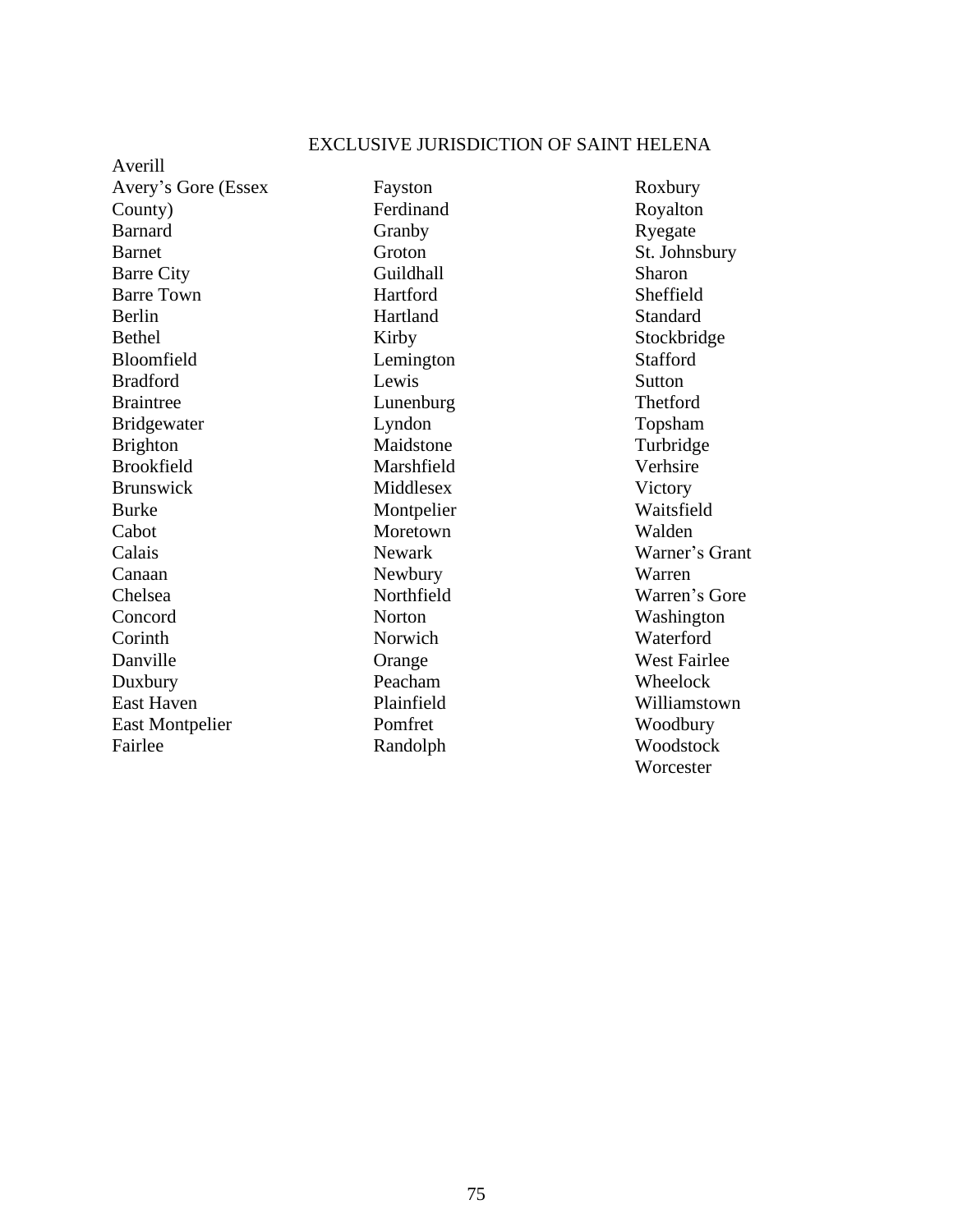## CONCURRENT JURISDICTION

Andover Arlington Athens Baltimore Bennington Brattleboro Brookline Castleton Cavendish **Chester** Clarendon Danby Dorset Dover Dummerston Fair Haven Glastenbury Grafton Guilford Halifax Ira Jamaica Killington Landgrove Londonderry

Ludlow Manchester Marlboro Mendon Middletown Springs Mount Holly Mount Tabor Newfane Pawlet Peru Plymouth Poultney Pownal Proctor Putney Reading Readsboro Rockingham Rupert Rutland City Rutland Town Sandgate Searsburg Shaftsbury

Shrewsbury Somerset Springfield Stamford Stratton Sunderland **Tinmouth** Townshend Vernon Wallingford Wardsboro Weathersfield Wells West Haven **Westminster** Weston West Rutland West Windsor Whitingham Wilmington Windham Windsor Winhall Woodford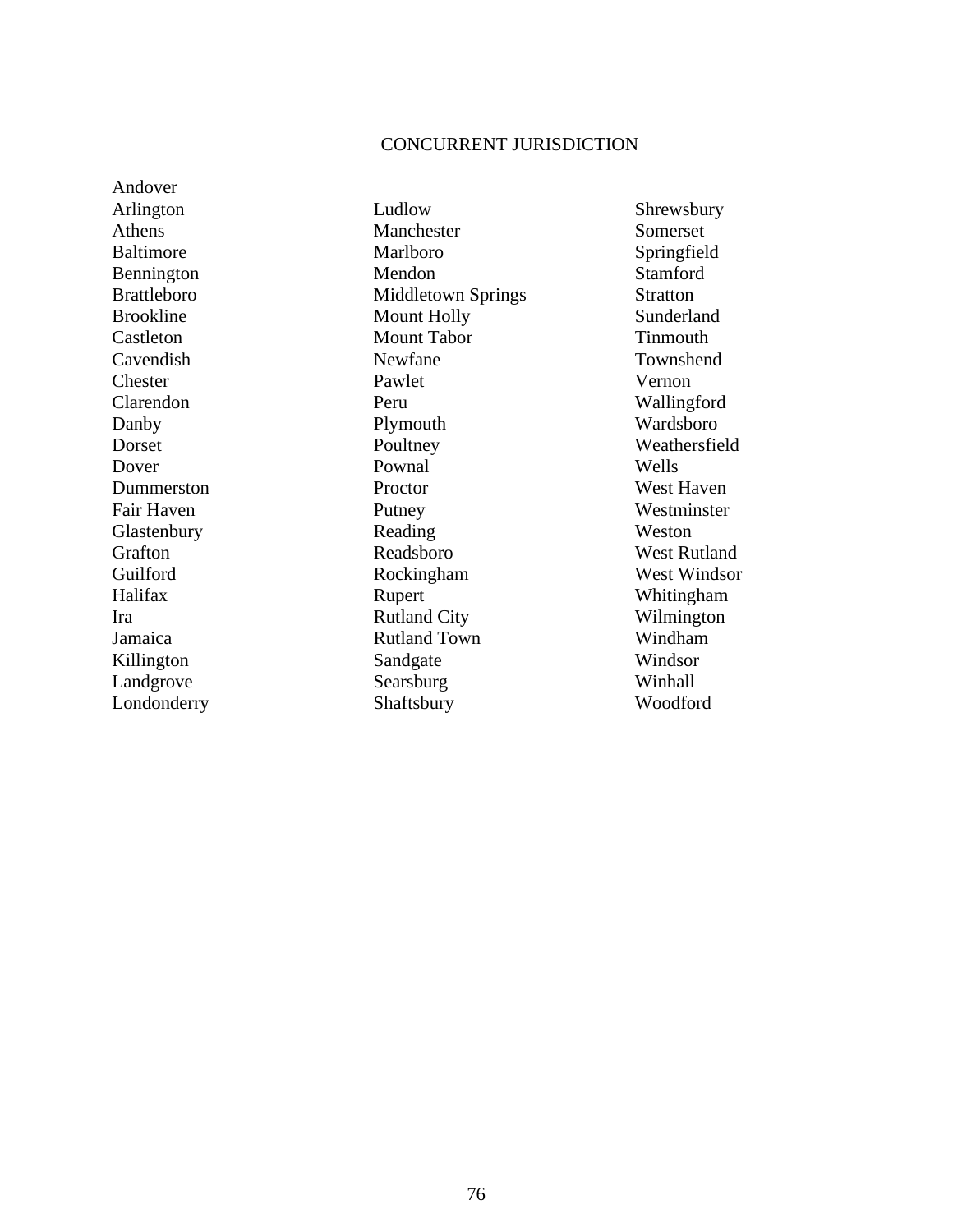## **CEREMONY OF INSTALLATION OF OFFICERS OF A SUBORDINATE CONCLAVE ADOPTED AT 123RD ANNUAL ASSEMBLY JUNE 9, 1995 (AS AMENDED ON JUNE 4, 2022).**

*(When the officers of a Subordinate Conclave are ready for Installation the Reigning Sovereign, or a Past Sovereign designated by him, shall appoint a Marshal and direct him to place the Puissant Sovereign-elect directly West of the Altar facing East, with the other elected and appointed officers behind him in line; except that upon reelection of either the Treasurer, Recorder or a Trustee, it will not be necessary to install that Officer.)*

*((CONSTITUTION) Article I. Section 8. RANK. (a) No Knight Companion shall be qualified to preside over a Conclave of the Order until he shall have been duly invested with the Grade of Sovereign in the Imperial Senate, nor shall the grade be conferred upon anyone who has not previously been consecrated a Viceroy and who has not been duly conferred as a member of the Orders of Knight of the Holy Sepulchre and Knight of Saint John the Evangelist. Where the restriction of membership in the Order of the Holy Sepulchre and St. John the Evangelist work a hardship. The Grand Sovereign, or the Intendant General, acting in his behalf, may grant a waiver in each instance.*

*(b) No Knight Companion shall be qualified to sit in a Conclave as a Viceroy who shall not have been duly consecrated to the Priesthood of Eusebius in the Imperial College of the Order and who has not been duly conferred a member of the Orders of Knight of the Holy Sepulchre and Knight of Saint John the Evangelist. Where the restriction of membership in the Orders of Knight of the Holy Sepulchre and St. John the Evangelist work a hardship, the Grand Sovereign, or the Intendant General acting in his behalf may grant a waiver in each instance.)*

INSTALLING OFFICER: Knight Companion Recorder, read the names of the officers to be installed. Knight Companion Marshal, place the Puissant Sovereign-elect West of the Altar facing East, the other officers in line behind him.

*(As the Recorder reads each name of elected or appointed officer, the officer rises and is conducted by the Marshal to his place West of the Altar.)*

INSTALLING OFFICER<sup>1</sup>: In Freemasonry we are admonished never to engage in any great or laudable undertaking without first invoking the blessings of Deity. All please rise. Knight Companion . Acting Prelate, please give the invocation.

ACTING PRELATE<sup>2</sup>: Gracious God, Great Architect, and Blessed Trinity, made known to us through Jesus Christ whom we acknowledge as King of Kings and Lord of Lords, we beseech Thy blessing upon this, our present undertaking, as we install the officers who now assume leadership in conclave of the Knights of the Red Cross of Constantine.

<sup>1</sup>These lines are to be used by the Installing Officer only in the case of an open installation when the Conclave is not open.

<sup>2</sup> These lines are to be used by the Acting Prelate only in the case of an open installation when the Conclave is not open.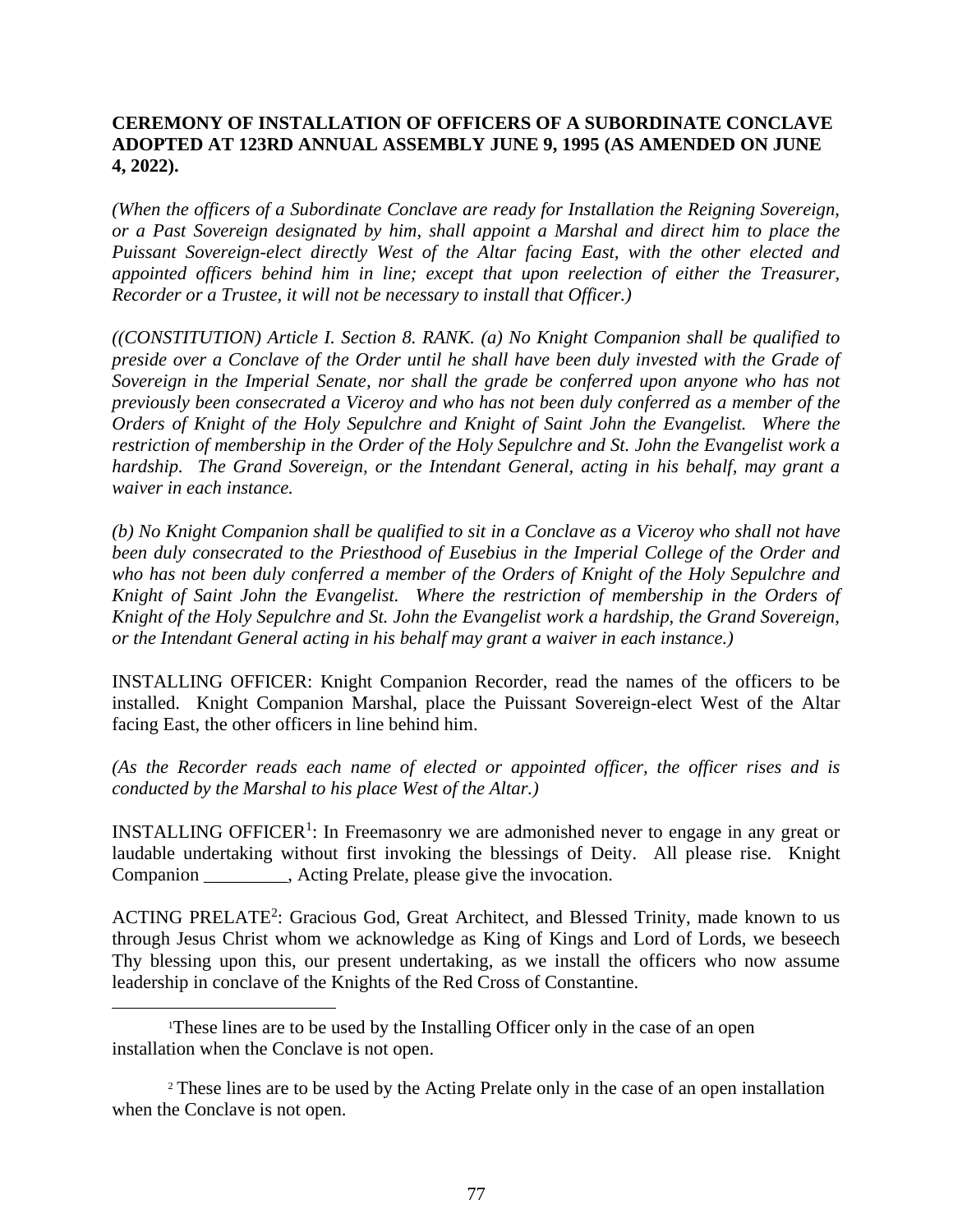May he who would now command be imbued with the courage and constancy, and compassion of our Illustrious Founder, Constantine. May he be an exemplar of faith, unity, and zeal within this Conclave and in all his doings. May he be loyally supported by all the Knights Companions so that this Conclave and our Order may thrive to the honor and glory of Thy kingdom. All this we ask in the name and for the sake of the all-conquering cross Bearer, Jesus Christ. Amen. (Dr. Harold A. Dunkelberger, Ill. Grand Chaplain, 1987)

INSTALLING OFFICER: *(addressing those present)* You may be seated.

INSTALLING OFFICER: Puissant Sovereign-Elect, previous to your installation, it is necessary that you signify your assent to these ancient rules and regulations which point out your duties as a Sovereign.

Do you solemnly promise, upon your Honor as a Christian Knight:

1. That you will exert your best endeavors to promote the true happiness of your Brother Knights Companions?

2. That you will not confer the dignity of Knighthood upon anyone who is not of the Christian religion and upon only such as you have reason to believe will cheerfully conform to all our laws and precepts?

3. That you will endeavor to promote the general good of the Order upon all convenient occasions?

4. That to the utmost of your power, you will preserve the solemnity of our Ceremonies, and conduct yourself in open Assembly with the most profound respect and reverence as an example to the Knights Companions under your rule?

5. That you will not acknowledge, nor have intercourse with, nor visit, any Conclave which does not work under a constitutional charter from a recognized Grand Imperial Council of the Order?

6. That you will ever maintain and support the authority of the United Grand Imperial Council of Knights of the Red Cross of Constantine and Appendant Orders for the United States of America and Its Jurisdiction, and enforce due obedience to its Edicts, Statutes, and Regulations, and strictly observe its ancient traditions and general principles?

7. That you will bind your successor in office to the observance of these rules to which you now assent?

Do you submit to all these ordinances, and promise to observe and practice them faithfully.

*(After Puissant Sovereign-Elect has answered, the Installing Officer will approach the Altar and obligate him and the other officers as follows:)*